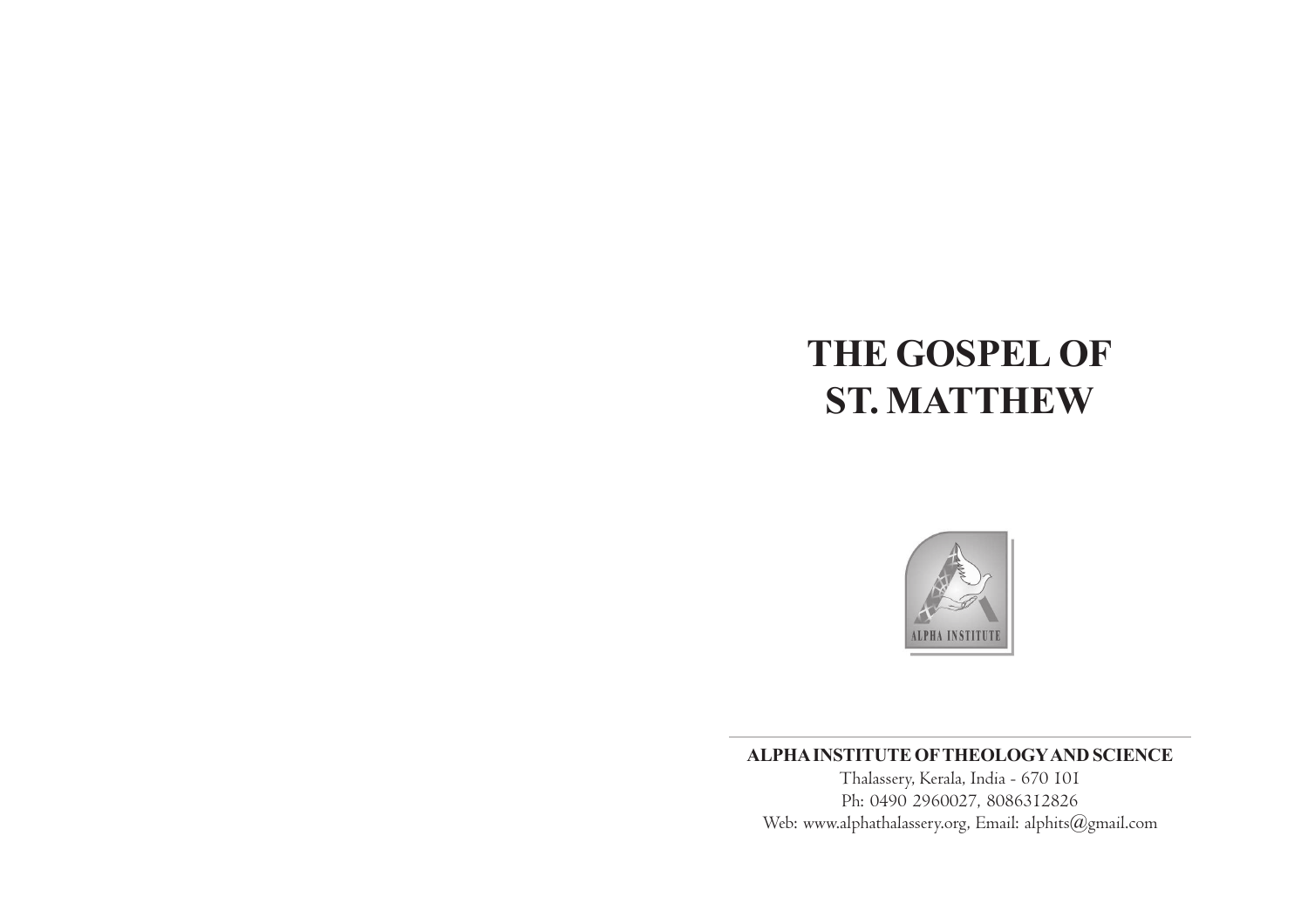# **Contents**

**The Company** 

the control of the control of the

## **THE GOSPEL OF ST. MATTHEW**

| Title:                  | The Gospel of St. Matthew                                                                                                                                                                                        |  |  |  |
|-------------------------|------------------------------------------------------------------------------------------------------------------------------------------------------------------------------------------------------------------|--|--|--|
| Published by:           | The Director, Alpha Institute, Archdiocese of Tellicherry                                                                                                                                                        |  |  |  |
|                         | Sandesa Bhavan, Tellicherry, 670101, Kannur, Kerala                                                                                                                                                              |  |  |  |
|                         | Ph: 04902960027                                                                                                                                                                                                  |  |  |  |
| Published on:           | 25 <sup>th</sup> December 2021 (3rd Edition)                                                                                                                                                                     |  |  |  |
| <b>Editorial Board:</b> | Mar Joseph Pamplany                                                                                                                                                                                              |  |  |  |
|                         | Rev. Dr. Philip Kaviyil                                                                                                                                                                                          |  |  |  |
|                         | Rev. Dr. Tom Olikkarottu                                                                                                                                                                                         |  |  |  |
| Printing:               | Vimala Offset Press, Thalassery                                                                                                                                                                                  |  |  |  |
| Copy Right:             | © All rights reserved. No part of this publication may be reproduced, stored                                                                                                                                     |  |  |  |
|                         | in or introduced into a retrieval system, or transmitted, in any form, or by any<br>means, electronic, mechanical, photocopying, recording or otherwise<br>without the prior written permission of the publisher |  |  |  |
|                         |                                                                                                                                                                                                                  |  |  |  |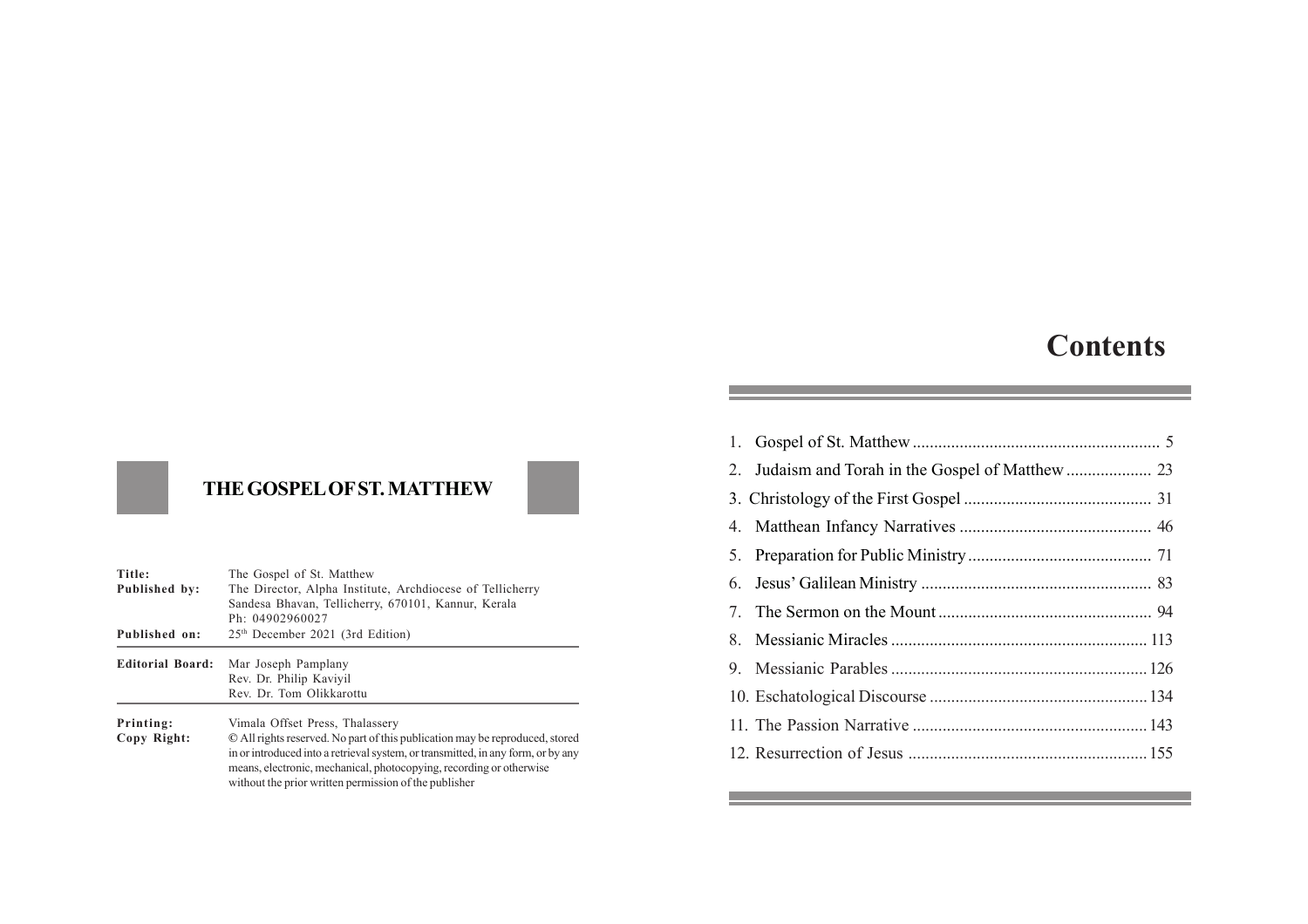**T**he position of the Gospel according to Matthew as the first of the four gospels in the New Testament reflects both the view that it was the first to be written, a view that goes back to the late second century AD, and the esteem in which it was held by the church; no other was so frequently quoted in the non-canonical literature of earliest Christianity. Although the majority of scholars now reject the opinion about the time of its composition, the high estimation of this work remains. The reason for that becomes clear upon study of the way in which Matthew presents his story of Jesus, the demands of Christian discipleship, and the breaking-in of the new and final age through the ministry but particularly through the death and resurrection of Jesus.

The gospel begins with a narrative prologue (Matthew 1:1-2:23), the first part of which is a genealogy of Jesus starting with Abraham, the father of Israel (Matthew 1:1-17). Yet at the beginning of that genealogy Jesus is designated as "the son of David, the son of

*Published for the use of the students of Alpha Institute of Theology and Science*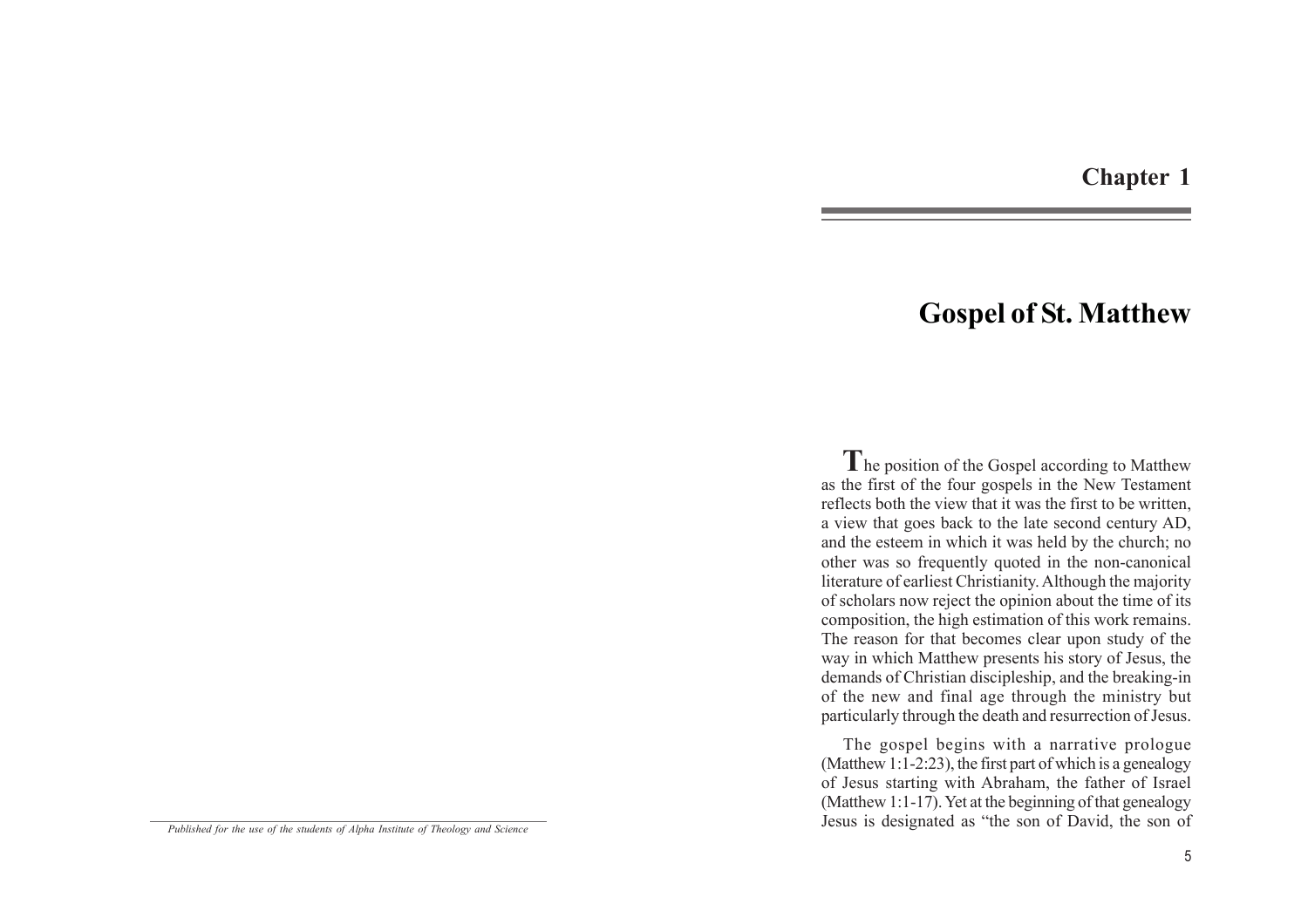Abraham" (Matthew 1:1). The kingly ancestor who lived about a thousand years after Abraham is named first, for this is the genealogy of Jesus Christ, the Messiah, the royal anointed one (Matthew 1:16). In the first of the episodes of the infancy narrative that follow the genealogy, the mystery of Jesus' person is declared. He is conceived of a virgin by the power of the Spirit of God (Matthew 1:18-25). The first of the gospel's fulfillment citations, whose purpose it is to show that he was the one to who the prophecies of Israel were pointing, occurs here (Matthew 1:23): he shall be named Emmanuel, for in him God is with us.

The announcement of the birth of this newborn king of the Jews greatly troubles not only King Herod but all Jerusalem (Matthew 2:1- 3), yet the Gentile magi are overjoyed to find him and offer him their homage and their gifts (Matthew 2:10-11). Thus his ultimate rejection by the mass of his own people and his acceptance by the Gentile nations is foreshadowed. He must be taken to Egypt to escape the murderous plan of Herod. By his sojourn there and his subsequent return after the king's death he relives the Exodus experience of Israel. The words of the Lord spoken through the prophet Hosea, "Out of Egypt I called my son," are fulfilled in him (Matthew 2:15); if Israel was God's son, Jesus is so in a way far surpassing the dignity of that nation, as his marvelous birth and the unfolding of his story show (see Matthew 3:17; 4:1-11; 11:27; 14:33; 16:16; 27:54). Back in the land of Israel, he must be taken to Nazareth in Galilee because of the danger to his life in Judea, where Herod's son Archelaus is now ruling (Matthew 2:22-23). The sufferings of Jesus in the infancy narrative anticipate those of his passion, and if his life is spared in spite of the dangers, it is because his destiny is finally to give it on the cross as "a ransom for many" (20, 28). Thus the word of the angel will be fulfilled, ". . . he will save his people from their sins" (Matthew 1:21; cf Matthew 26:28).

In Matthew 4:12 Matthew begins his account of the ministry of Jesus, introducing it by the preparatory preaching of John the Baptist (Matthew 3:1-12), the baptism of Jesus that culminates in God's proclaiming him his "beloved Son" (Matthew 3:13-17), and the temptation in which he proves his true sonship by his victory over the devil's attempt to deflect him from the way of obedience to the Father (Matthew 4:1-11). The central message of Jesus' preaching is the

coming of the kingdom of heaven and the need for repentance, a complete change of heart and conduct, on the part of those who are to receive this great gift of God (Matthew 4:17). Galilee is the setting for most of his ministry; he leaves there for Judea only in Matthew 19:1, and his ministry in Jerusalem, the goal of his journey, is limited to a few days (Matthew 21:1-25:46).

In this extensive material there are five great discourses of Jesus, each concluding with the formula "When Jesus finished these words" or one closely similar (Matthew 7:28; 11:1; 13:53; 19:1; 26:1). These are an important structure of the gospel. In every case the discourse is preceded by a narrative section, each narrative and discourse together constituting a "book" of the gospel. The discourses are, respectively, the "Sermon on the Mount" (Matthew 5:3-7:27), the missionary discourse (Matthew 10:5-42), the parable discourse (Matthew 13:3-52), the "church order" discourse (Matthew 18:3-35), and the eschatological discourse (Matthew 24:4-25:46). In large measure the material of these discourses came to Matthew from his tradition, but his work in modifying and adding to what he had received is abundantly evident. No other evangelist gives the teaching of Jesus with such elegance and order as he.

## **Canonicity**

The earliest Christian communities looked upon the books of the Old Testament as Sacred Scripture, and read them at their religious assemblies. That the Gospels, which contained the words of Christ and the narrative of His life, soon enjoyed the same authority as the Old Testament, is made clear by Hegesippus (Eusebius, *Church History* IV.22.3), who tells us that in every city the Christians were faithful to the teachings of the law, the prophets, and the Lord. A book was acknowledged as canonical when the Church regarded it as Apostolic, and had it read at her assemblies. Hence, to establish the canonicity of the Gospel according to St. Matthew, we must investigate primitive Christian tradition for the use that was made of this document, and for indications proving that it was regarded as Scripture in the same manner as the Books of the Old Testament.

The first traces that we find of it are not indubitable, because post-Apostolic writers quoted the texts with a certain freedom, and principally because it is difficult to say whether the passages thus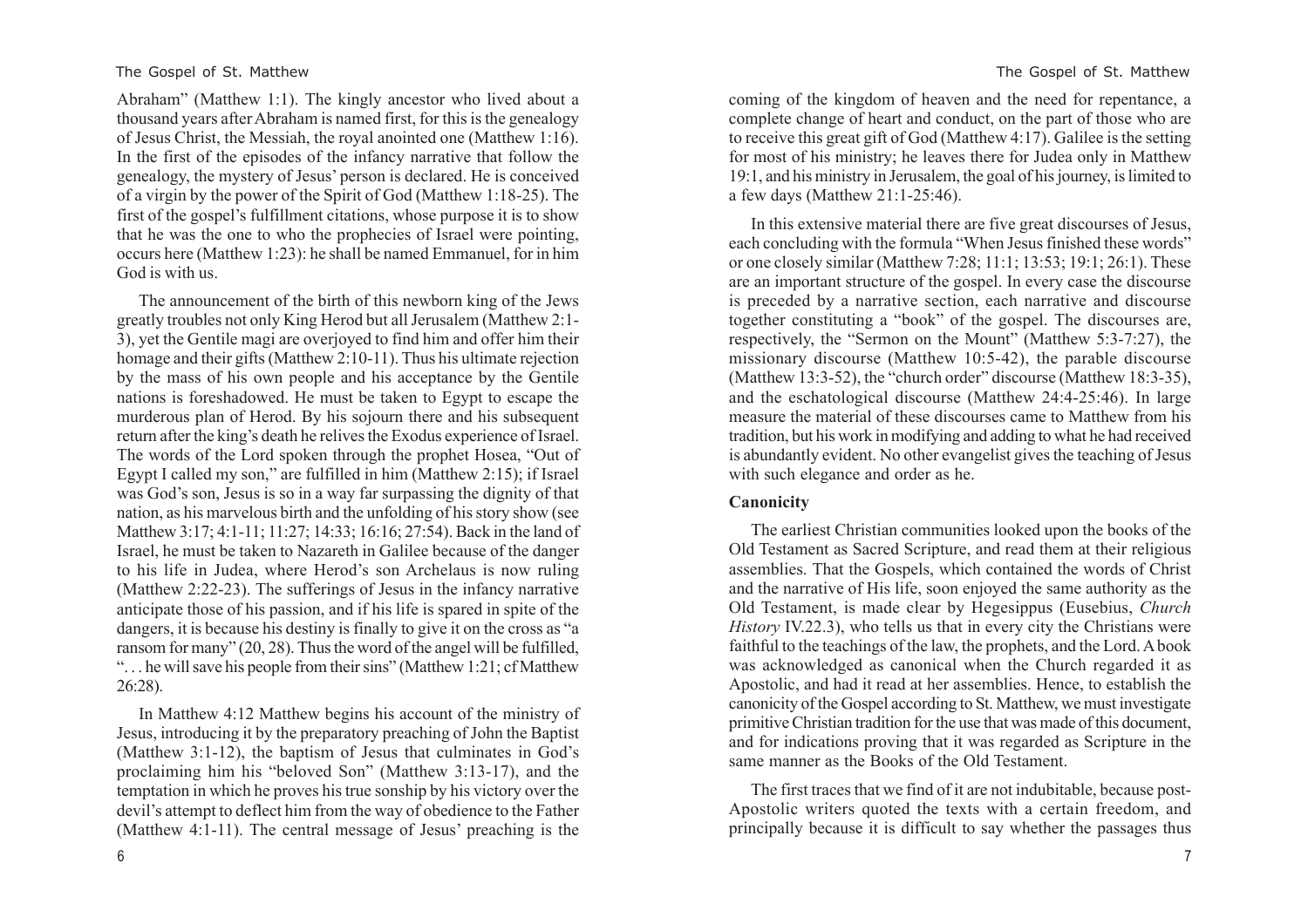quoted were taken from oral tradition or from a written Gospel. The first Christian document whose date can be fixed with comparative certainty (95-98), is the Epistle of St. Clement to the Corinthians. It contains sayings of the Lord which closely resemble those recorded in the First Gospel (Clement,  $16:17 = \text{Matthew } 11:29$ ; Clem,  $24:5 =$ Matthew 13:3), but it is possible that they are derived from Apostolic preaching, as, in chapter xiii, 2; we find a mixture of sentences from Matthew, Luke, and an unknown source. Again, we note a similar commingling of Evangelical texts elsewhere in the same *Epistle of Clement*, in the Doctrine of the Twelve Apostles, in the Epistle of Polycarp, and in Clement of Alexandria. Whether these texts were thus combined in oral tradition or emanated from a collection of Christ's utterances, we are unable to say.

- $\frac{35}{17}$  The Epistles of St. Ignatius (martyred 110-17) contain no literal quotation from the Holy Books; nevertheless, St. Ignatius borrowed expressions and some sentences from Matthew ("Ad Polyc.", 2:2  $=$  Matthew 10:16; "Ephesians", 14:2 = Matthew 12:33, etc.). In his "Epistle to the Philadelphians" (v, 12), he speaks of the Gospel in which he takes refuge as in the Flesh of Jesus; consequently, he had an evangelical collection which he regarded as Sacred Writ, and we cannot doubt that the Gospel of St. Matthew formed part of it.
- $\frac{35}{17}$  In the Epistle of Polycarp (110-17), we find various passages from St. Matthew quoted literally  $(12:3 = \text{Matthew } 5:44; 7:2 = \text{Matthew } 1:34$ 26:41, etc.).
- <sup>35</sup> The Doctrine of the Twelve Apostles (*Didache*) contains sixtysix passages that recall the Gospel of Matthew; some of them are literal quotations (8:2 = Matthew 6:7-13; 7:1 = Matthew 28:19;  $11:7 = \text{Matthew } 12:31, \text{ etc.}).$
- $\frac{35}{17}$  In the so-called Epistle of Barnabas (117-30), we find a passage from St. Matthew (xxii, 14), introduced by the scriptural formula, *os gegraptai*, which proves that the author considered the Gospel of Matthew equal in point of authority to the writings of the Old Testament.
- $\frac{35}{17}$  The "Shepherd of Hermas" has several passages which bear close resemblance to passages of Matthew, but not a single literal quotation from it.
- $\frac{35}{17}$  In his "Dialogue" (xcix, 8), St. Justin quotes, almost literally, the prayer of Christ in the Garden of Olives, in Matthew 26:39-40.
- $^{35}_{17}$  A great number of passages in the writings of St. Justin recall the Gospel of Matthew, and prove that he ranked it among the Memoirs of the Apostles which, he said, were called Gospels (I Apol., lxvi), were read in the services of the Church (ibid., i), and were consequently regarded as Scripture.
- <sup>35</sup>/<sub>17</sub> In his *Plea for the Christians* 12.11, Athenagoras (177) quotes almost literally sentences taken from the Sermon on the Mount (Matthew 5:44).
- $\frac{35}{17}$  Theophilus of Antioch (Ad Autol., III, xiii-xiv) quotes a passage from Matthew (v, 28, 32), and, according to St. Jerome (In Matt. Prol.), wrote a commentary on the Gospel of St. Matthew.
- <sup>35</sup> We find in the Testaments of the Twelve Patriarchs drawn up, according to some critics, about the middle of the second century - numerous passages that closely resemble the Gospel of Matthew (Test. Gad, 5:3; 6:6; 5:7 = Matthew 18:15, 35; Test. Joshua 1:5, 6 = Matthew 25:35-36, etc.), but Dr. Charles maintains that the Testaments were written in Hebrew in the first century before Jesus Christ, and translated into Greek towards the middle of the same century. In this event, the Gospel of Matthew would depend upon the Testaments and not the Testaments upon the Gospel. The question is not yet settled, but it seems to us that there is a greater probability that the Testaments, at least in their Greek version, are of later date than the Gospel of Matthew; they certainly received numerous Christian additions.
- $\frac{35}{17}$  The Greek text of the Clementine Homilies contains some quotations from Matthew (Hom.  $3:52 =$  Matthew 15:13); in Hom. xviii, 15, the quotation from Matthew 13:35, is literal.
- $\frac{35}{17}$  Passages which suggest the Gospel of Matthew might be quoted from heretical writings of the second century and from apocryphal gospels - the Gospel of Peter, the *Protoevangelium* of James, etc., in which the narratives, to a considerable extent, are derived from the Gospel of Matthew.
- <sup>35</sup> Tatian incorporated the Gospel of Matthew in his "Diatesseron"; we shall quote below the testimonies of Papias and St. Irenæus.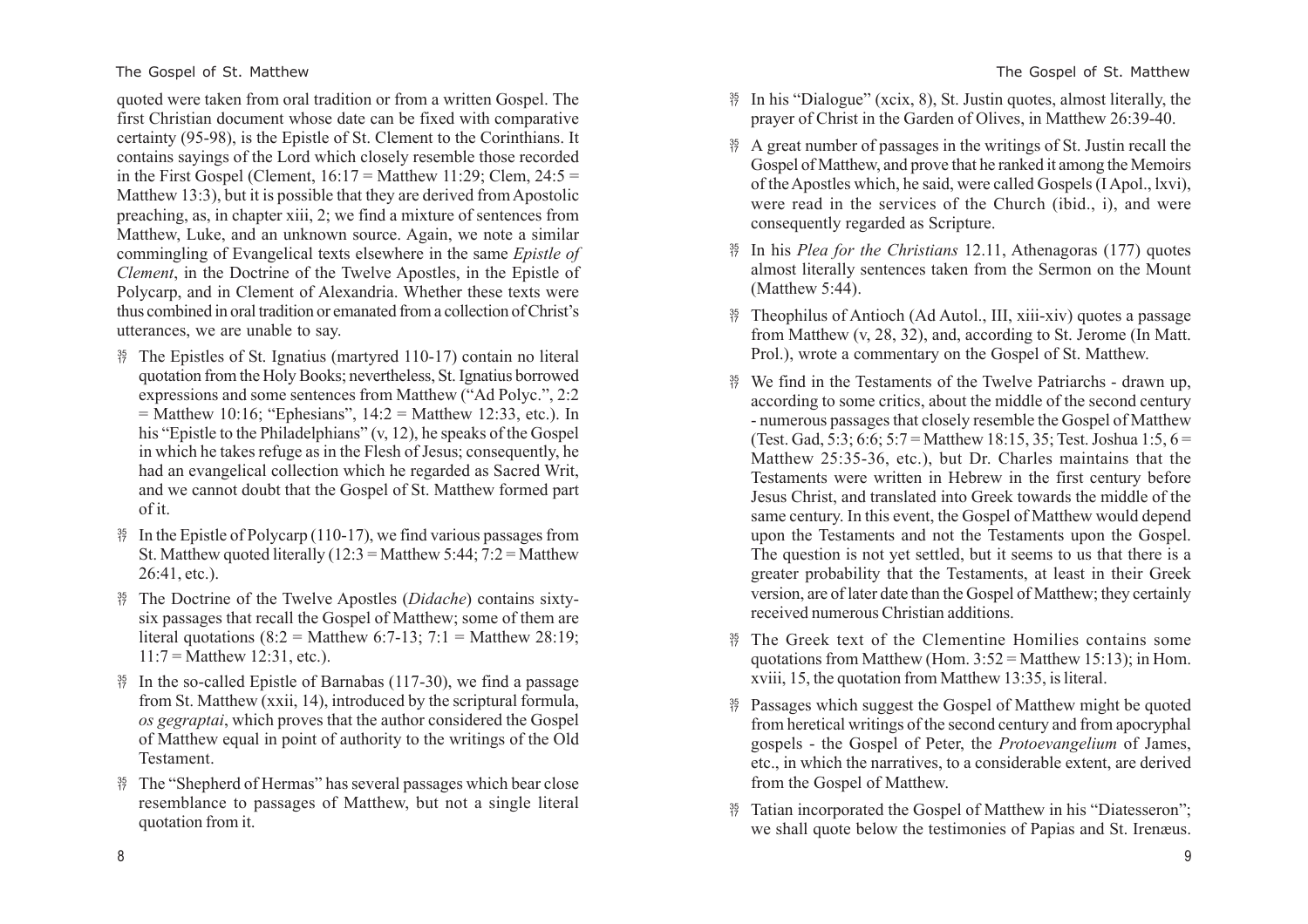#### The Gospel of St. Matthew

For the latter, the Gospel of Matthew, from which he quotes numerous passages, was one of the four that constituted the quadriform Gospel dominated by a single spirit.

- Tertullian (Adv. Marc., IV, ii) asserts that the "*Instrumentum evangelicum*" was composed by the Apostles, and mentions Matthew as the author of a Gospel (De carne Christi, xii).
- Clement of Alexandria ( *Stromata* III.13) speaks of the four Gospels that have been transmitted, and quotes over three hundred passages from the Gospel of Matthew, which he introduces by the formula, *en de to kata Matthaion euaggelio* or by *phesin ho kurios*.

It is unnecessary to pursue our inquiry further. About the middle of the third century, the Gospel of Matthew was received by the whole Christian Church as a divinely inspired document, and consequently as canonical. The testimony of Origen ("In Matt.", quoted by Eusebius, *Church History* III.25.4), of Eusebius (op. cit., III, xxiv, 5; xxv, 1), and of St. Jerome ("De Viris Ill.", iii, "Prolog. in Matt.,") are explicit in this respect. It might be added that this Gospel is found in the most ancient versions: Old Latin, Syriac, and Egyptian. Finally, it stands at the head of the Books of the New Testament in the Canon of the Council of Laodicea (363) and in that of St. Athanasius (326- 73), and very probably it was in the last part of the Muratorian Canon. Furthermore, the canonicity of the Gospel of St. Matthew is accepted by the entire Christian world.

#### **Authorship of the First Gospel**

The question of authenticity assumes an altogether special aspect in regard to the First Gospel. The early Christian writers assert that St. Matthew wrote a Gospel in Hebrew; this Hebrew Gospel has, however, entirely disappeared, and the Gospel which we have, and from which ecclesiastical writers borrow quotations as coming from the Gospel of Matthew, is in Greek. What connection is there between this Hebrew Gospel and this Greek Gospel, both of which tradition ascribes to St. Matthew? Such is the problem that presents itself for solution. Let us first examine the facts.

#### **Date and place of composition**

Ancient ecclesiastical writers are at variance as to the date of the composition of the First Gospel. Eusebius (in his Chronicle), Theophylact, and Euthymius Zigabenus are of opinion that the Gospel of Matthew was written eight years, and Nicephorus Callistus fifteen years, after Christ's Ascension - i.e. about A.D. 38-45. According to Eusebius, Matthew wrote his Gospel in Hebrew when he left Palestine. Now, following a certain tradition (admittedly not too reliable), the Apostles separated twelve years after the Ascension, hence the Gospel would have been written about the year 40-42, but following Eusebius (*Church History* III.5.2), it is possible to fix the definitive departure of the Apostles about the year 60, in which event the writing of the Gospel would have taken place about the year 60- 68. St. Irenæus is somewhat more exact concerning the date of the First Gospel, as he says: "Matthew produced his Gospel when Peter and Paul were evangelizing and founding the Church of Rome, consequently about the years 64-67." However, this text presents difficulties of interpretation which render its meaning uncertain and prevent us from deducing any positive conclusion.

In our day opinion is rather divided. Catholic critics, in general, favour the years 40-45, although some (e.g. Patrizi) go back to 36-39 or (e.g. Aberle) to 37. Belser assigns 41-42; Conély, 40-50; Schafer, 50-51; Hug, Reuschl, Schanz, and Rose, 60-67. This last opinion is founded on the combined testimonies of St. Irenæus and Eusebius, and on the remark inserted parenthetically in the discourse of Jesus in chapter xxiv, 15: "When therefore you shall see the abomination of desolation, which was spoken of by Daniel the prophet, standing in the holy place": here the author interrupts the sentence and invites the reader to take heed of what follows, viz.: "Then they that are in Judea, let them flee to the mountains." As there would have been no occasion for a like warning had the destruction of Jerusalem already taken place, Matthew must have written his Gospel before the year 70 (about 65-70 according to Batiffol). Protestant and Liberalistic critics also are greatly at variance as regards the time of the composition of the First Gospel. Zahn sets the date about 61-66, and Godet about 60-66; Keim, Meyer, Holtzmann (in his earlier writings), Beyschlag, and Maclean, before 70, Bartiet about 68-69; W. Allen and Plummer, about 65-75; Hilgenfeld and Holtzmann (in his later writings), soon after 70; B. Weiss and Harnack, about 70-75; Renan, later than 85, Réville, between 69 and 96, Jülicher, in 81-96, Montefiore, about 90-100, Volkmar, in 110; Baur, about 130-34. The following are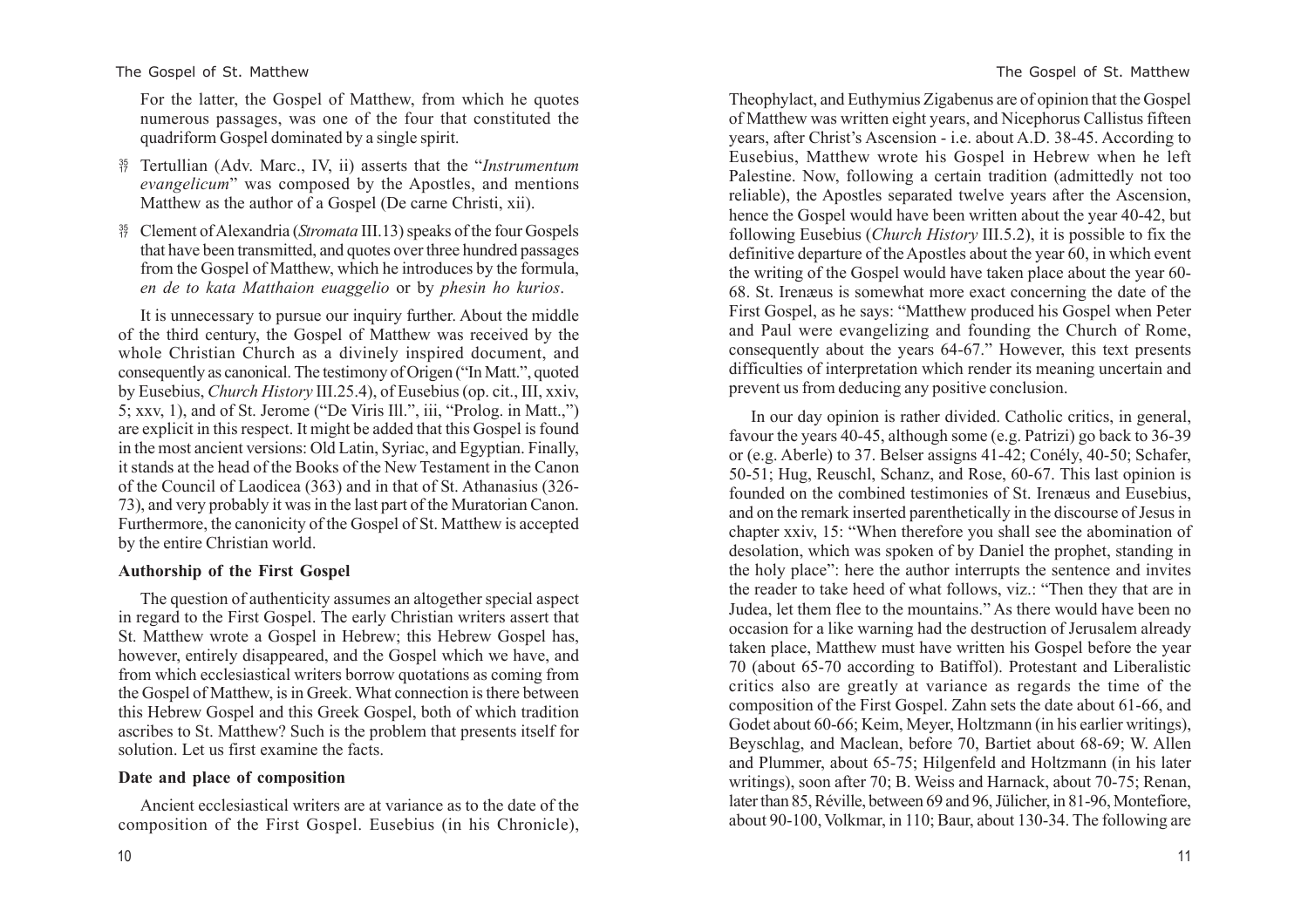some of the arguments advanced to prove that the First Gospel was written several years after the Fall of Jerusalem. When Jesus prophesies to His Apostles that they will be delivered up to the councils, scourged in the synagogues, brought before governors and kings for His sake; that they will give testimony of Him, will for Him be hated and driven from city to city (x, 17-23) and when He commissions them to teach all nations and make them His disciples, His words intimate, it is claimed, the lapse of many years, the establishment of the Christian Church in distant parts, and its cruel persecution by the Jews and even by Roman emperors and governors. Moreover, certain sayings of the Lord—such as: "Thou art Peter; and upon this rock I will build my church" (16:18), "If he [thy brother] will not hear them: tell the Church" (xviii, 10) - carry us to a time when the Christian Church was already constituted, a time that could not have been much earlier than the year 100. The fact is, that what was predicted by Our Lord, when He announced future events and established the charter and foundations of His Church, is converted into reality and made coexistent with the writing of the First Gospel. Hence, to give these arguments a probatory value it would be necessary either to deny Christ's knowledge of the future or to maintain that the teachings embodied in the First Gospel were not authentic.

#### **Examination of the Greek Gospel of St. Matthew**

Our chief object is to ascertain whether the characteristics of the Greek Gospel indicate that it is a translation from the Aramaic or that it is an original document; but, that we may not have to revert to the peculiarities of the Gospel of Matthew, we shall here treat them in full.

St. Matthew used about 1475 words, 137 of which are *apax legomena* (words used by him alone of all the New Testament writers). Of these latter 76 are classical; 21 are found in the Septuagint; 15 (*battologein biastes, eunouchizein* etc.) were introduced for the first time by Matthew, or at least he was the first writer in whom they were discovered; 8 words (*aphedon, gamizein*, etc.) were employed for the first time by Matthew and Mark, and 15 others (*ekchunesthai, epiousios*, etc.) by Matthew and another New Testament writer. It is probable that, at the time of the Evangelist, all these words were in current use. Matthew's Gospel contains many

peculiar expressions which help to give decided colour to his style. Thus, he employs thirty-four times the expression *basileia ton ouranon*; this is never found in Mark and Luke, who, in parallel passages, replace it by *basileia tou theou*, which also occurs four times in Matthew. We must likewise note the expressions: *ho pater ho epouranions, ho en tois ouranois, sunteleia tou alonos, sunairein logon, eipein ti kata tinos, mechri tes semeron, poiesai os, osper, en ekeino to kairo, egeiresthai apo*, etc. The same terms often recur: *tote* (90 times), *apo tote, kai idou* etc. He adopts the Greek form *Ierisiluma* for Jerusalem, and not *Ierousaleu*, which he uses but once. He has a predilection for the preposition *apo*, using it even when Mark and Luke use *ek*, and for the expression *uios David*. Moreover, Matthew is fond of repeating a phrase or a special construction several times within quite a short interval (cf. ii, 1, 13, and 19; iv, 12, 18, and v, 2; viii, 2-3 and 28; ix, 26 and 31; xiii, 44, 4.5, and 47, etc.). Quotations from the Old Testament are variously introduced, as: *outos, kathos gegraptai, ina*, or *opos, plerothe to rethen uto Kuriou dia tou prophetou*, etc. These peculiarities of language, especially the repetition of the same words and expressions, would indicate that the Greek Gospel was an original rather than a translation, and this is confirmed by the paronomasiæ (*battologein, polulogia; kophontai kai ophontai*, etc.), which ought not to have been found in the Aramaic, by the employment of the genitive absolute, and, above all, by the linking of clauses through the use of *men . . . oe*, a construction that is peculiarly Greek. However, let us observe that these various characteristics prove merely that the writer was thoroughly conversant with his language, and that he translated his text rather freely. Besides, these same characteristics are noticeable in Christ's sayings, as well as in the narratives, and, as these utterances were made in Aramaic, they were consequently translated; thus, the construction *men . . . de* (except in one instance) and all the examples of paronomasia occur in discourses of Christ. The fact that the genitive absolute is used mainly in the narrative portions only denotes that the latter were more freely translated; besides, Hebrew possesses an analogous grammatical construction. On the other hand, a fair number of Hebraisms are noticed in Matthew's Gospel (*ouk eginosken auten, omologesei en emoi, el exestin, ti emin kai soi*, etc.), which favour the belief that the original was Aramaic. Still, it remains to be proved that these Hebraisms are not colloquial Greek expressions.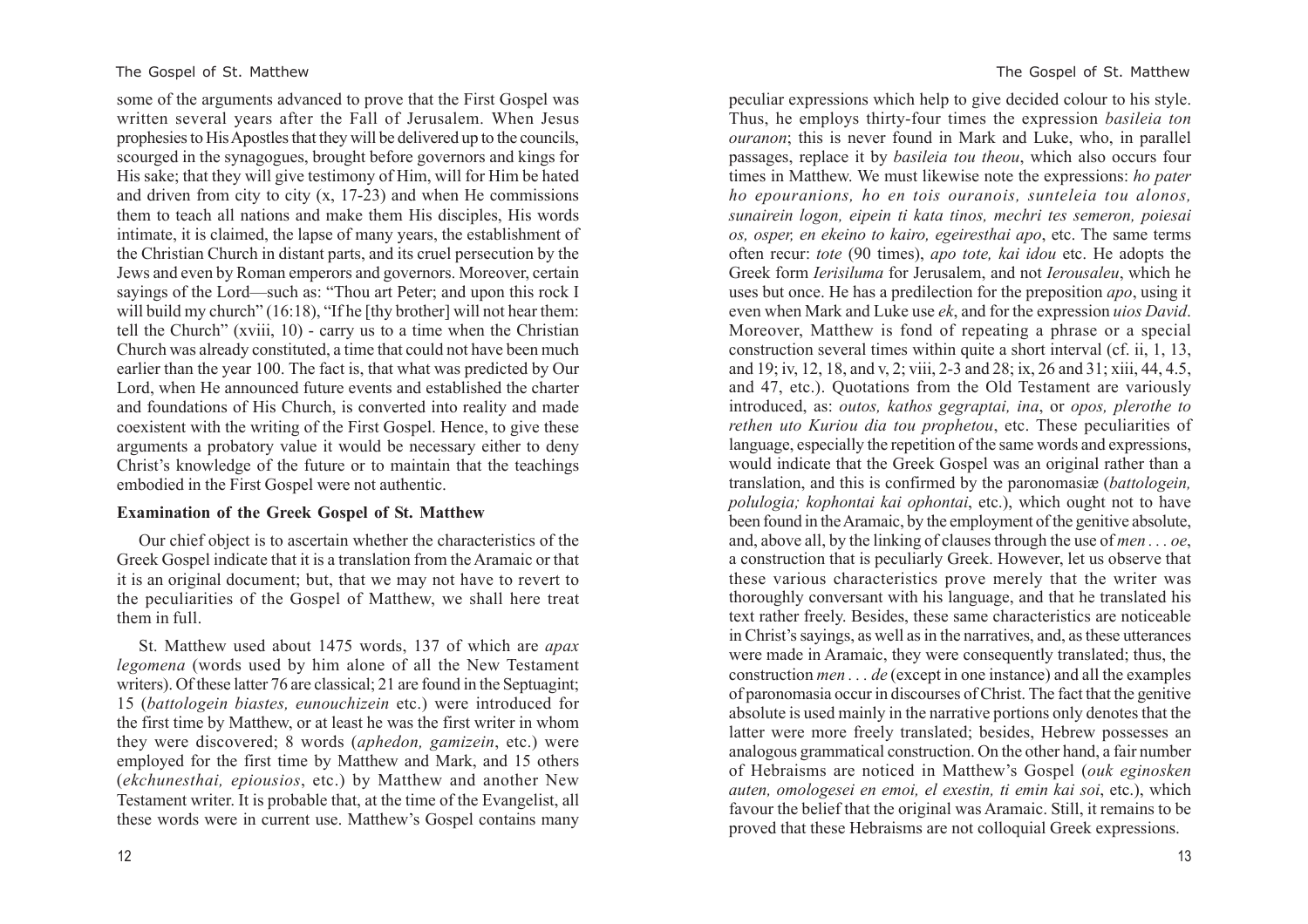#### **General character of the Gospel**

Distinct unity of plan, an artificial arrangement of subject-matter, and a simple, easy style - much purer than that of Mark - suggest an original rather than a translation. When the First Gospel is compared with books translated from the Hebrew, such as those of the Septuagint, a marked difference is at once apparent. The original Hebrew shines through every line of the latter, whereas, in the First Gospel Hebraisms are comparatively rare, and are merely such as might be looked for in a book written by a Jew and reproducing Jewish teaching. However, these observations are not conclusive in favour of a Greek original. In the first place, the unity of style that prevails throughout the book would rather prove that we have a translation. It is certain that a good portion of the matter existed first in Aramaic - at all events, the sayings of Christ and thus almost three-quarters of the Gospel. Consequently, these at least the Greek writer has translated. And, since no difference in language and style can be detected between the sayings of Christ and the narratives that are claimed to have been composed in Greek, it would seem that these latter are also translated from the Aramaic. This conclusion is based on the fact that they are of the same origin as the discourses. The unity of plan and the artificial arrangement of subject-matter could as well have been made in Matthew's Aramaic as in the Greek document; the fine Greek construction, the lapidary style, the elegance and good order claimed as characteristic of the Gospel, are largely a matter of opinion, the proof being that critics do not agree on this question. Although the phraseology is not more Hebraic than in the other Gospels, still it not much less so. To sum up, from the literary examination of the Greek Gospel no certain conclusion can be drawn against the existence of a Hebrew Gospel of which our First Gospel would be a translation; and inversely, this examination does not prove the Greek Gospel to be a translation of an Aramaic original.

## **Quotations from the Old Testament**

It is claimed that most of the quotations from the Old Testament are borrowed from the Septuagint, and that this fact proves that the Gospel of Matthew was composed in Greek. The first proposition is not accurate, and, even if it were, it would not necessitate this conclusion. Let us examine the facts. As established by Stanton ("The

Gospels as Historical Documents", II, Cambridge, 1909, p. 342), the quotations from the Old Testament in the First Gospel are divided into two classes. In the first are ranged all those quotations the object of which is to show that the prophecies have been realized in the events of the life of Jesus. They are introduced by the words: "Now all this was done that it might be fulfilled which the Lord spoke by the prophet," or other similar expressions. The quotations of this class do not in general correspond exactly with any particular text. Three among them (ii, 15; viii, 17; xxvii, 9, 10) are borrowed from the Hebrew; five (ii, 18; iv, 15, 16; xii, 18-21; xiii, 35; xxi, 4, 5) bear points of resemblance to the Septuagint, but were not borrowed from that version. In the answer of the chief priests and scribes to Herod (ii, 6), the text of the Old Testament is slightly modified, without, however, conforming either to the Hebrew or the Septuagint. The Prophet Micheas writes (5:2): "And thou Bethlehem, Ephrata, art a little one among the thousands of Juda"; whereas Matthew says (ii, 6): "*And thou Bethlehem the land of Juda art not the least among the princes of Juda*". A single quotation of this first class (iii, 3) conforms to the Septuagint, and another (i, 23) is almost conformable. These quotations are to be referred to the first Evangelist himself, and relate to facts, principally to the birth of Jesus (i, ii), then to the mission of John the Baptist, the preaching of the Gospel by Jesus in Galilee, the miracles of Jesus, etc. It is surprising that the narratives of the Passion and the Resurrection of Our Lord, the fulfillment of the very clear and numerous prophecies of the Old Testament should never be brought into relation with these prophecies. Many critics, e.g. Burkett and Stanton, think that the quotations of the first class are borrowed from a collection of Messianic passages, Stanton being of opinion that they were accompanied by the event that constituted their realization. This "catena of fulfillments of prophecy", as he calls it, existed originally in Aramaic, but whether the author of the First Gospel had a Greek translation of it is uncertain. The second class of quotations from the Old Testament is chiefly composed of those repeated either by the Lord or by His interrogators. Except in two passages, they are introduced by one of the formula: "It is written"; "As it is written"; "Have you not read?" "Moses said". Where Matthew alone quotes the Lord's words, the quotation is sometimes borrowed from the Septuagint (v, 21 a, 27, 38), or, again, it is a free translation which we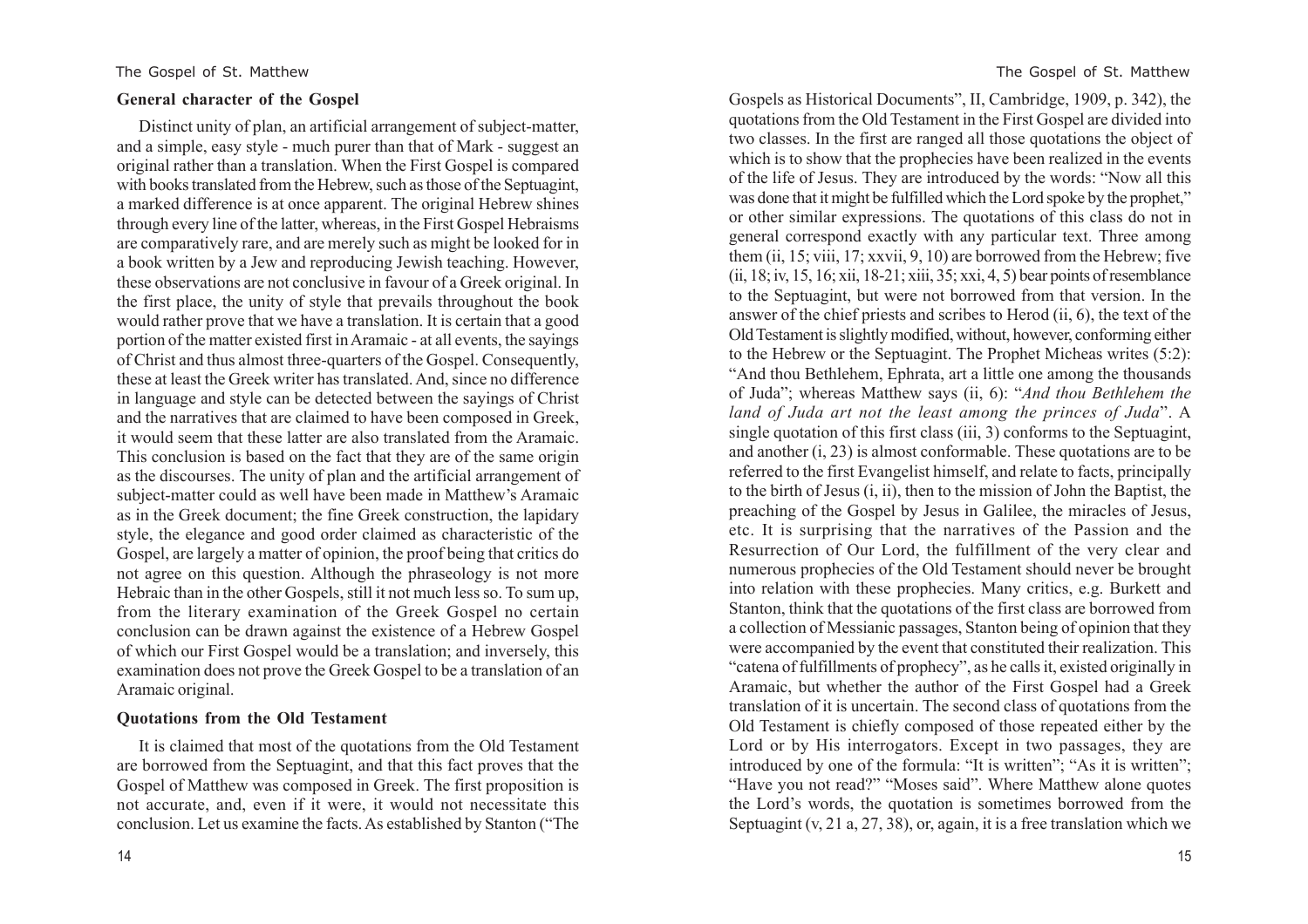are unable to refer to any definite text (v, 21 b, 23, 43). In those Passages where Matthew runs parallel with Mark and Luke or with either of them, all the quotations save one (xi, 10) are taken almost literally from the Septuagint.

## **Analogy to the Gospels of St. Mark and St. Luke**

From a first comparison of the Gospel of Matthew with the two other Synoptic Gospels we find

- $\frac{35}{17}$  That 330 verses are peculiar to it alone; that it has between 330 and 370 in common with both the others, from 170 to 180 with Mark's, and from 230 to 240 with Luke's;
- $\frac{35}{17}$  That in like parts the same ideas are expressed sometimes in identical and sometimes in different terms; that Matthew and Mark most frequently use the same expressions, Matthew seldom agreeing with Luke against Mark. The divergence in their use of the same expressions is in the number of a noun or the use of two different tenses of the same verb. The construction of sentences is at times identical and at others different.
- $\frac{35}{17}$  That the order of narrative is, with certain exceptions which we shall later indicate, almost the same in Matthew, Mark, and Luke.
- $^{35}_{17}$  That Mark is to be found almost complete in Matthew, with certain divergences which we shall note;
- $\frac{35}{17}$  That Matthew records many of our Lord's discourses in common with Luke;
- $\frac{35}{17}$  That Matthew has special passages which are unknown to Mark and Luke.

Let us examine these three points in detail, in an Endeavour to learn how the Gospel of Matthew was composed.

## **(a)** *Analogy to Mark*

- $^{35}_{17}$  Mark is found complete in Matthew, with the exception of numerous slight omissions and the following pericopes: Mark 1:23-28, 35-39; 4:26-29; 7:32-36; 8:22-26; 9:39-40; 12:41-44. In all, 31 verses are omitted.
- $^{35}_{17}$  The general order is identical except that, in chapters 5-13, Matthew groups facts of the same nature and sayings conveying the same

ideas. Thus, in Matthew 8:1-15, we have three miracles that are separated in Mark; in Matthew 8:23-9:9, there are gathered together incidents otherwise arranged in Mark, etc. Matthew places sentences in a different environment from that given them by Mark. For instance, in 5:15, Matthew inserts a verse occurring in Mark 4:21, that should have been placed after 13:23, etc.

- $\frac{35}{17}$  In Matthew the narrative is usually shorter because he suppresses a great number of details. Thus, in Mark, we read: "And the wind ceased: and there was made a great calm", whereas in Matthew the first part of the sentence is omitted. All unnecessary particulars are dispensed with, such as the numerous picturesque features and indications of time, place, and number, in which Mark's narrative abounds.
- $\frac{35}{17}$  Sometimes, however, Matthew is the more detailed. Thus, in 12:22-45, he gives more of Christ's discourse than we find in Mark 3:20- 30, and has in addition a dialogue between Jesus and the scribes. In chapter 13, Matthew dwells at greater length than Mark 4 upon the object of the parables, and introduces those of the cockle and the leaven, neither of which Mark records. Moreover, Our Lord's apocalyptic discourse is much longer in Matthew 24-25 (97 verses), than in Mark 13 (37 verses).
- $\frac{35}{17}$  Changes of terms or divergences in the mode of expression are extremely frequent. Thus, Matthew often uses *eutheos*, when Mark has *euthus; men . . . de*, instead of *kai*, as in Mark, etc.; the aorist instead of the imperfect employed by Mark. He avoids double negatives and the construction of the participle with *eimi*; his style is more correct and less harsh than that of Mark; he resolves Mark's compound verbs, and replaces by terms in current use the rather unusual expressions introduced by Mark, etc.
- $^{35}_{17}$  He is free from the lack of precision which, to a slight extent, characterizes Mark. Thus, Matthew says "the tetrarch" and not "the king" as Mark does, in speaking of Herod Antipas; "on the third day" instead of "in three days". At times the changes are more important. Instead of "Levi, son of Alpheus," he says: "a man named Matthew"; he mentions two demoniacs and two blind persons, whereas Mark mentions only one of each, etc.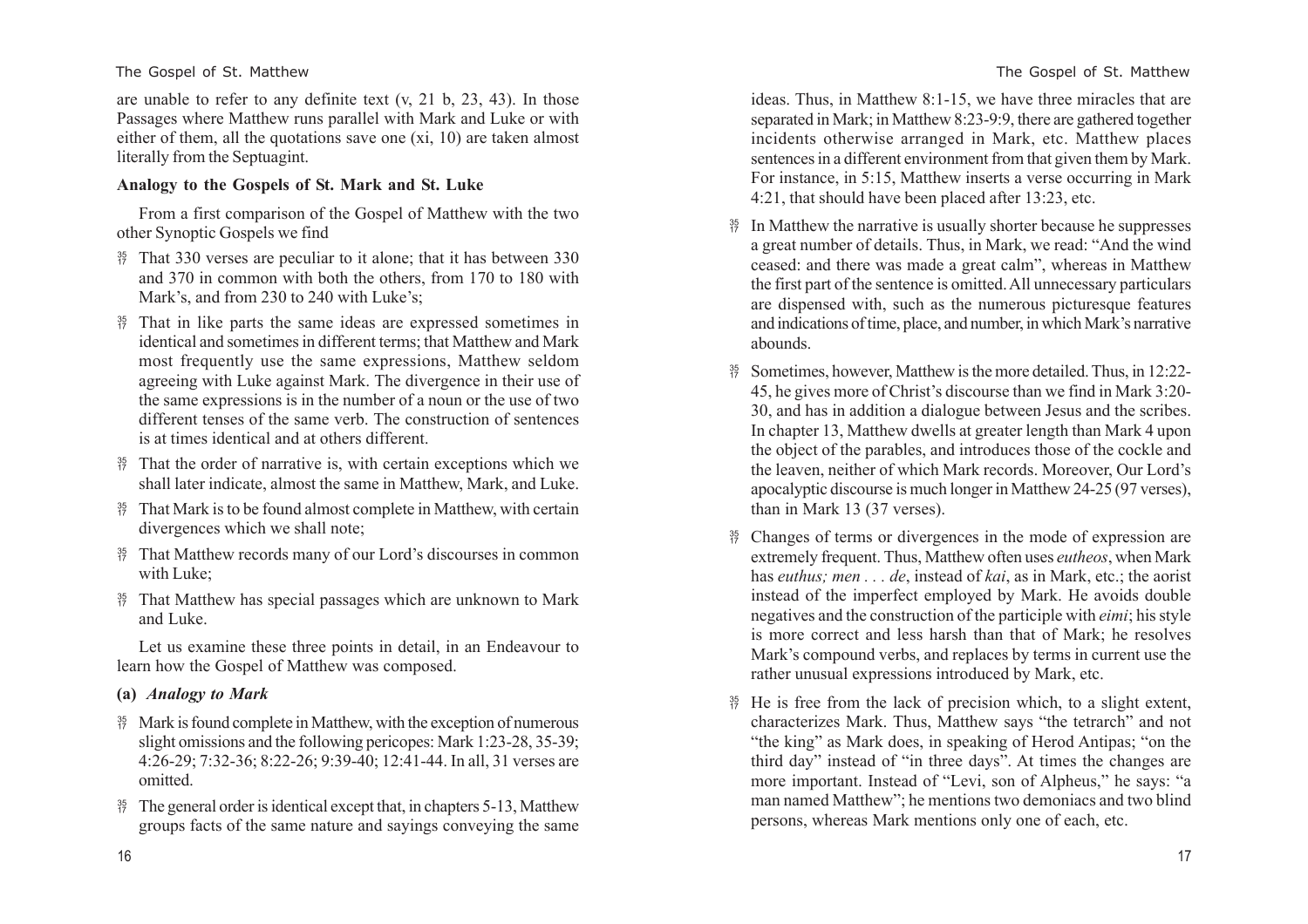$\frac{35}{17}$  Matthew extenuates or omits everything which, in Mark, might be construed in a sense derogatory to the Person of Christ or unfavorable to the disciples. Thus, in speaking of Jesus, he suppresses the following phrases: "And looking round about on them with anger" (Mark 3:5); "And when his friends had heard of it, they went out to lay hold on him. For they said: He is beside himself" (Mark 3:21), etc. Speaking of the disciples, he does not say, like Mark, that "they understood not the word, and they were afraid to ask him" (ix, 3 1; cf. viii, 17, 18); or that the disciples were in a state of profound amazement, because "they understood not concerning the loaves; for their heart was blinded" (vi, 52), etc. He likewise omits whatever might shock his readers, as the saying of the Lord recorded by Mark: "The sabbath was made for man, and not man for the sabbath" (ii, 27). Omissions or alterations of this kind are very numerous. It must, however, be remarked that between Matthew and Mark there are many points of resemblance in the construction of sentences (Matthew 9:6; Mark 2:10; Matthew  $26:47 = \text{Mark } 14:43$ , etc.); in their mode of expression, often unusual. and in short phrases (Matthew  $9:16 =$ Mark 2:21; Matthew  $16:28 =$  Mark 9:1; Matthew  $20:25 =$  Mark 10:42); in some pericopes, narratives, or discourses, where the greater part of the terms are identical (Matthew 4:18-22; Mark 1:16-20; Matthew 26:36-38 = Mark 14:32-34; Matthew 9:5-6 = Mark 2:9-11), etc.

#### **(b)** *Analogy to Luke*

A comparison of Matthew and Luke reveals that they have but one narrative in common, viz., the cure of the centurion's servant (Matthew 8:5-13 = Luke 7:1-10). The additional matter common to these Evangelists, consists of the discourses and sayings of Christ. In Matthew His discourses are usually gathered together, whereas in Luke they are more frequently scattered. Nevertheless, Matthew and Luke have in common the following discourses: the Sermon on the Mount (Matthew 5-7, the Sermon in the Plain, Luke 6); the Lord's exhortation to His disciples whom He sends forth on a mission (Matthew 10:19-20,  $26-33 =$  Luke 12:11-12, 2-9); the discourse on John the Baptist (Matthew  $11 =$  Luke 7); the discourse on the Last Judgment (Matthew 24; Luke 17). Moreover, these two Evangelists possess in common a large number of detached sentences, e.g.,

Matthew 3:7b-19:12 = Luke 3:7b-9, 17; Matthew 4:3-11 = Luke 4:3- 13; Matthew 9:37-38 = Luke 10:2; Matthew 12:43-45 = Luke 11:24- 26 etc. (cf. Rushbrooke, "Synopticon", pp. 134-70). However, in these parallel passages of Matthew and Luke there are numerous differences of expression, and even some divergences in ideas or in the manner of their presentation. It is only necessary to recall the Beatitudes (Matthew 5:3-12 = Luke 6:20b-25): in Matthew there are eight beatitudes, whereas in Luke there are only four, which, while approximating to Matthew's In point of conception, differ from them in general form and expression. In addition to having in common parts that Mark has not, Matthew and Luke sometimes agree against Mark in parallel narratives. There have been counted 240 passages wherein Matthew and Luke harmonize with each other, but disagree with Mark in the way of presenting events, and particularly in the use of the same terms and the same grammatical emendations. Matthew and Luke omit the very pericopes that occur in Mark.

#### **Destination of the Gospel**

The ecclesiastical writers Papias, St. Irenæus, Origen, Eusebius, and St. Jerome, whose testimony has been given above (II, A), agree in declaring that St. Matthew wrote his Gospel for the Jews. Everything in this Gospel proves that the writer addresses himself to Jewish readers. He does not explain Jewish customs and usages to them, as do the other Evangelists for their Greek and Latin readers, and he assumes that they are acquainted with Palestine, since, unlike St. Luke he mentions places without giving any indication of their topographical position. It is true that the Hebrew words, *Emmanuel, Golgotha, Eloi,* is translated, but it is likely that these translations were inserted when the Aramaic text was reproduced in Greek. St. Matthew chronicles those discourses of Christ that would interest the Jews and leave a favourable impression upon them. The law is not to be destroyed, but fulfilled (v, 17). He emphasizes more strongly than either St. Mark or St. Luke the false interpretations of the law given by the scribes and Pharisees, the hypocrisy and even the vices of the latter, all of which could be of interest to Jewish readers only. According to certain critics, St. Irenæus (Fragment xxix) said that Matthew wrote to convert the Jews by proving to them that Christ was the Son of David. This interpretation is badly founded. Moreover,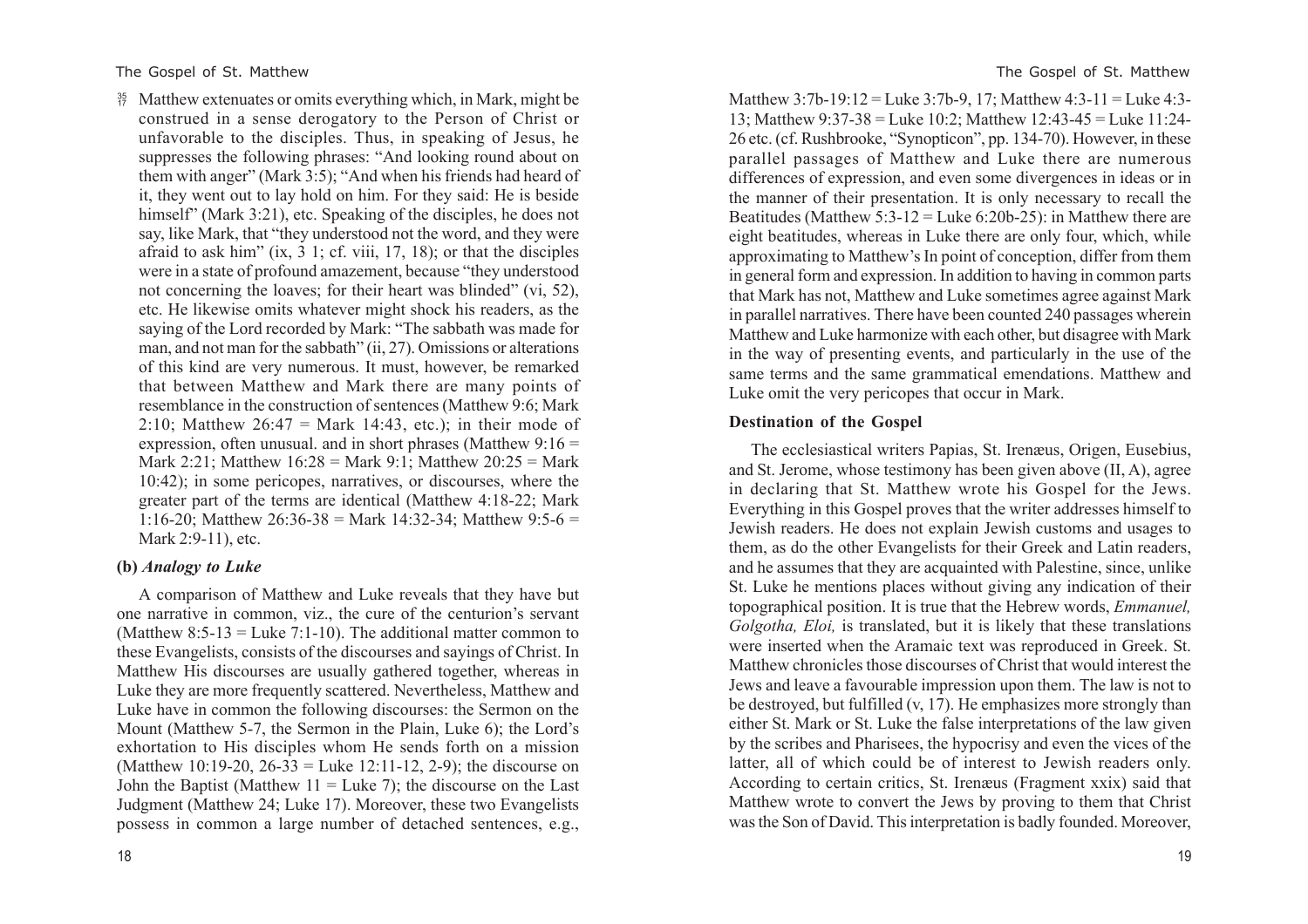Origen (In Matt., i) categorically asserts that this Gospel was published for Jews converted to the Faith. Eusebius (*Church History* III.24) is also explicit on this point, and St. Jerome, summarizing tradition, teaches us that St. Matthew published his Gospel in Judea and in the Hebrew language, principally for those among the Jews who believed in Jesus, and did not observe even the shadow of the Law, the truth of the Gospel having replaced it (In Matt. Prol.). Subsequent ecclesiastical writers and Catholic exegetes have taught that St. Matthew wrote for the converted Jews. "However," says Zahn (Introd. to the New Testament, II, 562), "the apologetical and polemical character of the book, as well as the choice of language, make it extremely probable that Matthew wished his book to be read primarily by the Jews who were not yet Christians. It was suited to Jewish Christians who were still exposed to Jewish influence, and also to Jews who still resisted the Gospel".

## **Contents of the First Gospel**

The author did not wish to compose a biography of Christ, but to demonstrate, by recording His words and the deeds of His life, that He was the Messias, the Head and Founder of the Kingdom of God, and the promulgator of its laws. One can scarcely fail to recognize that, except in a few parts (e.g. the Childhood and the Passion), the arrangement of events and of discourses is artificial. Matthew usually combines facts and precepts of a like nature. Whatever the reason, he favours groups of three (thirty-eight of which may be counted) three divisions in the genealogy of Jesus (i, 17), three temptations (iv, 1-11), three examples of justice (vi, 1-18), three cures (viii, 1-15), three parables of the seed (xiii, 1-32), three denials of Peter (xxvi, 69- 75), etc.; of five (these are less numerous) - five long discourses (vvii, 27; x; xiii, 1-52; xviii; xxiv-xxv), ending with the same formula (*Kai egeneto, ote etelesen ho Iesous*), five examples of the fulfillment of the law (v, 21-48), etc.; and of seven - seven parables (xiii), seven maledictions (xxiii), seven brethren (xxii, 25), etc. The First Gospel can be very naturally divided as follows:-

## **1) Introduction (1-2)**

The genealogy of Jesus, the prediction of His Birth, the Magi, the Flight into Egypt, the Massacre of the Innocents, the return to Nazareth, and the life there.

## **2) The public ministry of Jesus (3-25)**

This may be divided into three parts, according to the place where He exercised it.

## **A) In Galilee (3-18)**

- **(a)** *Preparation for the public ministry of Jesus (3:1 to 4:11)*
	- <sup>35</sup> John the Baptist, the Baptism of Jesus, the Temptation, the return to Galilee.
- **(b)** *The preaching of the Kingdom of God (4:17 to 18:35)*
- **1.** The preparation of the Kingdom by the preaching of penance, the call of the disciples, and numerous cures (iv, 17-25), the promulgation of the code of the Kingdom of God in the Sermon on the Mount (v, I-vii, 29);
- **2.** The propagation of the Kingdom in Galilee (viii, I-xviii, 35). He groups together:
	- $\frac{35}{17}$  the deeds by which Jesus established that He was the Messias and the King of the Kingdom: various cures, the calming of the tempest, missionary journeys through the land, the calling of the Twelve Apostles, the principles that should guide them in their missionary travels (viii,  $1-x$ , 42);
	- $\frac{35}{17}$  various teachings of Jesus called forth by circumstances: John's message and the Lord's answer, Christ's confutation of the false charges of the Pharisees, the departure and return of the unclean spirit (xi, 1-xii, 50);
	- $\frac{35}{17}$  finally, the parables of the Kingdom, of which Jesus makes known and explains the end (xiii, 3-52).
- 3) Matthew then relates the different events that terminate the preaching in Galilee: Christ's visit to Nazareth (xiii, 53-58), the multiplication of the loaves, the walking on the lake, discussions with the Pharisees concerning legal purifications, the confession of Peter at Cæsarea, the Transfiguration of Jesus, prophecy regarding the Passion and Resurrection, and teachings on scandal, fraternal correction, and the forgiveness of injuries (xiv, 1-xviii, 35).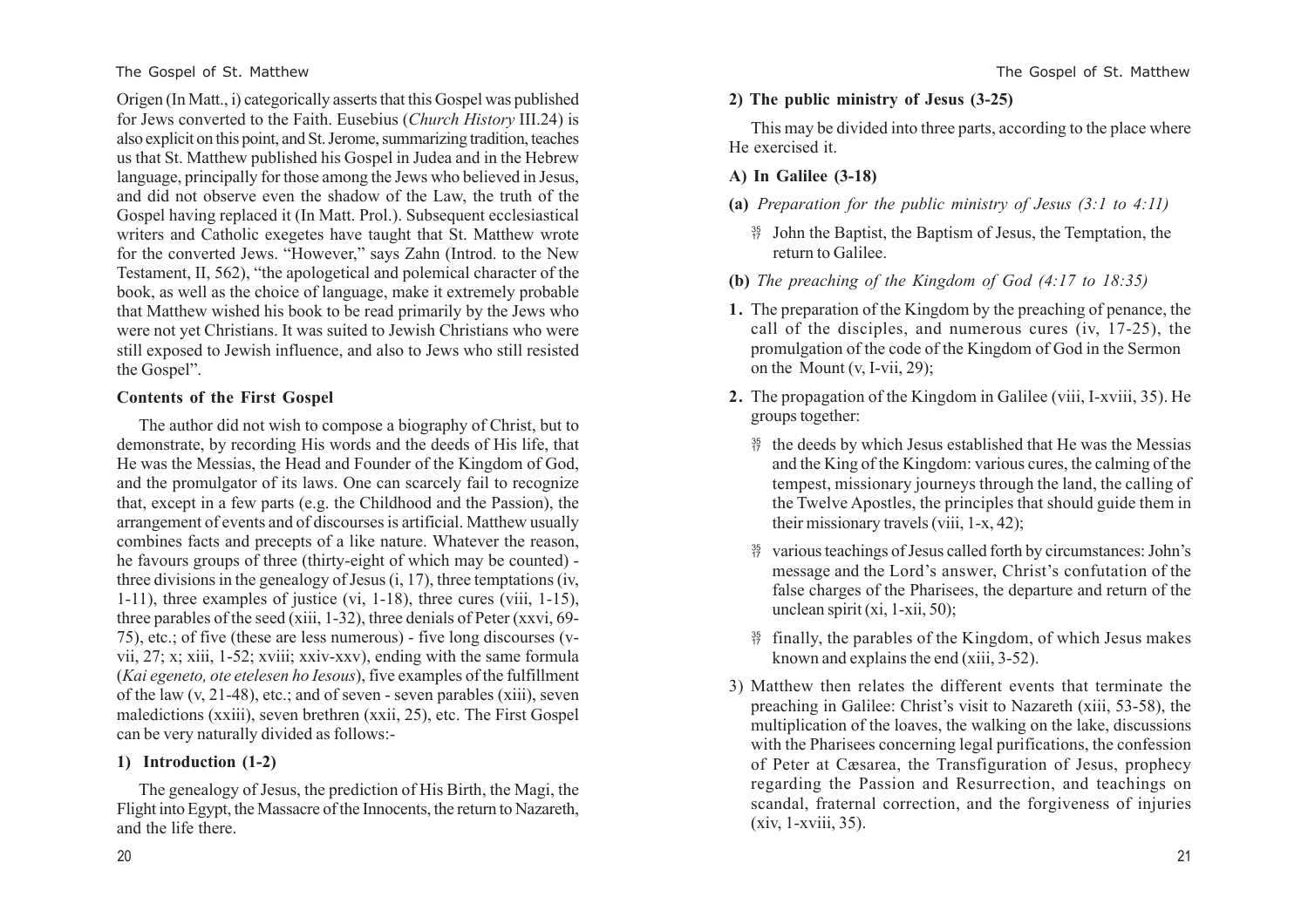#### **B) Outside Galilee or the way to Jerusalem (19-20)**

Jesus leaves Galilee and goes beyond the Jordan; He discusses divorce with the Pharisees; answers the rich young man, and teaches self-denial and the danger of wealth; explains by the parable of the labourers how the elect will be called; replies to the indiscreet question of the mother of the sons of Zebedee, and cures two blind men of Jericho.

#### **C) In Jerusalem (21-25)**

Jesus makes a triumphal entry into Jerusalem; He curses the barren fig tree and enters into a dispute with the chief priests and the Pharisees who ask Him by what authority He has banished the sellers from the Temple, and answers them by the parables of the two sons, the murderous husbandmen, and the marriage of the king's son. New questions are put to Jesus concerning the tribute, the resurrection of the dead, and the greatest commandment. Jesus anathematizes the scribes and Pharisees and foretells the events that will precede and accompany the fall of Jerusalem and the end of the world.

#### **3) The Passion and the Resurrection of Jesus (26-28)**

#### **A) The Passion (26-27)**

Events are now hurrying to a close. The Sanhedrin plots for the death of Jesus, a woman anoints the feet of the Lord, and Judas betrays his Master. Jesus eats the pasch with His disciples and institutes the Eucharist. In the Garden of Olives, He enters upon His agony and offers up the sacrifice of His life. He is arrested and brought before the Sanhedrin. Peter denies Christ; Judas hangs himself. Jesus is condemned to death by Pilate and crucified; He is buried, and a guard is placed at the Sepulchre (xxvi, 1-xxvii, 66).

#### **B) The Resurrection (28)**

Jesus rises the third day and appears first to the holy women at Jerusalem, then in Galilee to His disciples, whom He sends forth to propagate throughout the world the Kingdom of God.

# **Judaism and Torah in the Gospel of Matthew**

**T**he Gospel of Matthew is a Gospel of Law and differs radically from Paul's epistles which are based of Faith. The intrinsic difference between these lies in the fact that Paul's audiences were Gentiles whereas Matthew was preaching to Jewish believers-in-Jesus and was faced with competition by the developing Rabbinic Judaism. Rabbinic Judaism at that juncture in history differed significantly from that practiced by the Qumran Community and by the Sadducees; both largely destroyed in the Roman War.

In order to place the Gospel of Matthew in an historical perspective one must understand the context in which it was composed (80-90 CE). The Temple had been destroyed and Jews had began their rejection of sectarianism. Believers-in-Jesus were being rejected by Rabbinic Judaism and had begun the path towards a Gentile religion. Matthew's position *vis a vis* the Law is a most controversial issue among theologians. Was Matthew Jewish or Gentile? Did he preach to Jews or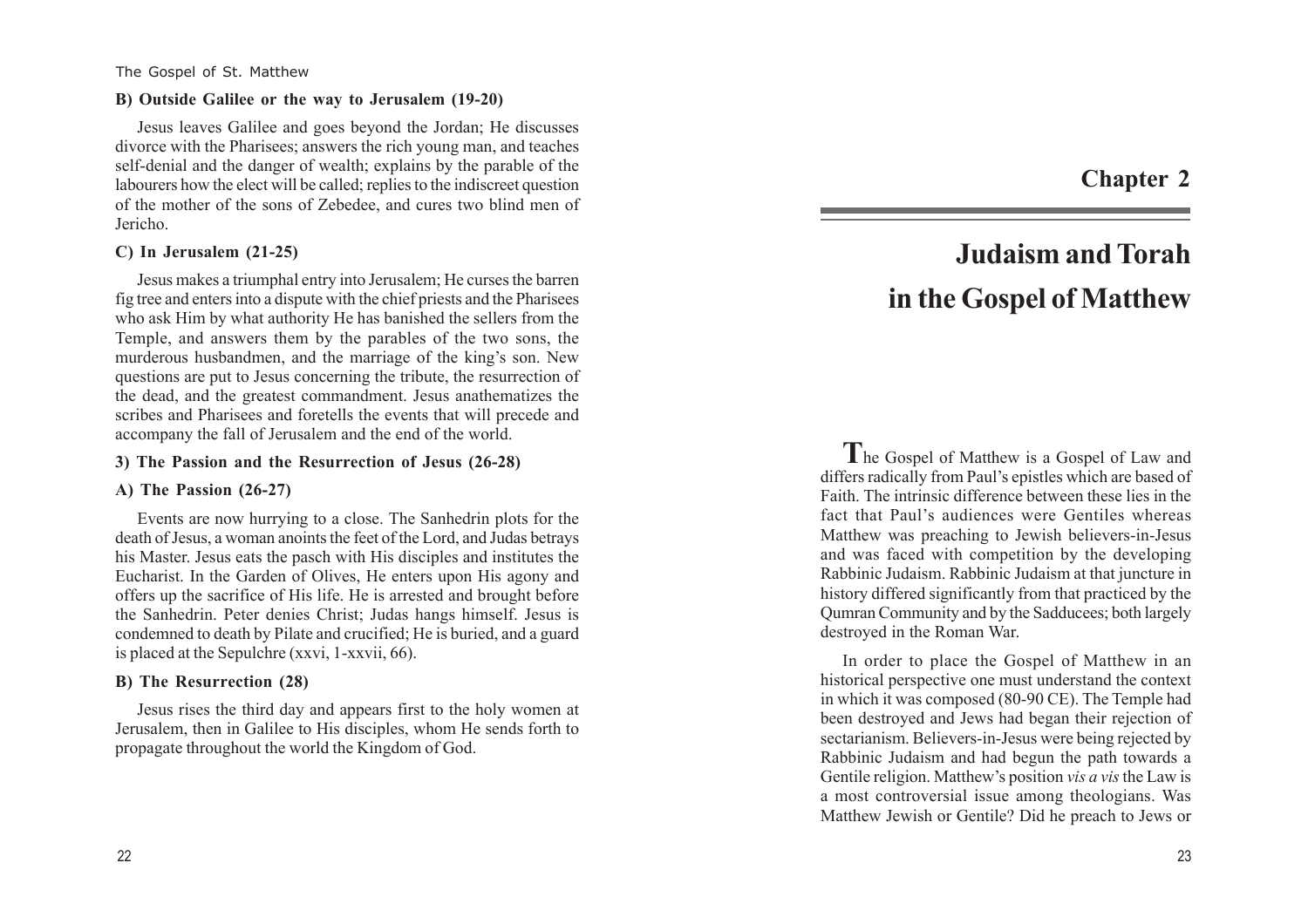to Gentiles? Does the anti-Judaism sections found in Matthew suggest that he was preaching against the Jews? Some scholars believe he was a Jew himself (W.D. Davies & H.D. Hummel), some have concluded that he came from Qumran (K. Stendahl) while others that he was a Gentile (G. Strecker & J. Meier). I find most compelling the argument that Matthew and his community were composed of Jewish believers-in-Jesus which competing with the traditional Synagogue as stated by Anthony Saldarini and J. Andrew Overman convincing. Matthew appears to be preaching to those believing in Jewish law and custom and his style of argumentation bears much resemblance to Jewish modes of thought and argument.

In the Gospel of Matthew it is clear that the Law - Halakha - is the expression of God's will. The Law of Moses is still in force (Matt. 23:3) but Jesus is the new teacher of the law (Matt. 23:8). Jesus assumed for the Matthean community a stance parallel and equal to Moses for the Jews. In the Gospel of Matthew there is no denigration of Moses 3 – in stark contrast to the Gospel of John. Moses, the giver of the law, is a figure of great importance for Matthew. Many parallels are explicitly drawn by Matthew between Moses and Jesus; danger from death at the hand of Pharaoh and Jesus from Herod, both live in exile in Egypt, Moshe's forty years in the desert is compared to Jesus' forty days of temptation and both ascend the mountain in order to proclaim the law.

As Eusebius stated 'no one but our savior can be shown to resemble Moses in so many ways'. More than sixty quotations from the scriptures times appear in Matthew. In chapter 3 we compared Jesus statements to similar ones of Hillel; all these Jesus statements come from Matthew. (Luke twice seems to copy Matthew's quotes). The law in Matthew's Gospel is in fact stricter than that of Moses. It is not Pharisaic law that is being criticized but the ethics and hypocrisy of individual Pharisees. David Flusser has noted that 'All the motifs of Jesus' famous invective against the Pharisees in Matthew 23 are also found in rabbinical literature'.

Matthew (and Mark) claims that the Pharisees not only criticized Jesus for having performed healing on the Sabbath but weighed the option of having him executing with the help of Herod Antipas (Mark 3:6, Matt 12:14). In Luke, after the event of delivering the curing of the Sabbath, it is the Pharisees who warn Jesus of Herod's plan to kill him (Luke 13:31). Mark and Matthew may have been referring to the followers of Shammai who opposed healing on the Sabbath and Luke to the followers of Hillel who did not.

Jesus according to the Gospel of Matthew stated a ringing affirmation of the law. "Do not imagine that I have come to abolish the Law or the Prophets. I have come not to abolish but to complete them. In truth I tell you, till heaven and earth disappear, not one dot, not one little stroke is to disappear from the Law until all its purpose is achieved. Therefore anyone who infringes even one of the least of these commandments and teaches others to do the same will be considered the least in the Kingdom of Heaven; but the person who keeps them and teaches them will be considered great in the Kingdom of Heaven." (Matt. 5:17-19)

These verses are an unambiguous statement about the importance of the Law. There is a statement in the Talmud which seems to quote Jesus 'I come neither to destroy the Law of Moses nor to add to the Law of Moses '(BT Shabbat 116b This, of course is almost a quote of Matthew's phrase from above.

Matthew's definition of Jesus' Law is defined in chapters 5-7, beginning with the 'Sermon on the Mount'. The Sermon of the Mount (5:3-11) begins with a statement about the blessedness of the poor, the gentle, the mourners and the righteous. This ethical statement which reminds the people to act righteously towards the underprivileged is highly reminiscent of the words of Isaiah, Jeremiah or Ezekiel. Matthew then proceeds to introduce stringent appendices to the Law:

- The Torah commands Do not murder Matthew orders do not be angry - 5:21
- The Torah commands Do not commit adultery Matthew orders not even in your heart - 5:27
- $\div$  The Torah allows divorce under several conditions Matthew rules No divorce except in the case of adultery - 5:31
- The Torah says fulfill your vows Matthew says do not make vows - 5:33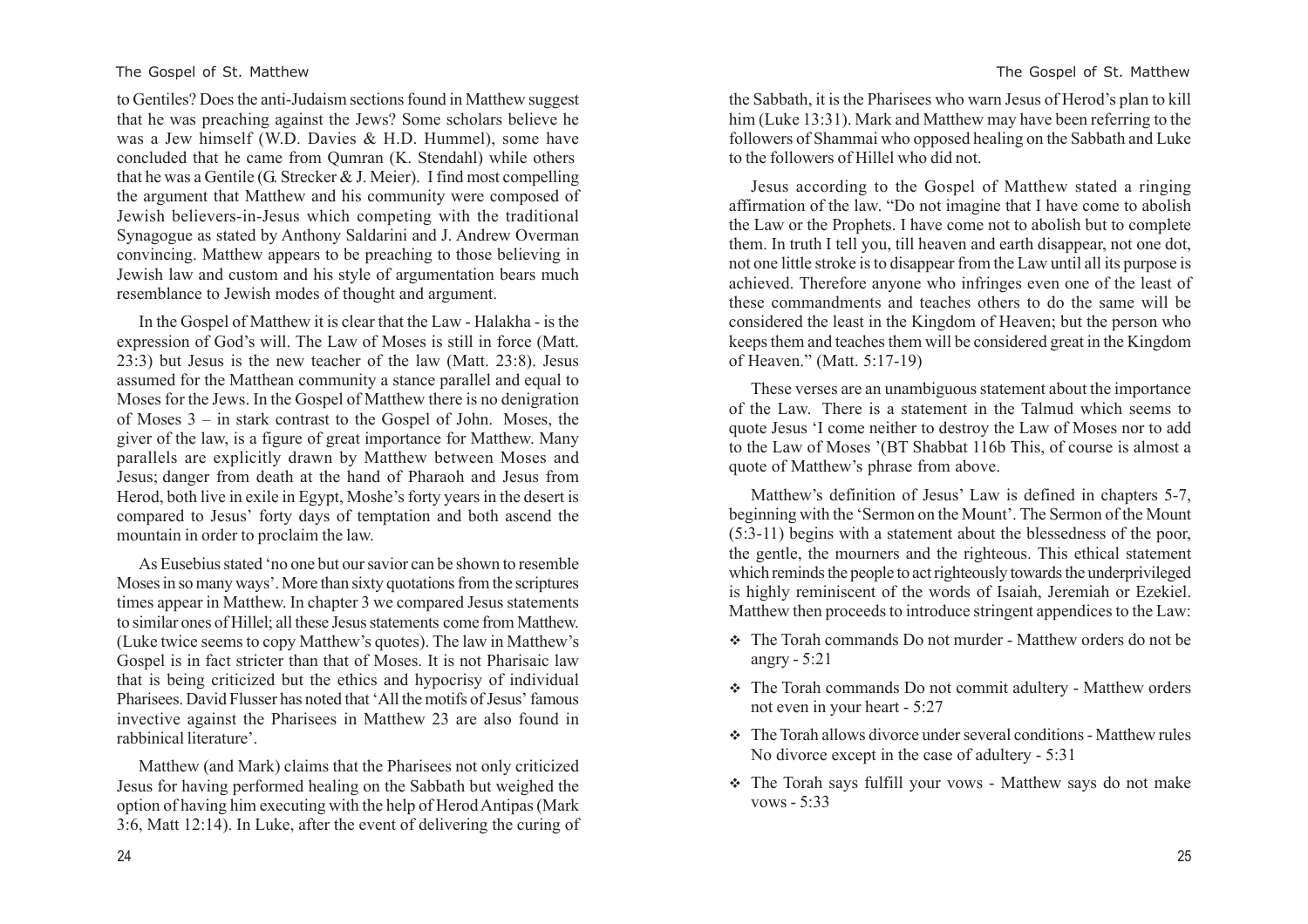• The Torah says Love your neighbor - Matthew says Love your enemies - 5:43 - offer no resistance to the wicked and offer the other cheek - 5:39. (Matthew's statement that Judaism teaches 'hate your enemy' (Matt. 5:43) in fact appears no Jewish text.)

Each of these statements by Matthew (with the exception of 'hate your enemy') can be found in the multi-faceted streams of Judaism that existed during the lifetime of Jesus.

A Rabbinic statement declares 'Keep aloof from what leads to sin and from whatever resembles sin'. Furthermore what does the commandment 'do not covet' imply? If you covet your neighbor's wife and act upon it you have committed adultery. As an example we find in the Talmud the following statement: "Whoever looks lustfully at a woman is like one who has had unlawful intercourse with her". (*BT Yoma* 29a)

If one covets ones neighbor's house and acts upon it he has stolen. What therefore is the sin of coveting? Is it not that lust itself and anger itself are sins in and of themselves? Can Jesus' statement 'love your enemies' be interpreted as referring to Rome, the premier Jewish enemy at the time and can it mean do not resist the Roman enemy? The statement which many Jews reject as being specifically Christian 'love your enemy' has many Jewish underpinnings: Lamentations states that one should 'offer one's cheek to the striker' (Lam. 3:30). Despite the hostility of sinners in the Qumran community David Flusser discovered in their documents 'I will not return evil to anybody, good will I will pursue'. The Essene Manuel of Discipline states 'My son, Be not angry for anger leads to murder'... Be not lustful, for lust leads to adultery'. And from the Testament of Benjamin 'If one betrays a righteous man, the righteous man prays'.

The conflict surrounding plucking and eating on the Sabbath or healing on the Sabbath, issues which were greatly debated in this gospel, are also lie within the acceptable range of interpretations found in the many sides of Judaism in the first century. Jews are forbidden to go hungry on the Sabbath (although it can depend on the degree of hunger) and if one is hungry one would be allowed to pluck. In regard to healing on the Sabbath when Jesus said to the man with a withered hand "hold out your hand" (Matt. 12:13) he did nothing to violate

Jewish law. Speaking or asking God to heal is not a violation of any Jewish law on the Sabbath. There is nothing in Jesus' position, as annunciated by Matthew, regarding the Sabbath suggesting abrogating the law. Furthermore questions about circumcision or dietary are not raised in Matthew in contrast to the Gospel of Mark (chapter 7). Jesus is fact behaving in ways similar to the Prophets who criticized sacrificing and the Temple. He concentrated on the ethical content of Judaism rather than ritual law. Divorce was forbidden to community of Qumran and among Galilean Jews.

The anti-Judaic statements of the Gospel of Matthew begin in chapter 10 and continue in chapter 15, 22, 23 and 27. In chapter 10 Jesus warns his disciples that they will find hostility within the Jewish community when they attempt to missionize them. Jesus is clear 'do not travel to into Gentile lands and do not enter any Samaritan cities' (Matt. 10:5). In view of the above it appears unlikely that Jesus would say after his resurrection 'you are to go and make followers of all the people. You are to baptize them in the name of the Father and the Son and the Holy Spirit' (Matt. 28:19). Jesus according to the Gospel of Matthew told his followers not to go and preach to Gentiles. The phrase 'in the name of the Father and the Son and the Holy Spirit' came in a later stage of Christology, not during the lifetime of Jesus.

Chapter 23 begins with recognition of both the scribes and Pharisees authority to interpret the law. 'Do and observe what they tell you'. (23:2) the gospel proceeds to list the hypocrisy of the scribes and Pharisees in seven categories. They are accused of being blind guides and fools (five times -16, 17, 19, 24, 26) being liars (18) of being corrupt and lawless men (25, 28) and of committing murder (29-39). This vitriolic list of those who have the authority to interpret the law, suggests a family feud or sibling rivalry carried to an unfortunate extreme. Jesus also tells us that the Pharisees 'sit in Moses' seat: you must therefore do and observe what they tell you; but do not be guided by what they do, since they do not practice what they preach' (Mt. 23:2-3). Jesus required of his disciples that they exceed that of the Pharisees (Mt. 5:20).

What do other Jewish writers tell us, in the first Century of Jewish intramural conflict?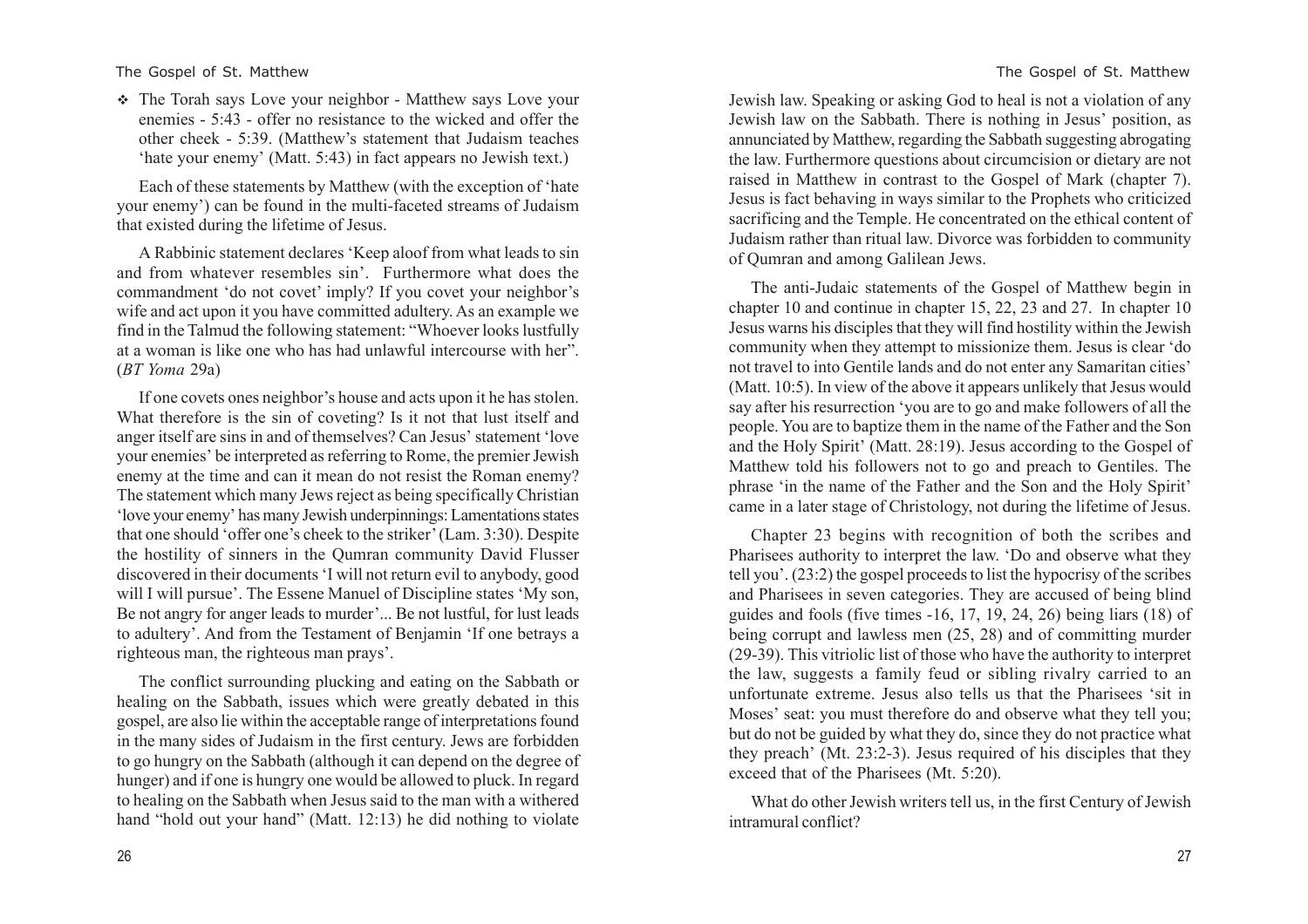I *Enoch*, an apocalyptic mystical writer said the following: "For the sinners shall alter the word of truth and many sinners will take it to heart: they will speak evil words and lie and they will invent fictitious stories and write out my scriptures on the basis of their own words." (104:10). the writer of I Enoch and his community believed that sinners do not follow the law instead they lead people astray. The Scriptures are known only by the righteous and wise men of that community.

The writer of the *Psalms of Solomon* believed that false and lawless leaders had corrupted and defiled the Temple. They break the law  $(4:1)$ , misuse it  $(4:2)$  and are hypocrites.  $(4:8, 22; 8:9)$  Only the faithful remain true to God's law (14:1-2) and the devout few will inherit life (14:10)

The Qumran community led by the Teacher of Righteousness fought a man called in the texts a 'Wicked Priest', who was probably the High Priest in Jerusalem. The 'Wicked Priest' persecuted him and may have killed him. The 'Teacher' is also called the 'interpreter of the law' and their Halakha - their law - was quite different than pharisaical Halakha. Their solar based calendar made all holidays fall on different days than the traditional Jewish lunar calendar. This difference in calendars is more important than any of the disputes discussed in the Christian Bible since it meant that communal life between the two groups was impossible. The Teacher's knowledge of the end of days would make him, at the least, a special Prophet. His community was persecuted by the Sadducees and the Pharisees. They called the Pharisees 'seekers of falsehood'.

All of these groups of Jews believed themselves to be true heirs of God's word. They also all agreed that the Jewish establishment leadership was corrupt and they alone represented the remnant following God's law. They were very hostile to the Jewish leadership.

Finally in chapter 27, after Pilate washes his hands the Jewish crowd is reported to have said 'every one of them' [?} says 'His [Jesus'] blood be on us and on our children'. (27:25) this statement redacted by Matthew 50-60 years after Jesus' death is not mentioned in any of the other Gospels. It may be that the words 'on us' and the 'on our children' came from different periods in the life of the Matthew church. It is certainly problematic that Jews would put this curse upon themselves. From the perspective of preaching to future generations this may be the most anti-Judaic statement in the Christian Bible. 'The main theme in religious hostility towards Jews has been that they are under a curse'. 'This passage has been taken as proof that the Jews voluntarily accepted eternal guilt for the death of Jesus'.

Can a text be simultaneously being considered the most anti-Jewish and the most Jewish at the same time? This question has been raised in the Gospel of Matthew (as well as in the Gospel of John). Part of the answer depends of the definition of the question. Anti-Judaism can be defined as an internal critique as used by Biblical prophets – Jeremiah and Ezekiel as prime examples. Anti-Judaism can also be defined from a Jewish-Christian perspective – it is still an internal critique. Gentile anti-Judaism can no longer be called an internal critique but an external polemic that removes Jews from salvation history and substitutes Jews for a New or True Israel, thus having Christianity supercede Judaism. As Levine notes if Jackie Mason, the Jewish comedian (who is also a Rabbi) directed his material towards African-Americans or Richard Pryor, the African-American directed his material towards Jews it could not be called an internal critique. Given that Matthew's Gospel is a Gospel of Law – of Halakhic law – this polemic was a 'family argument' – a civil war. Civil wars are the most acrimonious of all wars. Matthew does not refer to a New or True Israel as does John. Can one be both polemical and respectful? George Smiga who calls Matthew's texts a 'subordinating polemic' states 'I am persuaded that such a combinations fits the text of Matthews rather well'. Whether Matthew was Jewish may be debatable; however that he acted against the traditional synagogue is beyond doubt. The Synagogue hypocrites (Matt. 6:2, 5) 'have no synoptic parallels'. He preached to Jewish Christians (note his continual use of the Bible, used however through his Christological lenses) who were leaving the synagogue (Matt. 10:17). But does this not suggest that the 'Parting of the Way' had already begun? Begun Yes, completed no.

Saldarini concludes his study of the Gospel of Matthew's with the words 'it seems clear that he sees himself and his group as part of Israel and that he hopes to attract members of the larger Jewish community to his form of Judaism'.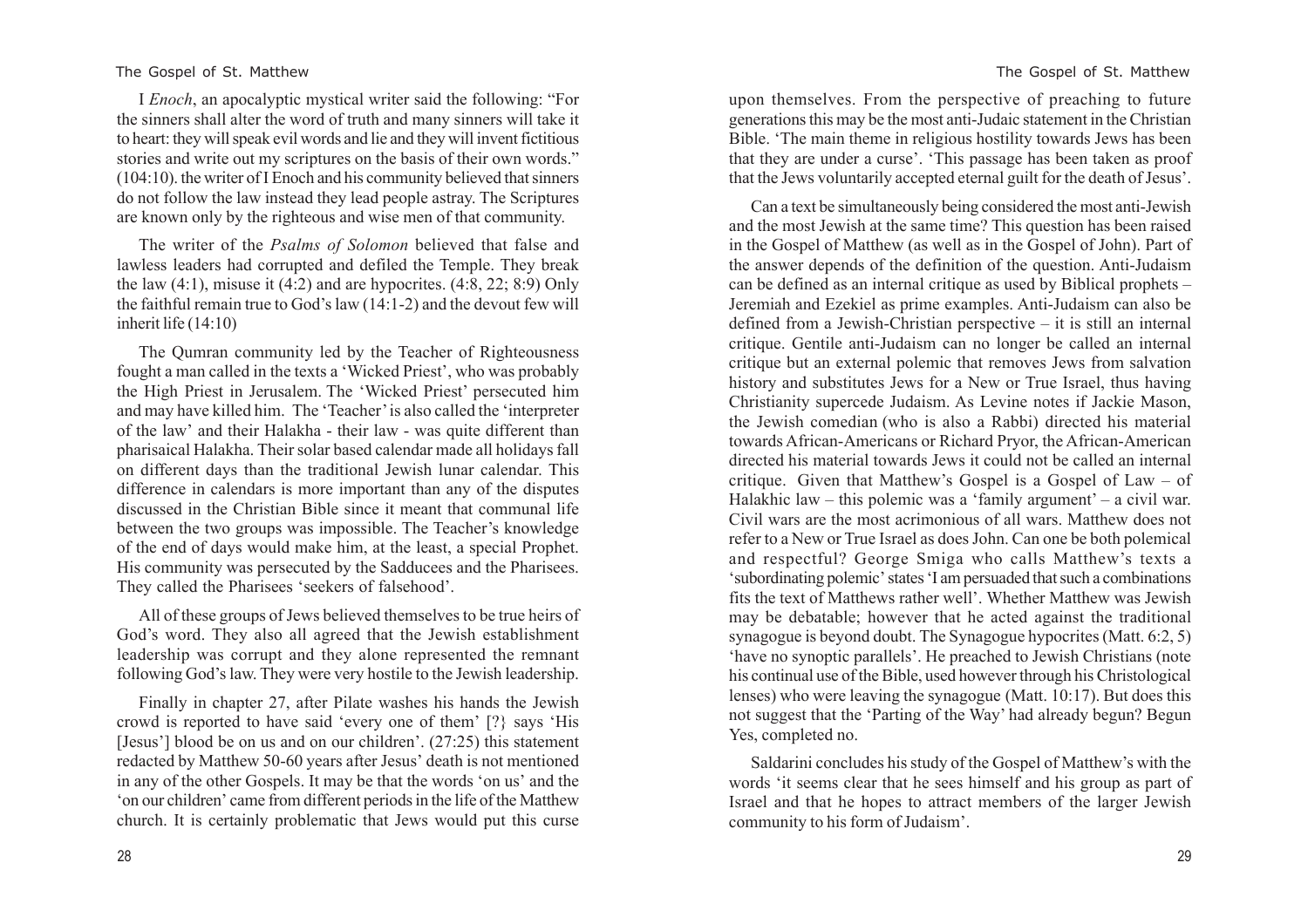The Jews as a nation were rejected because of their sins, and were to have no part in the Kingdom of Heaven. This rejection had been several times predicted by the prophets, and St. Matthew shows that it was because of its incredulity that Israel was excluded from the Kingdom, he dwells on all the events in which the increasing obduracy of the Jewish nation is conspicuous, manifested first in the princes and then in the hatred of the people who beseech Pilate to put Jesus to death. Thus the Jewish nation itself was accountable for its exclusion from the Messianic kingdom.

#### **Universal proclamation of the Gospel**

That the pagans were called to salvation instead of the Jews, Jesus declared explicitly to the unbelieving Israelites: "Therefore I say to you that the kingdom of God shall be taken from you, and shall be given to a nation yielding the fruits thereof" (xxi, 43); "He that soweth the good seed is the Son of man. And the field is the world" (xiii, 37- 38). "And this gospel of the kingdom shall be preached in the whole world for a testimony to all nations, and then shall the consummation come" (xxiv, 14). Finally, appearing to His Apostles in Galilee, Jesus gives them this supreme command: "All power is given to me in heaven and in earth, going therefore, teach ye all nations" (xxviii 18, 19). These last words of Christ are the summary of the First Gospel. Efforts have been made to maintain that these words of Jesus, commanding that all nations be evangelized, were not authentic, but in a subsequent paragraph we shall prove that the entire Lord's sayings, recorded in the First Gospel, proceed from the teaching of Jesus.

## **Chapter 3**

# **Christology of the First Gospel**

**I**mmediately after the descent of the Holy Ghost upon the Apostles, Peter preached that Jesus, crucified and risen, was the Messiah, the Saviour of the World, and proved this assertion by relating the life, death, and resurrection of the Lord. This was the first Apostolic teaching, and was repeated by the other preachers of the Gospel, of whom tradition tells us that Matthew was one. This Evangelist proclaimed the Gospel to the Hebrews and, before his departure from Jerusalem, wrote in his mother tongue the Gospel that he had preached. Hence the aim of the Evangelist was primarily apologetic. He wished to demonstrate to his readers, whether these were converts or still unbelieving Jews, that in Jesus the ancient prophecies had been realized in their entirety. This thesis includes three principal ideas:

- $^{35}_{17}$  Jesus is the Messiah, and the kingdom He inaugurates is the Messianic kingdom foretold by the prophets;
- $^{35}_{17}$  Because of their sins, the Jews, as a nation, shall have no part in this kingdom
- $^{35}_{17}$  The Gospel will be announced to all nations, and all are called to salvation.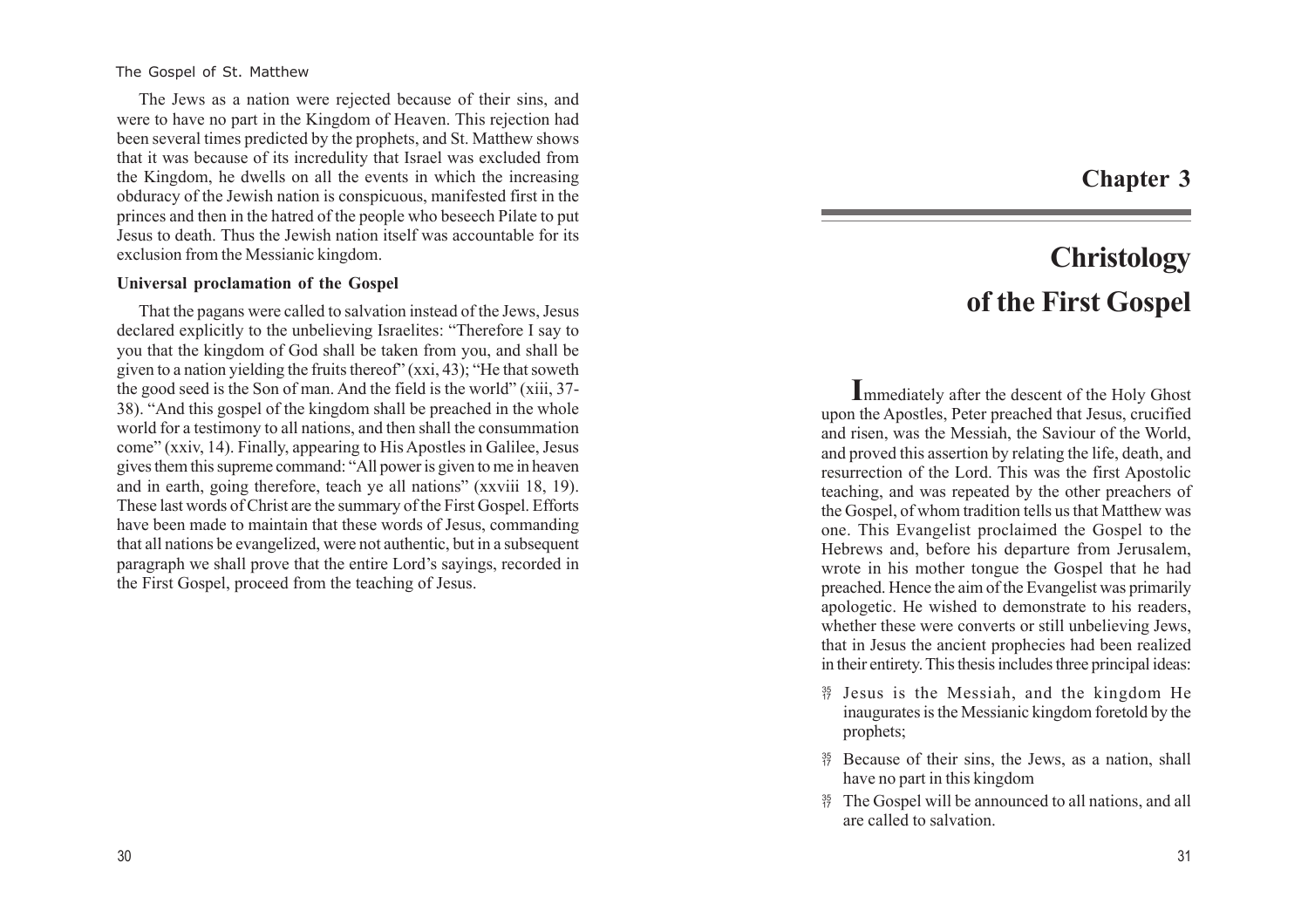## **Jesus: The Messiah**

St. Matthew has shown that in Jesus the entire ancient prophesies on the Messias were fulfilled. He was the Emmanuel, born of a Virgin Mother (1:22-23), announced by Isaias (7:14); He was born at Bethlehem (ii, 6), as had been predicted by Micheas (v, 2), He went to Egypt and was recalled thence (ii, 15) as foretold by Osee (11:1). According to the prediction of Isaias (40:3), He was heralded by a precursor, John the Baptist (iii, 1 sqq.); He cured all the sick (viii, 16 so.), that the Prophecy of Isaias (53:4) might be fulfilled; and in all His actions He was indeed the same of whom this prophet had spoken (xiii, 1). His teaching in parables (13:3) was conformable to what Isaias had said (6:9). Finally, He suffered, and the entire drama of His Passion and Death was a fulfilment of the prophecies of Scripture (Isaiah 53:3-12; Psalm 21:13-22). Jesus proclaimed Himself the Messias by His approbation of Peter's confession (16:16-17) and by His answer to the high priest (26:63-64). St. Matthew also endeavours to show that the Kingdom inaugurated by Jesus Christ is the Messianic Kingdom. From the beginning of His public life, Jesus proclaims that the Kingdom of Heaven is at hand (4:17); in the Sermon on the Mount He promulgates the charter of this kingdom, and in parables He speaks of its nature and conditions. In His answer to the envoys of John the Baptist Jesus specifically declares that the Messianic Kingdom, foretold by the Prophets, has come to pass, and He describes its characteristics: "The blind see, and the lame walk, the lepers are cleansed, the deaf hear, the dead rise again, the poor have the gospel preached to them." It was in these terms, that Isaias had described the future kingdom (35:5-6). St. Matthew records a very formal expression of the Lord concerning the coming of the Kingdom: "But if I by the Spirit of God cast out devils, then is the kingdom of God come upon you" (xii, 28). Moreover, Jesus could call Himself the Messias only inasmuch as the Kingdom of God had come.

## **Jesus: The New Moses**

The Gospel of Matthew presents Jesus as the New Moses, begins by identifying Jesus as 'the son of David, the son of Abraham' (Matthew 1:1), thus indicating his Davidic/royal and Abrahamic/Jewish heritage, respectively. Throughout this Gospel, Matthew also presents Jesus as 'the New Moses' for the people of Israel."1 Interestingly, recent research has discovered that the name "Moses" is actually an Egyptian name that means "Child of God."2 "Admittedly, the name 'Moses' is not directly used in a Christological Title, nor can Jesus be called the 'Son of Moses,' since Jesus belongs to the Tribe of Judah, while Moses belongs to the Tribe of Levi. ... However, Jesus is portrayed as being very similar to Moses in several interesting and significant ways:

- 1. Just as Pharaoh (the King of Egypt ca. 1300 BC) killed all the baby boys of the Hebrews, and only Moses is saved (Exod 1:22 – 2:10), so also Herod (the King of Israel at the birth of Jesus) kills all the male babies in Bethlehem, and only Jesus is saved (Matt 2:13-18).
- 2. When Moses' life is in danger, he flees from Egypt to Israel, but returns to Egypt after many years (Exod 2:15; 7:6-7); when Jesus' life is in danger, he takes the reverse itinerary: from Israel to Egypt and later back to Israel (Matt 2:13-21).
- 3. Just as Moses goes up to a mountain to receive the Law (incl. the Ten Commandments) from God (Exod 19:3), so also Jesus goes up to a mountain to give a new Law (incl. the Nine Beatitudes) to the people (Matt 5:1)."3 The Historical Jesus XIV: The Gospel of Matthew Page 1 of 3 "Through blood Moses was the mediator of the old covenant. Through blood Jesus is the mediator of the new covenant." "Jesus is portrayed in Matthew's Gospel as a great teacher, prophet and lawgiver, equal to or even greater than Moses."
- 4. Moses took the blood and dashed it on the people, and said, 'See the blood of the covenant . . . that the Lord has made with you in accordance with all these words' [Exodus 24:8]. . . . Through blood Moses was the mediator of the old covenant. Through blood Jesus is the mediator of the new covenant."
- 5. Just as Moses does not eat or drink for forty days and forty nights while on the mountain, recording God's Law (Exod 34:28), so also Jesus fasts for forty days and forty nights in the desert, being tempted by Satan (Matt 4:2)."
- 6. Just as the lawgiver, at the close of his life, commissioned Joshua both to go into the land peopled by foreign nations and to observe all the commandments in the law, and then further promised his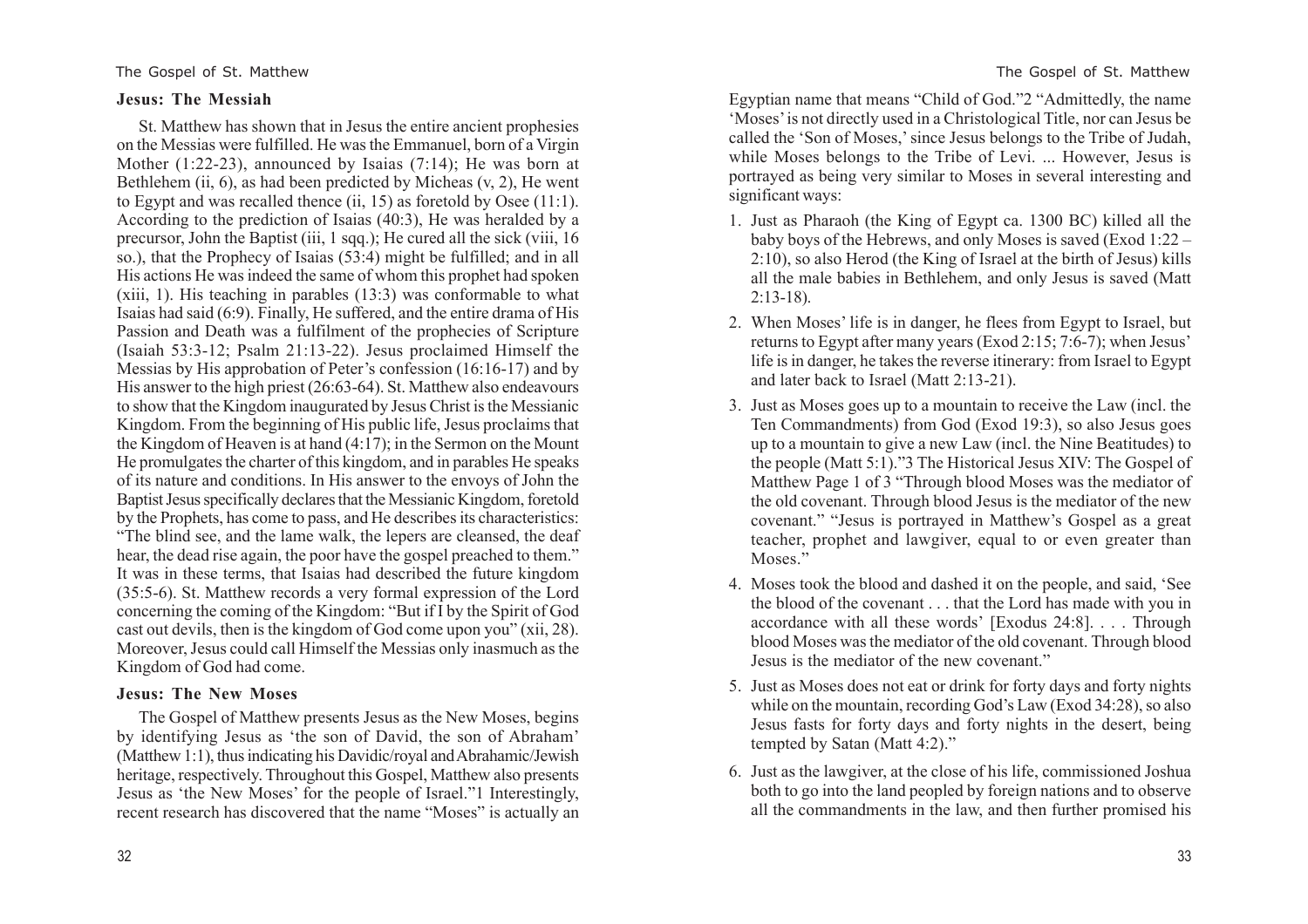successor God's abiding presence, so similarly Jesus: at the end of his earthly ministry he told his disciples to go into all the world and teach observance of all the commandments uttered by the new Moses; and then he promised his abiding presence."

- 7. "Tradition tells that [at Moses' death] the angels mourned, the heavens were shaken, lightnings flashed, and a heavenly voice spoke... [So] several strange things happened... when Jesus died. The sun went dark ([Matthew] 27:45). Then the temple veil was rent (27:51). Then the earth quake (27:51). And then the dead rose up (27:52-53)."
- 8. Just as Moses was thought to have written the first five books of the Hebrew Bible (Gen, Exod, Lev, Num, Deut), so also the teaching of Jesus is contained in five speeches or extended 'discourses' in Matthew (ch. 5-7, 10, 13, 18, 22-25).
- 9. Overall, Moses was considered the greatest teacher, prophet and lawgiver in the Hebrew Bible (and throughout the NT); so also Jesus is portrayed in Matthew's Gospel as a great teacher, prophet and lawgiver, equal to or even greater than Moses."

## **Other Christological titles in Matthew**

Jesus is addressed by a number of titles in Matthew. These include 'Son of David', 'Son of God', 'Rabbi' (only the once in Matthew in 26.25, but compare Mark 9.5; 11.21; 14.45) and 'Teacher' (didaskalos - 8.19; 12.38; 19.16; 22.16, 24, 36). He spoke of Himself almost exclusively, (but not totally so), as 'the Son of Man', an expression which in the Gospels is only found on His lips, apart from Luke 24.7; John 12.34 where words of Jesus are specifically cited. Matthew also clearly emphasizes His kingship.

The Greek word 'Teacher' is the equivalent of the Aramaic 'Rabbi' (23.8; John 1.38), and very much has in mind a similar teaching function (10.24). But while using it of outsiders, when translating 'Rabbi', Matthew never has didaskalos on the lips of a disciple, preferring 'Lord' (kurios) or the original 'Rabbi' (but the latter only the once). Didaskalos is, however, so used in the other Gospels (Mark 4.38; 9.38; 10.35; 13.1; Luke 7.40; 21.7, (although Luke preferred epistata, 'master'); John 1.38; 8.4; 13.13; 20.16). In this regard 'Lord' (kurios) could have a number of meanings ranging from a description of God Himself as 'Lord of all' to an address of reverence and submission to a prophet, to simply indicating 'Rabbi' or 'Sir'. The disciples' use was probably nearer to signifying 'Master' (compare Luke's regular use of epistata), and even 'Rabbi', while the use by outsiders (although not always) was mainly a respectful and somewhat awed address to a prophetic figure. There can, however, be no doubt that Matthew himself regularly intends his readers to see an even higher significance behind 'Lord', especially when it is related to some important miracle (e.g. the series in 8.2, 5, 8, 21, 25).

#### **Son of David**

Matthew opens his Gospel by stressing that Jesus is the Son of David (1.1), and makes clear that he means this to be taken literally, for he depicts Him as being descended from the royal house of David, and speaks of an angel who describes Jesus' adoptive father as the son of David (1.20). Indeed it is because He was a son of David that His birth could be traced to Bethlehem (2.4-5). Nor is there any real reason to doubt the genuineness of the genealogy, a good part of which is taken from the Old Testament, (see especially 1 Chronicles).

There are good historical reasons for recognising that genuine genealogies of the Davidic descent were known at the time, for we know that in secular history they were appealed to by others to 'justify' their own descent, (although not always genuinely), and the Romans took an interest in the question because they saw the danger of such ancestors of David causing trouble. All knew that the Jews were looking forward to a descendant of David to deliver them from the Romans (Psalms of Solomon 17.23-48). Indeed we are told that the grandsons of Judas, Jesus' brother, were arraigned before Domitian for that very reason and admitted their Davidic ancestry, only to be dismissed with contempt because their gnarled hands and peasant appearance revealed them to be mere sons of the soil. Similarly Simeon, a relative of Jesus, and successor to James as leading elder of the Jerusalem community, was denounced as being of David's line and was crucified. And there is some evidence that each of the emperors Vespasian, Domitian and Trajan carried out an extermination policy against all those of Davidic descent, who were clearly therefore traceable, and were seen as a hotbed of troublemakers. There is no reason to doubt any of these stories. Nor did the Jews, even when it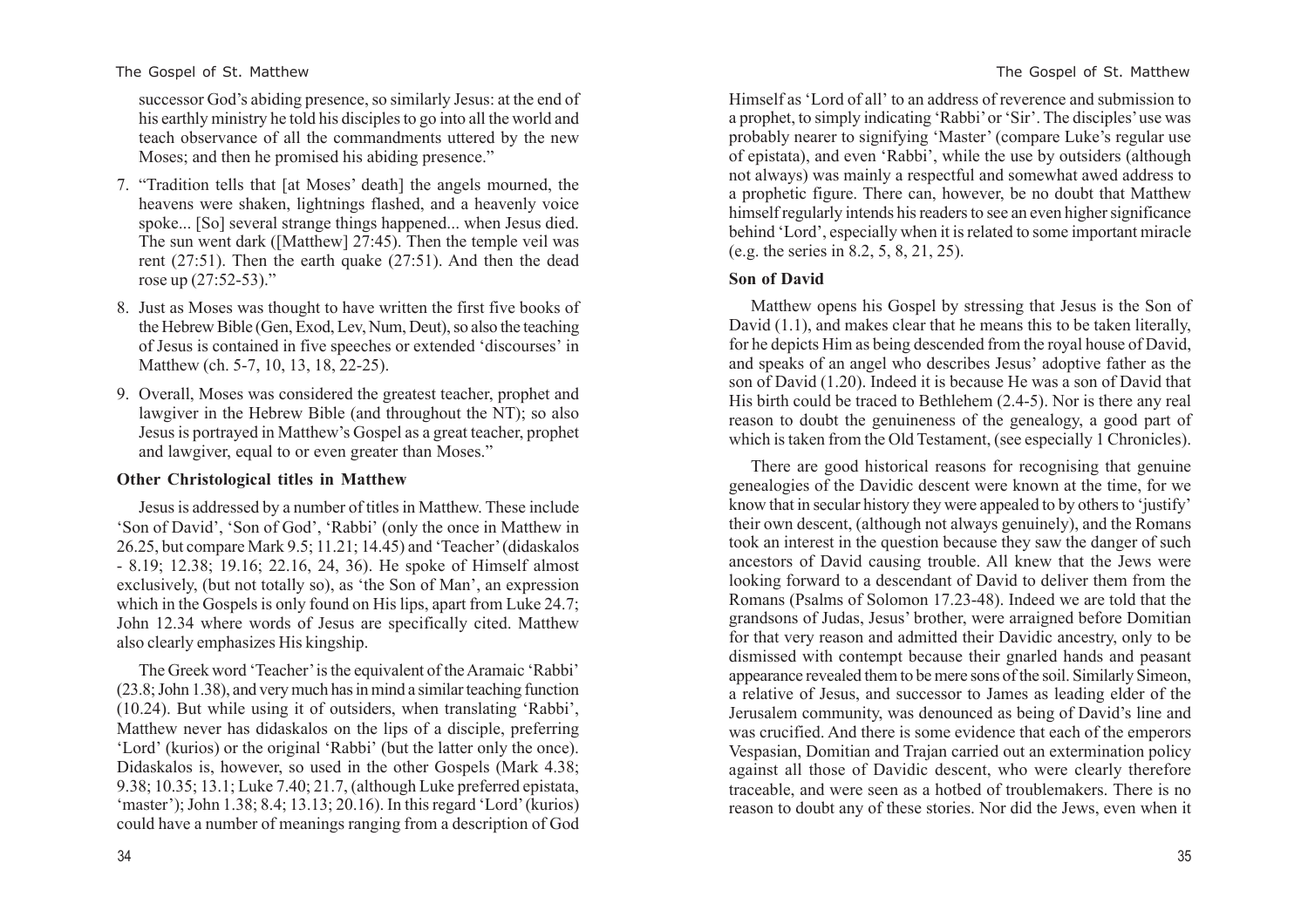would have been very advantageous for them to be able to do so, ever question the facts behind the claim that Jesus was descended from David. And this was simply because they knew that it could be backed up by evidence.

Furthermore we must remember that to the Jews the maintenance of lines of descent of people with important privileges was seen as important. Those who wanted the privilege of supplying wood to the altar had to justify their pure descent from the right families, and pure ancestry had also to be evidenced in order for people to enjoy certain civic rights, and to take up certain public offices. The most important positions were regularly taken up only by full Israelites of pure ancestry, especially membership of the Sanhedrin, or of local 'sanhedrins'. Furthermore any woman wanting to marry into a priestly family had to produce evidence of purity of descent going back five generations. And all families who saw themselves as of pure descent sought to ensure inter-marriage with others of pure descent. By this they considered that they remained true sons of Abraham (theoretically), and there was a strong belief among them that this ensured their future salvation. So genealogies were taken very seriously. It must therefore be accepted as quite certain that such an important descent as that of David's heirs would have been preserved assiduously. All this is confirmed by the fact that Herod the Great, piqued because he had no such ancestry as these 'pure Jews', is reputed to have set about destroying public genealogical records.

This idea of Jesus as 'the Son of David' is then linked by Jesus Himself, towards the end of His life, with the Messiah (22.42 compare 2.4-5), although in that case as greater than David. It had already in fact been so linked in the Psalms of Solomon 27. 23, 'Behold O lord, and raise up to them their king, the Son of David' (in order to obtain freedom from the Romans and subsequent worldwide power). The implication in Matthew that Jesus was the Messiah is therefore made quite clear by this title, even though it was not a commonly used Messianic title as far as we know. Yet we cannot doubt that it certainly did lie behind the whole idea of the popular Messiah, for he was undoubtedly to be of Davidic descent, (although certain special sects had varying ideas also about a priestly Messiah).

Matthew, however, also records other uses of the term 'Son of David' by a variety of people. 9.27; 12.23; 15.22; 20.30-31; 21.9; 1.14-15.

While the examples are so few that dogmatism must be ruled out, the continual connection of the title 'son of David' with the healing of the blind and devil-possessed, when seen in the light of Solomon's undoubted reputation in the latter field (even if it was only legendary) must surely be seen as significant to say the least. It might very well suggest the idea that the title 'the son of David' was at that time seen as in some way very much related to such healings, so that as a prominent Son of David Jesus could be expected, even by foreigners, to provide a similar remedy from the God of Israel. (For Solomon as specifically 'the son of David' see 1 Chronicles 29.22; 2 Chronicles 1.1; 13.6; 30.26; 35.3; Proverbs 1.1, and consider the use of 'the Son of David' in the Psalms of Solomon 27.23 as indicating Solomon's coming heir).

<sup>35</sup> With others 'Son of David' would, of course, have had significance because of its Messianic associations. Healing was not a prominent aspect in popular Jewish hopes concerning the Messiah as we know them, nor indeed for that matter was the title Son of David. Nevertheless the latter was certainly, as we have seen, used as such in the Psalms of Solomon (1st century BC) and Jesus certainly expected that such healings would convince John that He was the Coming One (11.5). This latter was presumably mainly in the light of Isaiah 29.18; 32.3; 35.5; 42.7, 16; 61.1-2; Jeremiah 31.8.

We should also perhaps note that Jesus mentions the healing of the blind first (followed by the lame) when sending His message to John. This might suggest that He knew that in certain circles among the pious Jews this healing of the blind was something which would be especially expected of the Messiah as a part of His overall 'salvation' (Luke 1.77; compare Matthew 9.12). See also John 9.26- 32; 10.21; 11.37 for the impact caused by opening blind eyes. We actually know very little about the beliefs of the common people in Palestine at the time apart from what we find in the Gospels, and that is especially true of the spiritual remnant.

Furthermore these ideas might have been especially enhanced in people's minds in the light of the fact that kings were regularly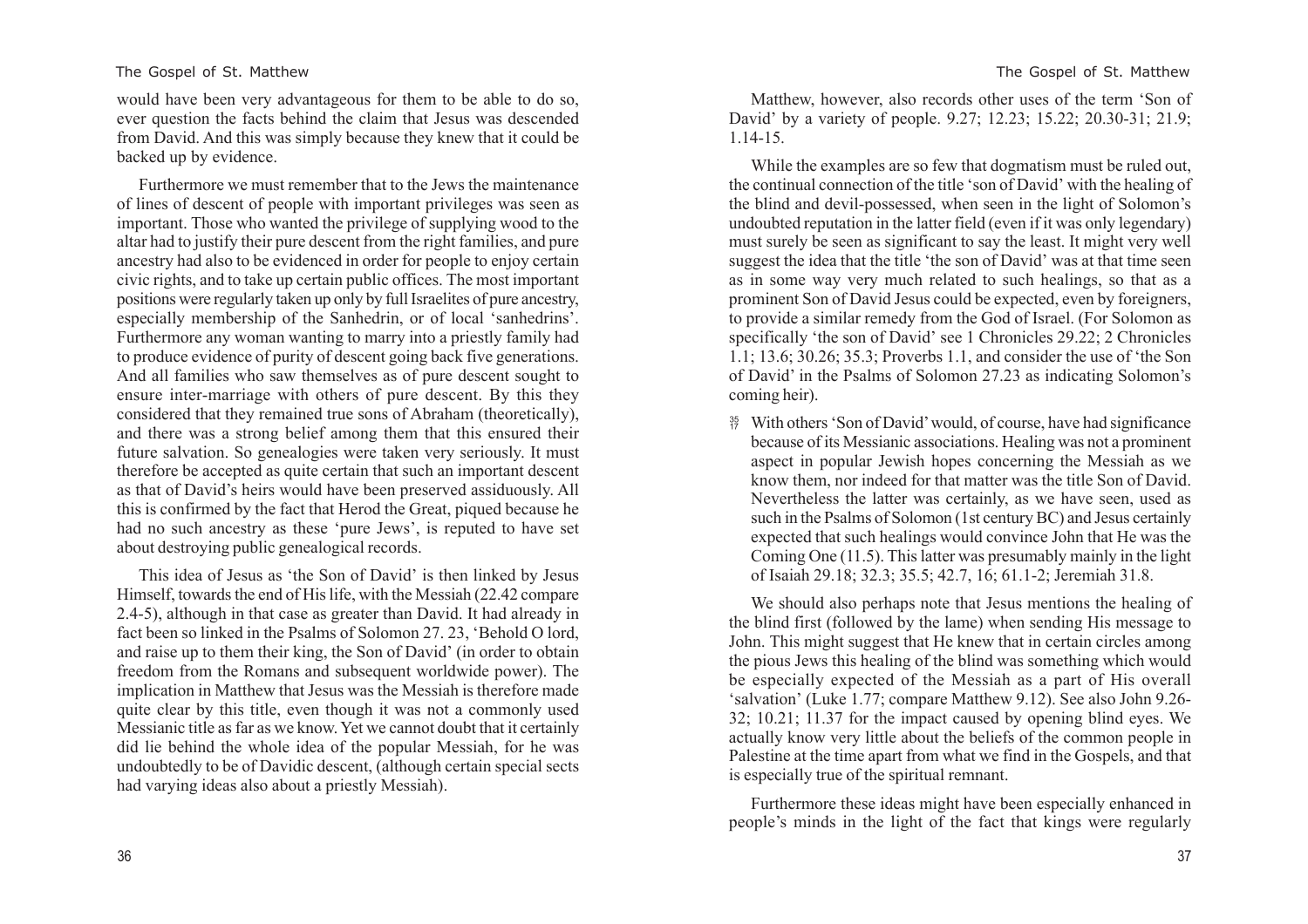superstitiously connected by the common people with healing powers (compare 2 Chronicles 30.18-20; Malachi 4.2 contrast Zechariah 11.16), as were prophets. (Compare how in more superstitious days, people even believed this healing power to be true of Kings of England). And in the case of Israel we might have expected it especially to have been so as their kings were seen as the anointed of God, and as intercessory priests after the order of Melchizedek (Psalm 110.4; Jeremiah 30.21; 2 Chronicles 32.20). Such powers might well therefore have especially been seen as applying to a 'son of David' who was so clearly approved of God.

So the use of the term 'Son of David' in cases where it was used by those seeking healing and the casting out of evil spirits, is very much explicable in terms of the above environment and expectancies of Jesus' day, not so much as a Messianic title but as one connecting Him with Solomon. But it would then certainly help many to link Jesus with the Messiah as the successor to Solomon and as Son of David supreme as revealed by His mighty works, and we may thus see why Matthew took up their usage of the term in order to confirm Who Jesus was. Mark and Luke would not be so interested in it (they both only mention one such incident, and that for another purpose). To most Gentile readers there would be no such background to the idea of 'the Son of David'.

#### **Son of God**

This title also was not a recognised Messianic title, even though kings of Israel/Judah were seen as adopted sons of God. But the idea is present through the voices after His baptism and at the Transfiguration (3.17; 17.5). Jesus, however, rarely used it of Himself (John 9.35-37; 11.4) but clearly admitted to it on the lips of Satan (4.3, 6; Luke 4.3, 9); evil spirits (8.29; compare Mark 3.11; 5.7; Luke 4.41; 8.28) those awed at His awesome powers (14.33); and Peter (16.16). It was also hurled at Him by the chief priests (26.63; 27.40, 43; Mark 14.61; Luke 22.70), who claimed that He spoke of Himself as such (27.43), and it was then guardedly acknowledged by Him (Luke 22.70). It was finally used by a number present at the cross, including the centurion in charge of the execution party, in the light of awesome signs that they had seen (27.54; Mark 15.39). Thus in Matthew, apart from when used by His enemies, it was used by others at times of 'other worldly' significance, either in confrontation with those

connected with such a world (Satan, evil spirits), or in a voice from God or after the revelation of awesome power. Luke also has the equivalent used by an angel (Luke 1.32). It must therefore be seen as signifying more than the popular idea of the Messiah, that is, as signifying Someone of even more unique significance, Someone greater than Satan, Someone on the divine side of reality.

In John's Gospel John the Baptiser bears witness to Him as the Son of God as a result of the signs following His baptism (1.34), and Nathaniel also sees Him as 'the Son of God and the King of Israel' following Jesus' reading of his mind (1.49). The former use witnesses to John's supernatural understanding, the latter at least to Jesus' Messiahship and possibly more (see also John 11.27), for he may well have seen Jesus' ability to know his thoughts as having a divine source. To the Apostle John, not to believe in Jesus Christ as the Son of God would result in final condemnation (3.18). For only those who hear His voice speaking out on the day of resurrection will rise at the last day (5.25).

As a result of the great miracle wrought on him Jesus calls on the former blind man to acknowledge Him as the Son of God (9.35-37 note again the connection with the blind). For He is the Son of God as the One Whom God had set apart in holiness and sent into the world (10.36). Through the raising from the dead of Lazarus the Son of God will be glorified (John 11.4). In all this the title is firmly connected with supernatural events. It is probable therefore that we must read that into John 11.27, and that Martha's Messianic expectation was to be seen as exceptional. Indeed the main reason for the antipathy of the Jewish leaders was His claim to be the Son of God (19.7), and that they saw that as signifying more than the Messiah comes out in their charge. It was not a crime in Jewish eyes to claim to be the Messiah. But it was a crime to claim to be the Son of God. So they knew what He meant.

## **The Son of Man**

The phrase 'the Son of Man' in the Gospels is found only on the lips of Jesus, apart from two instances, one where His own words are being cited by an angel (Luke 24.7) and the other where He is being questioned about His use of the title (John 12.34). Outside the Gospels it is used of Jesus in His glorified state in both Acts 7.56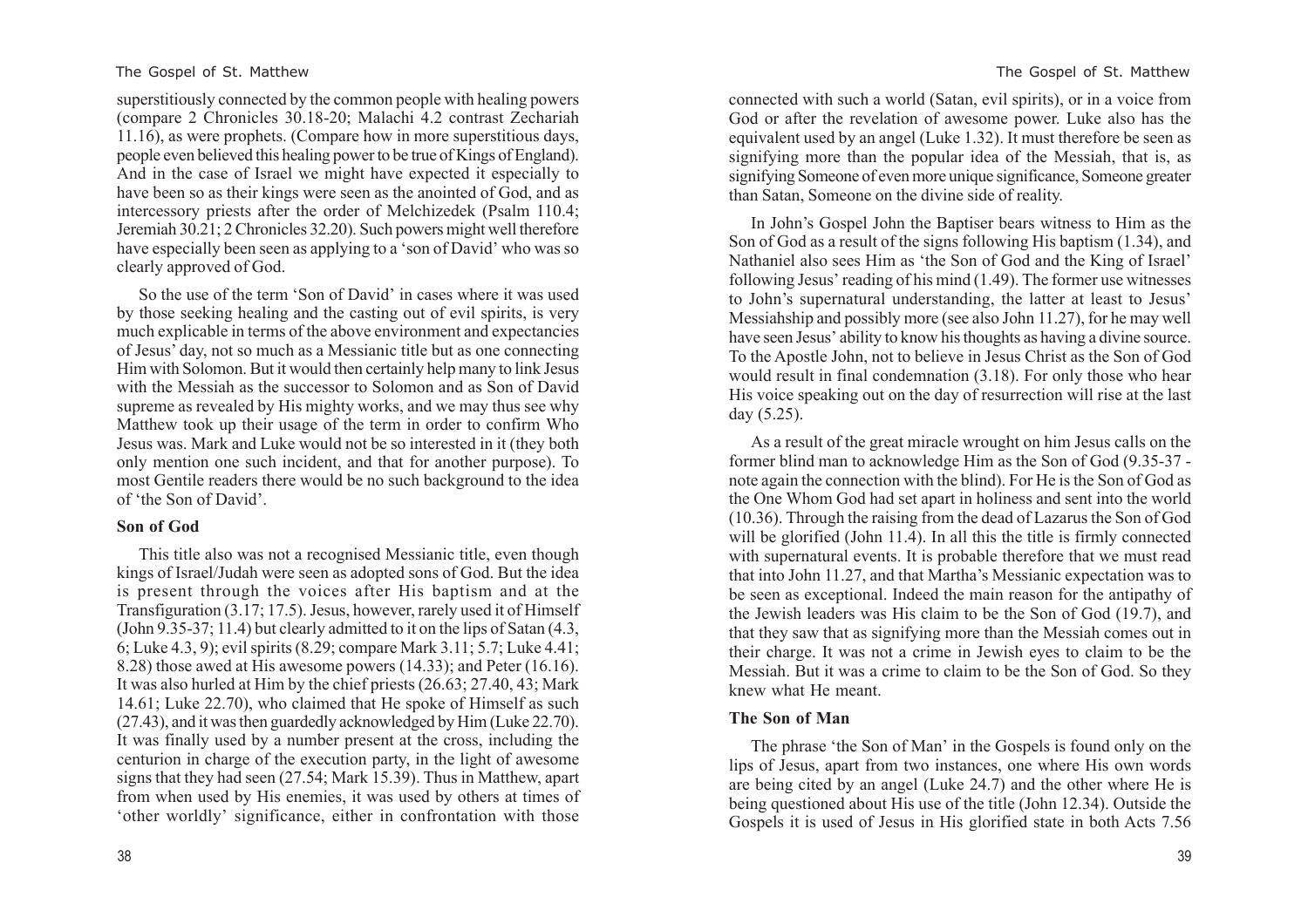(with the article) and Revelation 1.13; 14.14 (without the article). The idea that such a limited use, both in the narrative of the Gospels, and in the letters of the Apostles, could have been maintained had the title been in general use is unlikely to say the least. It is clear that it was seen as exclusive to Jesus. This was possibly because the early church did not understand it, and yet used it when referring to words of Jesus because they were faithful to His words. It may also possibly be because it would have had the wrong significance to Gentiles with no background in the Old Testament Scriptures. It would seem that they did not take it up and use it themselves because it would simply have caused problems to those who heard it, while by this stage there was no problem with calling Him 'the Christ'.

Its use in the Gospels in this form (by Aramaic speakers), and with the article, points to a recognition that it had a unique meaning, and that the unusual use was deliberate. Any attempt to arrive back at the 'original Aramaic' stumbles at that stumblingstone. Why should Aramaic speakers translate a well known phrase in a way other than in terms of what they knew it to mean? So we have really no idea what Aramaic expression Jesus used that would produce this translation 'the Son of Man'. It is not the natural translation for bar nasha and yet it is noteworthy that it was nevertheless agreed by all the evangelists. So any attempt to defend any Aramaic expression which does not explain this phenomenon simply suffers from being the result of the 'bias' of its inventor. If we are not careful we can invent what we think that He should have said, and then argue as though He had said it. It is, of course, true that at times when in one Gospel 'the Son of Man' is used, another replaces it by a personal pronoun, but that indicates no more than an attempt to make what is said clear to the reader. It is not necessarily saying that the one is the equivalent of the other, nor that the term 'the Son of Man' has been introduced by one of the writers. In fact it is more probable the other way. The clarification is far more likely than the making obscure.

We can, however, discover an approximation of what it would have been from considering its possible sources. But the problem then is that in no case is it translated in LXX by using the article. There is therefore no precise parallel in LXX and we must therefore beware of simply assuming direct connection. The case is not the same. The connection must rather therefore be in idea. Its possible sources may be seen as:

- $\frac{35}{17}$  Its use in Psalm 8.4, 'what is man that you are mindful of him, or the son of man that you visit him?' Here 'son of man' equates with man, but it is extremely doubtful if we could therefore translate it in the Psalm as 'The Son of Man', and in LXX it is without the article. The idea in the Psalm is mainly of the weakness and relative unimportance of man in the scheme of things. He cannot compete with the heavens. It is, however, then emphasized that he is not as lowly as it seems because God has given him dominion over all living creatures. This is what was originally involved in being 'human', both connection with the heavenly and dominion over the beasts (Genesis 1.26-28).
- $\frac{35}{17}$  Its use in Ezekiel (2.1 and often) where it is the expression regularly used by God with which to address Ezekiel, with a similar idea to Psalm 8 in mind. Again in LXX it is without the article. It reminds him that he is creaturely, and that God is God. And yet there is in its relatively unique use the recognition that Ezekiel is His chosen one from among men, and represents His people before Him.
- $^{35}_{17}$  Its use in Daniel 7, again in LXX without the article. Here its significance is a little more complicated. We have here a vision in which four beasts arise which represent kings who are over 'world empires' (7.17). The idea is that these kings behave like wild beasts, rampaging around with their armies generally and behaving as those without scruples or conscience. Each can be pictured as a wild beast, and as behaving like a wild beast. It is a picture of man without God, with his thoughts centred wholly on earthly things. Over against them, and in direct contrast with them is 'a son of man' Who will in the final analysis, having gone through suffering at the hands of the beasts, come to the throne of God to obtain everlasting rule. But He, along with His people, differs from the wild beasts because He will behave with conscience and scruples, and as God intended human beings to behave. He will take heed to the revelation of God that has come from Heaven (Deuteronomy 17.18-20). He and His people will walk in accordance with God's instruction as 'true men', fulfilling the destiny that He planned for them when He first created man.

By analogy with the beasts (verse 17) this 'son of man' in verse 13 represents Israel's king, but as king over those who are true in Israel. The king represents the people. They saw their life as coming from Him (Lamentations 4.20). Just as the beastly kings also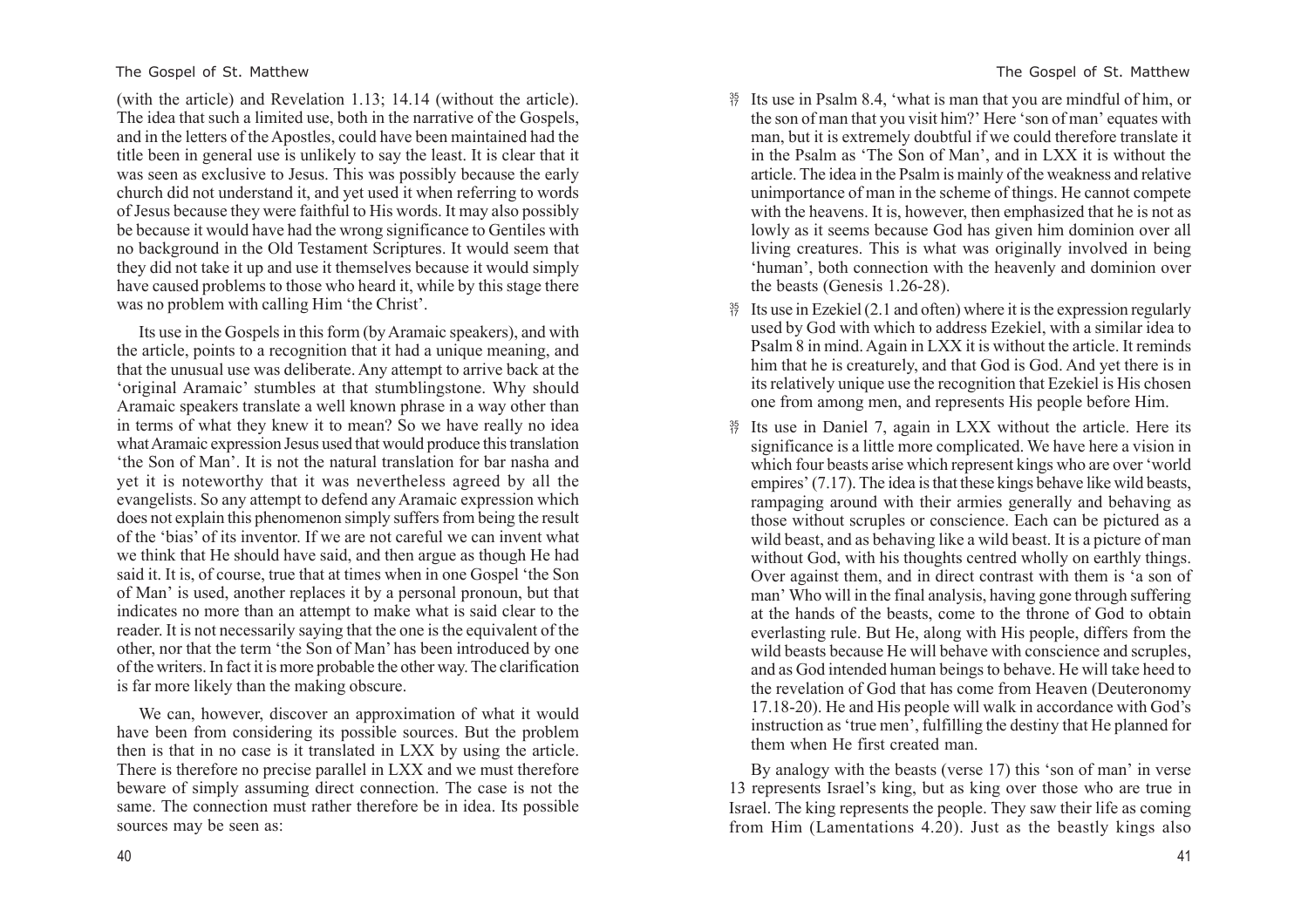represented their beastly empires, so does this truly human son of man also represent those of His people who walk 'as men' rather than beasts, men whose destiny, as in Psalm 8, is to have dominion over the beasts. To begin with, as God's purposes go forward, the wild beasts are to be allowed their way for a time, and He with His people will necessarily therefore be trodden down and will have to go through intense suffering (verse 21, 25), for He Himself represents, and is one with, 'the holy ones of the Most High'. And this suffering will in fact continue until the time comes to receive the kingdom (verse 22). Then it is He, and they, through their king, who will come out of their suffering and receive the kingdom and possess it forever and ever (verses 14, 18, 22, 27). Even among the Jews it was recognised that not all Jews would inherit the Kingdom, but only those who were faithful to His Law.

From this we can appreciate more clearly Jesus' words, 'the Son of Man must suffer'. Such suffering is revealed by Daniel to have been necessary before He receives His Kingly Rule, but the suffering will then be followed by His triumphant approach to the throne of God to receive dominion, and glory, and kingship, and an eternal rule (verses 13-14), in which His people will finally join Him, having themselves endured similar suffering.

When we consider the way in which Jesus presented the idea of the Son of Man from different angles we can see quite clearly its connection with the three passages above, and especially the one in Daniel. He was very much aware that in Him the prophecies concerning Israel must be brought to the full (2.15). He applies Scriptures spoken to Israel to Himself (4.1-8), and also relates Himself to the Servant prophecies of Isaiah (20.28; Mark 10.45; Luke 4.17- 18; 22.37).

Indeed one possible solution to the question of why there is a definite article with 'the Son of Man' in Jesus' teaching, would be that it intended to signify 'the One spoken about in the Scriptures/in Daniel 7', with Jesus applying it to Himself as the King Who has come to suffer at the hands of men. It can then also be seen as leading on to signify His true people who will suffer with Him, which will then be followed by His and their triumph. But we must not see this 'son of man' as just a blanket description of Israel, even in Daniel, for Israel

contained its own share of 'beasts', (as all parties would have agreed) and itself has regularly behaved in beastly fashion. It is those from among Israel, those who are God's Israel, whose hearts are right towards God so that they walk as true men, 'the holy ones of the Most High', who are represented in a secondary way by the son of man. This can then Scripturally be expanded to all who commence walking as true men, who can also come under His Kingly Rule (Exodus 12.48-49; Genesis 12.3) for He had come as a light to the Gentiles (Isaiah 42.6; 49.6).

The ideas in the three passages are similar, but it is the last passage in Daniel that most illuminates Jesus' use of the term and takes in all the aspects which He applies to it. The sayings of Jesus concerning Himself as the Son of Man can in effect be split up into four groups, the first referring to His walk among men in humiliation under the wild beasts (8.20; 11.19), the second referring to His suffering at the hands of the wild beasts as the suffering King and yet exercising power on earth on behalf of His people (9.6; 10.23; 12.8; 12.32, 40; 13.37; 16.13; 17.12, 22; 18.11; 20.18, 28; 26.2, 24, 45, compare Psalm 22.12-13, 16), the third referring to His approaching the throne of God to receive His Kingly power and glory, a Kingship which He has already been enjoying but which will now become more effective because being backed by His presence on the throne (16.28; 17.9; 19.28; 26.64; 28.19-20), and the fourth His manifestation of that power and glory as He comes to judge (13.41; 16.27; 24.27, 30, 37, 39, 44; 25.13, 31). This last is the only aspect not mentioned in Daniel 7, but the idea of final judgment is unquestionably assumed there.

The recognition of the significance of these Scriptures, combined with the Isaianic prophecies, is consonant with the genius of Jesus, and with no one else of His era. Others had partial glimpses. He alone had the independence of mind and ability to appreciate them, and to bring out their meaning as He did, although He was of course helped by the fact that He was the Coming One to Whom they pointed.

## **The King**

The idea of Jesus as the King is prominent in Matthew's Gospel. This comes out in that Jesus is immediately declared to be the son of David in the first verse of the first chapter 1.1, and His Kingship is stressed by the emphasis found in the subsequent genealogy which depicts the royal line. It is then further revealed as being in fulfillment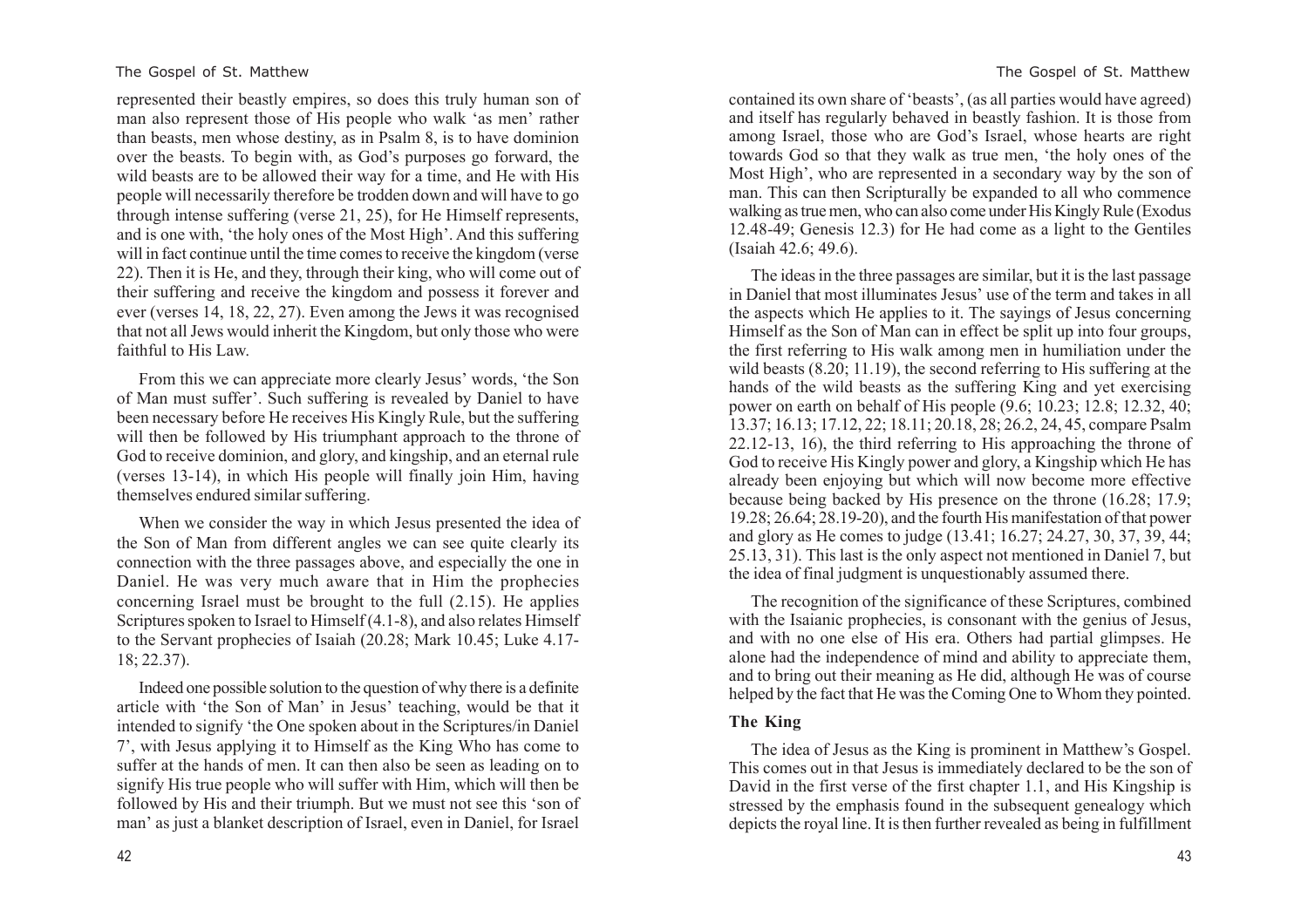of prophecies, both concerning the birth of the coming King (1.23), and concerning His birthplace (2.6). The king then flees from the wrath of the beast to Egypt, from which He will eventually emerge to settle in Nazareth, in Galilee, commencing to lay the foundation for His rule (Isaiah 6.2-7). He is introduced by His herald (3.3) and is confirmed as King after His baptism ('This is my beloved Son' - 3.17). After this He enters the wilderness where He is offered a throne and power and dominion the easy way (4.9). Having refused this He goes out to proclaim that the Kingly Rule of Heaven is near, and calls men to respond in repentance and faith (4.17, 23). As promised by Isaiah the light has come in preparation for the government to be placed on the shoulders of God's King (Isaiah 6.2-7).

In accordance with the test of a true King of Israel (Deuteronomy 17.18-20) He now lays down the laws for those who comes under His Kingly Rule (5-7), having Himself studied thoroughly the Book of the Law and having learned to fear the Lord (see Deuteronomy 17.18- 20). And this is followed subsequently by the blind recognizing in Him the Son of David (9.27-31, see above on the Son of David), after which He continues to proclaim the Good News of the Kingly Rule as present among them (9.35).

Having commissioned His disciples He reveals His Kingly authority by giving them authority over unclean spirits (compare 12.28), and to heal every disease and infirmity (10.1). Here was a greater than Solomon, who had himself had a lesser reputation for doing something similar (see above on the Son of David). He gives them His power so that they can spread the word of the Kingly Rule of God and reveal its presence by miraculous acts of goodness. In 12.22-23 His exorcisms and healings again raised the question as to whether He was the son of David, with powers greater than Solomon. But the Pharisees had their own solution, considering that He was in league with the Satan, at which Jesus pointed out that His power over Satan was in fact evidence that the Kingly Rule of God had come (12.28), after which He emphasised that He was here as a greater than the great King Solomon (12.42).

Once a king was appointed it was always necessary for messengers to go out proclaiming His appointment and calling for loyalty. This was partly the idea of chapter 10 and in chapter 13 we have seven parables indicating the spreading of the message of His Kingly Rule which will lead up to the final judgment. Then in 15.21 He is hailed even by a foreigner as the Son of David. This leads up to chapter 16 where His disciples at last recognise that He is indeed the Messiah, the Son of the living God (16.16). His Kingship is now firmly established to such an extent that He can hand over the keys of His Kingly Rule to Peter, because they will shortly see Him as having come in His Kingly Rule to the throne of God and thus having been crowned as Lord of all (16.28). And this is shortly prefigured in the Transfiguration where He is again declared to be God's beloved Son (17.5). Thus when challenged about paying the Temple Tax He points out that as the King's Son He has no liability to do so (17.26).

However, in chapter 26-28 the thought returns to His coming enthronement and sending out of His disciples to the entire world. After He has died He will once again drink with them under His Father's Kingly Rule (26.29). Indeed after this point in time He will shortly be seen by the current Jewish leadership as being seated at the right hand of power and coming in the clouds of Heaven, both ideas linking with His coming to the throne of God in Daniel 7.13-14 (26.64), and indicating that the commencement of the establishing of His Kingly Rule after His resurrection will be made apparent to them in some visible way (as in Acts).

Before Pilate He confirms that He is the King of the Jews (27.11), and it is as the Messiah that He is sentenced and crucified (27.17, 22). Above His head on the cross is written then written the superscription 'This is Jesus the King of the Jews' (27.37). This annoys the Jewish leaders who then mock and say, 'If He is the king of Israel, let Him come down from the cross and we will believe in Him'. (Had He come down they would not, of course, have believed but would immediately have charged the Roman soldiers with rearresting Him. For by this time their hearts were too hardened). One of His final cries on the cross then echoed the words of a Psalm of David (27.46). And finally in Galilee He appeared and declared that all authority had now been given to Him in Heaven and earth (see Isaiah 9.7; Daniel 7.14). His Kingship is now being revealed and they are to go out declaring it to all nations (28.18-20), as He had said  $(24.14)$ .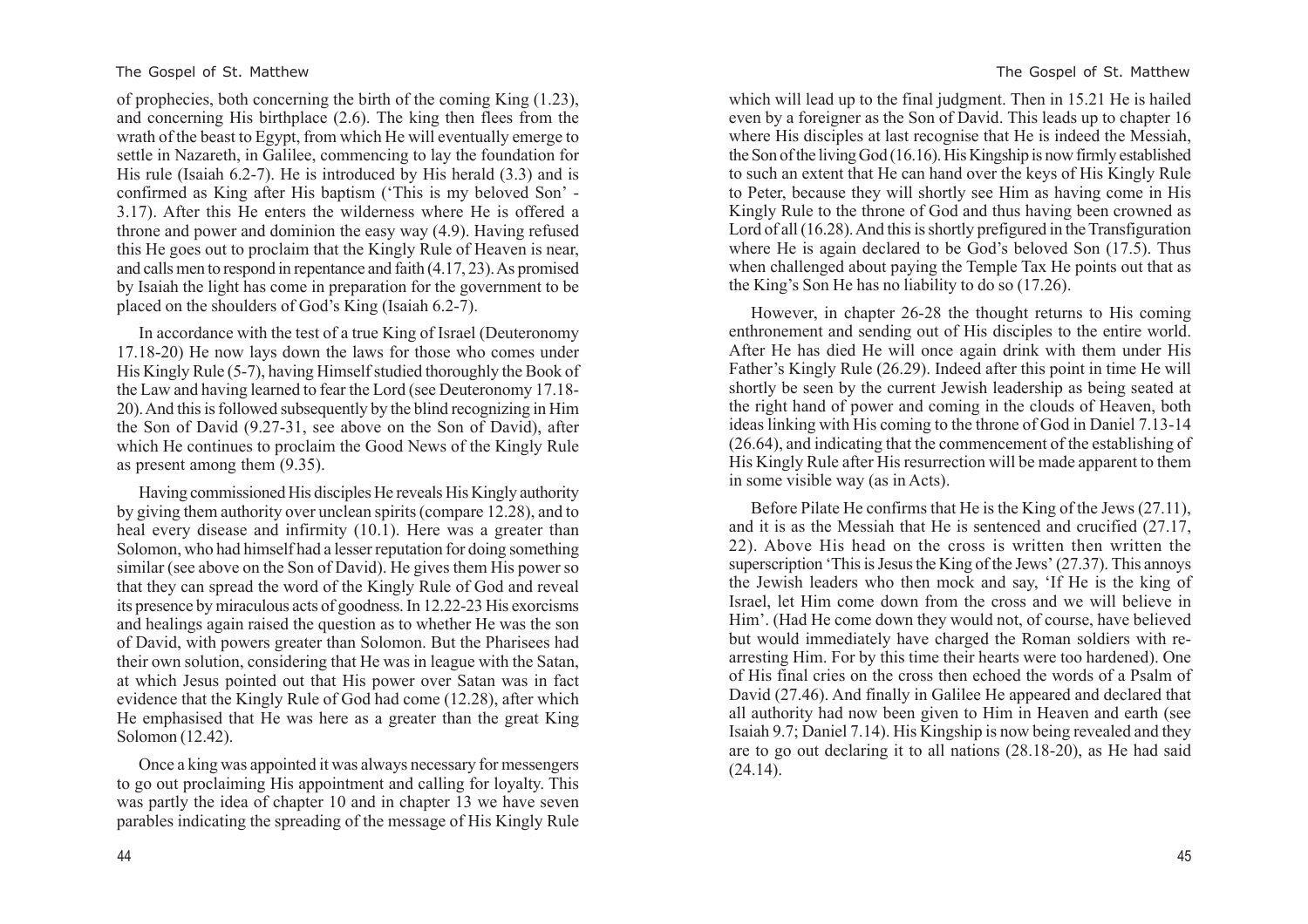### **Different Contents of the Two Accounts:**

| Matthew $1-2$ (only 48 verses,<br>including genealogy)                                                                               | Luke $1-2$ (total of 132 verses, plus 16)<br>more in genealogy)                                      |
|--------------------------------------------------------------------------------------------------------------------------------------|------------------------------------------------------------------------------------------------------|
| 1:1 - Title of the Gospel                                                                                                            | 1:1-4 - Literary introduction to the<br>Gospel                                                       |
| 1:2-17 - The Genealogy of Jesus<br>(from Abraham to King David to<br>Exile to Joseph)                                                | (Genealogy included later, in Luke<br>$3:23-38$                                                      |
|                                                                                                                                      | 1:5-25 - Angel Gabriel announces<br>John the Baptist's birth                                         |
|                                                                                                                                      | 1:57-58 - Elizabeth gives birth to her<br>son (John the Baptist)                                     |
|                                                                                                                                      | 1:59-80 - John the Baptist is<br>circumcised<br>$\&$<br>named (incl.<br>Zechariah's "Benedictus")    |
|                                                                                                                                      | 2:1-5 - Joseph & Mary journey to<br>Bethlehem for the census                                         |
| 1:25 & 2:1a - Mary's son is born in<br>Bethlehem of Judea, and named<br>Jesus                                                        | 2:6-7 - Mary gives birth to her son in<br>Bethlehem of Judea                                         |
|                                                                                                                                      | 2:8-14 - Angels appear to some<br>shepherds (incl. the "Gloria" of the<br>angels)                    |
|                                                                                                                                      | 2:15-20 - Shepherds visit Mary &<br>Joseph & the infant lying in a manger                            |
|                                                                                                                                      | 2:21 - The infant is circumcised<br>& named Jesus                                                    |
|                                                                                                                                      | 2:22-38 - Jesus is presented to God in<br>the Temple (incl. Simeon's "Nunc<br>Dimittis <sup>"*</sup> |
| 2:1b-12 - Magi from the East come;<br>they first visit Herod, then Jesus                                                             |                                                                                                      |
| $2:13-21$ - Joseph & Mary flee to<br>Egypt with the child Jesus; the<br>Innocents are murdered; the Holy<br>Family returns to Israel |                                                                                                      |
| 2:22-23 - They journey to Nazareth                                                                                                   | 2:39-40 - The family returns to<br>Nazareth                                                          |
|                                                                                                                                      | 2:41-52 - At age twelve, Jesus $\&$ his<br>parents visit the Jerusalem Temple                        |

## **Chapter 4**

## **Matthean Infancy Narratives**

**T**he birth of Jesus is narrated at the beginning of the **Gospel of Matthew and the Gospel of Luke**, but is not mentioned in Mark, and alluded to very differently in John. Although the story may seem familiar, a close analysis shows that there are *many significant differences* between the Matthean and Lukan accounts, with *hardly anything in common* between them. The following are the only commonalities, and even these contain significant differences in the details:

## **Common Elements in Both Infancy Narratives:**

- · Main characters: *Mary, Joseph, Jesus*
- · Supporting characters: *Angels, Holy Spirit*
- · Titles attributed to Jesus: *Christ, son of David*
- · Heritage: *children of Abraham/Israel, house of David*
- · Place names: *Nazareth in Galilee, Bethlehem in Judea*
- · Historical period: *during the reign of King Herod*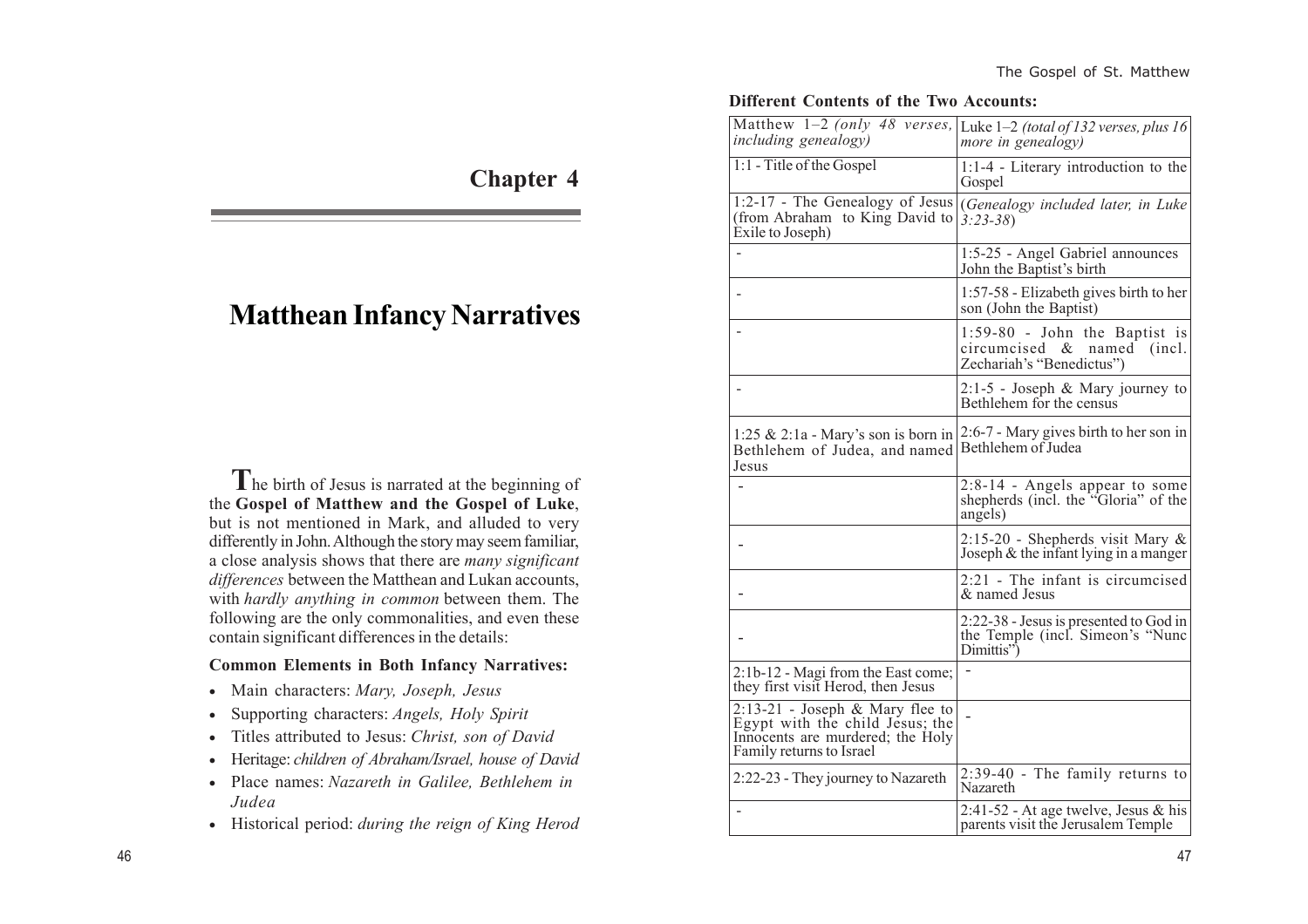#### **Different Theological Emphases of Each Narrative:**

|                           | Matthew 1-2                                                                                                                                                                                                                                                     | Luke 1-2                                                                                                                                                                                                                                                                                                                                                            |
|---------------------------|-----------------------------------------------------------------------------------------------------------------------------------------------------------------------------------------------------------------------------------------------------------------|---------------------------------------------------------------------------------------------------------------------------------------------------------------------------------------------------------------------------------------------------------------------------------------------------------------------------------------------------------------------|
| Driving<br>Force:         | $(1:22-23; 2:5-6, 15, 17-18, 23)$                                                                                                                                                                                                                               | <i>Hebrew Scriptures</i> are fulfilled <i>Holy Spirit</i> is at work (1:1,<br>35, 41, 67; 2:25-27)                                                                                                                                                                                                                                                                  |
| Jesus'<br>Heritage:       | * Son of David, son of<br>Abraham $(1:1-17)$                                                                                                                                                                                                                    | * Son of God, son of Mary by<br>the Holy Spirit (1:26-38)                                                                                                                                                                                                                                                                                                           |
|                           | * Legal son of Joseph, but<br>child of the Holy Spirit<br>$(1:18-25)$                                                                                                                                                                                           | * Heir to David's throne, over<br>the house of Judah (1:32-33;<br>2:4)                                                                                                                                                                                                                                                                                              |
| Names &<br>Titles:        | * Messiah $(1:1, 16-18; 2:4)$<br>* Jesus: "For he will save<br>his people from their sins"<br>(1:21,25)<br>* Emmanuel: "God with us"<br>(1:23)<br>* King of the Jews (2:2)<br>* "A ruler who is to shepherd<br>my people Israel" $(2:6)$<br>* Nazorean $(2:23)$ | * Jesus $(1:31; 2:21)$<br>* Son of the Most High; Son<br>of God (1:32, 35)<br>* He will be great, holy, full of<br>wisdom and grace $(1:32, 35)$ ;<br>2:40)<br>* "Of his kingdom there will be<br>no end" $(1:\bar{3}3)$<br>A Savior is born who is<br>Messiah and Lord $(2:11, 26)$<br>* A light for revelation to<br>Gentiles and for glory to<br>Israel $(2:32)$ |
| Characters<br>Emphasized: | Men: King David, Joseph of<br>Nazareth, Magi from the<br>East, King Herod, chief priests<br>& scribes, Ethnarch Archelaus                                                                                                                                       | Women: Virgin Mary of<br>Nazareth, Elizabeth, Anna<br>Poor & Aged: Shepherds,<br>Zechariah, Simeon                                                                                                                                                                                                                                                                  |
| Themes:                   | obstacles, conflict, fear,<br>murder, politics                                                                                                                                                                                                                  | glory, praise, joy; poverty,<br>humility, faith                                                                                                                                                                                                                                                                                                                     |
| ОT<br>Parallels:          | Dreamer Joseph (Genesis<br>$37 - 41$<br>Baby Moses (Exodus 1–2)                                                                                                                                                                                                 | Birth of Samson (Judges 13)<br>Birth of Samuel (1 Sam 1-2)                                                                                                                                                                                                                                                                                                          |
| Number<br>Symbolism:      | [King] David = 14 (DVD =<br>$4+6+4$ ; three groups of<br>14 generations in genealogy;<br>focus on royalty                                                                                                                                                       | 70 weeks from Gabriel's first<br>Annunciation to Presentation<br>in Temple?                                                                                                                                                                                                                                                                                         |
|                           |                                                                                                                                                                                                                                                                 | Related to 70-week prophecy<br>by angel Gabriel in Danie<br>$19:24 - 27?$                                                                                                                                                                                                                                                                                           |

## **1. Jesus' genealogy through Joseph (1:2-16)**

**a. Abraham to Joseph**: This genealogy establishes Jesus' claim to the throne of David through his adoptive father Joseph. This is not blood lineage of Jesus through Mary, but the legal lineage of Jesus through Joseph. The Gospel of Luke provides Jesus' blood lineage through Mary.

- · "The Jews set much store by genealogies, and to Jewish Christians the Messiahship of Jesus depended on its being proved that he was a descendant of David." (Bruce)
- · There are some genuine problems in sorting out the details of this genealogy, and reconciling some points to both Luke's record and those found in the Old Testament.
- · The author is persuaded that Matthew records the genealogical record of Joseph and Luke the record of Mary; but this is not accepted without dispute by some. "Few would guess simply by reading Luke that he is giving Mary's genealogy. The theory stems, not from the text of Luke, but from the need to harmonize the two genealogies. On the face of it, both Matthew and Luke aim to give Joseph's genealogy." (Carson)
- · Nevertheless, genealogical difficulties should not prevent us from seeing the whole. Matthew Poole acknowledged that there were some problems with the genealogies, and in reconciling the records of Matthew and Luke. Yet he rightly observed.
- \* The Jews kept extensive genealogical records, and so it is not unwise to trust such records
- We should remember Paul's warnings about striving over genealogies, and not get into arguments about them (1 Timothy 1:4 and 6:4; Titus 3:9).
- If the Jewish opponents of Jesus could have demonstrated that He was not descended from David, they would have disqualified His claim to be Messiah; yet they did not and could not.
- $\div$  "And therefore it is the most unreasonable thing imaginable for us to make such little dissatisfactions grounds for us to question or disbelieve the gospel, because we cannot untie every knot we meet with in a pedigree." (Poole)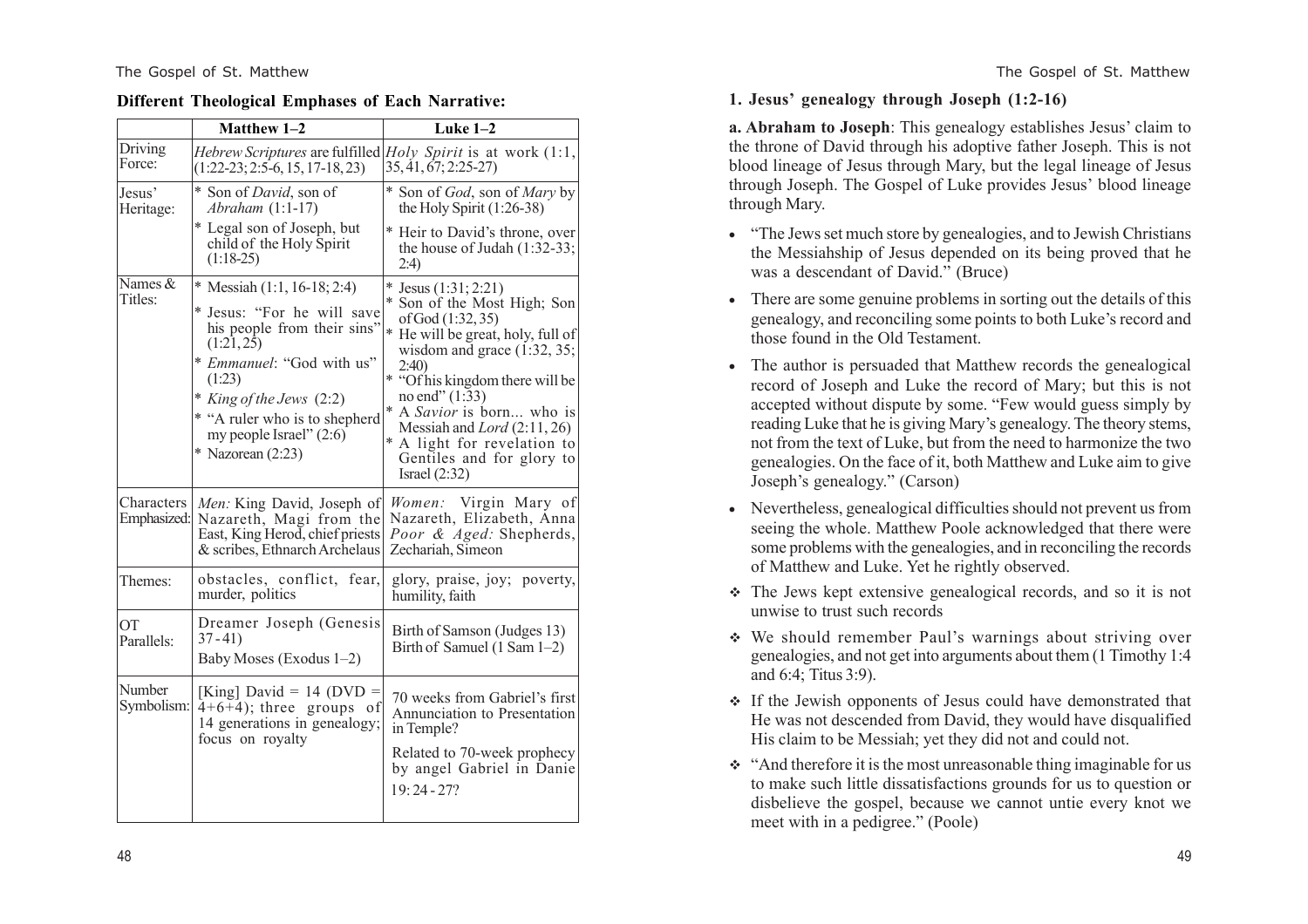$\cdot$  The Jewish interest in genealogies could sometimes be a dangerous distraction. Therefore Paul warned Timothy to guard against those who were fascinated by endless genealogies (1 Tim 1:4) and gave a similar warning to Titus (Tit 3:9).

**b. The Women: Tamar … Rahab … Ruth … her who had been the wife of Uriah**: This genealogy is noted for the unusual presence of four women. Women were rarely mentioned in ancient genealogies, and the four mentioned here are worthy of special note as examples of God's grace. They show how God can take unlikely people and use them in great ways.

- **\*** Tamar: She sold herself as a prostitute to her father in-law Judah to bring forth **Perez and Zerah** (Genesis 38)
- <sup>v</sup> **Rahab**: She was a Gentile prostitute, for whom God took extraordinary measures to save from both judgment and her lifestyle of prostitution (Joshua 2; 6:22-23).
- <sup>v</sup> **Ruth**: She was from Moab, a Gentile and until her conversion, out of the covenant of Israel (Ruth 1)
- <sup>v</sup> **Her who had been the wife of Uriah**: Bathsheba (who is mentioned by implication in Matthew 1:6) was an adulterous, infamous for her sin with David (2 Samuel 11). "Matthew's peculiar way of referring to her, 'Uriah's wife,' may be an attempt to focus on the fact that Uriah was not an Israelite but a Hittite." (Carson)
- i. These four women have an important place in the genealogy of Jesus to demonstrate that Jesus Christ was not royalty according to human perception, in the sense that He did not come from a pure aristocratic background.
- ii. These four women have an important place in the genealogy of Jesus to demonstrate that Jesus identifies with sinners in His genealogy, even as He will in His birth, baptism, life, and His death on the cross. "Jesus is heir of a line in which flows the blood of the harlot Rahab, and of the rustic Ruth; he is akin to the fallen and to the lowly, and he will show his love even to the poorest and most obscure" (Spurgeon).
- iii. These four women have an important place in the genealogy of Jesus to show that there is a new place for women under the

New Covenant. In both the pagan and the Jewish culture of that day, men often had little regard for women. In that era, some Jewish men prayed every morning, thanking God that they were not Gentiles, slaves, or women. Despite that, women were regarded more highly among the Jews than they were among the pagans

- iv. By far the most amazing thing about this pedigree is the names of the women who appear in it" (Barclay).
- v. "Men and women, notorious for their evil character, lie in the direct line of his descent. This was permitted, that He might fully represent our fallen race" (Meyer).

**Jacob begot Joseph the husband of Mar y, of whom was born Jesus who is called Christ**: Matthew wanted to make it clear that Joseph was not the father of Jesus; rather he was the **husband of Mary.** "The new phraseology makes it clear that Matthew does not regard Jesus as Joseph's son physically. The genealogy is this clearly intended to be that of Jesus' 'legal' ancestry, not of his physical descent." (France).

3. (17) Matthew's organization of the genealogy.

So all the generations from Abraham to David are fourteen generations, from David until the captivity in Babylon are fourteen generations, and from the captivity in Babylon until the Christ are fourteen generations.

**a. Fourteen generations … fourteen generations … fourteen generations**: With this Matthew made it clear that this genealogy is not complete. There were not actually 14 generations between the landmarks he indicates, but Matthew edited the list down to make it easy to remember and memorize.

For example, Matthew 1:8 says *Joram begot Uzziah*. This was Uzziah, King of Judah, who was struck with leprosy for daring to enter the temple as a priest to offer incense (2 Chronicles 26:16-21). Uzziah was not the immediate son of Joram; there were three kings between them (Ahaziah, Joash, and Amaziah). Yet as Clarke rightly says, "It is observed that omissions of this kind are not uncommon in the Jewish genealogies."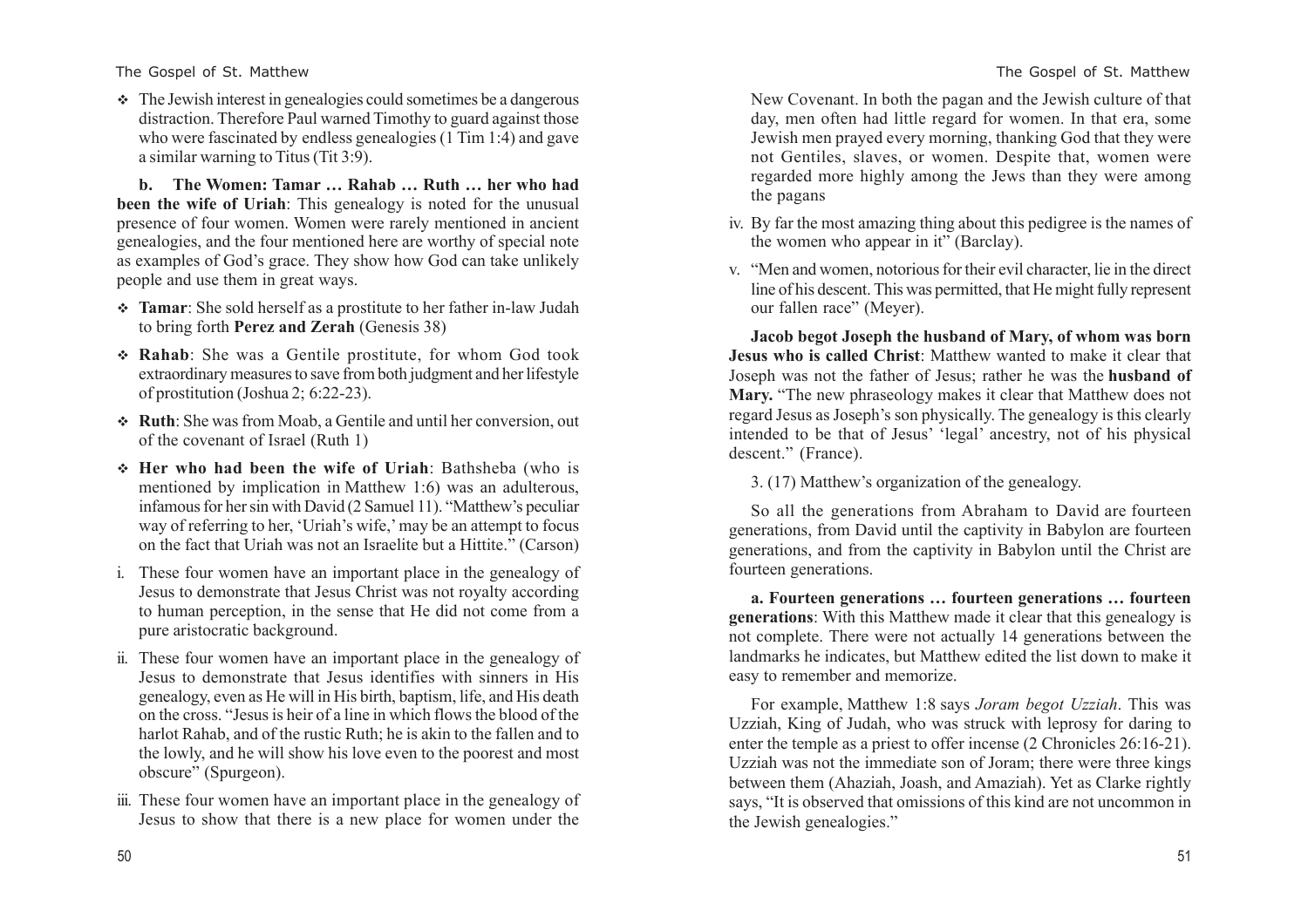**b. So all the generations**: The practice of skipping generations at times was common in the listing of ancient genealogies. Matthew did nothing unusual by leaving some generations out.

Another of the royal line that Matthew passed over was in between Josiah and Jechoniah (Matthew 1:11), and his name was Jehoakim (2 Chronicles 36:5-8). Jehoakim was so wicked that through the Prophet Jeremiah, God promised that no blood descendant of his would sit on the throne of Israel (Jeremiah 36:30-31). This presented a significant problem: If someone was a blood descendant of David through Jehoakim, he could not sit on the throne of Israel and be the king and the Messiah because of this curse recorded in Jeremiah 36:30-31. But, if the conqueror was not descended through David, he could not be the legal heir of the throne, because of the promise made to David and the nature of the royal line.

ii. This is where we come to the differences in the genealogies of Matthew and Luke. Matthew recorded the genealogy of Joseph, the husband of Mary, of whom was born Jesus who is called Christ (Matthew 1:16). He began at Abraham and followed the line down to Jesus, though. Luke recorded the genealogy of Mary: being, (as was supposed) the son of Joseph (Luke 3:23). He began with Jesus and followed the line back up, all the way to Adam starting drom the unmentioned Mary.

iii. Each genealogy is the same as it records the line from Adam (or Abraham) all the way down to David. But at David, the two genealogies separated. If we remember the list of David's sons in 2 Samuel 5 we see that Satan focused his attention on the descendants of the royal line through Solomon - and this was a reasonable strategy. According to Matthew 1:6, Joseph line went through Solomon (and therefore Jehoakim, the cursed one). Jesus was the legal son of Joseph, but not the blood son of Joseph - so the curse on Jehoakim did not affect him. Joseph did not contribute any of the "blood" of Jesus, but he did contribute his legal standing as a descendant of the royal line to Jesus. Mary's line - the blood line of Jesus - did not go through Solomon, but through a different son of David, named Nathan (Luke 3:31). Mary was therefore not part of that blood curse on the line of Jehoiakim

## **The Birth of Jesus (1:18-25)**

This account, as its heading says, is about the birth of Jesus the Christ. If we had to identify a principle actor in the narrative, it would have to be the Lord, moving behind the scenes to bring about the birth of Christ. Mary is found to be with child (the verb is passive, and so the story is not emphasizing anything she did). Joseph is about to act, but is prevented from doing so by the Lord through a dream. His actions are in response to the revelation from God. But it is God who is at work in the narrative: God the Holy Spirit brings about the conception in Mary, the angel from God reveals the mystery to Joseph and gives him the instructions, and all of this is a fulfillment of what God had prophesied hundreds of years earlier.

With the emphasis being on the work of God like this, the birth can only be seen as supernatural. This is the tone that Matthew wants to set at the outset of his gospel - there is nothing purely human about this Jesus. The birth was of God, explained by God, in fulfillment of a prophecy by God. God planned it, God carried it out, and God made sure the main participants understood it (as much as they were capable of understanding). The whole thing was supernatural.

Identifying the subject matter and the main "character" in the story helps us stay close to the point of the story, or at least to do justice to the tone of it.

## **Cultural Aspects of the Stor y**

It will be helpful to deal with the cultural aspect of marriage at this point since it comes up so quickly in the story line. Joseph and Mary were engaged to be married, betrothed as some versions translate it. In that culture the betrothal was tantamount to being married, except that they waited for a period of about a year before they actually consummated the marriage. This was to show that the couple remained pure until they were united. If there was a violation in that period - as this appeared at first to be - then it would take a divorce to end the engagement-marriage. For more on the subject of marriage and betrothal you can read relevant discussions in the Bible dictionaries. A good general work to look for (it may be temporarily out of print) is the work by Roland de Vaux, Ancient Israel (published in paper back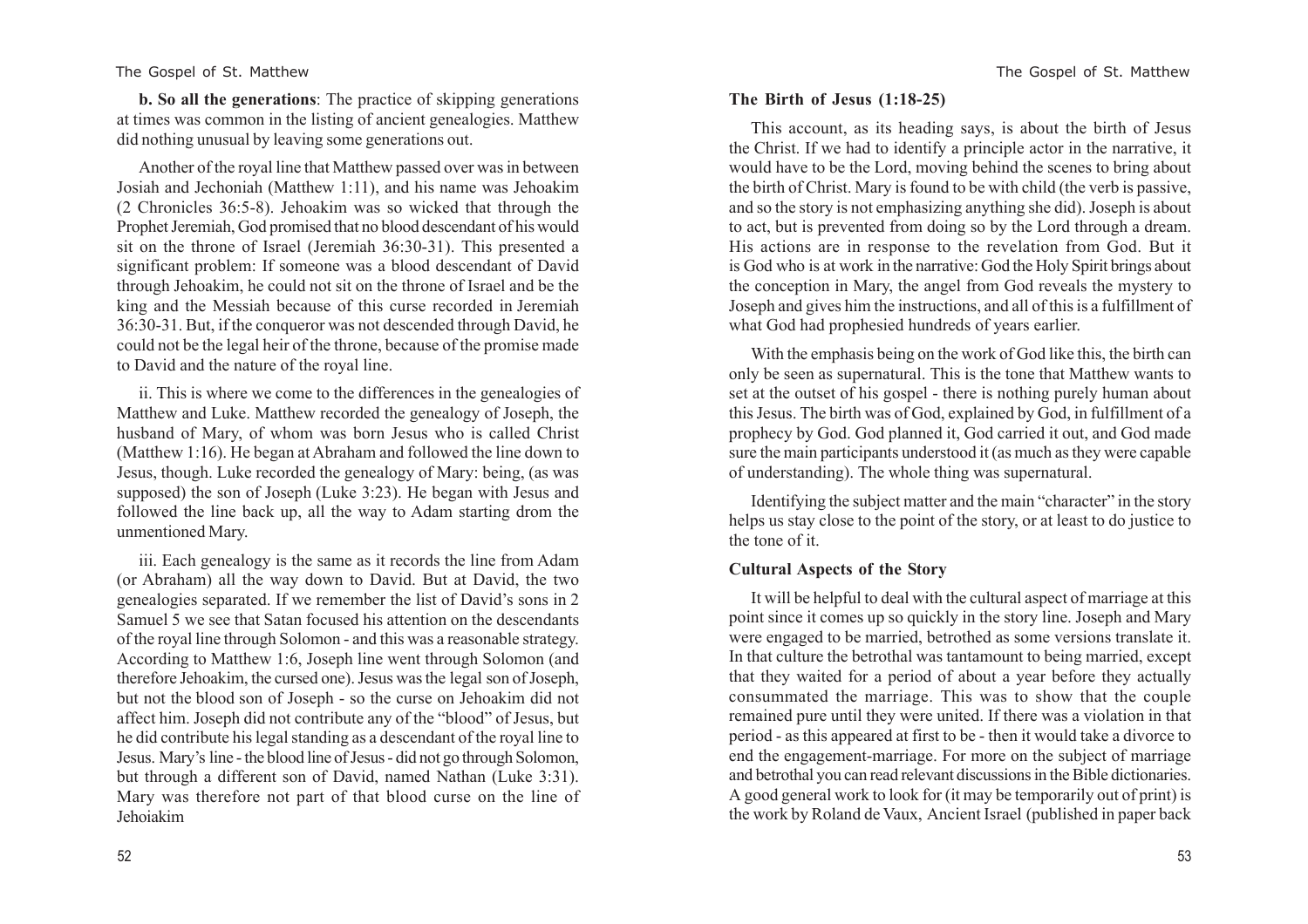in two volumes by McGraw-Hill; one volume on religious institutions and one on social institutions - like marriage).

Another subject you may wish to think about, if you have time, is the importance of dreams in the Bible as a means of divine revelation. Here too you can start with Bible dictionary discussions. Dreams given to Israel in the Bible usually have verbal revelation at the center; dreams that concern the nations often are symbolic and require an interpreter, usually a Hebrew (like Joseph or Daniel). The dreams at the birth of Jesus are clearly revelation. In other words, these dreams are not ordinary dreams capable of various interpretations. They bring a clear word from God. And the people knew about such things because the Old Testament had a good number of them in the revelation of God's program.

## **The Meaning of the Names**

There are not a lot of words in this passage that need defining. But at the heart of the revelation is the giving of the name "Jesus." Here too you could get help from a good Bible dictionary. But to cut the process short I will summarize what you would find. This is a good Hebrew name very similar to the Old Testament name "Joshua." The Hebrews loved to give names with meaning; and the meaning usually involved some word play on the name. The word play with this name is on the verb "to save." That verb in Hebrew is yasha'. Names like Hosea, Isaiah, and Joshua, to name but a few are all based on this verb. The name "Jesus," like the name "Joshua," would mean "the Lord saves," or shortened would mean "he saves." This is why the significance of the name is then explained, "For he shall save his people from their sins."

This latter clarification was necessary because in the Old Testament the verb "to save" is most often used for physical deliverance - saved from enemies, from disease, from oppression, from death. It is also used in the sense of salvation from sin, but folks would probably think of other types of salvation first. In fact, the followers of Jesus often thought more in the sense of a national deliverance from Rome than in a spiritual salvation from sin. The word from God makes it clear from the outset that the salvation Jesus will bring will be a salvation from sin. Once sin is dealt with, then the results of the sin can be

taken care of as well (and there will be deliverance from the problems that sin has caused).

## **The Angelic Revelation**

Since we are considering the giving of the name, we might as well deal with the whole revelation through the angel at this point as well. The core of the revelation is that "what is conceived in her is from the Holy Spirit." This is completely supernatural, of course, and beyond any human comprehension. The point is simply made that Jesus was born of Mary and without a human father.

The genealogy in the chapter prepared us for this: verse 16 said, "and Jacob the father of Joseph, the husband of Mary, of who was born Jesus, who is called Christ." It does not list Jesus as a son of Joseph. He was born of Mary. We will come back to this when we discuss doctrinal meanings based on the text. But at this point we should simply recall how Jesus so often said things like "I am from above, you are from below," or that "God sent His Son into the world." There was a birth in Bethlehem to be sure. Jesus, the human, was born of Mary; the child was conceived supernaturally in her womb by the Holy Spirit. But the Son, the divine Son, was sent into the world from heaven by the Father. And the person of Jesus Christ has these two natures, the earthly human and the eternal divine, supernaturally united in Him.

The point of the supernatural birth, the revelation about it, and the giving of the name, follows a long tradition of such things in the Old Testament. It all underscored that this one would be a child of destiny, a Godsend as it were. But all of those provisions of children of destiny were mere shadows in comparison to this one, the coming of the Son of God into the world. The body of Jesus was specially prepared by God the Spirit for the Son who came into the world.

## **The Fulfillment of the Prophecy**

Now we need to study the other clarifying section of the passage, the note that this was a fulfillment of the prophecy by Isaiah. This will be a little more involved because most Christians are not that wellversed in Isaiah, and may find it a little complicated to sort through. Any time there is a mention of a prophecy that was fulfilled you have to go back and read it in the Old Testament within its context in order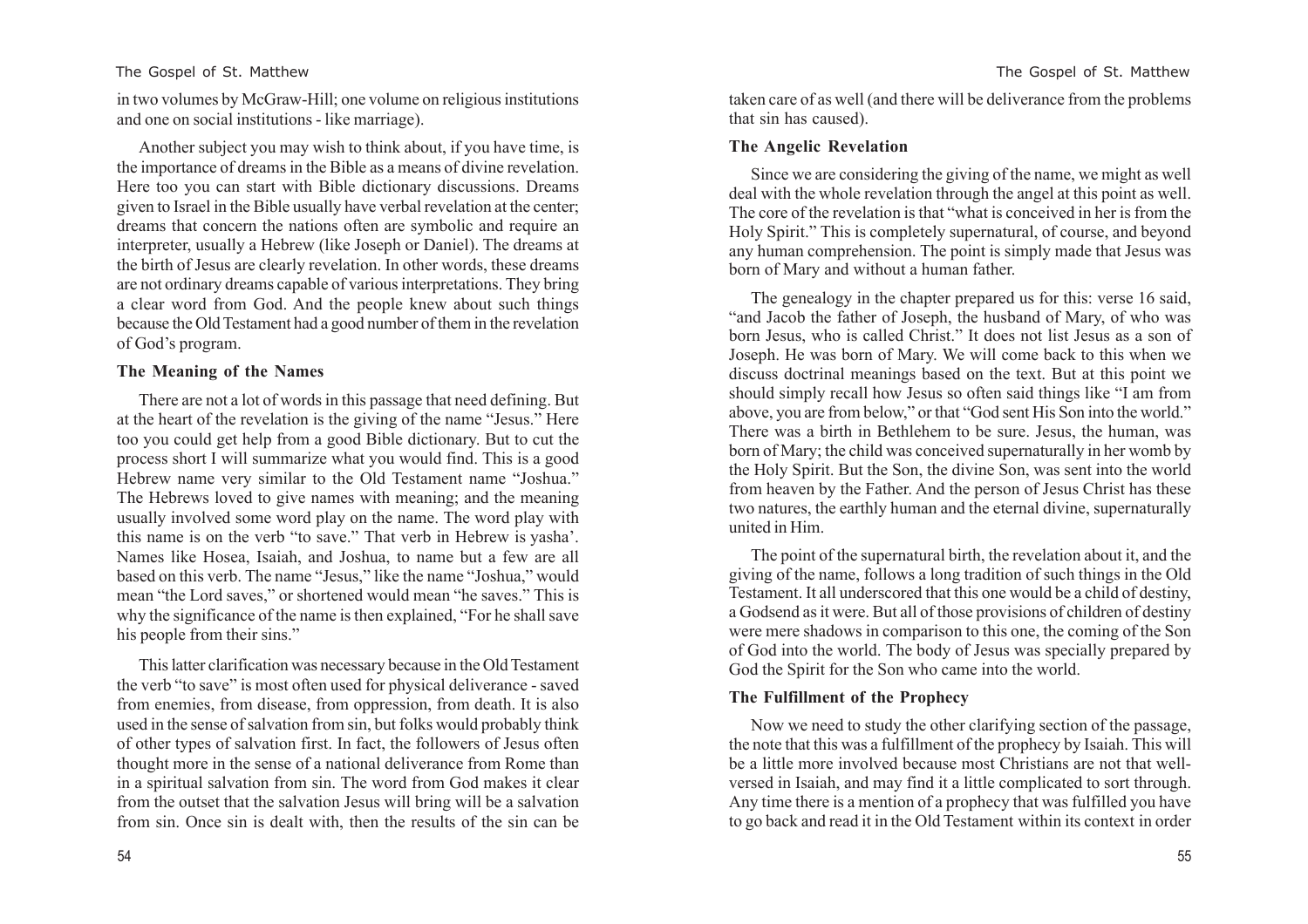to understand the prophecy, and then see how it was fulfilled in the New Testament.

Here is where a good commentary on the Bible would save you some time; you could read the chapter in Isaiah and then the chapter's commentary to give you an idea of what is going on. But I shall cut the process short here by summarizing what it going on in Isaiah 7 and how it points to this amazing birth. But you should read the chapter in Isaiah.

**The setting**: The setting for the chapter was an impending invasion about 734 B.C., just a few years before the northern kingdom of Israel was destroyed (722). The threat was from an alliance being made between the king of Damascus (Rezin) and the king of Israel (Pekah) against the king of Judah in Jerusalem (Ahaz). To put it in understandable terms, it would be like modern Syria joining with the people of the West Bank (which is the heart of Samaria/Israel) against Jerusalem - except that in those days the people in Samaria/Israel were Israelites. The troubling alliance sought to remove the king in Jerusalem and replace him with a puppet king, the son of Tabeel.

The prophet was called to go and meet the king as he checked the water supply for the siege. The word from God was that there was no reason to fear these two northern kings - they were smoldering brands or stubs of wood. The invasion was not going to happen. The word of the Lord was that in a few years the whole northern territory would be destroyed and taken into captivity and Judah would survive.

But the message to the king demanded faith if he was to have a part in the future program of God: "If you do not believe, you will not be confirmed" (v. 9). In modern expression we would say that Isaiah told the king that God had a future planned for the kingdom of Judah, but he was not a part of it. Isaiah knew that this king was not going to trust the Lord.

In fact, the prophet offered a sign to the king. To guarantee the reliability of the word from the prophet, the king could have asked for any sign, no matter how strange or how supernatural. But this put him in a dilemma. You see, he was not a believer, not by any means (read 2 Chronicles 28). So he did not want to submit to the prophet's advice or call for faith; but he did not want to appear as an unbeliever before

the people. So he pretended piety and refused to ask for a sign, saying he did not want to test the Lord.

This angered the prophet (and the Lord) and so a sign was given to the House of David (in general, not to this king) anyway. The sign was that there would be a birth that would guarantee the future of the dynasty. War was coming; extinction was possible; but God was guaranteeing a future for the royal Davidic family by an unexpected birth: a virgin would conceive and have a son. The Davidic Covenant would remain in place - but Ahaz would have no share in the future.

**The prophecy**: Biblical scholars have different interpretations on how this prophecy worked, and you can spend a lot of time sorting them out if you like. Some argue that because this is such a special prophecy it has only one fulfillment, the birth of Jesus. But a careful reading of the passage indicates that some partial fulfillment or application of the words was expected in their lifetime, for things would be happening before the child reached a certain age. It seems more likely that there was a birth in the days of Isaiah, not an actual virgin birth, but an unexpected birth of a young prince to a woman in the royal family, a woman who was a virgin at the time. The unexpected birth would be seen as a Godsend because it was a sign that the royal family would continue. It would tell them that God was with them.

The Hebrew word translated "virgin" essentially means a young woman who is mature enough, or ripe enough, for marriage. But this context would require the connotation of "virgin" since this was a birth of a prince in the royal family, but more importantly it was a sign from God.

Some scholars have suggested it looks to the birth of the good king Hezekiah. Others suggest it is a prophecy of Isaiah's own son recorded in similar terms in Isaiah 8. But the text does not say; it is simply the oracle given in anticipation of the birth.

We do know that the prophecy has its fullest meaning and its divinely intended fulfillment therefore, in the birth of Jesus. The Davidic royal family was almost non-existent (Herod was not even a Jew); Rome was completely dominating the political scene. And in the middle of all this a sign was given, which was a fulfillment of the ancient sign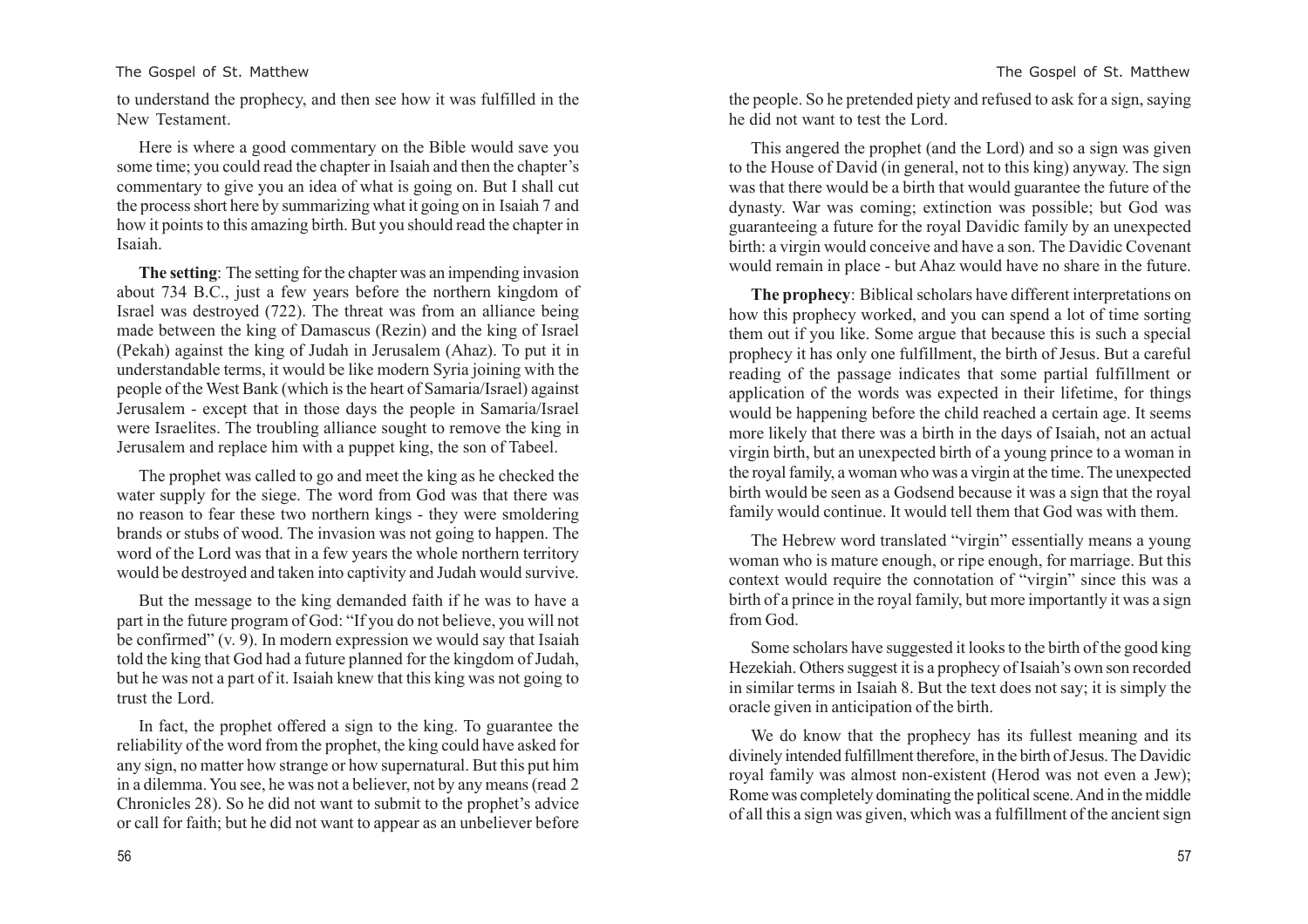of Isaiah: there would be an actual virgin birth in the lineage of David. Any partial fulfillment in Old Testament times would merely have been a foreshadowing of the true fulfillment in Jesus. We shall see this pattern of the way prophecy works again and again.

Please note: the doctrine of the virgin birth does not depend on the etymology of the Hebrew word for "virgin" or "young woman." The doctrine is clearly taught in the Gospel accounts. But the word for "virgin" has its very specific nuance in reference to the birth of Jesus.

The context in Isaiah: Now, one further thing is necessary for understanding the announcement of this prophecy - its context. Isaiah 7 - 11 is called the Book of Immanuel. Let me walk you through it so you can see the significance of the section from which this prophecy comes. In chapter 7 the sign of an extraordinary birth is announced, ultimately a virgin birth and the one born will be known as Immanuel, God with us. In other words, the birth would be evidence of God's presence with his people. In the Old Testament, that presence could be felt in a number of ways. But in the New Testament, in the incarnation, Jesus was fully "God with us." The sign was that the Davidic family would continue, and would have a future; but sharing in that future required faith.

Then in chapter 8 Isaiah the prophet lets people know that Immanuel, this king, will be either a stumbling stone or a foundation stone, depending on whether they believe in him and make him their sanctuary or not. If they do not, if they continue to go after spiritists and necromancers and the like, they will find no answer. Why should they seek the answer among the dead? They should seek the living God. (The angels in the garden tomb used this line: Why do you seek the living among the dead?).

Then in chapter 9 Isaiah identifies this wonder king, Immanuel, and gives him throne names: Wonderful Counselor, Mighty God, Everlasting Father, and Prince of Peace. He will reign with peace and righteousness. Amazingly Isaiah says that a child will be born, a son will be given. The fulfillment in Christ shows how precise this distinction would be and then according to Isaiah 11, Isaiah says that this king will be empowered by the Holy Spirit to bring about universal changes in all creation. So the announcement of the supernatural birth

of Messiah is in a context filled with descriptions of this coming king. He is, to say the least, much more than a mortal king. He is supernatural in every sense of the word. And from that context the New Testament writers knew that this Jesus, born of the Virgin Mary, was the fulfillment of the prophecy given some 700 years earlier. They may not have always understood it, but they soon came to realize that Jesus was indeed God with them, in the flesh (incarnation). When Matthew explains that the verse in Isaiah 7 finds its fulfillment in the birth of Jesus, he is also saying that everything in Isaiah 7 - 11 that describes the one born of the virgin applies also to Christ.

#### **New Testament Correlations**

The better you come to know the New Testament the easier it will be for you to make the connections to related passages. Once you know how to describe what the passage is about - the incarnation, the supernatural birth of Jesus, the virgin birth - then you can look these up in Bible dictionaries and they will include references in the Bible in their discussions. Or, a commentary you might be using should have some cross references as well.

**Gospels:** It will be easy to look at the other Gospels to see what they say about the birth of Jesus. I have already mentioned the account in Luke 1. There the annunciation to Mary described Jesus as "the Son of the Most High" and "the Son of God." And it declared that he would reign forever. Obviously the passage is not talking about just another king. This one is special. This one is divine. But John offers some more clarification. He describes Jesus as the "Word," the complete revelation of the Godhead. This Word, Jesus, is the creator of all things (1:3). And this Word became flesh and dwelt (tabernacle) among us (1:14). And John said that they be held his glory, the glory of the only begotten Son. His description of Jesus as the "onlybegotten" is crucial (I think the NIV has made the translation very weak). The verb "beget" (unlike verbs such as create or make) can only mean that the one begotten shares the nature of the father. If Jesus shares the nature of God the Father, it means that Jesus is divine and therefore eternal. There never was a time that he did not exist. Therefore the word "begotten" must not be understood to mean that he had a beginning, but that his nature is divine. And John does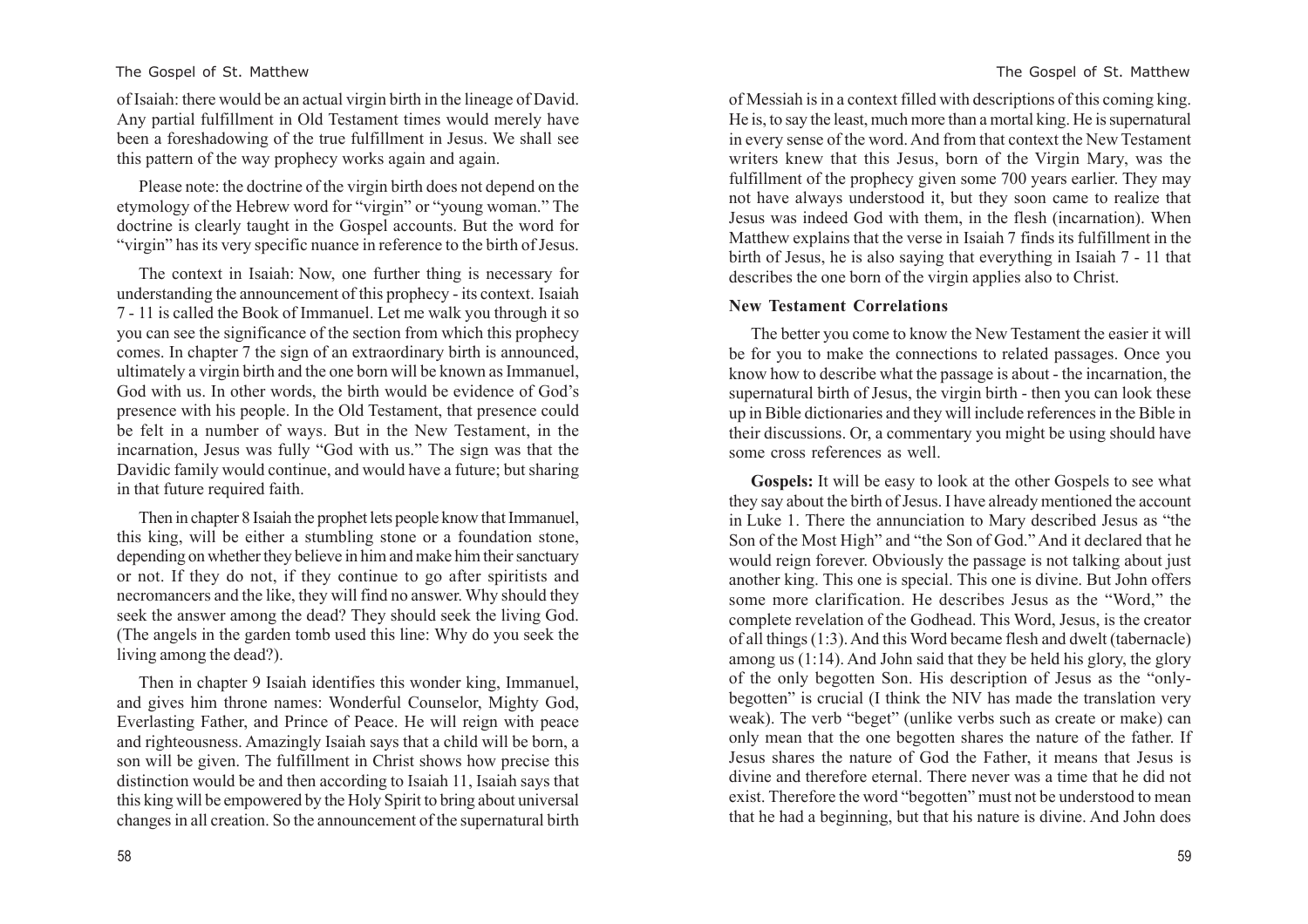not mean "divine in any watered down sense of "godlike"; rather, he means that in this aspect Jesus is truly unique. So he adds the word "mono-" to the front of the Greek word "begotten" - "the only begotten" Son." There is only one in the human race that is truly divine. The historic creed of the church got it right when it wrote that Jesus was "begotten, not made." Jesus is God manifested in human flesh.

There are two supernatural signs that speak of Jesus' nature. The first is the supernatural birth that shows he was not born as we are. The other is the resurrection that shows that he is not limited to this world's experiences as we are. He is above it all. Both of these signs attest to the fact that He is the Son of God. Epistles. There are many passages in the apostles' writings that address the birth and what it signified. Two stand out above the rest. The first is Gal 4:4, which says "In the fullness of time, God sent forth his Son, born of a woman, born under the law, to redeem those under the law, that we might receive the full rights of sons." It was on time because God prophesied it; it was a birth through a woman, without a human father, and it was for the purpose of redemption. If Jesus had had a normal birth with a human father, he would have been totally human and a sinner like us. Redemption required the work of someone different, someone above it all, from on high, sinless and supernatural. Without this description of Christ our salvation would be without any foundation.

Phil 2:6-11 should also be read. This tells how He did not cling to his lofty position and power in heaven, but laid aside his privilege of divinity and took on the form of a servant, born in human likeness. He humbled himself, even to the death of the cross. Therefore, God the Father has highly exalted him in glory, and someday everyone will exalt and praise him. Someday everyone will acknowledge that Jesus Christ was not simply a good man from Nazareth, not simply a teacher or a prophet, but God in mortal flesh.

## **Applications and Conclusions**

The passage is clearly written to inform the readers, us, that Jesus Christ came into this world supernaturally. The child Jesus was conceived by the Spirit of God in the womb of Mary. We do not know how that was done. But we do know from the rest of Scripture that this was only the human part formed in the womb - the divine Son

was sent into the world. The natural response to this is that it is incredible, incomprehensible, impossible, amazing. Of course, once one actually believes in God, nothing is impossible for God. But unbelief has trouble accepting something like this. So we are not surprised to see skeptics trying to explain it away. In fact, there is some evidence that even in the time of Jesus people considered his birth "troubled": John 8:41 records the enemies of Jesus saying, "We are not born of fornication," possibly hinting at some question about his birth. But Jesus' response to them was that He was from above, and they were from below, from their father the devil.

So the first response we are to have to the passage is to consider what it is asking us to believe. The Old Testament prophecy, the angelic revelations, the account of the event, and the other witnesses and explanations of it, all declare that the birth of Jesus was completely supernatural, because He is not a mere mortal. While some might balk at this at first, as the chapters unfold in the Book of Matthew it will become clear that no one could do these things if merely mortal. So if at the outset this is hard to grasp, continue through the book and see how the works of Christ attest to His nature. After all, it took the disciples a long time to come to grips with this. The natural corollary to this response is then to consider what we should do in response to the revelation of the passage. Other passages in Matthew will spell out the application - give to the poor, give thanks to God, pray, or a number of things like that. This one does not so specify. But the natural response would be one of adoration and worship. If this child born of Mary is indeed who Scripture says He is, then He deserves our devotion. And it begins with our faith response to Him as the Messiah sent from Heaven.

This has been the theme captured by so many of the writers of carols celebrating the birth of Jesus. Matthew quotes the famous Immanuel prophesy. Matthew sounds the note from the very beginning. God has visited this planet in order to redeem people from their sins. It all began with the extraordinary birth through a virgin, Mary, which had been foretold centuries earlier. Everything about this incarnation was to be supernatural, or it would not work. And so from the outset we are confronted with the divine nature of Jesus the Messiah, and with the purpose of his coming into the world. As Isaiah said, this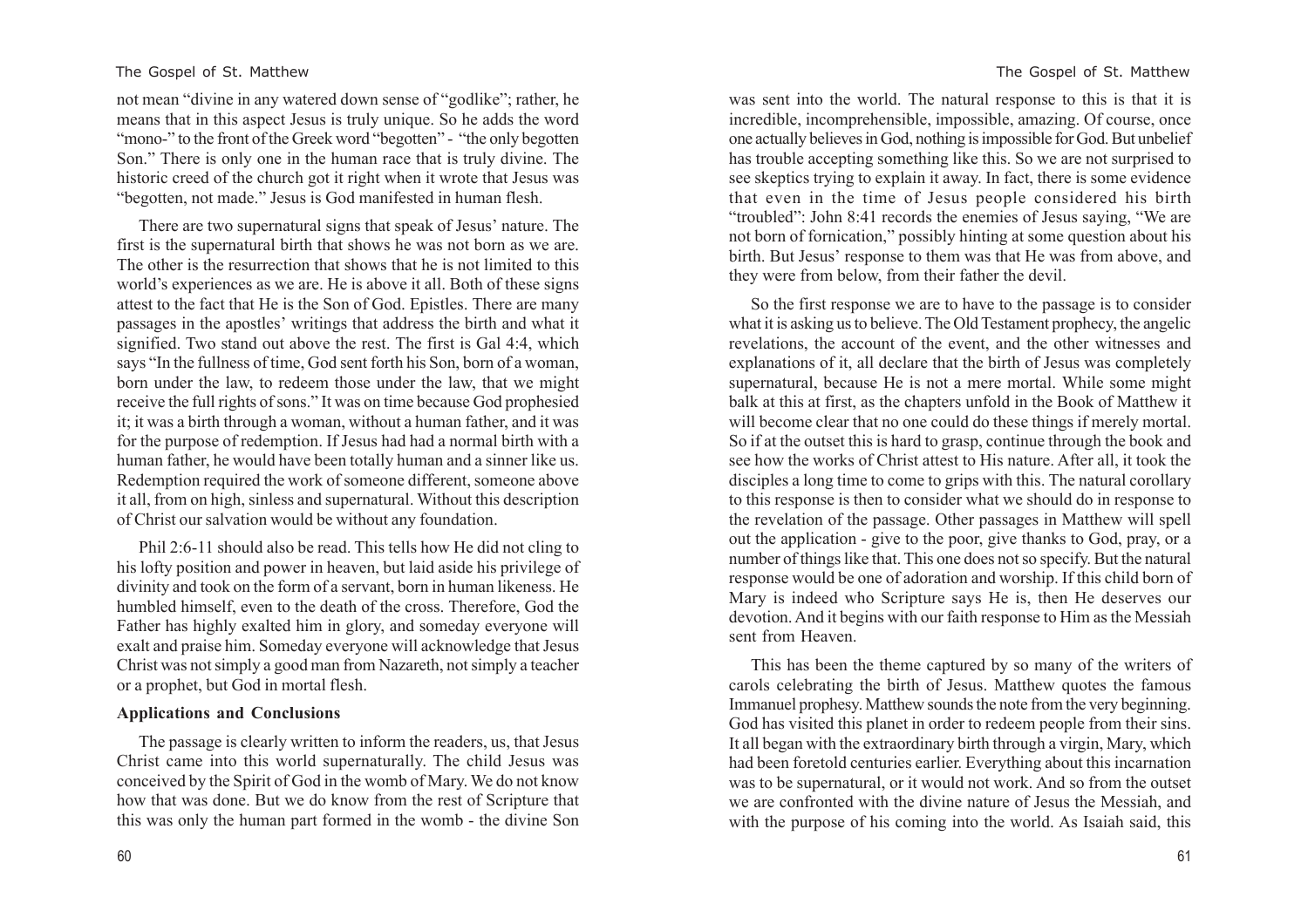would all be a stumbling block to some, but a foundation stone to those who believe. Whether people believe this first sign or not, the point is clear as to what the Word of God is clearly saying about Jesus. Matthew will now build on this introduction through the chapters. Now if you were organizing this little section for a Bible study, it can be outlined rather neatly. The first few verses would cover the situation, the unexpected pregnancy and Joseph's response to it (vv. 18, 19). Then, the next few verses explain the pregnancy (vv. 20-23): the child was conceived by the Holy Spirit and would be the Savior of the world, and this child would be Immanuel, the wonder king prophesied by Isaiah. The final section would then report the obedience of Joseph in marrying Mary and naming the child "Jesus."

In addition to the main idea of the revelation about Jesus Christ, the passage also illustrates a practical principle for God's people that would be applicable in many other situations. The works of God are always supernatural, and so the revelation about His works must be studied in order to discern what the divine plan is and how it should be embraced by faith. Those who believe in the Lord will receive His Word and obey it.

#### **Visit of the Wise-men from the East (2:1-12)**

As early as the second century, Bethlehemites believed they could identify the exact cave where, following Luke's account of the manger, Jesus had been born (Stauffer 1960:21; Finegan 1969:20-23; for echoes of Jesus' birth in Bethlehem in early rabbinic disputes, see Herford 1966:253-55).

A microcosm of Matthew's Gospel as a whole, this passage reminds us that we must preach the gospel to all people because we cannot always predict who will hear the message and who will not. Those we least expect to honor Jesus may worship him, and those we least expect to oppose him may seek his death. This passage confronts Matthew's readers with a summons to personal decision by contrasting the main characters (contrasting characters was a standard ancient literary device; see, for example, Schuler 1982:50). The Magi worship Jesus; Herod seeks his death; Jerusalem's religious elite-forerunners of the opponents of Matthew's audience-take Jesus for granted. The reader must identify with the pagan Magi rather than with Herod or

Jerusalem's religious elite, and hence are compelled to recognize God's interest in the mission to the Gentiles. The God who sought servants like the Roman centurion (8:5-13) from the pagan west also sought previously pagan servants *from the east* (2:1; compare Is 2:6) like the Magi (see 8:11).

*Matthew challenges prejudice against pagans.* The first story after Jesus' birth opens with Magi who have traveled a long distance to offer homage to a new king born in Judea. They enter Jerusalem with a large enough caravan to attract the city's attention (2:3); they must have assumed that they would find the newborn king in Herod's palace in Jerusalem.

Magi were astrologers from the royal court of the king of Persia. Part of their job description was to make the king of Persia look good, but here they come to promote another king. Kings would often send congratulations to new rulers in other realms, but the king of Persia called himself "king of kings," that is, the highest of kings (compare, for example, Ezra 7:12; Dan 2:37). We might not expect the Magi to worship Jesus, especially if they found him not in the royal palace but in a cave. More unexpectedly, these Magi are astrologers, which is why they noticed the star to begin with. Many sources from this period report the skill of Magi in divination, but Matthew's audience would probably recall first the Magi of their Greek translation of the Old Testament: Daniel's enemies, whom Daniel's narratives portray in a negative light as selfish, incompetent and brutal pagans (Dan 2:2, 10). (Their identity is even clearer in some later Greek versions of the Old Testament. In this period the Magi probably would have been Zoroastrian, but Matthew's readers would think more of Daniel's pagan accusers.)

Although the Bible forbade divination (Deut 18:9-13), which includes astrology (Is 47:13; see also Deut 4:19), for one special event in history the God who rules the heavens chose to reveal himself where the pagans were looking (compare Acts 19:12, 15-20). Without condoning astrology, Matthew's narrative challenges our prejudice against outsiders to our faith (see also 8:5-13; 15:21-28): even the most pagan of pagans may respond to Jesus if given the opportunity (compare Jon 1:13-16; 3:6-10). What a resounding call for the church today to pursue a culturally sensitive yet uncompromising commitment to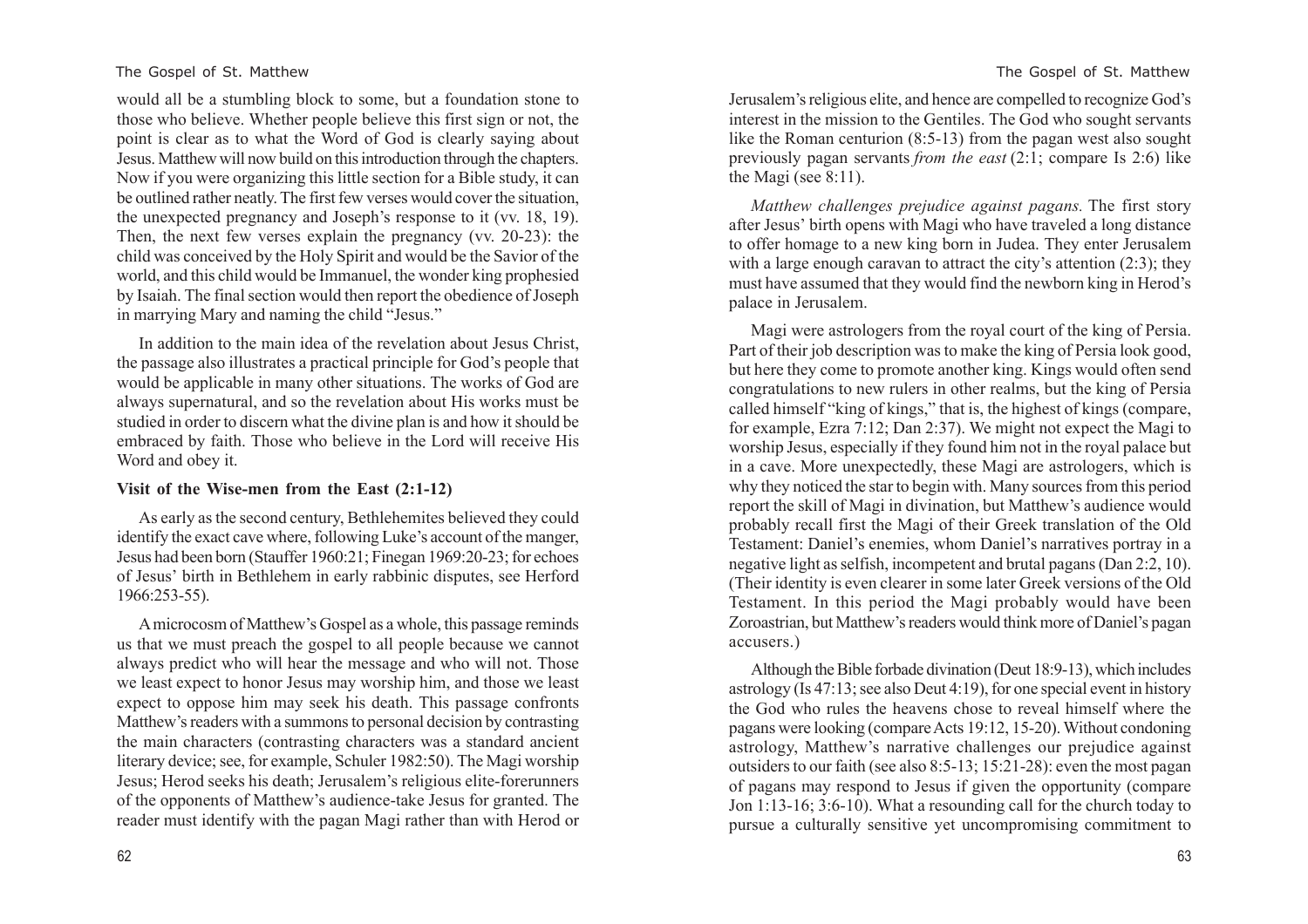missions! Yet even supernatural guidance like the star can take the astrologers only so far; for more specific direction they must ask the leaders in Jerusalem where the king is to be born (2:2). That is, their celestial revelation was only partial; they must finally submit to God's revelation in the Scriptures, preserved by the Jewish people (see Meier 1980:11).

*Matthew challenges prejudice that favors political power.* Another central character in this narrative is Herod (2:3, 7- 8). That Herod is dismayed by the Magi's announcement is not surprising (2:3); in this period most Greeks, Romans and even Jews respected astrological predictions. Further, a cosmic signal of another ruler would necessarily indicate the end of the current ruler's reign (as in Suet. *Vespasian* 23; Artem. 2.36). other rulers also proved paranoid about astrologers (see MacMullen 1966:133; Kee 1980:71), and some had been ready to kill their own descendants to keep the throne (Herod. *Hist.* 1.107-10). But as many incidents during Herod's reign illustrate, he was more paranoid than most other rulers (see comment on 2:16). For Herod, little room existed for two kings in his realm: although he was Idumean by birth (Jos. *War* 1.123, 313; see Deut 17:15), he considered himself *king of the Jews* (compare 2:2). Here the one who reigns as king of God's people acts just like the oppressors of old: in Jewish tradition, both Pharaoh and his people feared when they learned in advance of the coming of Israel's deliverer (Jos. *Ant.* 2.206; Allison 1993b:146).

Herod's brutal power, played out in the following narrative, contrasts starkly with the human defenselessness of the Child and his mother (2:11, 19, 21). Whereas pagan Magi act like God's people (v. 11), the king of God's people acts like a notorious pagan king of old (v. 16; compare Ex 1:16). When we side with the politically powerful to seek human help against common foes, we could actually find ourselves fighting God's agendas (compare Is 30:1-5; 31:1-3). Jesus came and served among the weakest, depending solely on God's vindication (Mt 11:29; 12:19-21; 18:3-4; 19:14).

*Matthew challenges the prejudice that respects spiritually complacent religion.* Not knowing himself where the king would be born, Herod gathers the religious experts, the chief priests and scribes (2:4), most of whom in this period were loyal to his agendas (compare Jos. *Ant.* 15.2, 5). These experts immediately identify the place where the Messiah will be born on the basis of Micah 5:2 (Mt 2:5-6). But while the religious leaders know where the Messiah will be born, they do not join the Magi in their quest. These are the religious leaders, but they fail to act on all their Bible knowledge. Jesus is just a baby, and they take him for granted.

Although these authorities did not desire to kill Jesus as Herod did, their successors a generation later-when Jesus could no longer be taken for granted-did seek his death (26:57, 59). One is tempted to note that the line between taking Jesus for granted and wanting him out of the way may remain very thin today as well. And we must not forget that the sin of taking Jesus for granted is the sin not of pagans who know little about him, but of religious folk and Bible teachers.

*Matthew reinforces these points by reminding us that it is the pagans who worshiped Jesus.* After the Magi have left Jerusalem, they come and worship Jesus (2:9-11). A road led south to Bethlehem, which was about six miles from Jerusalem, so the rest of the Magi's journey probably did not take very long. That they offer Jesus both homage and standard gifts from the East (2:11) fits Eastern practices; for instance, royal courts there used frankincense and myrrh (though these spices also had many other uses). The Magi's homage to Jesus may reflect biblical language alluding to the pilgrimage and homage of nations in Psalm 72:10 or Isaiah 60:6, or to the queen of Sheba's visit to Solomon (1 Kings 10:1-13), or to all three texts; a late midrash on the queen of Sheba story includes a miraculous star (Bruns 1961). If Matthew has Psalm 72 or 1 Kings 10 in mind, he expects us to recognize Jesus as King Solomon's greatest son (compare Mt 1:6-7; 12:42).

At any rate, the threefold repetition of homage (2:2, 8, 11) reinforces the point of the narrative: if God's people will not honor Jesus, former pagans will (Harrington 1982:17). Throughout this Gospel, homage to Jesus reflects some degree of recognition of his identity (as in 8:2; 9:18; 14:33; 15:25), climaxing in the ultimate homage of 28:9, 17, a context that declares Jesus' royal authority equivalent to the Father's (28:18-20). But such a hint may be present even in this Gospel's first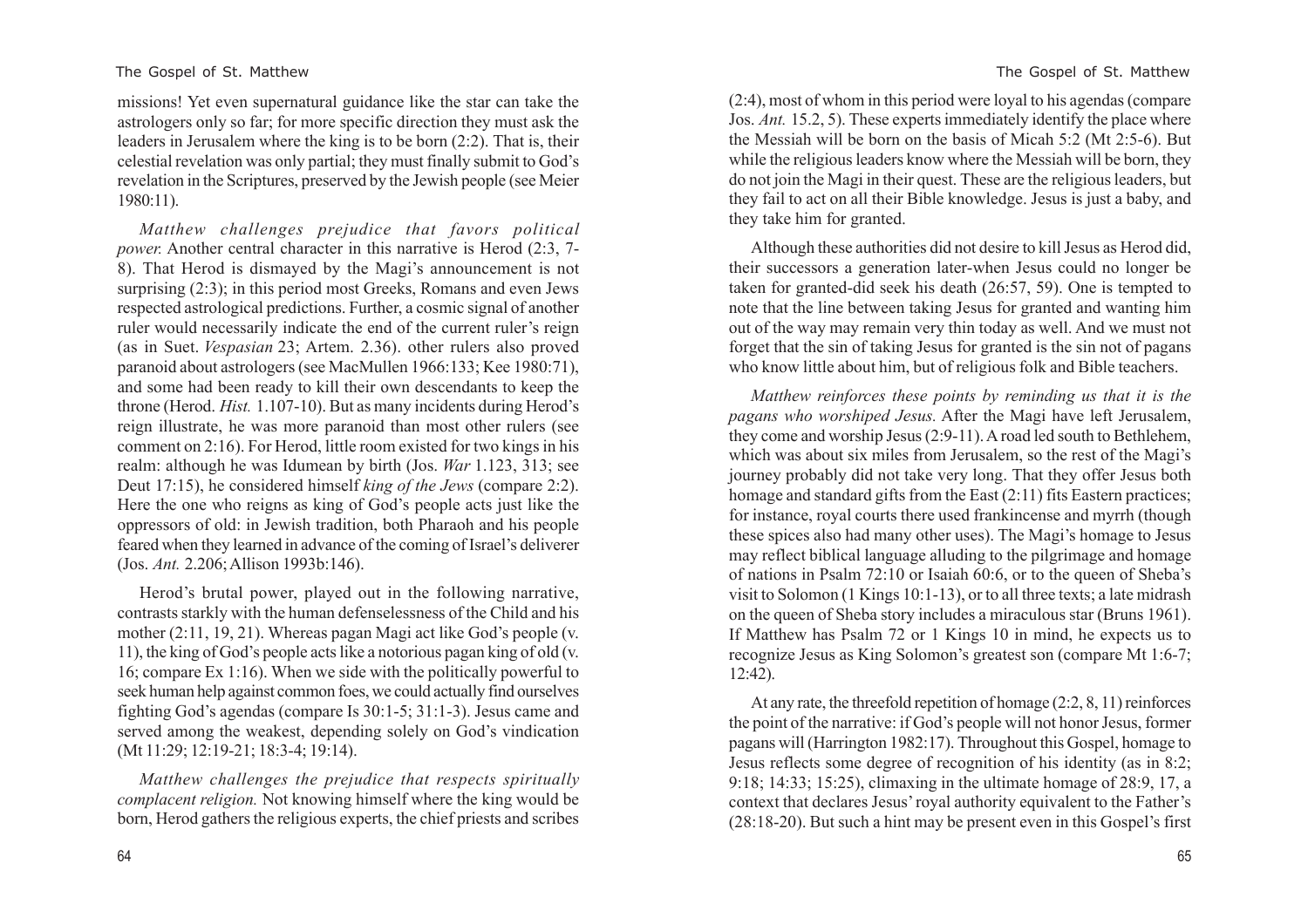example of homage: Matthew's audience may have expected Persians like the Magi to have intended more than merely human respect when they offered homage (compare Esther 3:2).

That the Magi needed a supernatural revelation to warn them not to return by way of Jerusalem (2:12) suggests their innocent naivet). Even without Herod's unadmirable character (see comment on 2:16), few kings would be ready to surrender their own rule to a nonrelative some foreigners hailed as king! (For that matter, not only powerful people in society but many others today seem reluctant to acknowledge Jesus' right to direct their lives.) The Magi's innocence compared to Herod's murderous shrewdness again reminds Matthew's readers not to prejudge the appropriate recipients of the gospel (compare 13:3- 23). Jesus is for all who will receive him, and God may provide Jesus' servants with allies in unexpected places if we have the wisdom to recognize them.

## **The Persecuted Child (2:1-13)**

This passage where God Protects Jesus and His Family (2:13) provides some important lessons for Matthew's first audience and for us today. Matthew here narrates God's protection for Jesus (2:13-15) and Herod's brutal massacre of other children (2:16-18). Although the narrative rings with inspired grief and rage against Herod's act, God does not stop the injustice in this narrative any more than in most of the narratives we hear played on the evening news. Yet this narrative contains a kernel of good news that human reporters often cannot adequately discern until after the fact: the injustice of a world run by rebels against God cannot thwart his ultimate purposes for justice in that world.

## *Jesus Is a Refugee, a Model for Suffering (2:14)*

If we read 2:13-14 in the context of Matthew's Gospel, we realize that even in his childhood the Son of Man already lacked a place to lay his head (8:20). Disciples would face the same kind of test (10:23; 24:16).

Jesus' miraculous escape here should not lead us to overlook the nature of his deliverance (compare, for example, 1 Kings 17:2-6). Jesus and his family survived, but they survived as refugees, abandoning

any livelihood Joseph may have developed in Bethlehem and undoubtedly traveling lightly. Although travel within Egypt was easy for visitors with means (Casson 1974:257), many Judeans had traditionally regarded refuge in Egypt as a last resort (2 Macc 5:8-9; compare 1 Kings 11:17, 40; Jer 26:21).

Some Christians in the West act as if an easy life were their divine right, as if to imply that suffering Christians elsewhere lack faith or virtue. Yet from its very beginning the story of Jesus challenges such a premise. Of the millions of refugees and other impoverished people throughout the world (for reports, see, for example, B. Thompson 1987), some are our brothers and sisters in Christ; many others have never yet heard how much he loves them. Reports of hundreds of thousands of civilians being tortured or slaughtered each year for political, ethnic or religious reasons can inoculate us against the reality of the human pain involved, but firsthand accounts from some of my closest African friends have brought the tragedy of this plight home to me. Many could resonate with the story of Jesus the refugee who identified with their suffering. Indeed, Western Christians should not be so arrogant as to think that we could never face such affliction ourselves; in due time Christians in all nations will receive their share of hardship (see 24:9).

Like other episodes in Matthew's first narrative section (1:18-4:25), the accounts of Jesus' childhood fulfill Scripture, with at least one explicit quotation per section. But all four stories in chapter 2 also surround place names rooted in Scripture. Jesus is "forced to wander from place to place," King of a world hostile to him (Schweizer 1975:41, 45). The world's treatment of Jesus likewise promises little better for his followers (10:23-25). While Christians are right to work for change within this world, we should not be surprised when we face hostility, false accusations or even death for Jesus' name (10:17-39; 13:21; 16:24-27; 24:9-14; compare 1 Thess 3:3; 1 Pet 4:12-13).

## *In Jesus the Anticipated Salvation of God's People Has Begun (2:15)*

When Matthew quotes Hosea, he knows Hosea's context. The past exodus with which Jesus identified (Hos 11:1) was the historic sign of the covenant anticipating a new exodus (Hos 11:11). By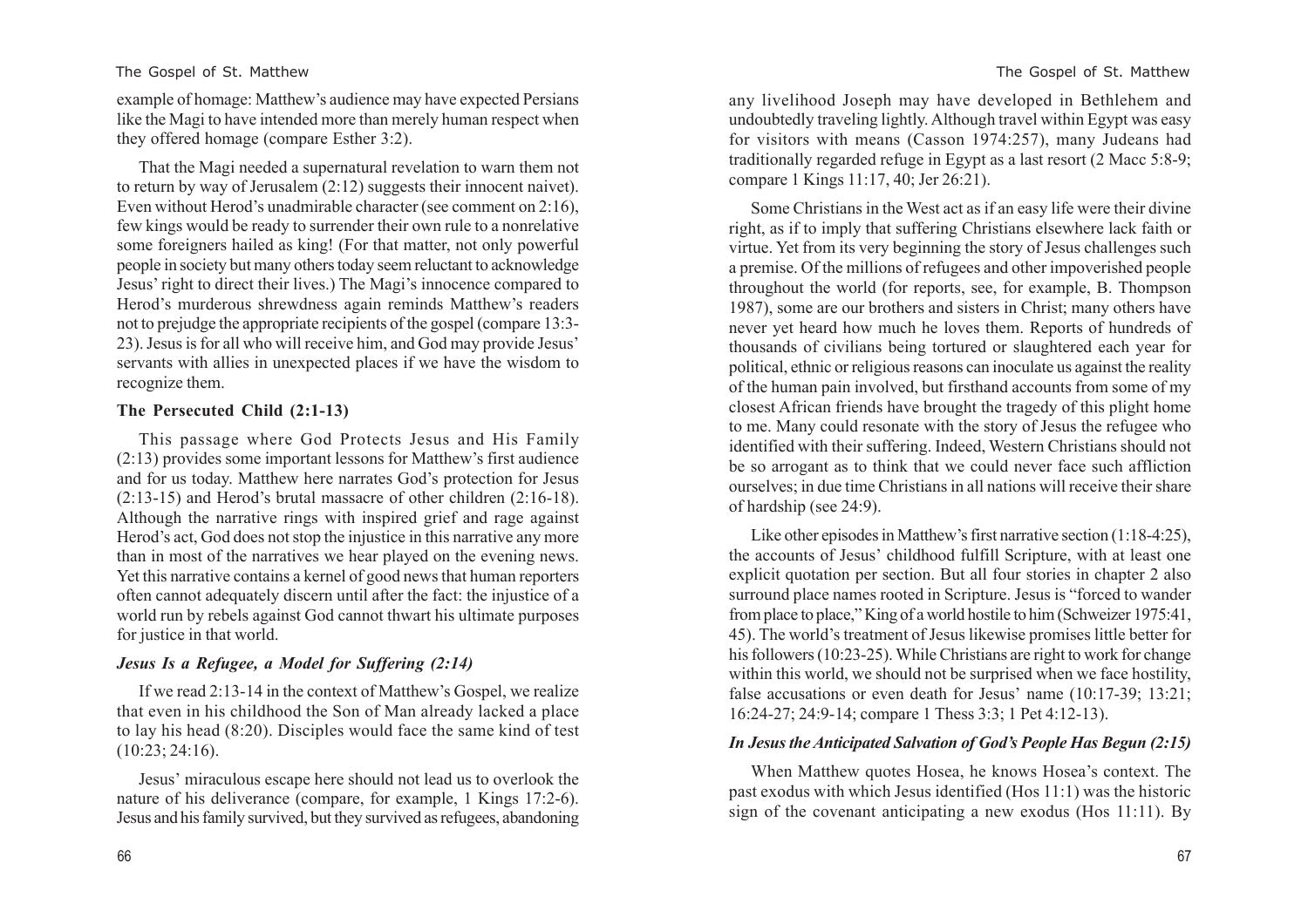quoting the beginning of the passage, Matthew evokes the passage as a whole and shows how Jesus is the forerunner of the new exodus, the time of ultimate salvation. Matthew uses God's pattern in history to remind us that our call and destiny, not the ridicule of outsiders, must define us. We are the people of the new exodus, the people of God's kingdom.

Matthew declares (2:15) that Jesus' sojourn in Egypt fulfills Hosea's prophecy *Out of Egypt I called my son* (Hos 11:1). But this second line in Hosea's verse directly parallels the first, "When Israel was a child, I loved him." Thus by citing Hosea 11:1 Matthew evokes the new exodus in Jesus, who embodies Israel's purpose and mission (Longenecker 1975:144-45). But by emphasizing that Jesus' return from *Egypt* reveals his sonship, Matthew again emphasizes that Jesus' mission is for all peoples (compare Acts 6:13; 7:33). Matthew's quotation from Hosea also reminds us that Jesus identifies with his people's heritage. Jesus appears as the promised one greater than Moses (Deut 18:18; compare Mt 4:2; 17:2) and the heir of God's call to Israel. As God protected Moses when Pharaoh killed the male Israelite children, so God protects Jesus. Further, Jesus goes to Egypt like Israel under the first Joseph, and like Pharaoh, Herod slays male Israelite children (Ex 1:16-2:5; Ps-Philo 9:1). To persecuted Christians, Herod's Pharaoh-like behavior is significant. Infanticide and more frequently child abandonment constituted typically pagan offenses that the Jewish people despised (for example, Wis 12:5-6; 14:23; Ps-Philo 2:10; 4:16); only such pagan evildoers as Antiochus IV Epiphanes had repeated Pharaoh's murder of Israelite babies (1 Macc 1:60-61; 2 Macc 6:10; 8:4).

Part of the moral of the story is therefore how it reflects on rulers among God's people: if a supposed "king of the Jews" can be a new Pharaoh, one cannot necessarily count on one's own people for allies. Matthew again challenges his readers' prejudice against Gentiles, reminding them of their opposition from fellow Jews. In a world still divided by racial and national ties, Christians from all peoples must remember that no group of people is incapable of producing evil. Herod's behavior may thus summon us to examine the sins of our own people first (compare 7:1-5).

## *A Ruler's Injustice Is Denounced (2:16-17)*

We lack concrete historical record for Matthew's next episode (except a garbled account from Macrobius; Ramsay 1898:219), but it certainly fits Herod's character (France 1979; compare Soares Prabhu 1976:227-28; Stauffer 1960:35-41). When Herod's young brother-inlaw was becoming too popular, he had a "drowning accident" in what archaeology shows was a rather shallow pool; later, falsely accused officials were cudgeled to death on Herod's order (Jos. *War* 1.550- 51). Wrongly suspecting two of his sons of plotting against him, he had them strangled (Jos. *Ant.* 16.394; *War* 1.550-51), and five days before his own death the dying Herod had a more treacherous, Absalom-like son executed (*Ant.* 17.187, 191; *War* 1.664-65). Thus many modern writers repeat the probably apocryphal story that Augustus remarked, "Better to be Herod's pig than his son" (Ramsay 1898:219-20).

The murder of the children of Bethlehem thus fits Herod's character; yet it is not surprising that other early writers do not mention this particular atrocity. Herod's reign was an era of many highly placed political murders, and our accounts come from well-to-do reporters focused on the royal house and national events. In such circles the execution of perhaps twenty children in a small town would warrant little attention-except from God (see France 1979:114-19). Matthew does not simply report this act of injustice dispassionately; he chooses an ancient lament from one of the most sorrowful times of his people's history. Jeremiah 31:15 speaks of Rachel weeping for her children, poetically describing the favored mother of Benjamin (standing for all Judah) mourning because her descendants were led into exile (see Montefiore 1968:2:10-11). Rachel, who wept from her grave in Bethlehem during the captivity, was now weeping at another, nearer crisis significant in salvation history (compare Mt 1:12, 17).

More important, however, the context in Jeremiah 31 also implies future hope. Rachel weeps for her children, but God comforts her, promising the restoration of his people (Jer 31:15-17), because Israel is "my dear son, the child in whom I delight" (Jer 31:20; compare Mt 2:15; 3:17). This time of new salvation will be the time of a new covenant (Jer 31:31-34). The painful events of Jesus' persecuted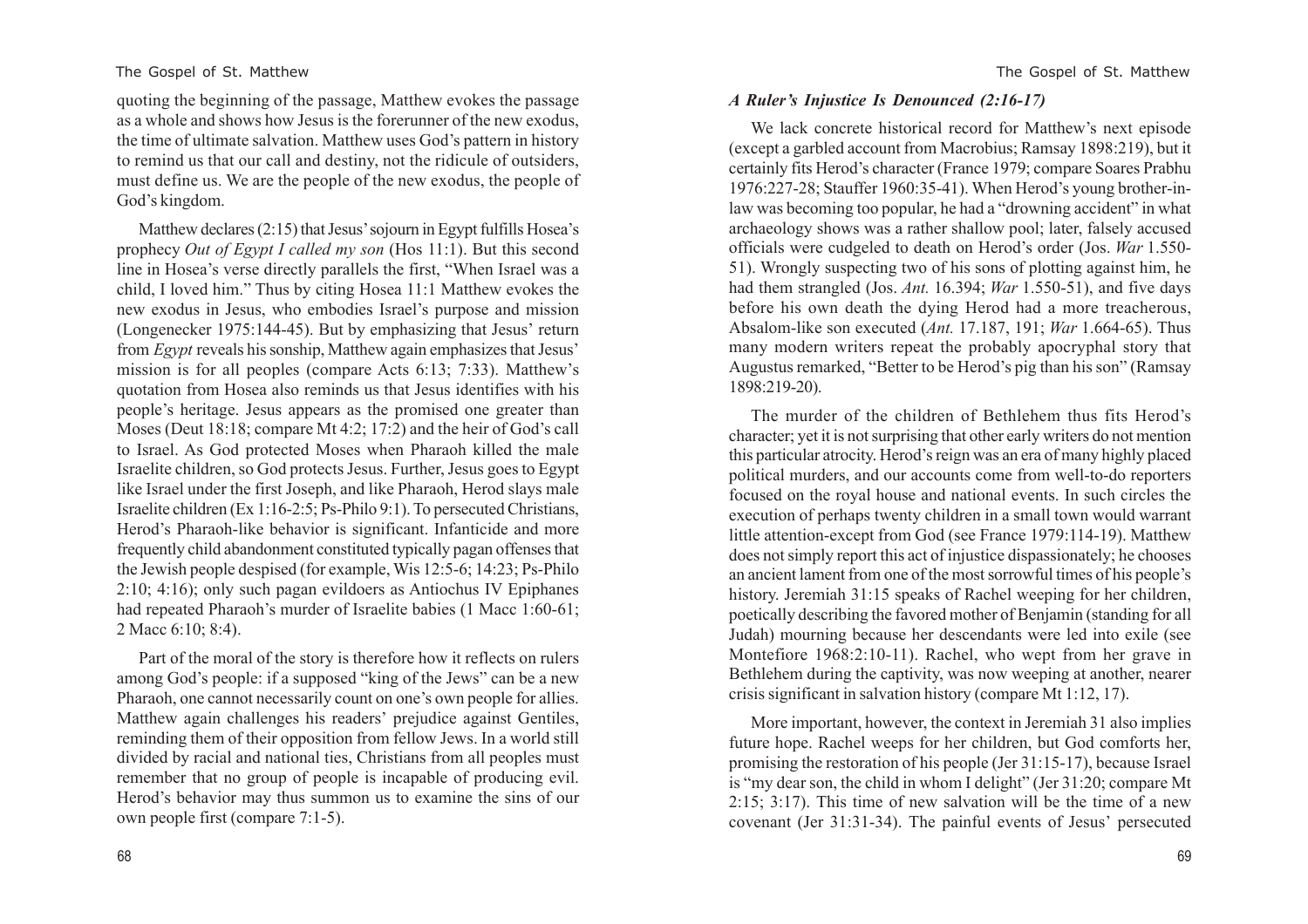childhood are the anvil on which God will forge the fulfillment of his promises to his people, just as the cross will usher in the new covenant (Mt 26:28).

This text shows that God called his son Jesus to identify with the suffering and exile of his people (as in 1:12, 17; compare Jer 43:5-7) as he identified with their exodus (Mt 2:15). In his incarnation Jesus identified not only with humanity in an abstract sense but with the history of a people whose history is also spiritually the history of all believers (because we have been grafted into their history and use their Scriptures).

Yet we may also suspect that this identification speaks of a God who feels our human pain as deeply as we do. While philosophers and theologians must address the problem of evil intellectually, many grieving people inside and outside our churches face it existentially. To broken people wounded by this world's evil, Jesus' sharing our pain offers a consolation deeper than reasoned arguments: God truly understands and cares-and paid an awful price to begin to make things better.

## **Chapter 5**

# **Preparation for Public Ministry**

**J**ust as God revealed his purposes in advance to his prophets in ancient Israel (Amos 3:7; compare Is 41:22-29; 42:9; 43:9, 19; 44:7-8, 24-26; 45:21; 46:10; 48:6), God sent John the Baptist to prepare Israel for his climactic revelation in history. John was a wilderness prophet proclaiming impending judgment; for him repentance (Mt 3:2, 6, 8) was the only appropriate response to the coming kingdom (3:2), its fiery judgment (3:7, 10-12) and its final judge, who would prove to be more than a merely political Messiah (3:11-12). Given the widespread view in early Judaism that prophecy in the formal sense had ceased (Keener 1991b:77-91), John's appearance naturally drew crowds (3:5). (Modern proponents of the view that miraculous gifts have ceased have not been the first people in history surprised when God's sovereign activity challenges their presuppositions; see Judges 6:13; Deere 1993.).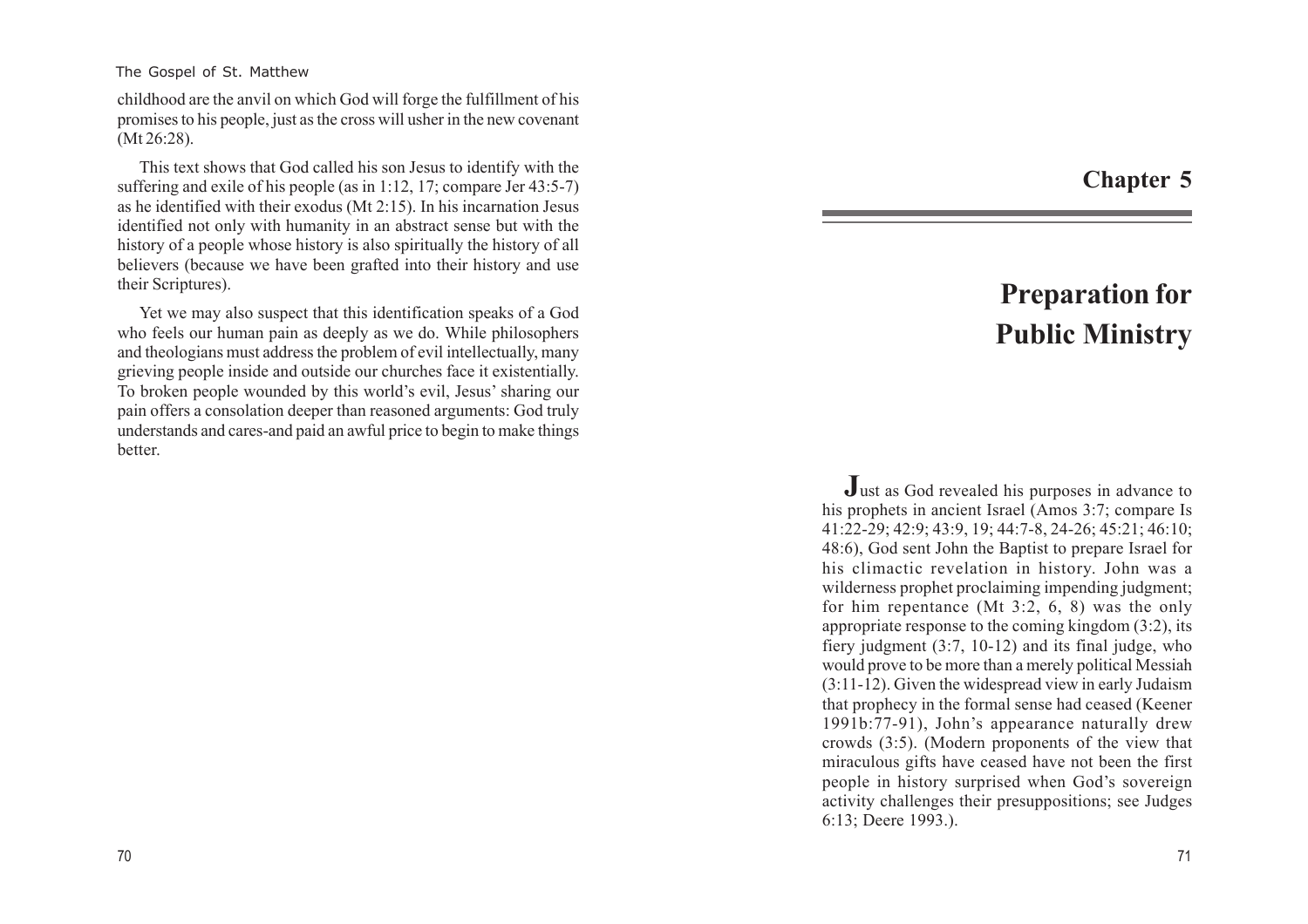#### **Warnings of a Wilderness Prophet**

The warnings in this passage serve two functions for Matthew's persecuted readers: judgment against persecutors both vindicates the righteous they oppress and warns the righteous not to become wicked (Ezek 18:21-24). Matthew's tradition probably mentioned the "crowds" in general (compare Lk 3:7), but Matthew focuses in on a specific part of the crowds: *Pharisees and Sadducees* (Mt 3:7). Like a good pastor, Matthew thus applies the text to the needs of his own congregations: their Pharisaic opponents were spiritual Gentiles (3:6, 9). Yet later chapters in this Gospel warn Matthew's audience that they can also become like these Pharisees if they are not careful (24:48-51; compare Amos 5:18-20).

## *John's Lifestyle Summons Us to Heed God's Call (3:1-4)*

John's location, garb and diet suggest a radical servant of God whose lifestyle challenges the values of our society even more than it did his own, and may demand the attention of modern Western society even more than his preaching does.

First, John's location suggests that the biblical prophets' promise of a new exodus was about to take place in Jesus. So significant is the wilderness (3:1) to John's mission that all four Gospels justify it from Scripture (3:3; Mk 1:3; Lk 3:4; Jn 1:23; Is 40:3): Israel's prophets had predicted a new exodus in the wilderness (Hos 2:14-15; Is 40:3). Thus Jewish people in John's day acknowledged the wilderness as the appropriate place for prophets and messiahs (Mt 24:26; Acts 21:38; Jos. *Ant.* 20.189; *War* 2.259, 261-62).

Further and no less important to John's mission, the wilderness was a natural place for fugitives from a hostile society (as in Heb 11:38; Rev 12:6; *Ps. Sol.* 17:17), including prophets like Elijah (1 Kings 17:2-6; 2 Kings 6:1-2). John could safely draw crowds (Mt 3:5) there as he could nowhere else (compare Jos. *Ant.*18.118), and it provided him the best accommodations for public baptisms not sanctioned by establishment leaders (see Jos. *Ant.* 18.117). Thus John's location symbolizes both the coming of a new exodus, the final time of salvation, and the price a true prophet of God must be willing to pay for his or her call: exclusion from all that society values-its comforts, status symbols and even basic necessities (compare 1 Kings 13:8-9, 22; 20:37; Is 20:2; Jer 15:15-18; 16:1-9; 1 Cor 4:8-13).

Although true prophets could function within society under godly governments (as in 2 Sam 12:1-25; 24:11-12), in evil times it was mainly corrupt prophets who remained in royal courts (1 Kings 22:6- 28; compare Mt 11:8) as God's true messengers were forced into exile (1 Kings 17:3; 18:13). Most Jewish people in the first century practiced their religion seriously; but the religious establishment could not accommodate a prophet like John whose lifestyle dramatically challenged the status quo. A prophet with a message and values like John's might not feel very welcome in many contemporary Western churches either. (Imagine, for example, a prophet overturning our Communion table, demanding how we can claim to partake of Christ's body while attending a racially segregated church or ignoring the needs of the poor. In most churches we would throw him out on his ear.)

John's garment (Mt 3:4) in general resembled the typical garb of the poor, as would befit a wilderness prophet cut off from all society's comforts. But more important, his clothing specifically evokes that of the Israelite prophet Elijah (2 Kings 1:8 LXX). Malachi had promised Elijah's return in the end time (Mal 4:5-6), a promise that subsequent Jewish tradition developed (for example, Sirach 48:10; compare 4 Ezra 6:26; *t. 'Eduyyot* 3:4). Although Matthew did not regard John as Elijah literally (17:3; compare Lk 1:17), he believed that John had fulfilled the prophecy of Elijah's mission (Mt 11:14-15; 17:11-13).

John's Elijah-like garb thus tells Matthew's readers two things: first, their Lord arrived exactly on schedule, following the promised end-time prophet; and second, John's harsh mission required him to be a wilderness prophet like Elijah. Following God's call in our lives may demand intense sacrifice.

John's diet also sends a message to complacent Christians. Disgusted though we might be today by a diet of bugs with natural sweetener, some other poor people in antiquity also ate locusts (3:4), and honey was the usual sweetener in the Palestinian diet, regularly available even to the poor. But locusts sweetened with honey constituted John's entire diet. First-century readers would have placed him in the category of a highly committed holy man: the pietists who lived in the wilderness and dressed simply normally ate only the kinds of food that grew by themselves (2 Macc 5:27; Jos. *Life* 11). Matthew is telling us that John lived simply, with only the barest forms of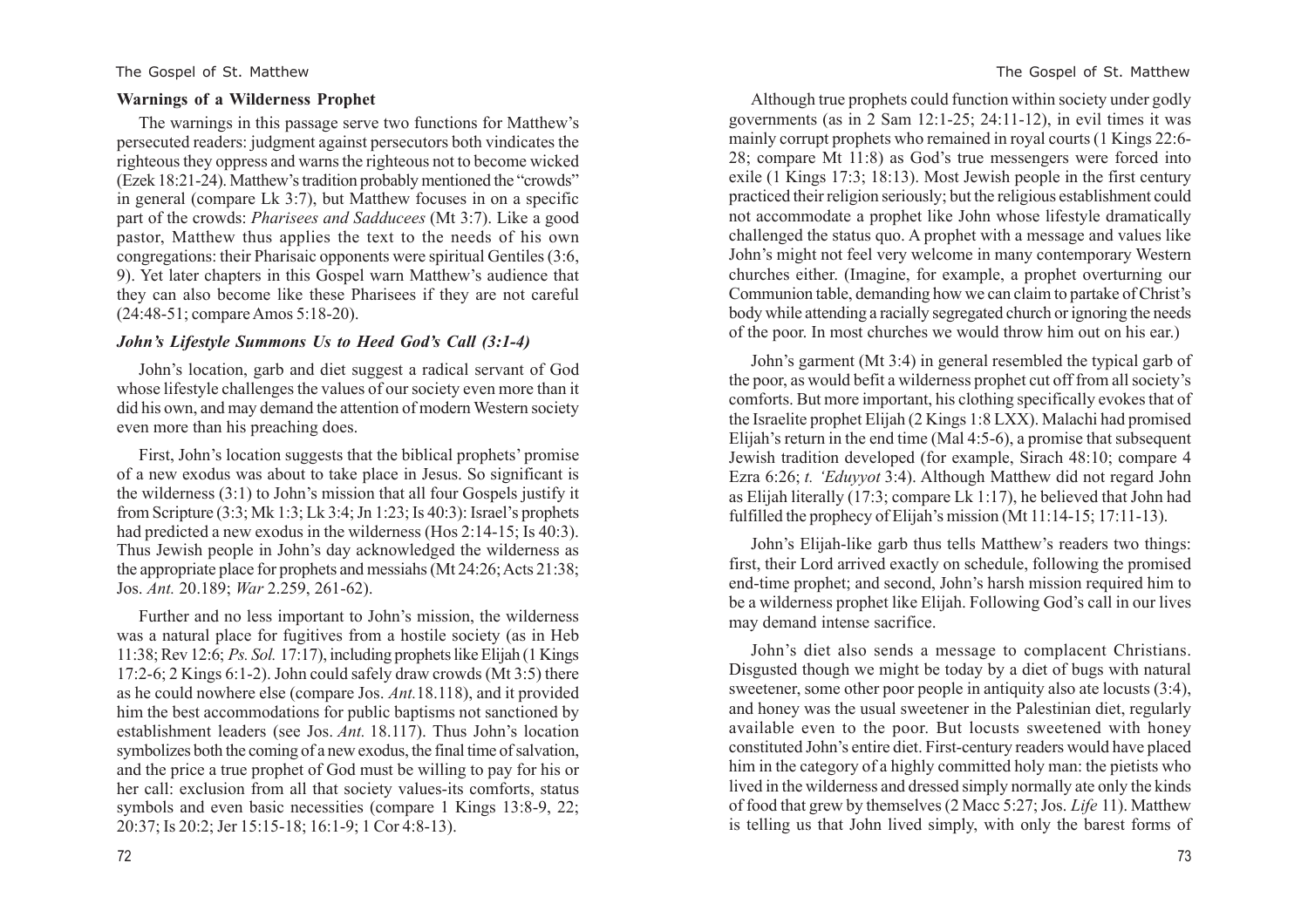necessary sustenance. Although God calls only some disciples to such a lifestyle (Mt 11:18-19), this lifestyle challenges all of us to adjust our own values. Others' needs must come before our luxuries (Lk 3:11; 12:33; 14:33), and proclaiming the kingdom is worth any cost (Mt 8:20; 10:9-19).

For that matter, John's lifestyle, like that of St. Anthony, St. Francis, John Wesley or Mother Teresa, may challenge affluent Western Christianity even more deeply than John's message does. John's lifestyle declares that he lived fully for the will of God, not valuing possessions, comfort or status. Blinded by our society's values, we too often preach a Christianity that merely "meets our needs" rather than one that calls us to sacrifice our highest desires for the kingdom. Too many Western Christians live a religion that costs nothing, treats the kingdom cheaply and therefore does not demand saving faith. Saving faith includes believing God's grace so sincerely that we live as if his message is true and stake our lives on it. May we have the courage to trust God as John did, to stake everything on the kingdom (13:46) and to relinquish our own popularity, when necessary, by summoning others to stake everything on the kingdom as well.

## *John Has an Uncomfortable Message for Israel (3:5-10)*

Although most Jewish traditions acknowledged that all people need some repentance (see 1 Kings 8:46; 1 Esdras 4:37-38; Sirach 8:5), John's call to his people (Mt 3:5-6, 8-9) is more radical. John's "repentance" refers not to a regular turning from sin after a specific act but to a once-for-all repentance, the kind of turning from an old way of life to a new that Judaism associated with Gentiles' converting to Judaism. True repentance is costly: the kingdom "demands a response, a radical decision... Nominalism is the curse of modern western Christianity" (Ladd 1978a:100). In various ways John warns his hearers against depending on the special privileges of their heritage.

First, John's baptism confirms that he is calling for a once-for-all turning from the old way of life to the new, as when Gentiles convert to Judaism. Although Judaism practiced various kinds of regular ceremonial washings, only the baptism of Gentiles into Judaism paralleled the kind of radical, once-for-all change John was demanding. In other words, John was treating Jewish people as if they were Gentiles, calling them to turn to God on the same terms they believed God demanded of Gentiles. As F. F. Bruce puts it, "If John's baptism was an extension of proselyte baptism to the chosen people, then his baptism, like his preaching, meant that even the descendants of Abraham must... enter... by repentance and baptism just as Gentiles had to do" (1978:61).

Second, John's hearers were not all good descendants of their ancestors anyway. "Viper" was certainly an insult, and *brood of vipers* (offspring of vipers) carries the insult further. In the ancient Mediterranean many people thought of vipers as mother killers. In the fifth century B.C. Herodotus declared that newborn Arabian vipers chewed their way out of their mothers' wombs, killing their mothers in the process. Herodotus believed that they did so to avenge their fathers, who were slain by the mothers during procreation (Herod.*Hist.* 3.109). Later writers applied his words to serpents everywhere (Aelian *on Animals* 1.24; Pliny *N.H.*10.170; Plut. *Divine Vengeance* 32, *Mor.* 567F). Calling John's hearers vipers would have been an insult, but calling them a *brood of vipers* accused them of killing their own mothers, indicating the utmost moral depravity. That Matthew applies this phrase to religious leaders may be unfortunately significant.

Third, employing the image of a tree's *fruit,* both John and Jesus demand that one's life match one's profession (3:8; 7:16-17; 12:33; 13:22-23; 21:34, 43). In contrast to some forms of modern Christianity, Judaism also insisted that repentance be demonstrated practically (*m. Yoma* 8:8-9; Montefiore 1968:2:15). Thus no one could simply appeal to ethnic character or descent from Abraham (compare Deut 26:5). Biblical tradition had already applied the image of a *tree* being *cut down* (Ezek 31:12-18; Dan 4:23) or burned (Jer 11:16) to the judgment of a nation. Most small trees that could not bear fruit would have been useful, especially for firewood (N. Lewis 1983:139).

Fourth, John's admonition that out of stones God could raise up children for Abraham (compare Gen 1:24; 2:9) warns his hearers not to take their status as God's people for granted. Jewish people had long believed they were chosen in Abraham (Neh 9:7; Mic 7:20; E. Sanders 1977:87-101), but John responds that this ethnic chosenness is insufficient to guarantee salvation unless it is accompanied by righteousness (compare Amos 3:2; 9:7). Prophets were not above using witty wordplay at times (Amos 8:1-2; Mic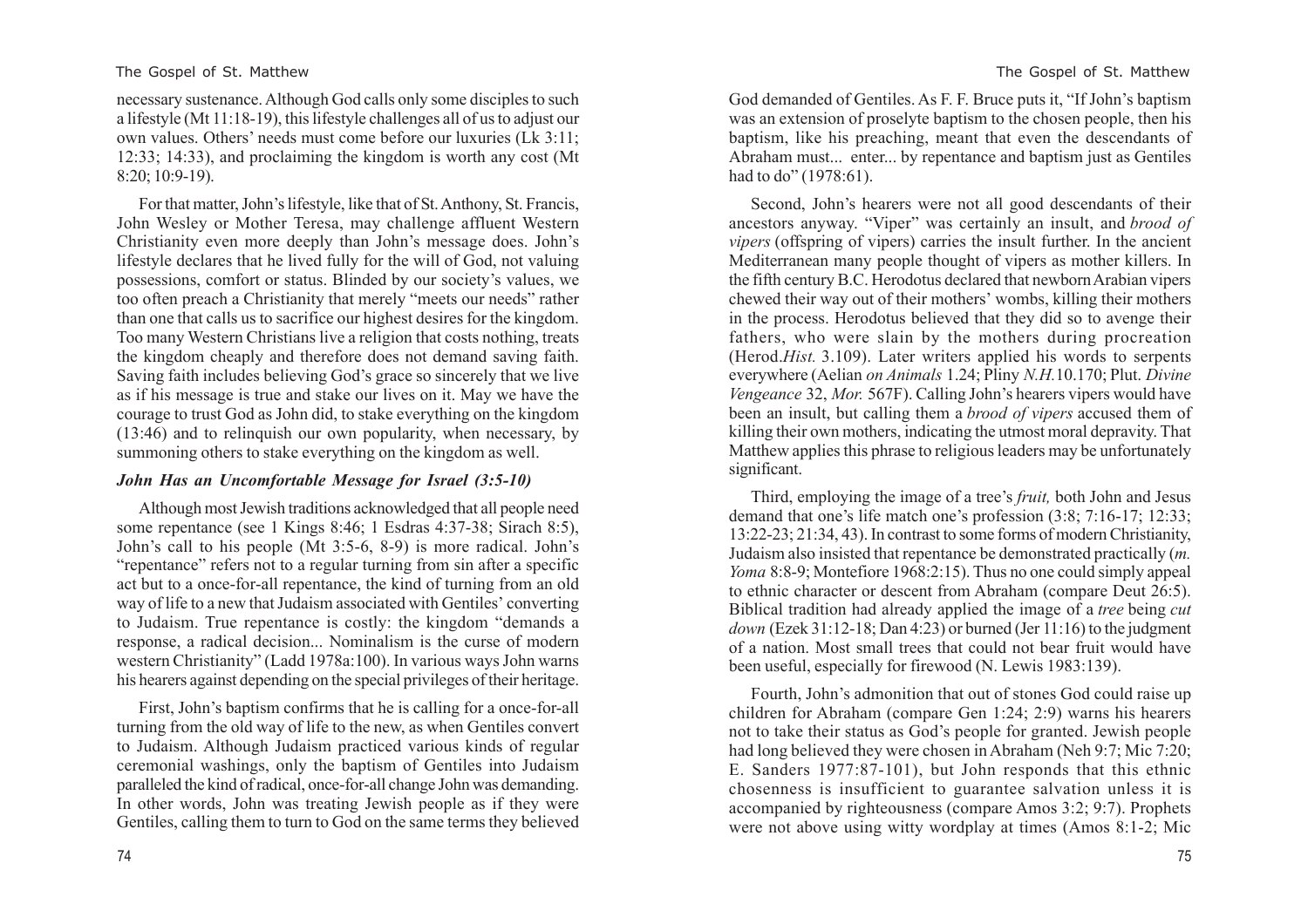The Gospel of St. Matthew

1:10-15; Jer 1:11-12), and *children* and *stones* probably represent a wordplay in Aramaic; the two words sound very similar (Manson 1979:40). (At any rate, John's symbolism should not have been obscure: God had previously used stones to symbolize his people in Ex 24:4; 28:9-12; Josh 4:20-21.)

Salvation demands personal commitment, not merely being part of a religious or ethnic group. No one can take one's spiritual status for granted simply because one is Jewish, Catholic, Baptist, evangelical or anything else. As the saying goes, God has no grandchildren; the piety of our upbringing cannot save us if we are not personally committed to Christ. Even depending on our past religious experience is precarious. Whereas historic Calvinism teaches that the elect will persevere to the end and Arminianism allows that apostate converts may be lost, neither supports the now-common view that those who pray the sinner's prayer but return to a life of ignoring God will be saved. Yet at a popular level, vast numbers of people believe they are saved because they once prayed a prayer. If this modern popular misunderstanding of the once-saved-always-saved doctrine is false, it may be responsible for millions of people's assuming they are saved when they are in fact lost. John's message constituted a decisive challenge to false doctrines of his day that cost people their salvation; John's successors in our day must be prepared to issue the same sort of unpopular challenges.

## *John Proclaims the Coming Judge and Judgment (3:10-12)*

In Matthew, John is mostly what narrative critics call a "reliable character": we can trust the perspective of most of what he says (11:7-11). The only point at which Matthew needs to qualify John's proclamation is John's inability to distinguish works inaugurated at the first coming of Jesus (such as baptism in the Spirit) from those inaugurated at the second (such as baptism in fire); Jesus addresses this lack of nuance in 11:2-5 (see comment there).

Although Matthew and Luke retain Mark's emphasis on the Spirit (the Spirit-baptizer himself becomes the model of the Spirit-empowered life-Mk 1:8-12; see Keener 1996: 29-30), they report more of John's preaching of imminent judgment than Mark does. Matthew emphasizes the kingdom, the Coming One and the judgment he is bringing (Mt 3:2, 7-12).

76 77

First, John emphasizes that the *kingdom* is coming. In Matthew's summary of their preaching, both John and Jesus announce the same message: *Repent, for the kingdom of heaven is near* (3:2; 4:17). Matthew intends us to see John's and Jesus' preaching about the kingdom as models for our preaching as well  $(10:7)$ ; the Lord is not looking the other way in a world of injustice but is coming to set matters straight. Therefore those who believe his warnings had better get their lives in order. Most Jewish people in Palestine expected a time of impending judgment against the wicked and deliverance for the righteous. But most expected judgment on other peoples and on only the most wicked in Israel (compare *m. Sanhedrin* 10:1; E. Sanders 1985:96); Jewish people, after all, had certain privileges. Oppressed by surrounding nations, Israel had good reason to long for deliverance, but many people within the nation, including its political leaders, needed to look first to themselves. Amos sounded a clear warning, to his generation, to Jesus' generation and to ours, when we prove more quick to judge others than ourselves: "Woe to you who long for the day of the LORD," for it will be a day of reckoning (Amos 5:18). Sometimes skeptics appeal to evil in the world to deny God's existence; instead they should be applauding his mercy in giving them time to repent, because when God decisively abolishes evil, he will have to abolish them (see 2 Pet 3:3-9).

Second, John warns that the wicked will be burned, just as farmers destroy useless products after the harvest. Harvest and the threshing floor (3:8, 10, 12) were natural images to use in agrarian, rural Palestine. Earlier biblical writers had used these images to symbolize judgment and the end time (as in Ps 1:4; Is 17:13; Hos 13:3; Joel 3:13); Jesus (Mt 9:38; 13:39; 21:34) and his contemporaries (4 Ezra 4:30-32; *Jub.*36:10) also used the image. (Fire naturally symbolized future judgment, as in Is 66:15-16, 24; *1 Enoch*103:8.) Villagers carried grain to village threshing floors; large estates worked by tenants would have their own (N. Lewis 1983:123). When threshers tossed grain in the air, the wind separated out the lighter, inedible chaff. The most prominent use of this chaff was for fuel (*CPJ* 1:199). But while chaff burned quickly, John depicts the wicked's fire as *unquenchable.* Many of his contemporaries believed that hell was only temporary (for example, *t. Sanhedrin* 13:3, 4), but John specifically affirmed that it involved eternal torment, drawing on the most horrible image for hell available in his day.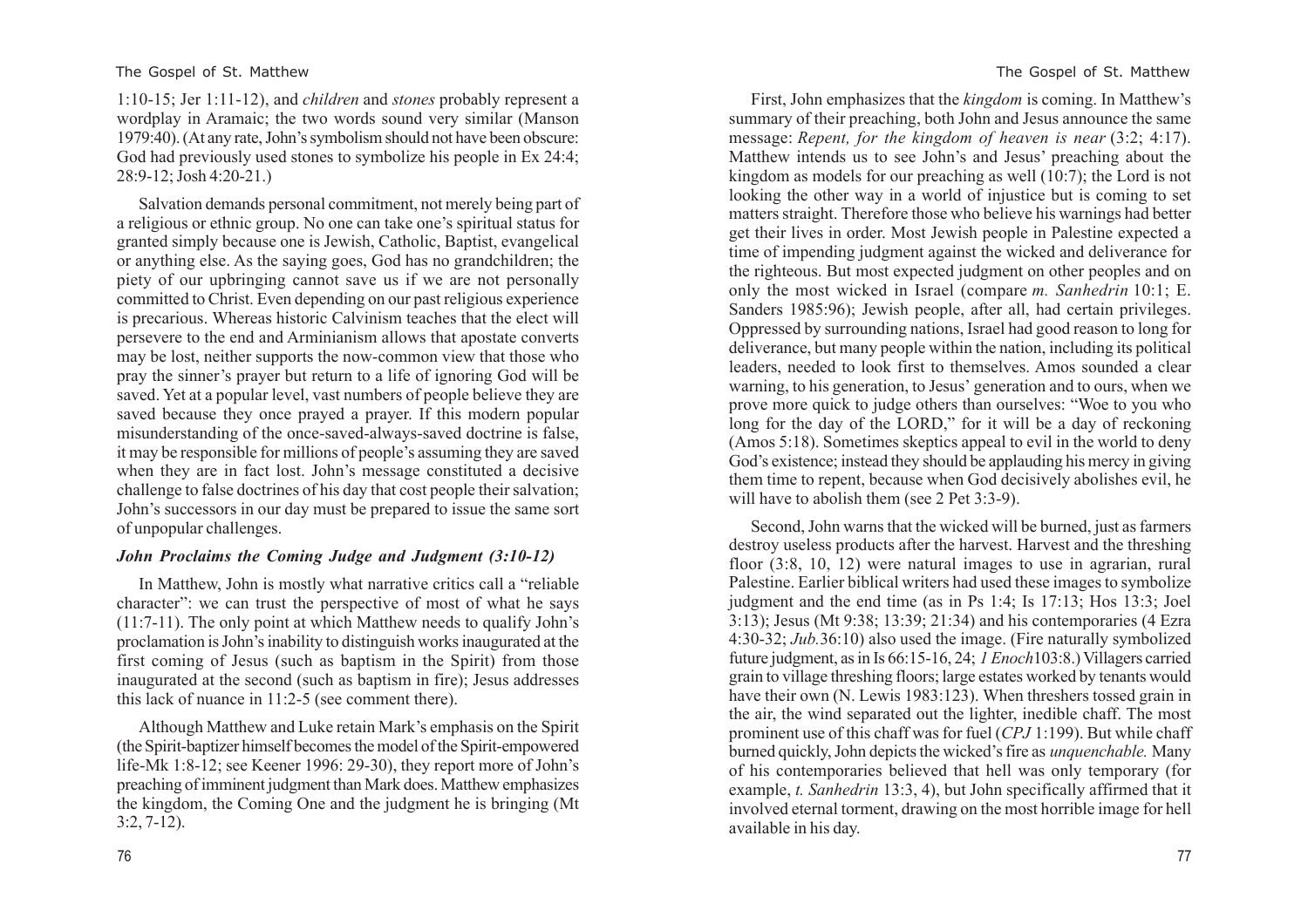Many of us today are as uncomfortable as John's contemporaries with the doctrine of eternal torment; yet genuinely considering and believing it would radically affect the way we live. That John directs his harshest preaching toward religious people (Mt 3:7) should also arouse some introspection on our part (see also Blomberg 1992:142- 43). Even for the saved, the knowledge that all private thoughts will be brought to light (10:26) should inspire self-discipline when other humans are not watching. Our culture prefers a comfortable message of God's blessing on whatever we choose to do with our lives; God reminds us that his Word and not our culture remains the final arbiter of our destiny.

Finally, John warns of the coming judge, who is incomparably powerful. Judgment is coming, but the coming judge John announces is superhuman in rank (3:11-12). Only God could pour out the gift of the Spirit (Is 44:3; 59:21; Ezek 36:27; 37:14; 39:29; Joel 2:29; Zech 12:10), and no mere mortal would baptize in fire (in the context, this clearly means judge the wicked-3:10, 12).

Further, whereas Israel's prophets had called themselves "servants of God" (as in 2 Kings 9:7, 36; Jer 7:25; Dan 9:6, 10; Amos 3:7), John declares himself unworthy even to be the coming judge's slave! In ancient Mediterranean thought, a household servant's basest tasks involved the master's feet, such as washing his feet, carrying his sandals or unfastening the thongs of his sandals (see, for example, Diog. Laert. 6.2.44; *b. Baba Batra* 53b). Although ancient teachers usually expected disciples to function as servants (as in Diog. Laert. 7.1.12; 7.5.170; *t. Baba Mesi`a* 2:30), later rabbis made one exception explicit: disciples did not tend to the teacher's sandals (*b. Ketubot* 96a). John thus claims to be unworthy to even be the Coming One's slave. Indeed, the One whose way John prepares is none other than the Lord himself (Is 40:3; Mt 3:3). Matthew's readers would not need to know Hebrew to realize that John was preparing the way for "God with us" (1:23). No wonder John is nervous about baptizing Jesus (3:14)!

## **Baptism of Jesus (3:14-17)**

Given the embarrassment of some early Christian traditions that Jesus accepted baptism from one of lower status than himself, it is now inconceivable that early Christians made up the story of John baptizing Jesus (E. Sanders 1985:11; 1993:94; Meier 1994:100-105; pace Bultmann 1968:251).

Although Jesus alone did not need John's baptism-he was the giver of the true baptism (3:11)-he submitted to it to fulfill God's plan (3:14- 15). In a traditional Mediterranean culture where society stressed honor and shame (Malina 1993), Jesus relinquishes his rightful honor to embrace others' shame. After Jesus' public act of humility, God publicly honors Jesus as his own Son (3:16-17; compare 2:15)-that is, as the mightier One whose coming to bestow the Spirit John had prophesied (3:11-12).

## *John Recognizes Jesus as the Ultimate Baptizer (3:14)*

Why would the fire-baptizer seek baptism like an ordinary mortal? Whereas John recognizes Jesus' superiority, Jesus humbly identifies himself with John's mission: *It is proper for us to do this to fulfill all righteousness* (Meier 1980:26-27). Although John undoubtedly recognized the Spirit's empowerment in his own ministry (Lk 1:15- 17), he recognized that Jesus had come to bestow the Spirit in fuller measure than even he as a prophet had received, and he desired this baptism (Mt 3:11; compare 11:11-13).

Various schools of thought today dispute exactly what the New Testament writers meant by Spirit baptism; some think the term refers to conversion only, and others only to a subsequent experience. It may be that John applied the expression to the entire sphere of the Spirit's work in our lives, including both conversion and subsequent experiences of empowerment (see Keener 1996:17-78), in which case both main schools of thought would be correct. But regardless of our view about the specific meaning of his language, most of us fail to grasp the power God has provided us. If Jesus has bestowed on us even more spiritual power than he bestowed on John and the Old Testament prophets, today's church should be trusting God for a much deeper empowerment in our life and witness than most of us currently experience.

## *Jesus "Fulfills All Righteousness" by Identifying with His People (3:15)*

As noted above, on behalf of others Jesus voluntarily accepted a lower status than he deserved. Since "fulfilling righteousness"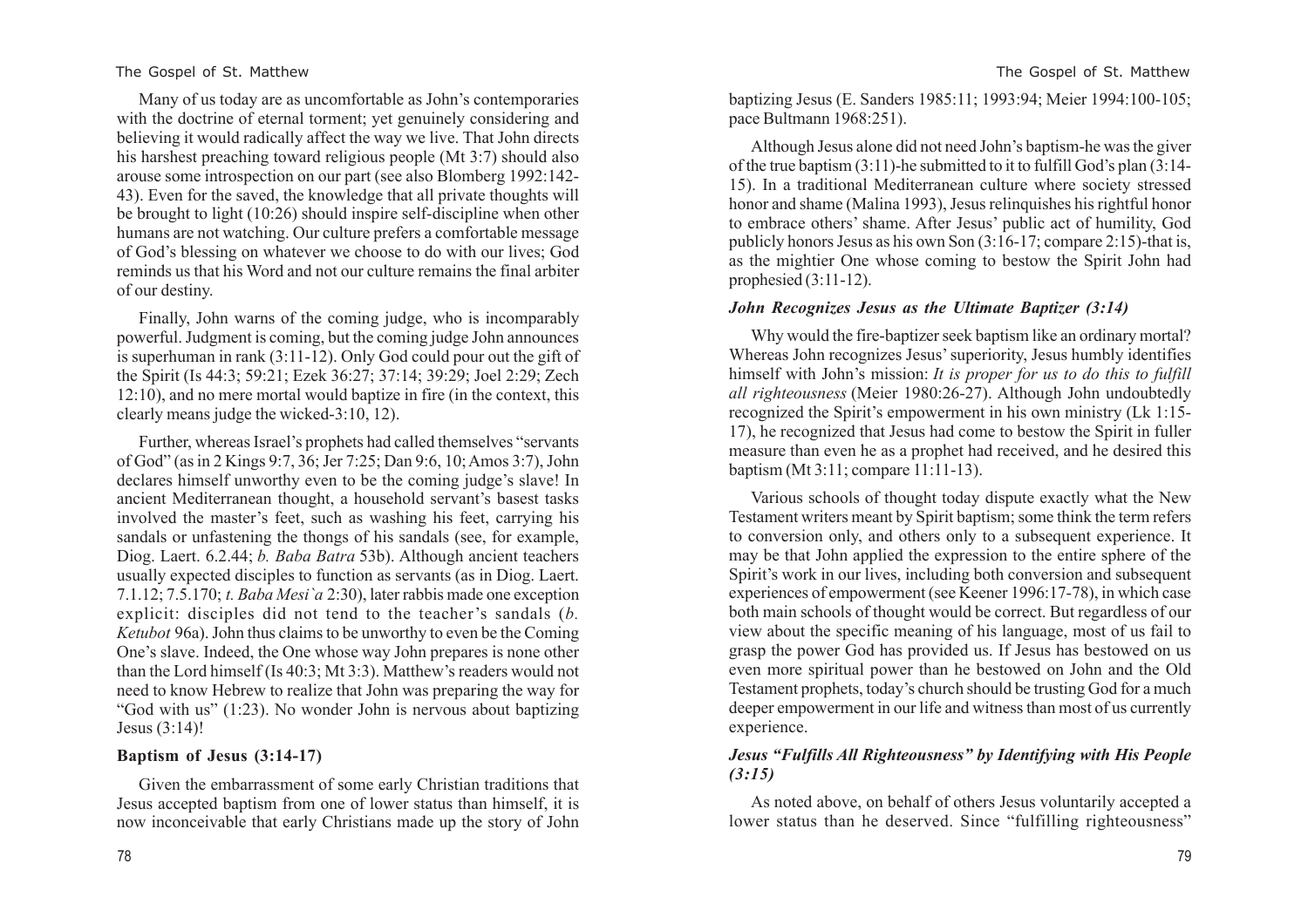elsewhere in Matthew may pertain to obeying the principles of the law (5:17, 20; compare, for example, *Sib. Or.* 3.246), Jesus presumably here expresses his obedience to God's plan revealed in the Scriptures. But Jesus sometimes also fulfilled the prophetic Scriptures by identifying with Israel's history and completing its mission (Mt 2:15, 18). This baptism hence probably represents Jesus' ultimate identification with Israel at the climactic stage in its history: confessing its sins to prepare for the kingdom  $(3:2, 6)$ .

If this suggestion is correct, then Jesus' baptism, like his impending death (compare Mk 10:38-39 with Mk 14:23-24, 36), is vicarious, embraced on behalf of others with whom the Father has called him to identify (Lampe 1951:39). This text declares the marvelous love of God for an undeserving world-especially for us who by undeserved grace have become his disciples. Jesus' example also calls us to offer ourselves sacrificially for an undeserving world as he offered himself for us. In a world that regards moral boundaries as impractical, where nothing higher than selfish passion guides many lives around us, Jesus reminds us of a higher mission and purpose for our lives. By submitting to baptism by one of lower rank who was nevertheless fulfilling his calling, Jesus also models humility for us.

## *God Declares His Approval of Jesus (3:16-17)*

After Jesus submits humbly to others in God's plan, God publicly acknowledges Jesus' own rank. First, *heaven was opened,* reflecting biblical language for God's revelation or future deliverance (Is 64:1 [LXX 63:19]; Ezek 1:1; Kingsbury 1983:64; Schweizer 1970:37; compare *Joseph and Asenath* 14:2/3).

Second, Jesus saw *the Spirit descending like a dove and lighting on him.* The background for this sign of God's approval may require further comment. Scholars have often suspected that the dove has symbolic value and have proposed a variety of possible backgrounds for it. Jewish use of the dove to symbolize God's Spirit (Abrahams 1917:48-49; Barrett 1966:38) is both rare and late, as is the rabbinic comparison of the brooding Spirit in Genesis 1 with a dove (Taylor 1952:160-61). More frequently the dove represents Israel (as in Ps-Philo 39:5; *b. Sabbat* 49a; 130a); but while Jesus identifies with Israel in the context (as in Mt 2:11), this passage portrays the Spirit, not Jesus, as a dove. Genesis 8:8-12 probably provides the most suitable

background (see also 4 Baruch 7:8): here the dove appears as the harbinger of the new world after the flood, which other early Christian literature employs as a prototype of the coming age (Mt 24:38; 1 Pet 3:20-21; 2 Pet 3:6-7). Jesus is the inaugurator of the kingdom era that John has been proclaiming.

Third, God shows his approval of Jesus by a *voice from heaven,*<sup>a</sup> concept with which Matthew's Jewish audience was undoubtedly familiar. Many Jewish teachers considered this *bat qol* the primary source of revelation apart from Scripture exposition while the Spirit of prophecy was quenched. The Gospels show that three voices-Scripture, a prophetic voice in the wilderness and the heavenly voiceall attest Jesus' identity. The heavenly voice alone would have been inadequate, but here it confirms the witness of Scripture and a prophet. Jesus is not a mere prophet but the subject of other prophets' messages.

The fact of the voice is important, but what the voice says is most important, for this is what officially declares Jesus' identity to Matthew's biblically informed implied audience. The voice rehearses ancient biblical language, probably adapting Psalm 2:7 ("You are my Son") into an announcement to the bystanders *(This is my Son).* Psalm 2, originally an enthronement psalm, is here used to announce in advance Jesus' messianic enthronement. The second proposed biblical allusion here, Isaiah 42:1 is more controversial, despite its many proponents. But whether or not Mark saw Isaiah's servant as background here, Matthew surely did, for he reads the wording of this voice's recognition oracle into his own translation of Isaiah (Mt 12:18). Jesus' mission includes suffering opposition as well as reigning, and so does the mission of his followers (5:11-12; 10:22; 16:24-27; 19:27-29; 24:9-13).

The Father's acclamation of the Son may suggest various principles to Matthew's readers. First, it reveals how central Jesus is to the Father's heart and plan; no one can reject Jesus and simultaneously please the Father. Jesus is not one prophet among many, but God's ultimate revelation; that he is God's "beloved" Son underlines the magnitude of God's sacrifice (compare Jn 3:16). Though in many contemporary circles worship properly exhorts and encourages the people of God (Col 3:16), we also need the kind of worship that tells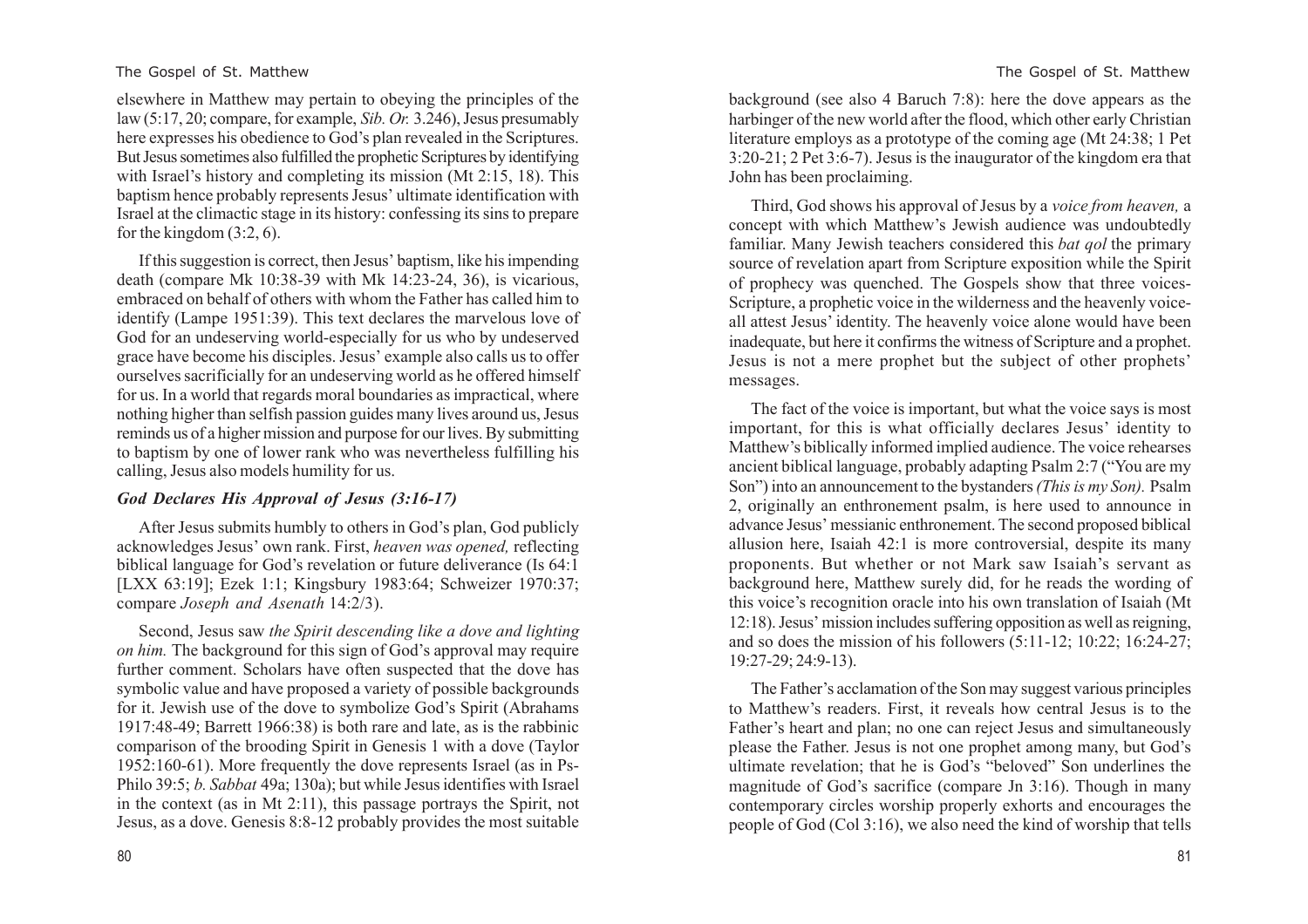Jesus how great he is, praising him for what he has done and for who he is (Ps 150:2).

Second, the Father's acclamation reveals that the meek Jesus is also the ultimate ruler who will usher in justice and peace. The beginning of his story tells his persecuted followers the end of the story in advance, providing us firm hope for the future.

Finally, the voice reveals Jesus as the Son obedient to the point of death, which willingly divests himself of his proper honor by identifying with us in baptism and death. We who often trifle with obedience in the smallest matters-for instance, the discipline of our thoughts or words for God's honor-are shamed by our Lord's obedience. May we worship him so intensely that his desires become our own and we, like our Lord, become obedient servants with whom the Father is *well pleased.*

## **Chapter 6**

# **Jesus' Galilean Ministry**

**J**esus, Galilean ministry opens with the narratives of Jesus' temptations. Scholars' interpretations of the temptation narrative broadly fall into three primary categories (Theissen 1991:218-19): (1) Jesus' testing recalls that of Israel in the wilderness; whatever God commanded Israel his child in the wilderness, much more he would require of his Son the Messiah. (2) Jesus provides a model for tested believers. (3) The narrative affirms a correct understanding of Jesus' messiahship as against contemporary political or militaristic interpretations. Clues within the narrative (such as 4:2) and the rest of Matthew (such as 6:13; 26:41; 27:42-43) indicate that the narrative functions in all three ways.

#### **God's Son Passes the Test (4:1-11)**

*Matthew emphasizes that Jesus, unlike Israel, passed his test in the wilderness.* Matthew makes this biblical background clear even in simple ways like saying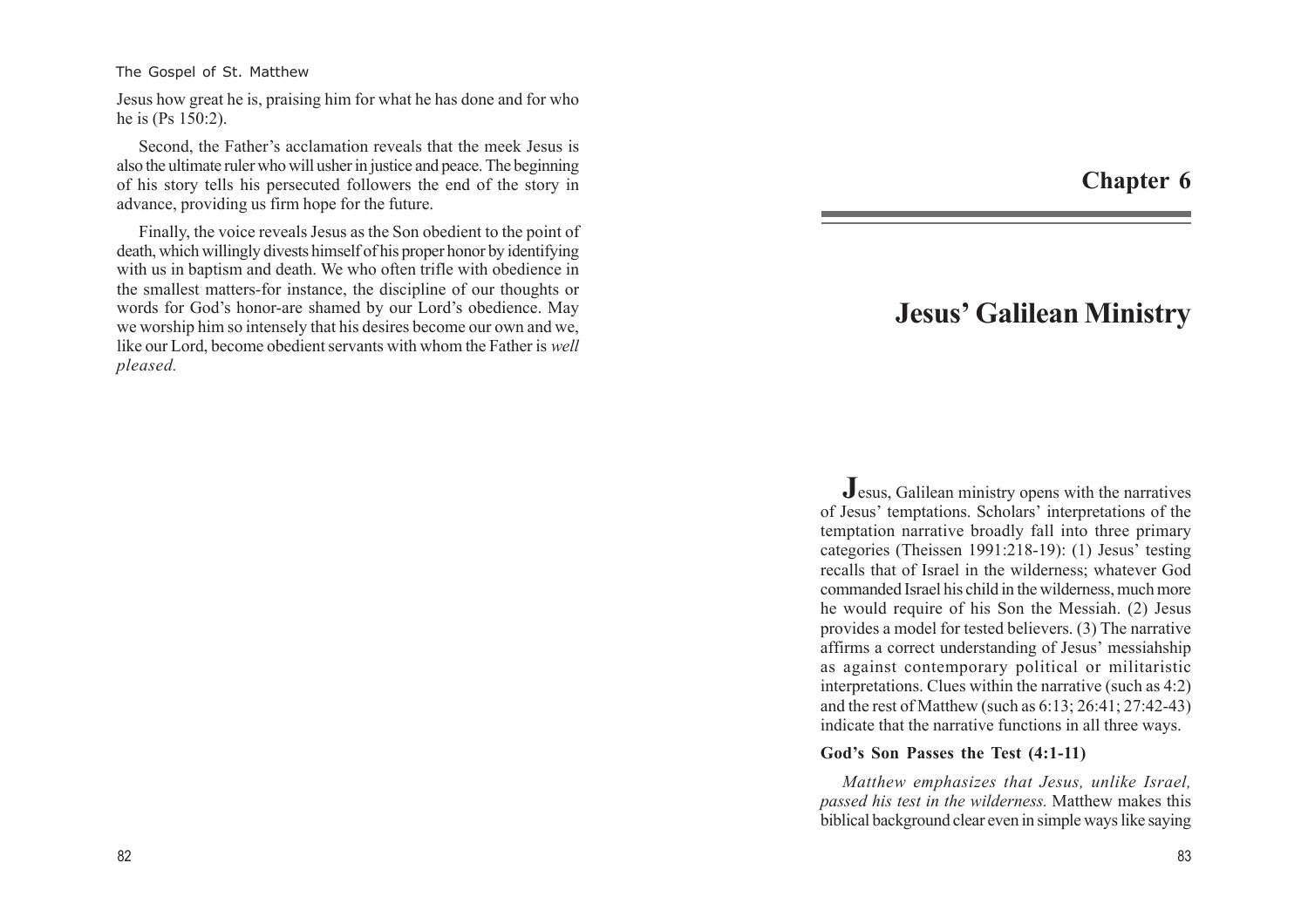the Spirit *led* Jesus into the wilderness, reflecting a common biblical motif of God guiding his people in the wilderness (as in Ex 13:18, 21; 15:13, 22; Deut 8:2). We should also note that Jesus quotes three texts from Deuteronomy, all of them commandments that Israel failed to obey but that Jesus is determined to obey.

Like John, Jesus had to exit the confines of society for his supernatural encounter (see comment on 3:1-12). The wilderness (translated *desert* in the NIV because few people lived there) was not a pleasant place: some believed the wilderness to be a special haunt of demons (see comment on 12:43; compare *1 Enoch*10:4; 4 Macc 18:8). Apart from a few rugged people like John who made the "wilderness" between the Jordan Valley and Judean hills their home, it represented a dangerous and inhospitable setting (E. Sanders 1993:113).

But when we think of applying this passage today, we may meditate at greater length on the other two lessons scholars often draw from the narrative: what Jesus' victory models for us as his disciples and what the passage tells us about the true character of Jesus' mission. No less than Matthew's discourse sections (28:19), this narrative provides a model for us. (Jewish teachers instructed by example as well as by word, and biographers taught moral lessons through their accounts. So narratives about Jesus teach us no less than his direct commandments do.) For instance, if John had been a model of sacrificial obedience for living in the wilderness and subsisting on locusts, Jesus who *fasts* in the wilderness is even more so.

*This narrative underlines the biblical principle that God's calling must be tested.* The Spirit, having empowered Jesus for his mission as God's Son (3:16-17), now is the one who leads him into the wilderness where his call must be tested (4:1, 3, 6). Matthew expressly informs us that the purpose of the Spirit's first leading of God's Son was that he might be tested! Like most of his heroic predecessors in biblical history (Abraham, Joseph, Moses, David, Job), Jesus had to pass a period of testing before beginning his public ministry. Some of his predecessors almost snapped under pressure, restrained only by God's favor (for example, 1 Sam 25:13-34; 1 Kings 19:4; Jer 20:7- 18), but our Lord Jesus provides the perfect model for triumphing in testing.

If God is calling and empowering you to do something for him (3:16-17), you can expect to be tested (compare comment on 6:13), and you can expect testing commensurate with the seriousness of your call. The devil may not show up in person or test you on the same supernatural level that he tested Jesus, but your hardships may seem unbearable apart from the grace of God. Nevertheless, testing is for our good: when biblical heroes had matured through the time of testing, they knew the depth of God's grace that had sustained them. The truly triumphant boast not in their success in the test but in God's empowerment, without which they could not have overcome. Jesus went into this testing only after the Father had empowered him in the Spirit (3:16).

This narrative presents Jesus as our vicarious advocate, relinquishing his own power for his mission to save us from our sins. In this narrative Matthew presents Jesus as Israel's-and our-champion, the One who succeeded in the wilderness where Israel had failed. (A champion was one who fought another on behalf of and as a representative of his people, the way David fought Goliath.) Christians are destined for testing (6:13; 26:41), but Jesus our forerunner has gone before us and shown us how to overcome.

*The devil tempts Jesus to abuse his calling and power for selfish ends.* The "christological" interpretation of this passage noted above has much to teach us. In 3:16-17 God identifies Jesus as his Son; now the devil tries to redefine the nature of Jesus' sonship (4:3, 5-6, and 8-9). *If you are the Son of God* can also be translated "*Since* you are the Son of God," which may be more likely in this context: the devil invites Jesus not so much to deny his sonship as to act according to various worldly expectations for that role. This narrative warns all of us whom God has called not to let the world define the content of our call. For instance, some pulpit ministers ought to be ministering as public school teachers or social workers in addition to or instead of pulpit ministry, and some in other professions should be training to become expounders of God's Word.

In other words, we must acknowledge God's right not only to determine what to label our calling but also to determine what that label should mean. A call to evangelism may be a call to bring Christ to people on the streets or in hospitals rather than in a traditional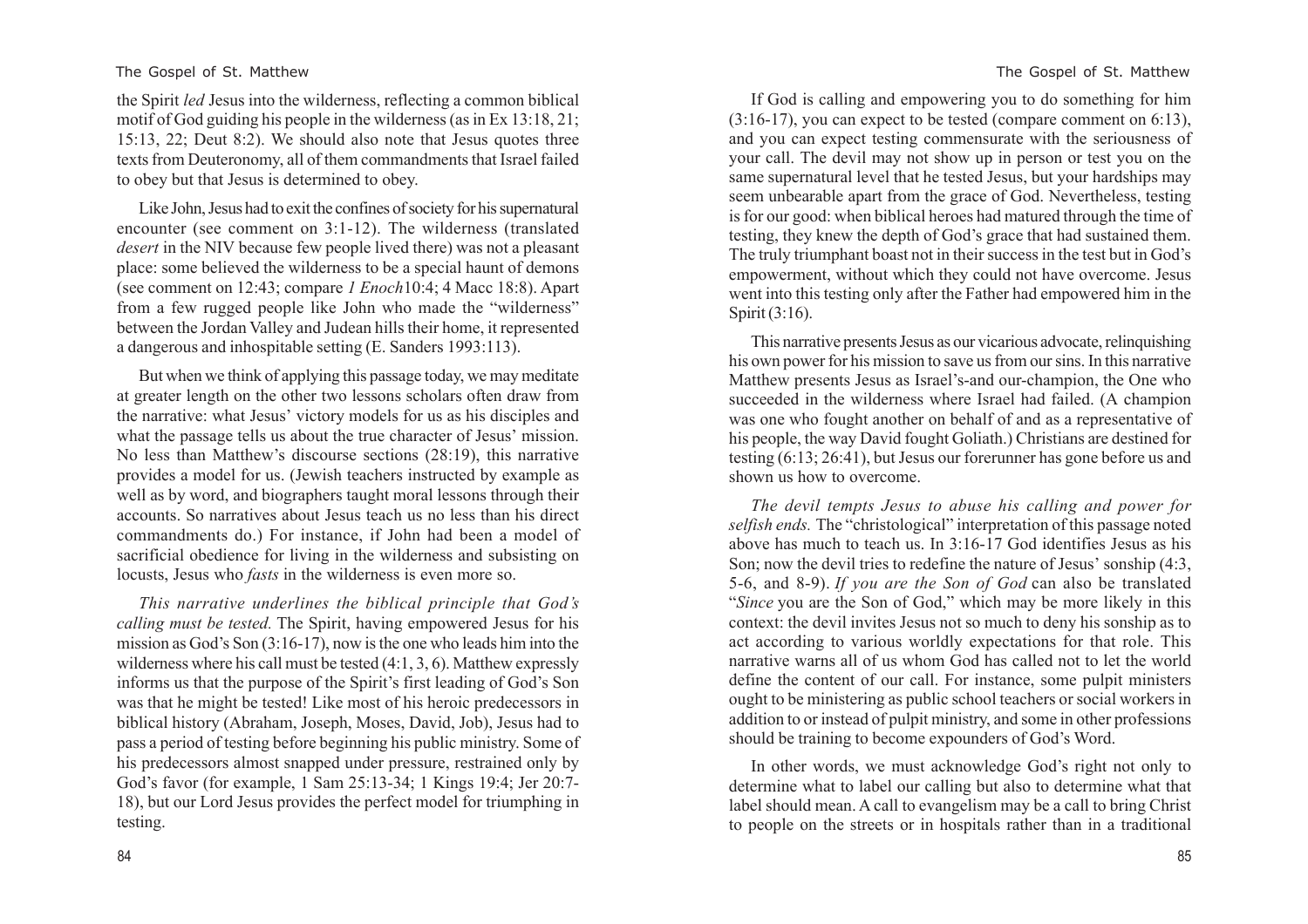pulpit-yet such a ministry may bring more people to Christ than most traditional pulpit ministries can. Disregarding the church hierarchy and the "ministerial ethics" of his day, John Wesley went into other ministers' parishes to reach the people those ministers were not reaching-the poor and alienated. Wesley's call did not fit traditional categories of ministry, but the revival that ensued turned Britain inside out. We, like Jesus, can begin our mission only once we have demonstrated that our commitment is to God who called us and that we will let him rather than human honor define the nature of our call.

Note *how* the devil seeks to redefine Jesus' call: he appeals to various culturally prevalent models of power to suggest how Jesus should use his God-given power. God's empowerment does not guarantee that we are doing his will in all details (compare 1 Cor 13:1-3). One example of exploiting God's power for selfish ends is the minority of clergy and other professional authority figures who abuse their calling for sexual or other advantages. When we confuse others' dependence on our office with dependence on us as persons, we endanger our own relationship with God as his humble servants (Mt 23:5-12; 24:45-51; Prov 16:18; 18:12).

The devil tests Jesus with three roles into which other Palestinian charismatic leaders had fallen-from the crassly demonic sorcerer's role to that of an apparently pious leader. Jesus' refusal in each case allows Matthew to define Jesus' call over against the charges of his opponents (12:24; 26:55; 27:11, 40-43).

First, Jesus was not a magician (4:3). Magicians typically sought to transform one substance into another to demonstrate their power over nature (as in *p. Hagiga* 2:2, 5; *Sanhedrin* 6:6, 2). Jesus' opponents could not deny his power but wished to attribute it to Satan, as if he were a magician (Mt 12:24); many Jews associated demons with the worst kind of sorcery (Ps-Philo 34.2-3; *b. Sanhedrin* 67b). Unlike most of Jesus' religious contemporaries, however, the reader knows the true story and just how false the charge of Jesus' association with magic was. Even after a forty-day fast, and though Jesus had power to multiply food for the crowds (Mt 14:13-21; 15:29-38; 16:9- 10), he resisted the temptation to turn stones into bread. Where magicians manipulated spiritual power and formulas, Jesus acted from an intimate, obedient personal relationship with his Father (6:7-9).

86 associates and the set of the set of the set of the set of the set of the set of the set of the set of the s

Like a father disciplining his children, God humbled Israel in the wilderness, teaching his people that he would provide their bread while they were unemployed if they would just look to him (Deut 8:1-5). Jesus accepts his Father's call in the wilderness and waits for his Father to act for him (Mt 4:11).

Second (pace Albert Schweitzer), Jesus was not a deluded visionary (4:5-6) like Josephus's "false prophets" who wrongly expected God to back up their miraculous claims (Jos. *Ant.* 20.168; *War* 2.259). By wanting Jesus to jump over an abyss (perhaps on the southeast corner of the temple area overlooking the Kidron Valley) known to invite certain death without God's intervention (see Jos. *Ant.* 15.412), the devil wants Jesus to presume on his relationship with God, to act as if God were there to serve his Son rather than the reverse. Religious teachers later echo Satan's theology: if Jesus is God's Son, let God rescue him from the cross (Mt 27:40-43). When people become as arrogant as to think we have God figured out, we can easily miss God's true purposes and become Satan's mouthpieces.

Among contemporary charismatics (of whom I am one) I observe two prominent models for being "charismatic." One is to "claim" blessings on the basis of spiritual formulas, a method whose success God never guaranteed. Like the first-century false prophets who promised the pious Jerusalemites the deliverance they wanted to hear (as in Jos. *War* 6.285-87), our brothers and sisters who follow this method without the Spirit may encounter some uncomfortable surprises. (Matthew would also have balked at some charismatics' claim to be able to "send" angels-4:6; 26:53.) The other method is to sensitively follow the Spirit's leading to do what God has called us to do. When God has genuinely spoken and his servants act in obedience, he will accomplish his purposes-even if those purposes must lead us through the cross. For "who can speak and have it happen if the Lord has not decreed it?" (Lam 3:37).

Jesus did not get himself into testing presumptuously; like Elijah of old, he did what he did at God's command (1 Kings 18:36). Jesus understood Scripture accurately and alluded not only to the passage he cited but to its context. When he warns against putting *the Lord your God to the test* (Mt 4:7; Deut 6:16), he alludes to Israel's dissatisfaction in the wilderness (as in Ex 17:2-3). Although God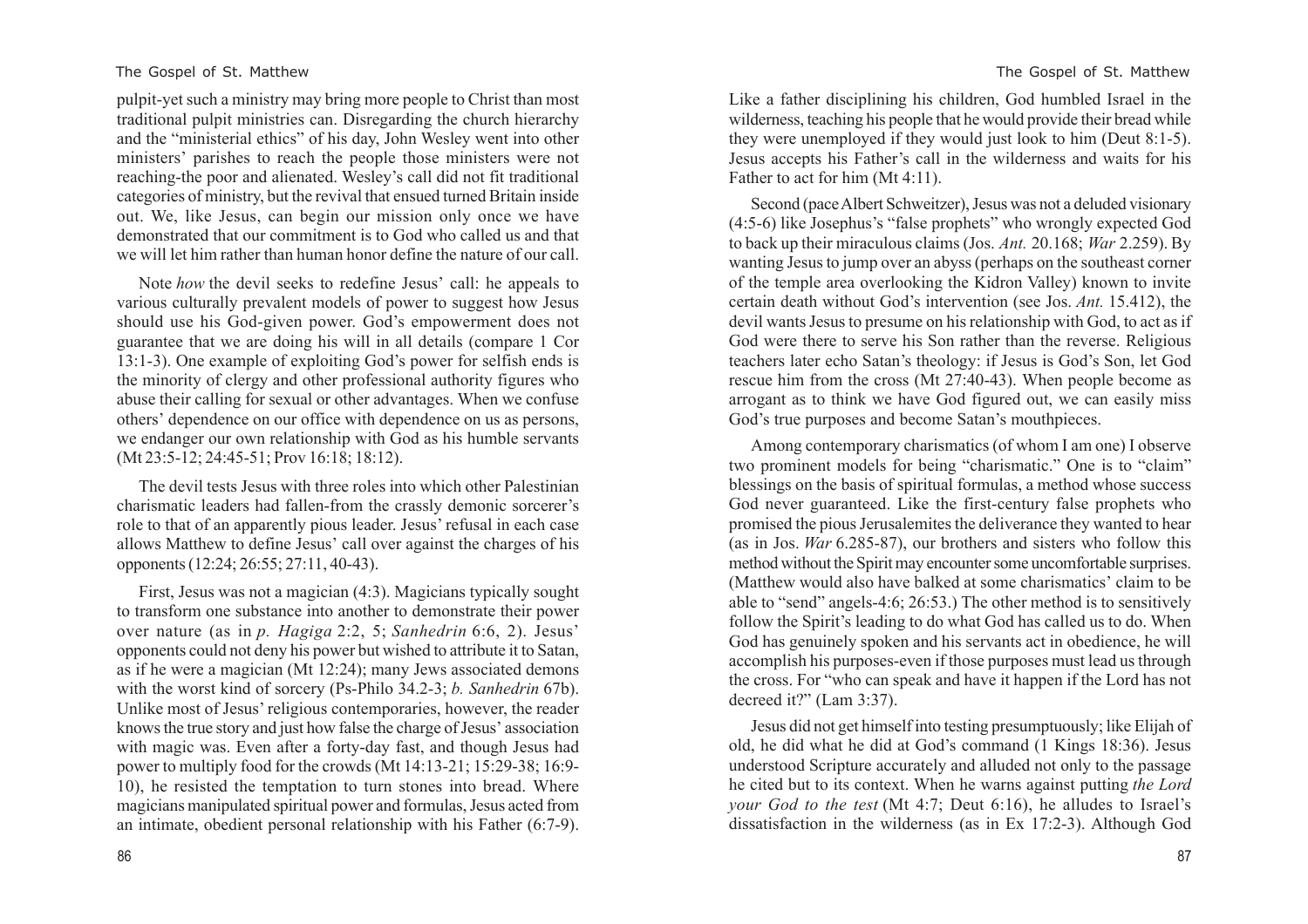graciously supplied their needs, they harshly demanded more, forgetting how much God had delivered them from. We, like Israel, serve a living God and must be prepared to do his will whether or not it is to our immediate liking (Mt 26:42).

Finally, Jesus was not a political revolutionary, contrary to the assumptions and charges of the Jewish aristocracy (26:55, 61; 27:11- 12; compare P. Ellis 1974:108). As another Gospel puts it, "My kingdom is not of this world. If it were, my servants would fight to prevent my arrest" (Jn 18:36). Many citizens of the Roman Empire felt that Rome ruled the earth's kingdoms (for example, Rev 17:18; Jos. *War* 2.361; 3.473); to rule the earth would include the subjection of the Roman emperor. If Matthew writes after A.D. 70, his audience knows how Roman forces had slaughtered the Jewish revolutionaries and how resounding defeat had dashed their people's hopes for a worldly kingdom; how would deliverance come?

The devil offered Jesus the kingdom without the cross, a temptation that has never lost its appeal. Corrupted once it achieved political power and popularity, its members' motives no longer purified by persecution, the medieval church too often was marked by corruption and repression that we today repudiate; but we can face the same temptations. Upon facing this temptation, not Jesus' opponents but his own star disciple Peter echoes Satan's theology exactly: the messianic kingdom without the cross (Mt 16:22). Jesus thus pushes away Peter in disgust as he had Satan-even to the point of calling Peter *Satan* (16:23; compare 4:10). Jesus' mission involved the cross (26:54), and whether we like it or not, so does our mission (16:23-26).

Political and social involvement are important; marketing strategies are not necessarily wrong; but when we substitute any other means of transforming society for dependence on God, we undercut the very purpose for our mission. Where the church flirts with political power to enforce public morality, it must become all the more conscious of its own need for spiritual renewal. Atheists and Christians often use the same methods of social change; but if we genuinely embrace a faith worth defending, can we also have the faith to go beyond those methods and depend on *God* to give us revival? The temptation narrative strikes

at the heart of human religion and worldly conceptions of power-and reminds us of how close that danger can come to believers.

*The narrative also emphasizes that we can use Scripture for righteous or unrighteous causes.* Jesus and the devil argue Scripture, and both are adept in it (as some later rabbis expected the devil and some demons were; for example, *b. Sanhedrin* 89b), though the devil quotes Scripture out of context and so values its wording over its meaning (4:6). (Psalm 91:3-10 addresses protection from dangers that approach the righteous, not testing God to see whether he will really do what Scripture promises.) That the devil quotes Scripture out of context should not surprise us, since he does it even today in many pulpits every Sunday morning. (I say this only partly tongue in cheek; religious leaders in Mt 27:40 become mouthpieces for the devil's lie in 4:3, and Jesus' leading disciple in 16:22 echoes 4:8-9. Piety, whether feigned or genuine, does not necessarily preserve us from communicating false ideologies from our culture or spiritual tradition that we have never taken the time to examine from God's revealed Word.) Notice too that whereas Jesus uses Scripture to teach him God's will, the devil presents it merely as promises to be exploited for one's own purposes-as some of the more extreme radio preachers today have put it, "how to get God to work for you."

But the devil's abuse of Scripture should not lead us to neglect Scripture's real power when rightly interpreted and applied. Our Lord himself submitted his life to its claims (compare 3:15) and calls us to do the same (5:17-20). Jesus' three responses in this testing narrative share the phrase *it is written* (NIV) or "It has been written" (4:4, 7, 10). It comes as no surprise that Jesus' first citation declares the primacy of God's words, on which we his people should feed as on necessary food (4:4; compare Jer 15:16). Not worldly categories but God's will revealed in Scripture defined the character of Jesus' call.

Jesus' specific Spirit-led behavior in this model is significant: he already knew God's commands and their context, and for him to know was to obey. He adds no reasoning to God's simple commands. "I have hidden your word in my heart that I might not sin against you" (Ps 119:11). We must learn Scripture well and, empowered by the Spirit, choose to obey it rather than flirting with temptation. We can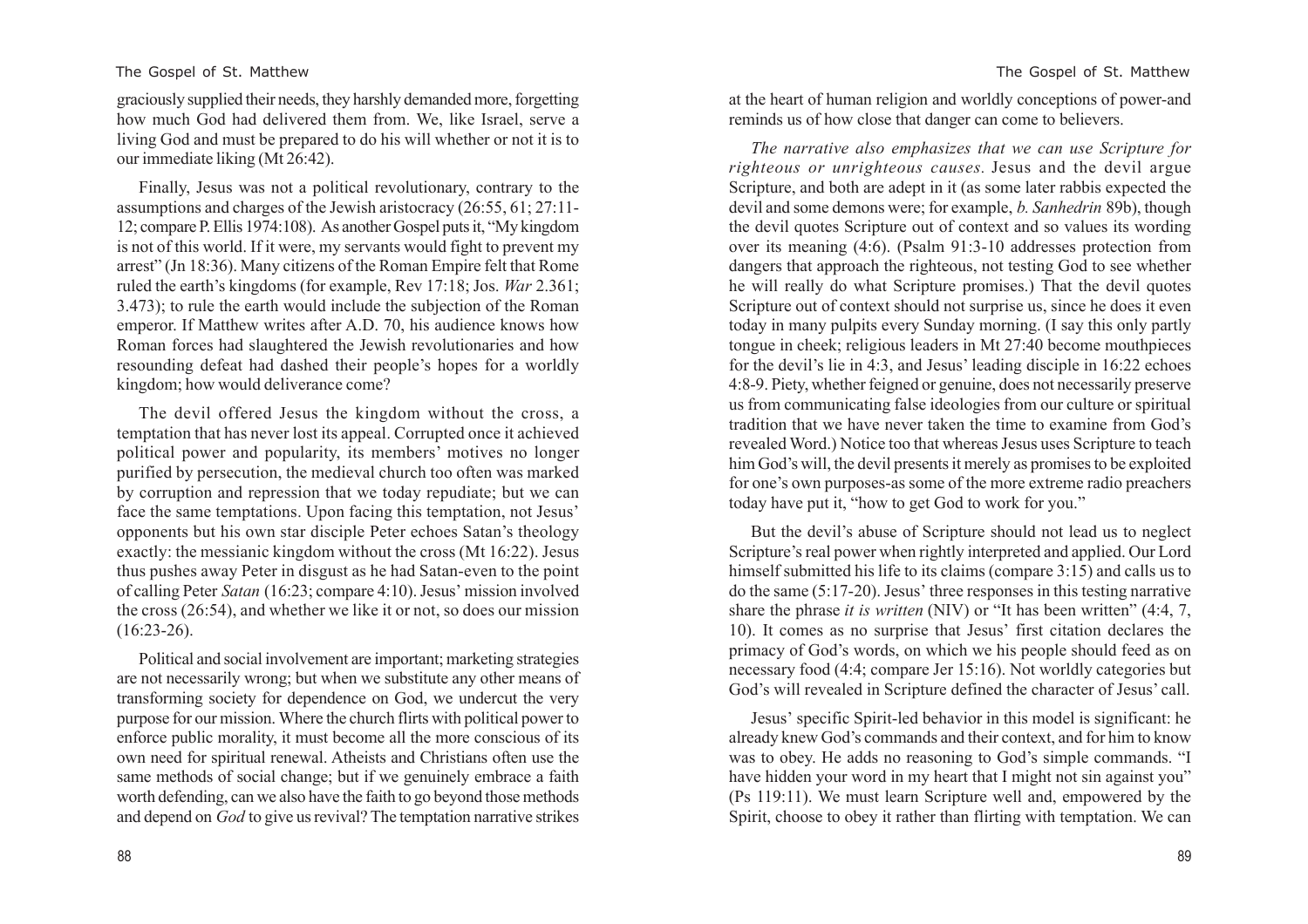#### The Gospel of St. Matthew

overcome temptation in any given case; hence no matter how great we feel our temptations are, there is no temptation too great to endure (1 Cor 10:13). As many modern authors emphasize, we need to be honest about temptation and not say, "I can't help it"; if we are tempted, we must be honest and say, "I won't." Jesus' victory for us has taken away our excuse; he has provided us the power to overcome if we dare to believe him.

*Finally, God brings triumph to those who remain faithful in testing (4:11).* Without Jesus' submitting to the devil (compare Mt) 4:6: *his angels ... will lift you up*), God's agents provide Jesus' needs as soon as he has vanquished his foe. After three high-stake tests the devil leaves, so that Jesus can later say that he is freeing Satan's possessions because he has already bound the strong man (12:29). Jesus is the new Moses who will provide bread for his people (see commentary on 14:13-21; 16:29-38), whom God will deliver by the resurrection and who will eventually rule the nations (Ps 2:7, cited by God in Mt 3:17). According to Jesus' call, all these things belonged to him; but the ends of God's call in the long term do not justify inappropriate means in the short term (such as affirming unjust denominational policies or cheating on seminary exams). Our mission is most of all obedience to our Father's will, both in our destiny and in the details. God's vindication does not always come in this life, but in the end he always delivers his own.

#### **The First Disciples (4:18-25)**

Once God had commissioned Jesus (3:17), the devil had tested him (4:3-11), the forerunner had completed his mission (4:12) and Jesus had settled in Capernaum (4:12-16), he was ready to begin his public ministry (*from that time on,* 4:17). Matthew opens this section with a summary of Jesus' message (v. 17). As this message summarizes Jesus' proclamation of God's authority, so verses 18-22 demonstrate people's proper response to God's rule; verses 23-25 demonstrate God's rule over sickness and demons; and chapters 5-7 flesh out the nature of the ethic of repentance one must live to be prepared in advance for the kingdom.

For Matthew, the message for both Galilean Jews (10:5-7) and eventually Gentiles (28:18-19) is the same as John the Baptist's (3:2) and that of Jesus: Get your lives in order, for God's kingdom is approaching (4:17). Only those who submit to God's reign in advance (as in 4:18-22) will be ready when he comes to rule the whole world. Just as Jesus' message concurred with that of John, so the message of Jesus' followers must accord with that of Jesus. We must proclaim the imminence of the kingdom (10:7; compare 28:18), demonstrate God's rule over sickness and demons (10:8), and pass on our Master's teachings (28:19).

In 4:18-22 the One whom the Father called now calls others who will advance his mission. Jesus' call to leave profession and family was radical, the sort of demand that only the most radical teacher would make. This text provides us several examples of servantleadership and radical discipleship.

## *Jesus Calls a Nucleus of Disciples (4:18-19)*

Early Jewish and Greek tradition normally assumes that disciples are responsible for acquiring their own teachers of the law (*m. 'Abot* 1:6, 16; *ARN* 3, 8A; Socrates *Ep.* 4). The more radical teachers who, like Jesus, sometimes even rejected prospective disciples (see commentary on Mt 19:21-22) probably considered the disciple's responsibility so weighty that it would be dishonorable for the teacher to seek out the disciple.

Jesus' seeking out disciples himself may thus represent a serious breach of custom (Malina 1981:78; though compare Jer 1:4-10), "coming down to their level" socially. This would be like itinerant preachers going out to the unchurched instead of expecting them to visit our churches and appreciate our well-prepared sermons. Probably Jesus is choosing as his model the prophetic way of choosing one's successor found in 1 Kings 19:19-21 (see also Lk 9:61-62).

## *Jesus Relates to His Hearers in Terms They Can Understand (4:19)*

Although most scholars agree that Matthew's community included Christian scribes (Mt 13:52; 23:34), Jesus did not call professionally trained rabbis (who might have had a lot to *unlearn* first) to be his disciples. He called artisans and encouraged them that the skills they already had were serviceable in the kingdom. If God called shepherds like Moses and David to shepherd his people Israel, Jesus could call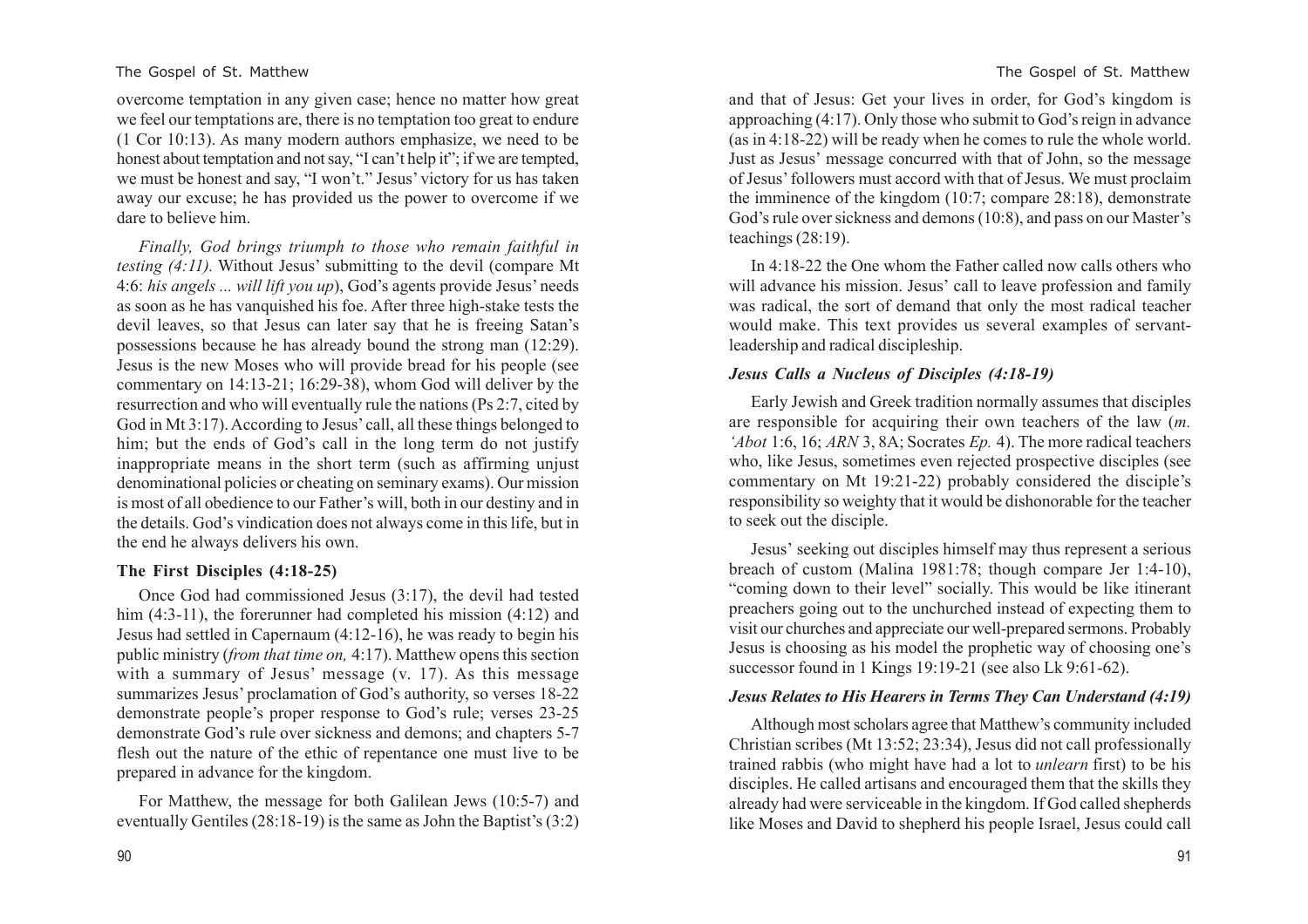fishermen to be gatherers of people. Some great men and women of God in the Bible never even became public expositors of Scripture; aside from his prophetic gifts, Joseph's witness involved especially public administration, learned in Potiphar's house and a prison and then applied to all Egypt. Social workers, teachers and many others have skills and backgrounds on which we must draw to be an effective church today. It is to our loss that congregations disregard the insights of the various professions among us.

## *Jesus' Call Involves Downward Mobility (4:20)*

Although artisans had far less income than the wealthy (who made up perhaps 1 percent of the ancient population), they were not among the roughly 90 percent of the ancient population we may call peasants either (popular jokes about low-class disciples "mending their nets" aside-the expression can mean *preparing their nets*-v. 21). Family businesses like these were especially profitable. Even if disciples followed Jesus only during certain seasons of the year, they could not easily return to abandoned businesses.

The disciples thus paid a price economically to follow Jesus. Jewish people told stories of pagans' relinquishing their wealth on converting to Judaism (*Sipre Num.* 115.5.7), and Greek philosophers told stories of converts to philosophy who abandoned wealth to become disciples (Diog. Laert. 6.5.87; Diogenes *Ep.* 38).These stories demonstrate not only the relative worthlessness of possessions but also the incomparable value of what the converts gained. The kingdom is like a precious treasure, worth the abandonment of all other treasures (Mt 13:44-46). Many of us today respond defensively, "I would abandon everything if Jesus asked me to, but he has not asked me to." Yet if we value the priorities of the kingdom-people and proclamation more than possessions-I wonder whether Jesus is not speaking to us through the world's need for the gospel and daily bread. Let the one who has ears to hear, hear.

## *Jesus' Scandalous Call Costs Comfort and Challenges the Priority of Family (4:21-22)*

James and John abandoned not only the boat-representing their livelihood-but also their father and the family business (4:22). In a society where teachers normally stressed no higher responsibility than honor of parents (Jos. *Apion* 2.206; Keener 1991a:98, 197), including economic responsibility for them, some people would view such behavior as scandalous. Jesus elsewhere affirms the importance of marriage (19:9) and filial (15:4-6) relationships; the kingdom is never an excuse to downplay our crucial responsibilities to our families (see Keener 1991a:98-99, 102). They too warrant our attention and our ministry. At the same time God has called his servants, and that means we are not our own. Those of us who are single dare not choose marriage partners who cannot bear our calling, and we must recognize the demands of God's kingdom-announcing its good news-more highly than the shame it brings on our families or the way they feel about that shame (10:35-37; compare 1:24).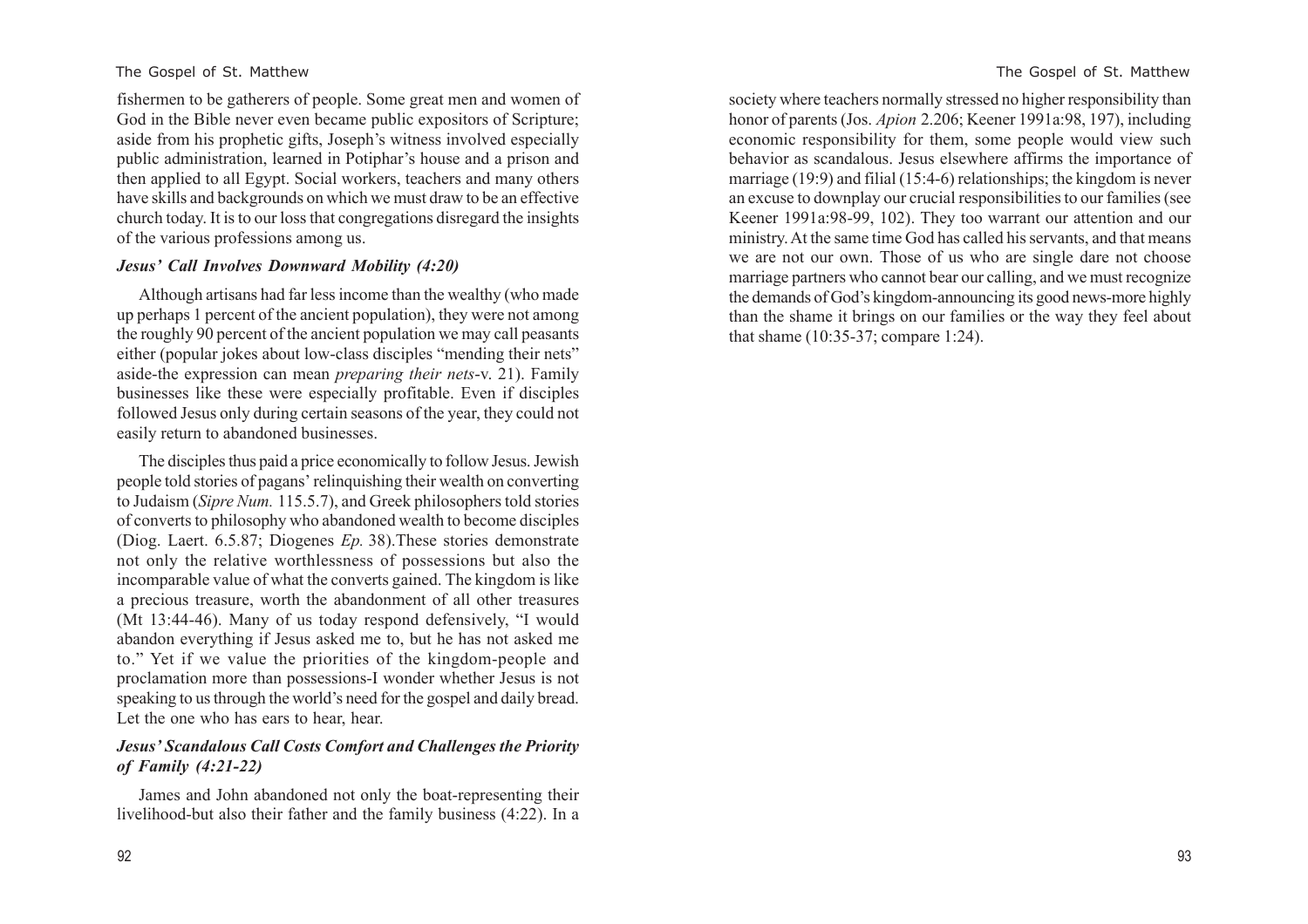# **Chapter 7**

# **The Sermon on the Mount**

**J**esus summons those who would be his followers to radical devotion and radical dependence on God. His followers must be meek, must not retaliate, must go beyond the letter's law to its spirit, must do what is right when only God is looking, must depend on God for their needs and pursue his interests rather than their own, and must leave spiritual measurements of others' hearts to God. In short, true people of the kingdom live for God, not for themselves. (My overall approach to the Sermon on the Mount combines some approaches, but still remains one among many. For a more complete summary of various views on this sermon's message, see, for example, Guelich 1982:14-22; Cranford 1992; Allen 1992.)

## **The five discourses in Matthew**

 $\div$  The first discourse: The first discourse (Mt 5-7) is called the Sermon on the Mount and is one of the best known and most quoted parts of the New Testament. It includes the Beatitudes and the Lord's Prayer. To most believers in Jesus, the Sermon on the Mount contains the central tenets of Christian discipleship. The Beatitudes are a key element of this sermon, and are expressed as a set of blessings. The Beatitudes present a new set of Christian ideals that focus on love and humility rather than force and exaction; they echo the highest ideals of the teachings of Jesus on mercy, spirituality and compassion.

- $\div$  The second discourse: The second discourse in Matthew 10 provides instructions to the Twelve Apostles and is sometimes called the Mission Discourse or the Missionary Discourse or the Little Commission in contrast to the Great Commission. This discourse is directed to the twelve apostles who are named in Matthew 10:2-3. In the discourse Jesus advises them how to travel from city to city, carry no belongings and to preach only to Israelite communities. He tells them to be wary of opposition, but have no fear for they will be told what to say to defend themselves when needed: "For it is not ye that speak, but the Spirit of your Father that speaks in you", as also stated in Luke 12:12.
- $\div$  The third discourse: The third discourse in Matthew 13 (1-53) provides several parables for the Kingdom of Heaven and is often called the Parabolic Discourse. The first part of this discourse, in Matthew 13:1-35 takes place outside when Jesus leaves a house and sits near the Lake to address the disciples as well as the multitudes of people who have gathered to hear him. This part includes the parables of The Sower, The Tares, The Mustard Seed and The Leaven. In the second part Jesus goes back inside the house and addresses the disciples. This part includes the parables of The Hidden Treasure, The Pearl and Drawing in the Net.
- $\cdot$  The fourth discourse: The fourth discourse in Matthew 18 is often called the Discourse on the Church. It includes the parables of The Lost Sheep and The Unforgiving Servant which also refer to the Kingdom of Heaven. The general theme of the discourse is the anticipation of a future community of followers, and the role of his apostles in leading it. Addressing his apostles in 18:18, Jesus states: "what things soever ye shall bind on earth shall be bound in heaven; and what things soever ye shall loose on earth shall be loosed in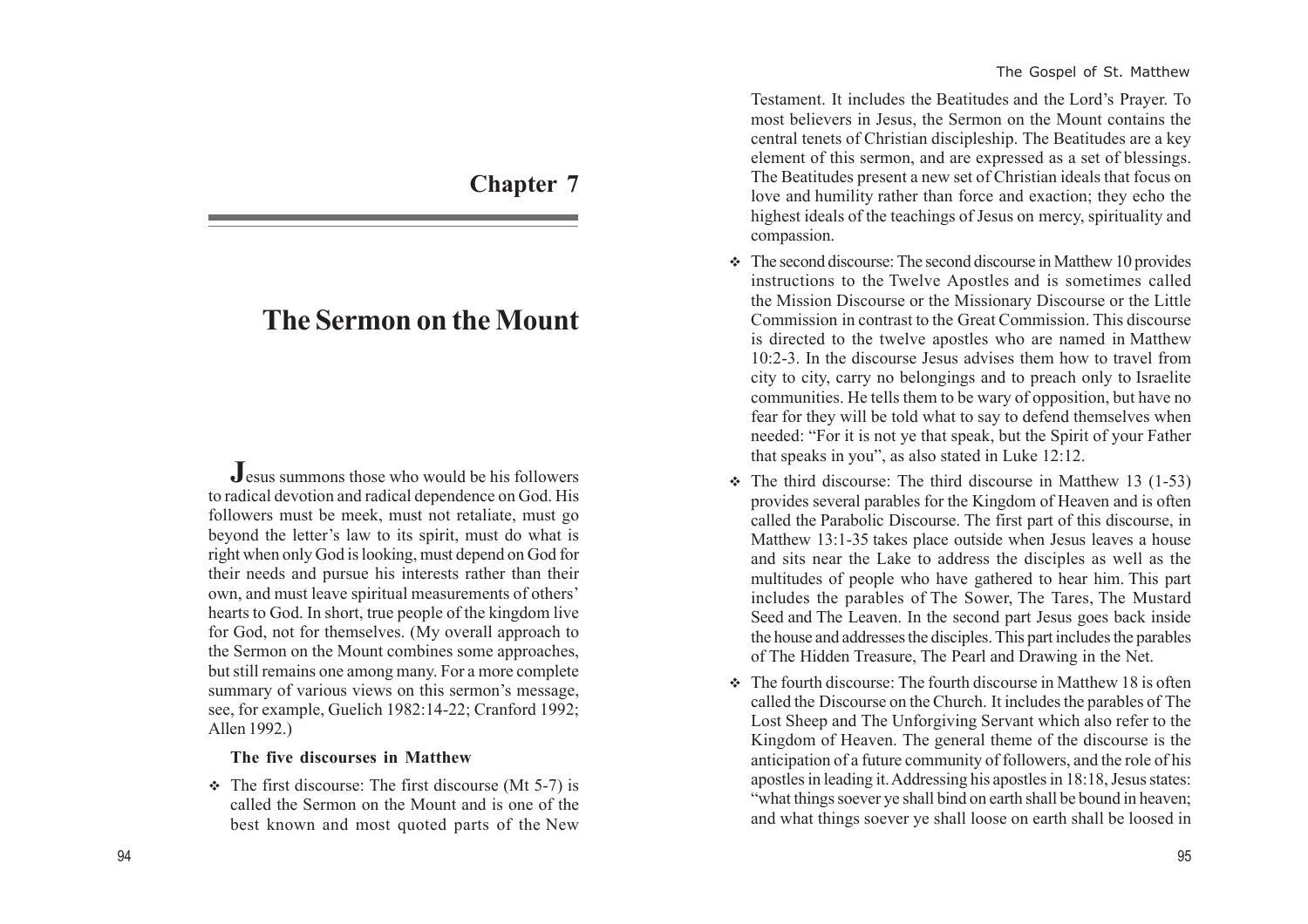heaven", see also binding and loosing. This power is first given to Peter in chapter 16 after Peter confesses that Jesus is the "son of the living God". In addition to the powers of binding and loosing, Peter is given the keys to the kingdom of heaven, and is sometimes considered the "rock" on which Christ built his Church. The discourse emphasizes the importance of humility and self-sacrifice as the high virtues within the anticipated community. It teaches that in the Kingdom of God, it is childlike humility that matters, not social prominence and clout.

\* The fifth discourse: The final discourse is usually taken to include Matthew 23, 24, and 25. Matthew 24 is usually called the Olivet Discourse because it was given on the Mount of Olives, and is also referred to as the Discourse on the End Times. The discourse corresponds to Mark 13 and Luke 21 and is mostly about judgment and the expected conduct of the followers of Jesus, and the need for vigilance by the followers in view of the coming judgment. The discourse is prompted by a question the disciples ask about the "end of the age" (End times or end of this world and beginning of the world to come) and receives the longest response provided by Jesus in the New Testament. The discourse is generally viewed as referring both to the coming destruction of the Temple in Jerusalem, as well as the End Times and Second Coming of Christ, but the many scholarly opinions about the overlap of these two issues, and exactly which verses refer to which event remain divided and complex.

## **Sermon on the Mount**

Readers should contemplate the message of this sermon. Having summarized Jesus' message as repentance in view of the coming kingdom (4:17), Matthew now collects Jesus' teachings that explain how a repentant person ready for God's rule should live. Only those submitted to God's reign now are truly prepared for the time when he will judge the world and reign there unchallenged. This sermon provides examples of the self-sacrificial ethics of the kingdom, which its citizens must learn to exemplify even in the present world before the rest of the world recognizes that kingdom (6:10).

To be faithful to the text, we must let Jesus' radical demands confront us with all the unnerving force with which they would have struck their first hearers. At the same time, the rest of the Gospel narrative, where Jesus does not repudiate disciples who miserably fail yet repent (for example, 26:31-32), does season the text with grace. Most Jewish people understood God's commandments in the context of grace (E. Sanders 1977; though compare also Thielman 1994:48-68); given Jesus' demands for greater grace in practice (9:13; 12:7; 18:21-35), we must remember that Jesus embraces those who humble themselves, acknowledging God's right to rule, even if in practice they are not yet perfect (5:48). Jesus preached hard to the religiously and socially arrogant, but his words come as comfort to the meek and brokenhearted.

Of course one also needs to read grace in light of the kingdom demands; grace transforms as well as forgives. Jesus is meek and lowly in heart to the broken and heals and restores the needy who seek him; it is the arrogant, the religiously and socially satisfied, against whom Jesus lays the kingdom demands harshly (compare Mt 23).

Although the sermon's structure does not fit some modern outlines, it reflects a consistent pattern. Matthew gathers a variety of Jesus' teachings on related topics that appear in the source he shares with Luke. Ancient writers exercised the freedom to rearrange sayings, often topically; sometimes they also gathered sayings of their teachers into collections. Evidence within the sermon itself suggesting various audiences (5:1; 7:28) may also support the view that the sermon is composite. Scholars debate its precise structure, but 5:17-48, 6:1-18 and 6:19-34 are its largest complete units.

## **Kingdom Rewards for the Repentant (5:1-9)**

If we truly repent in light of the coming kingdom, we will treat our neighbors rightly. No one who has humbled himself or herself before God can act with wanton self-interest in relationships. Those with the faith to await the vindication of the righteous in God's kingdom can afford to be righteous, to relinquish the pursuit of their own rights (5:38-42; compare 1 Cor 9:3-23), because they know the just judge will vindicate them as they seek his ways of justice.

Jesus employs a standard Jewish literary form to express this point, a beatitude, which runs like this: "It will go well with the one whom... for that one shall receive ..." ("Fortunate" or "it will be well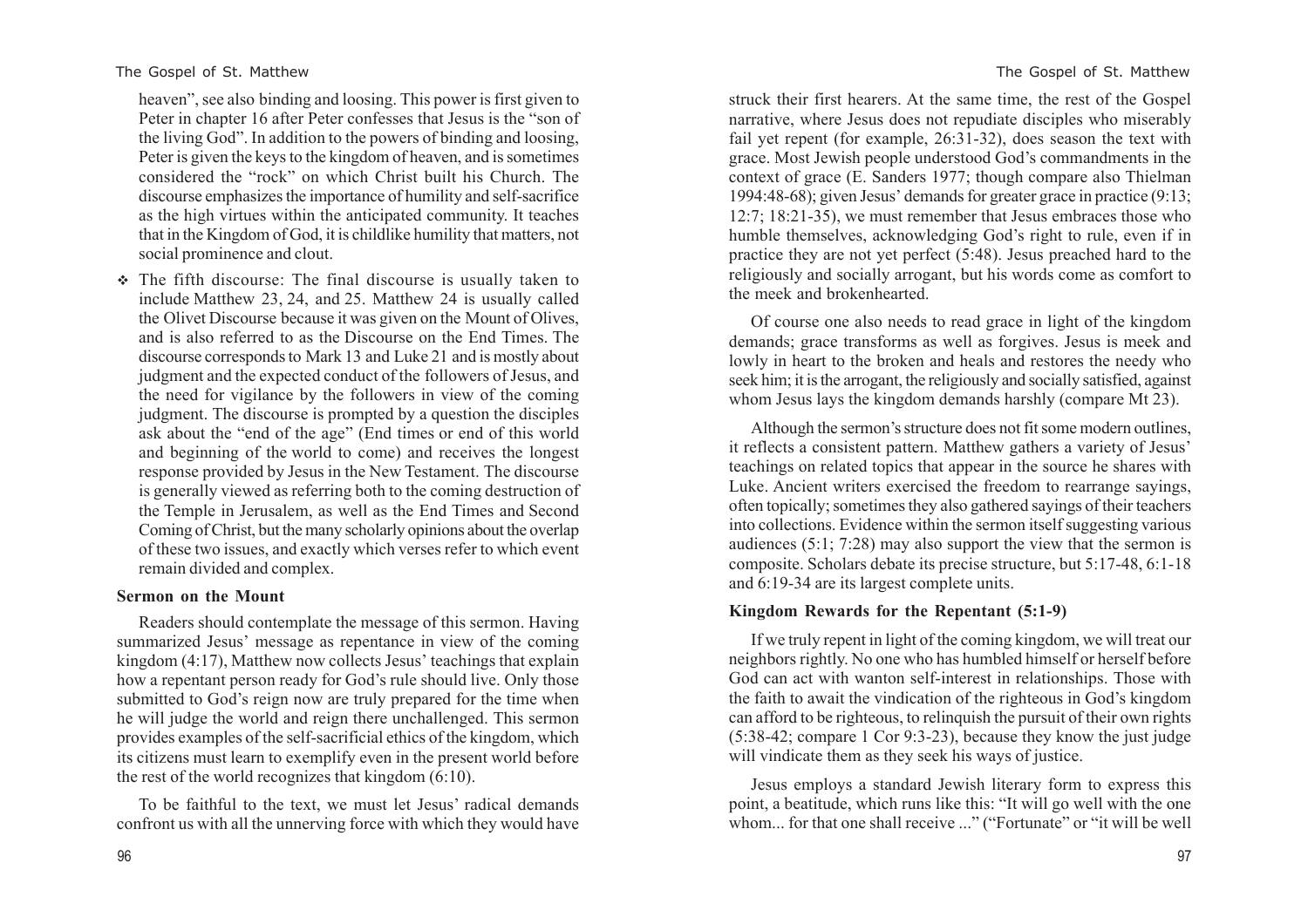with" may convey the point better than *blessed* or "happy.") In this context Jesus' beatitudes mean that it will ultimately be well with those who seek first God's kingdom (Mt 6:33).

Because various themes pervade all or many of Matthew's beatitudes here, the principles are summarized by topic rather than by verse in this section of the commentary. Matthew intends his audience to hear all the beatitudes together (his Gospel would have been read in church assemblies), not for them to be taken piecemeal. What themes emerge from these brief pronouncements of blessing?

*Jesus lists promises that pertain to the coming kingdom. Theirs is the kingdom of heaven* frames most of this section (5:3, 10). All the blessings listed are blessings of the kingdom time. In the time of the kingdom God will "comfort all who mourn in Zion" (Is 61:2); he will satisfy the hunger and thirst of his people (Mt 8:11; 22:2; 26:29; Is 25:6) as in the first exodus (Deut 6:11; 8:17). God's ultimate mercy will be revealed on the Day of Judgment (*1 Enoch* 5:5; 12:6; 92:4; *Ps. Sol.* 16:15). At that time he will ultimately declare the righteous to be his children (Rev 21:7; *Jub.* 1:24), as he had to a lesser degree at the first exodus (Ex 4:22). God is technically invisible (1QS 11.20; Jos. *Apion* 2.191), but in the future the righteous will fully see God (*1 Enoch*90:35; *ARN* 1A).

*The blessings he promises come only by God's intervention.* Because the future kingdom is in some sense present in Jesus, who provides bread (Mt 14:19-20) and comforts the brokenhearted (14:14; compare Lk 4:18), we participate in the spiritual down payment of these blessings in Christ in the present (see Gal 3:14; Eph 1:3). But such blessings come only to the meek-those who wait on God to fight God's battles.

The blessings of the beatitudes are for a people ready for the kingdom's coming. This passage shows what kingdom-ready people should be like; hence it shows us prerequisites for the kingdom as well as kingdom promises.

*First, kingdom people do not try to force God's whole will on a world unprepared for it.* Many first-century Jews had begun to think that revolutionary violence was the only adequate response to the violence of oppression they experienced. Matthew's first audience no doubt could recall the bankruptcy of this approach, which led to crushing defeat in the war of A.D. 66-73. But Jesus promises the kingdom not to those who try to force God's hand in their time but to those who patiently and humbly wait for it-the meek, the poor in spirit, the merciful, and the peacemakers.

Of course Jesus' demand does not merely challenge the bloodshed of revolution. *Peacemakers* means not only living at peace but bringing harmony among others; this role requires us to work for reconciliation with spouses, neighbors and all people-insofar as the matter is up to us (Rom 12:18).

*Second, God favors the humble, which trust in him rather than their own strength (5:3-9).* For one thing, the humble are not easily provoked to anger. These are *the poor in spirit . . . the meek,* those who appear in Jewish texts as the lowly and oppressed. Because the oppressed poor become wholly dependent on God (Jas 2:5), some Jewish people used "poor [in spirit]" as a positive religious as well as economic designation. Thus it refers not merely to the materially poor and oppressed but to those "who have taken that condition to their very heart, by not allowing themselves to be deceived by the attraction of wealth" (Freyne 1988:72).

Jesus promises the kingdom to the powerless, the oppressed who embrace the poverty of their condition by trusting in God rather than favors from the powerful for their deliverance. The inequities of this world will not forever taunt the justice of God: he will ultimately vindicate the oppressed. This promise provides us both hope to work for justice and grace to endure the hard path of love.

There are, of course, exceptions, but as a rule it is more common for the poor to be "poor in spirit"; Matthew's *poor in spirit* does have something to do with Luke's "poor." Surveys in the United States, for example, show that religious commitment is generally somewhat higher among people with less income (Barna 1991:178-81; Gallup and Jones 1992), and Christians in less affluent countries like Nepal, Guatemala, Kenya or China often are prepared to pay a higher price for their faith than most Western Christians. In Bible studies among students from different kinds of colleges and backgrounds I have found that students from poor homes, struggling to pay their way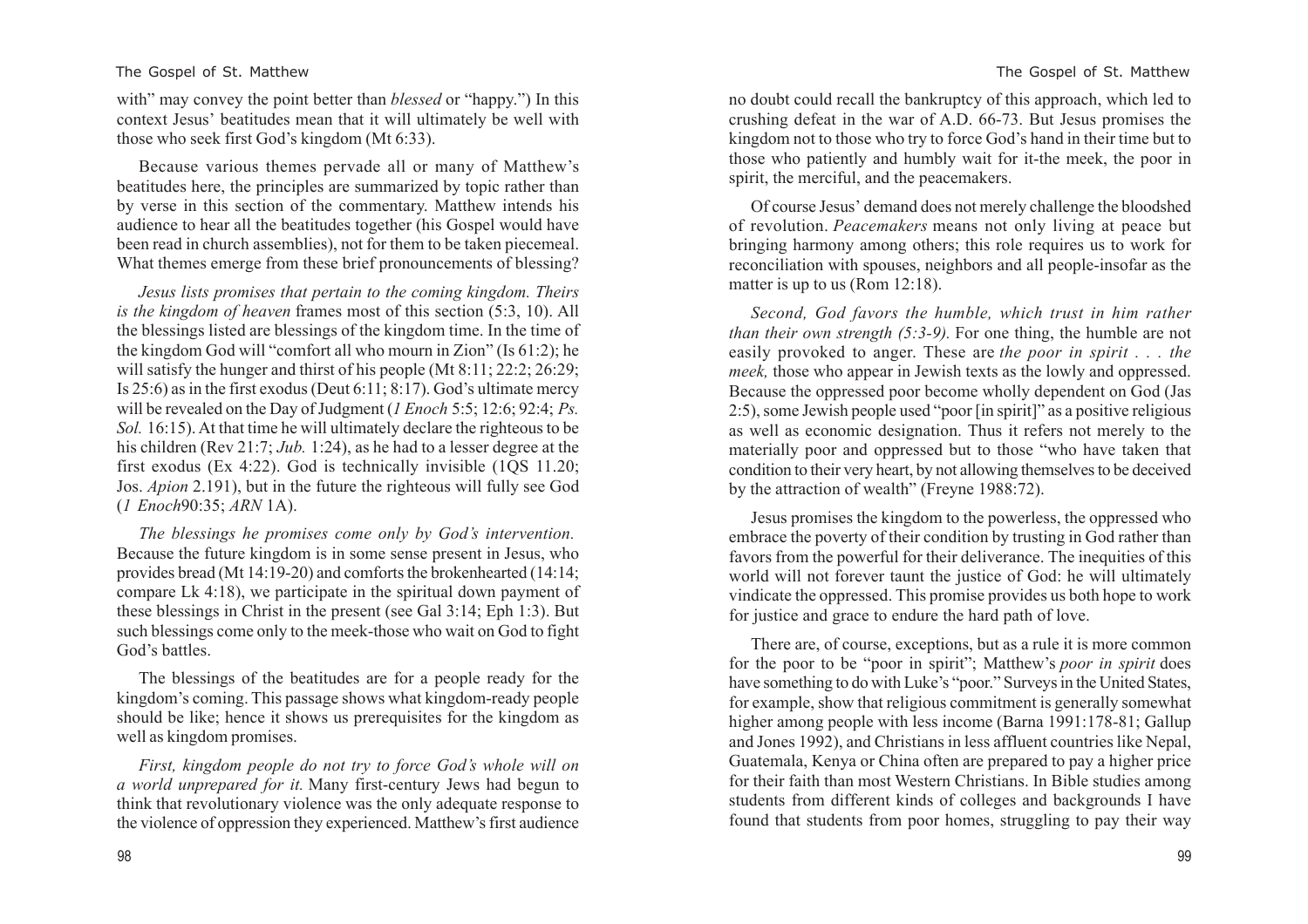through college, frequently understand this passage better than those students for whom the road is easier. Feeling impressed by the wealth and status of others, the less privileged students are amazed to learn how special they are to God and embrace this message as good news. Those of us who have attained more income or education would do well to imitate their meekness, lest the self-satisfaction and complacency that often accompany such attainments corrupt our faith in Christ (13:22).

Further, these humble people are also those who yearn for God above all else. Luke emphasizes those who hunger physically (Lk 6:21); Matthew emphasizes yearning for God's righteousness more than for food and drink, perhaps also implying that those who hunger physically are in a better position to begin to value God more than food (Mt 5:6; this may include fasting). In this context hungering for *righteousness* probably includes yearning for God's justice, for his vindication of the oppressed (see Gundry 1982:70); the context also implies that it includes yearning to do God's will (5:20; 6:33; 21:32; 23:29). This passage reflects biblical images of passion for God, longing for him more than for daily food or drink (Job 23:12; Ps 42:1-2; 63:1, 5; Jer 15:16; compare Mt 4:4). God and his Word should be the ultimate object of our longing (Ps 119:40, 47, 70, 92, 97, 103).

"Mourners" here (5:4) may thus refer especially to the repentant (Joel 1:13; see also Jas 4:9-10; Lev 23:29; 26:41), those who grieve over their people's sin (Tobit 13:14). Given the promise of comfort, however, the term probably also applies more broadly to those who are broken, who suffer or have sustained personal grief and responded humbly (see Fenton 1977:368). God is near the brokenhearted (Ps 51:17) and will comfort those who mourn (Is 61:1-3); the people of the kingdom are the humble, not the arrogant. *The pure in heart* (Mt 5:8) in Psalm 73 refers to those who recognize that God alone is their hope.

Likewise, this lifestyle of meekness Jesus teaches challenges not only Jewish revolutionaries but all Christians in our daily lives. If we are to walk in love toward our enemies (Mt 5:43), how much more should we walk in love toward those closest us (compare 5:46-47; 22:36-40)? I am always awed by the presence of the truly humblelike three of my friends from Ethiopia, one of whom was imprisoned

by the old Marxist regime for a year and two of whom led about two thousand fellow Ethiopians to Christ in their refugee camp. Not only did these brothers regularly offer me their most gracious hospitality when I visited them, but every time I came they would insist on my teaching them the Bible-though I am sure that I had far more to learn from them!

## **Encouragement for Those Persecuted for the Gospel (5:10-12)**

In his final beatitudes Jesus declares not "Happy are those," but "Happy are *you.*" Here Jesus takes his ethic of non retaliation (5:38- 47) to its furthest possible length: not only must we refuse to strike back, but we are to rejoice when persecuted. The persecution itself confirms our trust in God's promise of reward, because the prophets suffered likewise (13:57; 23:37; 26:68; 2 Chron 36:15-16; Jer 26:11, 23). The prophetic role of a disciple is analogous to (Mt 10:41-42; 23:34) and greater than (11:9, 11; 13:17) that of an Old Testament prophet. When we represent Jesus and his message faithfully and suffer rejection accordingly, we may identify with ancient prophetic leaders like Jeremiah, Isaiah and Ezekiel.

But here Jesus summons us to a greater honor than being prophets; he summons us to bear the name-the honor-of Jesus. The characteristics Jesus lists as belonging to the people of the kingdom are also those Jesus himself exemplifies as the leading servant of the kingdom and Son par excellence of the Father (11:27; 20:28). Jesus is meek and lowly in heart (11:29); he mourns over the unrepentant (11:20-24); he shows mercy (9:13, 27; 12:7; 20:30); he is a peacemaker (5:43-45; 26:52). If he is lowly, how much more must be his disciples, who are to imitate his ways (10:24-25; 23:8-12)-in contrast to worldly paradigms for religious celebrities (23:5-7).

## **Do Not Covet Others Sexually (5:27-30)**

Jesus' warning against lust would have challenged some ancient hearers' values. Many men in the ancient Mediterranean thought lust healthy and normal (for example, Ach. Tat. 1.4-6; Apul. *Metam.* 2.8); some magical spells even describe self-stimulation as a way to secure intercourse with the object of one's desire (*PGM* 36.291-94), even if she was married (*PDM* 61.197-216).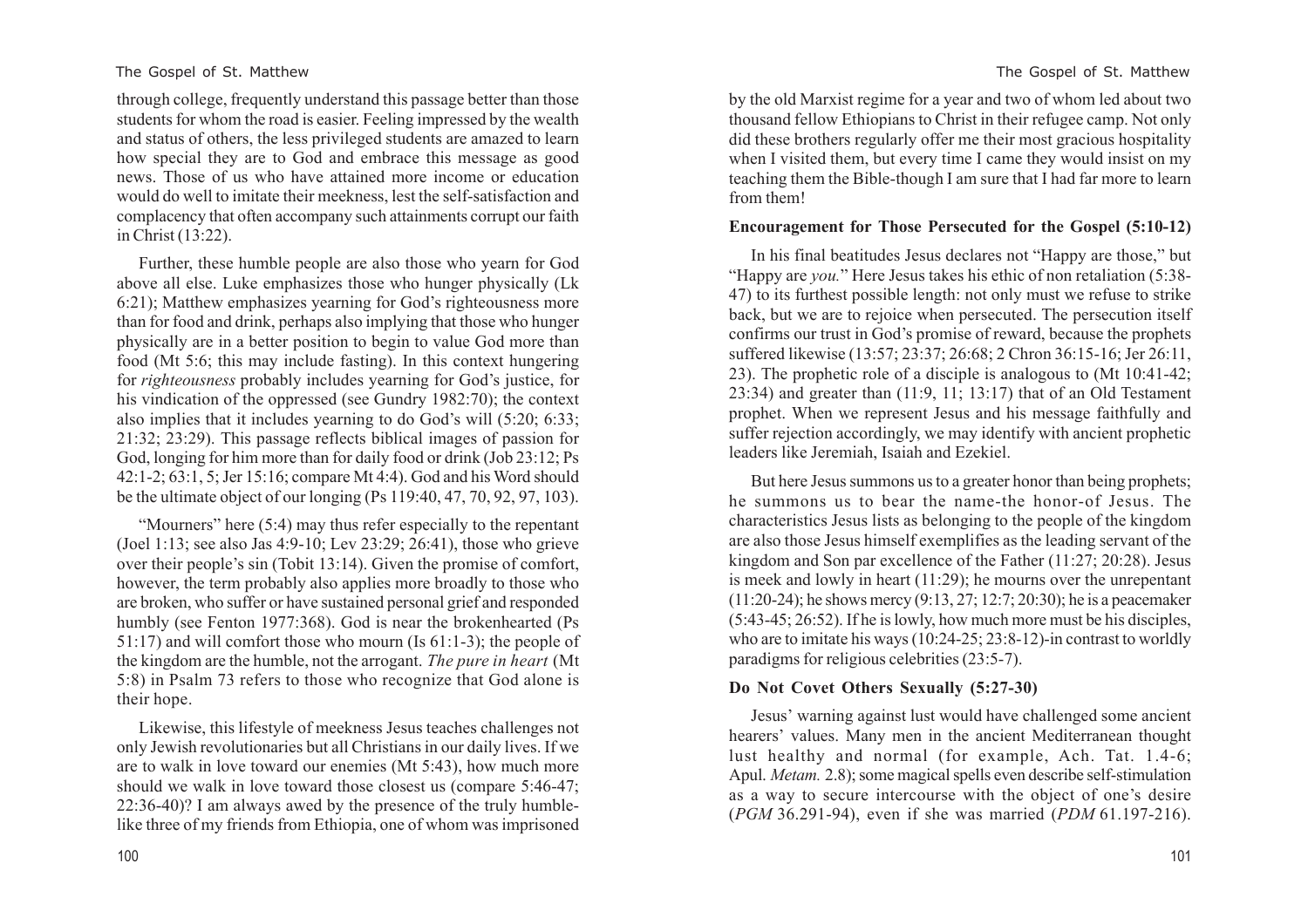Jewish writers, however, viewed lust far more harshly (for example, Sirach 9:8; 41:21; 1QS 1.6-7; *CD* 2.16); some, in fact, viewed it as visual fornication or adultery (see Keener 1991a:16-17). Yet Jesus is not challenging his hearers' ethics; the scribes and Pharisees may have agreed with his basic premise, but Jesus challenges their hearts, not just their doctrine. Many Christians today similarly profess to agree with Jesus' doctrine here but do not obey it.

Jesus offers an implicit argument from Scripture, not just a cultural critique. The seventh of the Ten Commandments declares, "You shall not commit adultery" (Ex 20:14), while the tenth commandment declares, "You shall not covet [that is, desire] . . . anything that belongs to your neighbor" (Ex 20:17). In the popular Greek version of Jesus' day the tenth commandment began, "You shall not covet your neighbor's wife," and used the same word for "covet" that Jesus uses here for "lust." In other words, Jesus reads the humanly unenforceable tenth commandment as if it matters as much as the other, more humanly enforceable commandments. If you do not break the letter of the other commandments, but you *want* to do so in your heart, you are guilty. God judges a sinful heart, and hearts that desire what belongs to others are guilty.

Jesus does, however, go beyond his contemporaries' customary views on lust. Jewish men expected married Jewish women to wear head coverings to prevent lust. Jewish writers often warned of women as dangerous because they could invite lust (as in Sirach 25:21; *Ps. Sol.* 16:7-8), but Jesus placed the responsibility for lust on the person doing the lusting (Mt 5:28; Witherington 1984:28). Lust and anger are sins of the heart, and rapists who protest in earthly courts, "She asked for it!" have no defense before God's court. Jesus says that it is better to suffer corporal punishment in the present-amputating one's lustful eye or other offending appendages-than to spend eternity in hell after the resurrection of the damned (5:29-30; 18:8-9).

Of course gouging out one's eye cannot stop lust; people can lust with their eyes closed. (Thus Tertullian warns that Christians need not blind themselves as Democritus did, but must simply guard their minds; he contends that "the Christian is born masculine for his wife and for no other woman"-*Apol.* 46.11-12.) Jesus is declaring in a graphic manner that by whatever means necessary, one should cast

off this sin (compare Col 3:5). One must repent to be ready for the kingdom of heaven (Mt 4:17).

Herod Antipas, driven by lust, ended up murdering a prophet (14:6, 10; compare 5:11-12), illustrating the principle of both this paragraph and the preceding one (5:21-30), as well as the prohibition of oaths (5:33-37; 14:7). Most of us lack Herod's power to indulge our desires, but God knows what our hearts desire, whether we have power to execute that desire or not. How different the model of Joseph and Mary (1:25) and virtuous single persons like John the Baptist and Jesus, who suffered persecution for righteousness!

From this warning we learn the value that God places on marital and premarital fidelity. Even our thoughts should be only for our spouse; our spouse, rather than a given culture's idealization, should redefine our standard of beauty (compare Song 1:15-16). Of course, since the Bible demands faithfulness in advance to our *future* spouse (Deut 22:13-21; see also Mt 1:19), the principle Jesus illustrates with "adultery of the heart" could apply to premarital "fornication of the heart" just as well.

Jesus does not, of course, refer here to passing attraction. The Greek tense probably suggests "the deliberate harboring of desire for an illicit relationship" (France 1985:121). In our culture, where young people generally have to arrange their marriages without their parents' help, we might be in trouble if Jesus meant mere attraction! Jesus refers not to noticing a person's beauty but to imbibing it, meditating on it, seeking to possess it.

Lust is antithetical to true love: it dehumanizes another person into an object of passion, leading us to act as if the other were a visual or emotional prostitute for our use. Fueled by selfish passion, adultery violates the sanctity of another person's being and relationships; love, by contrast, seeks what is best for a person, including strengthening their marriage. Adultery usually involves considerable rationalization, justifying one's behavior as necessary or loving; but lust is the mother of adultery, the demonic force that allows human beings to justify exploiting one another sexually, at the same time betraying the most intimate of commitments where trust ought to abide secure even if it can flourish nowhere else.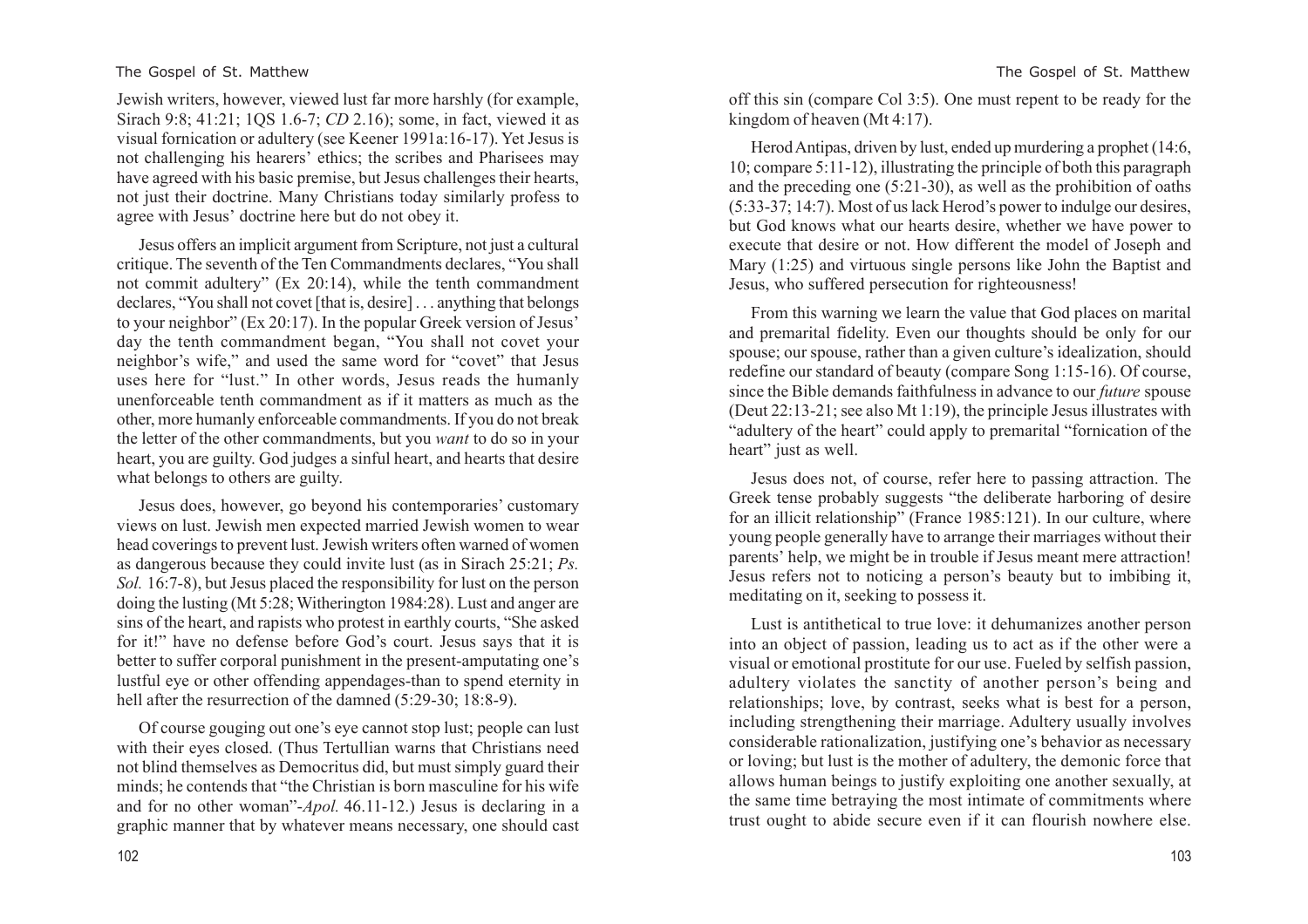Lust demands possession; love values, respects and seeks to serve other persons with what is genuinely good for them. Lust is always incompatible with acknowledging God as the supreme desire of our hearts, because it is contrary to his will.

Legalism cannot change the heart and destroy lust or any other sin; only transformation of the heart to view reality in a new way can. Matthew frames Jesus' commandments in this section with that warning (compare 5:20, 48). Whereas lust distorts relationships, proper relationships in Christ's family can meet the need that lust pretends to fill. Paul and his contemporaries prescribed marriage as a helpful solution (1 Cor 7:2, 5, 9; Keener 1991a:72-74, 79-82), but many godly people today do not find marriage partners for years-and not all have the gift to easily embrace that state (Mt 19:11). How can they best guard against lust?

Once we begin to appreciate our brothers and sisters in Christ as members of our spiritual family, we are less apt to dehumanize them as temptations-whether temptations to be avoided or indulged. Our video culture has cheated us by reducing the meaning of gender to sexual gratification, as if we could relate to members of the other gender best as sleeping partners. God ideally gave people families in part so we could learn how to relate to other people in a variety of ways (motherly, fatherly, brotherly, sisterly-1 Tim 5:1-2); our Christian family is no different (1 Tim 5:1-2; see also Mt 12:49; 23:8; 25:40).

Thus giving and receiving genuine Christian love within the appropriate boundaries-dealing with people as human beings like ourselves rather than objects of our passion (22:39)-is an important defense against lust. Perhaps an even greater defense remains being so wrapped up in Jesus' presence and work that one can wait either for God to send a spouse or for the ultimate unity that transcends the need for marriage altogether (see 22:30). In the meantime, one can pray for God's blessings on and prepare one's own life for the person God may send, or pour one's whole commitment into the work of the kingdom (6:33). I suggest these insights not as a married man paternalistically advising singles, but as one who remains single at the time of writing. The longer we resist a particular temptation, the less power that temptation can exercise in our lives.

## **Avoid Retribution and Resistance (5:38-42)**

Jesus here warns against legal retribution (vv. 38-39) and goes so far as to undercut legal resistance altogether with a verse that, if followed literally, would leave most Christians stark naked (v. 40). He also advocates not only compliance but actual cooperation with a member of an occupying army who might be keeping you from your livelihood (v. 41), as well as with the beggar or others who seek our help (v. 42). (Taking the last verse literally would also break most of us financially. Consider how many requests for money come in the mail each week!) If Jesus is not genuinely advocating nudity and living on the street-that is, if he is speaking the language of rhetorical overstatement (5:18-19, 29-32; 6:3)-this still does not absolve us from taking his demand seriously. Jesus utilized hyperbole precisely to challenge his hearers, to force us to consider what we value.

Jesus' words strike at the very core of human selfishness, summoning us to value others above ourselves in concrete and consistent ways. Some misread this text as if it says not to oppose injustice; what it really says, however, is that we should be so unselfish and trust God so much that we leave our vindication with him. We have no honor or property worth defending compared with the opportunity to show how much we love God and everyone else. By not retaliating, by not coming down to the oppressors' level, we necessarily will appear unrealistic to the world. Jesus' way scorns the world's honor and appears realistic only to those with the eyes of faith. It is the lifestyle of those who anticipate his coming kingdom (4:17).

Jesus Challenges Our Desire for Personal Vindication (5:38) *Eye for eye* never meant that a person could exact vengeance directly for his or her own eye; it meant that one should take the offender to court, where the sentence could be executed legally. People sometimes cite this example as a case of Jesus' disagreeing with the Old Testament. But a society could recognize the legal justice of *eye for eye* while its sages warned against descending to oppressors<sup>'</sup> moral level by fighting evil with evil (Akkadian wisdom in Pritchard 1955:426). Jesus is not so much revoking a standard for justice as calling his followers not to make use of it; we qualify justice with mercy because we do not need to avenge our honor. Jesus calls for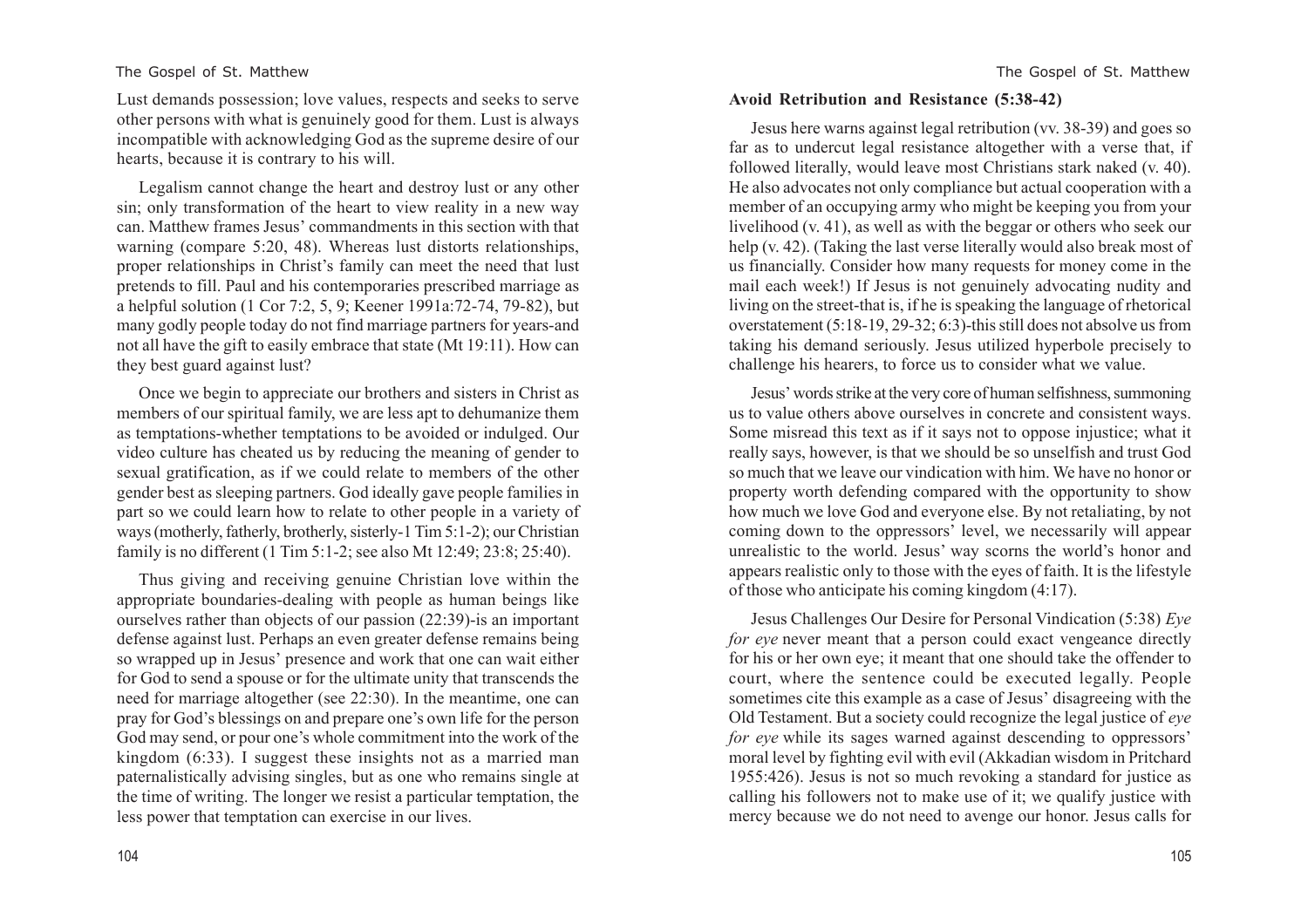this humble response of faith in God; God alone is the final arbiter of justice, and we must trust him to fulfill it.

## *Turning the Other Cheek, Letting God Vindicate Us (5:39)*

As in much of Jesus' teaching, pressing his illustration the wrong way may obscure his point. In fact, this would read Scripture the very way he was warning against: if someone hits us in the nose, or has already struck us on both cheeks, are we finally free to hit back? Jesus gives us a radical example so we will avoid retaliation, not so we will explore the limits of his example (see Tannehill 1975:73). A backhanded blow to the right cheek did not imply shattered teeth (tooth for tooth was a separate statement); it was an insult, the severest public affront to a person's dignity (Lam 3:30; Jeremias 1963:28 and 1971:239). God's prophets sometimes suffered such ill-treatment (1 Kings 22:24; Is 50:6). Yet though this was more an affront to honor, a challenge, than a physical injury, ancient societies typically provided legal recourse for this offense within the *lex talionis* regulations (Pritchard 1955:163, 175; see also Gaius *Inst.* 3.220).

In the case of an offense to our personal dignity, Jesus not only warns us not to avenge our honor by retaliating but suggests that we indulge the offender further. By freely offering our other cheek, we show that those who are secure in their status before God do not value human honor. Indeed, in some sense we practice resistance by showing our contempt for the value of our insulter's (and perhaps the onlookers') opinions! Because we value God's honor rather than our own (Mt 5:16; 6:1-18), because our very lives become forfeit to us when we begin to follow Jesus Christ (16:24-27), we have no honor of our own to lose. In this way we testify to those who insult us of a higher allegiance of which they should take notice.

## *Legal Nonresistance (5:40)*

Rather than trying to get an inner garment back by legal recourse, one should relinquish the outer one too! If taken literally, this practice would quickly lead to nudity (see also Stein 1978:10), an intolerable dishonor in Palestinian Jewish society (for example, *Jub.* 7:8-10, 20; 1QS 7.12). Many peasants (at least in poorer areas like Egypt) had only one outer cloak and pursued whatever legal recourse necessary to get it back if it was seized (*CPJ* 1:239-40, 129.5). Because the

outer cloak doubled as a poor man's bedding, biblical law permitted no one to take it, even as a pledge overnight (Ex 22:26-27; Deut 24:12-13). Thus Jesus demands that we surrender the very possession the law explicitly protects from legal seizure (Guelich 1982:222). To force his hearers to think, then, Jesus provides a shockingly graphic, almost humorous illustration of what he means by nonresistance. His hearers value honor and things more than they value the kingdom.

This passage is a graphic image, but if we read it literally, believers should never take anyone to court. How far do we press Jesus' image here or Paul's in 1 Corinthians 6:1-8?

A driver had slammed into (and demolished) the car of one of my students, a new Christian, and the student feared that reporting him to her insurance company would violate the spirit of this passage. In such cases I suspect that insurance is our society's way of providing for the parties involved with a minimum of pain to both. But our very questions regarding how far to press Jesus' words force us to grapple with his principle here. Nothing a person can take from us matters in the end anyway; we must love our enemies and seek to turn them into friends.

## **Love Your Enemies (5:43-48)**

Jesus demands not only that we not resist evil people assaulting our honor or possessions (vv. 38-42) but that we go so far as to actively love our enemies.

## *Jesus Demands Love Even for Enemies (5:43-44)*

When Jesus explains his final quotation from the Bible, *Love your neighbor,* he adds to the quote an implication some of his contemporaries found there: *hate your enemy.* He is probably speaking of all kinds of enemies. Personal enemies were common enough in the setting of Galilean villages (Horsley 1986; Freyne 1988:154), but Jesus' contemporaries may have also thought of corporate threats to Israel or the moral fabric of the community (see Borg 1987:139). Whereas the biblical command to love neighbors (Lev 19:18) extends to foreigners in the land (Lev 19:33-34; compare Lk 10:27-37), other texts hold up a passionate devotion to God's cause that bred hatred of those who opposed it (Ps 139:21-22; see also 137:7-9). Popular piety, exemplified in the Qumran community's oath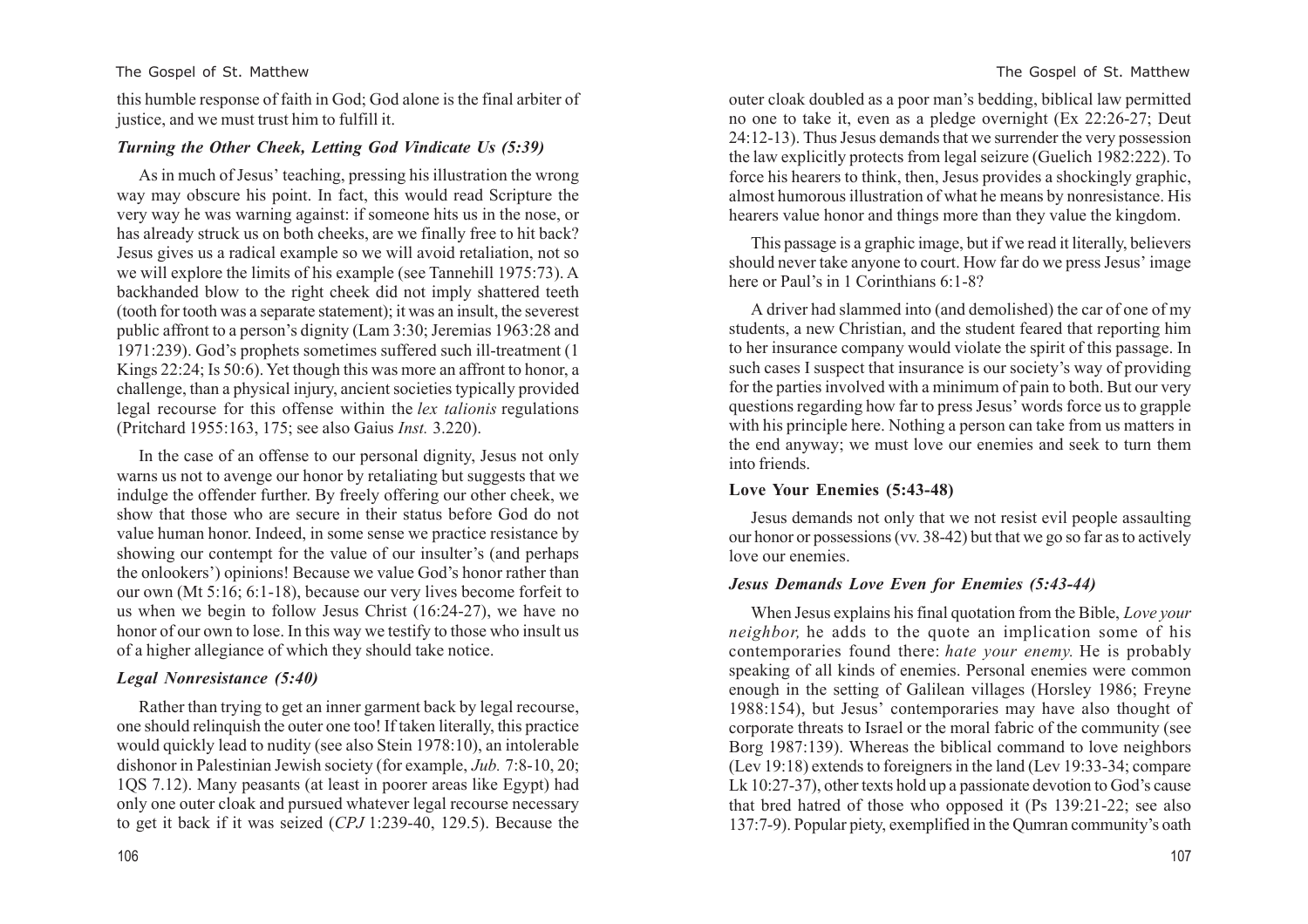to "hate the children of darkness," may have extended such biblical ideology in Jesus' day (see Sutcliffe 1960). Jesus may well mean both personal and corporate enemies (Moulder 1978).

Jesus builds a fence around the law of love (Mt 22:39), amplifying it to its ultimate conclusion (compare Ex 23:4-5). In so doing, he makes demands more stringent than the law. He also makes a demand that can require more than merely human resources for forgiveness. Corrie ten Boom, who had lost most of her family in a Nazi concentration camp, often lectured on grace. But one day a man who came to shake her hand after such a talk turned out to be a former prison guard. Only by asking God to love through her did she find the grace to take his hand and offer him Christian forgiveness.

Since Jesus does not say exactly what to pray for our persecutors, some of us have been tempted to pray, "God, kill that person!" Needless to say, the context makes clear that Jesus means to pray good things for our enemies. Old Testament prayers for vindication (such as 2 Chron 24:22; Jer 15:15) still have their place (2 Tim 4:14; Rev 6:10), but our attitude toward individuals who hurt us personally or corporately must be love (Lk 23:34; Acts 7:60). Again, Jesus' words are graphic pictures that force us to probe our hearts; they do not cancel the Old Testament belief in divine vindication (Mt 23:33, 38; Rev 6:10-11), but summon us to leave our vindication with God and seek others' best interests in love.

## *Jesus Appeals to a Positive and Negative Example (5:45-47)*

First he provides the ultimate moral example: God (vv. 45, 48). Jewish teachers generally recognized, as Jesus did, that God was gracious to all humanity, including the morally undeserving (for example, *Sipre Deut.* 43.3.6); they also saw rain as one of God's universal signs of beneficence. But after adducing the ultimate moral example, Jesus adduces an example from the opposite end of his hearers' moral spectrum (vv. 46-47): he provokes his hearers to shame by comparing their ability to obey the love commandment with that of tax-gatherers and Gentile idolaters, the epitome of moral reprobates (Mt 6:7; 20:25; 18:17; compare, for example, *Sipre Deut.* 43.16.1). One whose righteousness would surpass that of scribes and Pharisees (5:20) must exemplify a higher standard of righteousness than loving those friendly to their interests.

## *Jesus Demands That We Be Perfect like God (5:48)*

What Jesus illustrated with graphic, concrete examples earlier in the sermon (vv. 21-47) he now epitomizes in a summary statement that forces us to go beyond mere examples. We can appeal to no law to tell us that we are righteous enough-that would be legalism. Instead, we must desire God's will so much that we seek to please him in every area of our lives-that is holiness. Jesus says that God's law was never about mere rules; instead, God desires a complete righteousness of the heart, a total devotion to God's purposes in this world.

That God becomes the standard of comparison suggests that Jesus' instruction here is exhortation, setting a goal, not assuming a state to which the hearers have already come. (The issue of whether any Christian *is* perfect is irrelevant here. All of us can learn to better reflect God's character; at the same time, God promises us power to overcome any given temptation; and if we can overcome *any* temptation, we should choose to say no to *every* temptation.) And as long as God represents the moral standard, none of us has room to boast; all of us must unite as brothers and sisters in need and seek God's kingdom and righteousness with all our hearts.

## **Golden Rule (7:12)**

Although Matthew has already offered a longer section on prayer (6:5-15), he emphasizes prayer again here. Because in the context the supreme object of "seeking" is the kingdom (6:33) and the door to be opened is the gate of salvation (7:13; contrast Lk 11:5-13), this prayer may especially represent a prayer for God's rule (compare 6:9-10 and the prayer for empowerment by the Spirit in Lk 11:2-13). But in any case, the specific application of the saying depends on its more general principle concerning how God hears prayers of faith (21:21-22; compare 14:28-31).

## *God Can Supply Anything to the Righteous Who Seek His Purposes (7:7-10)*

This text indicates some important lessons for us today. First, Jesus promises his disciples extraordinary power from God, like that of Elijah of old. In this case the Gospel narratives (such as 14:28-31) and other "charismatic" sayings (such as 21:21-22) demonstrate that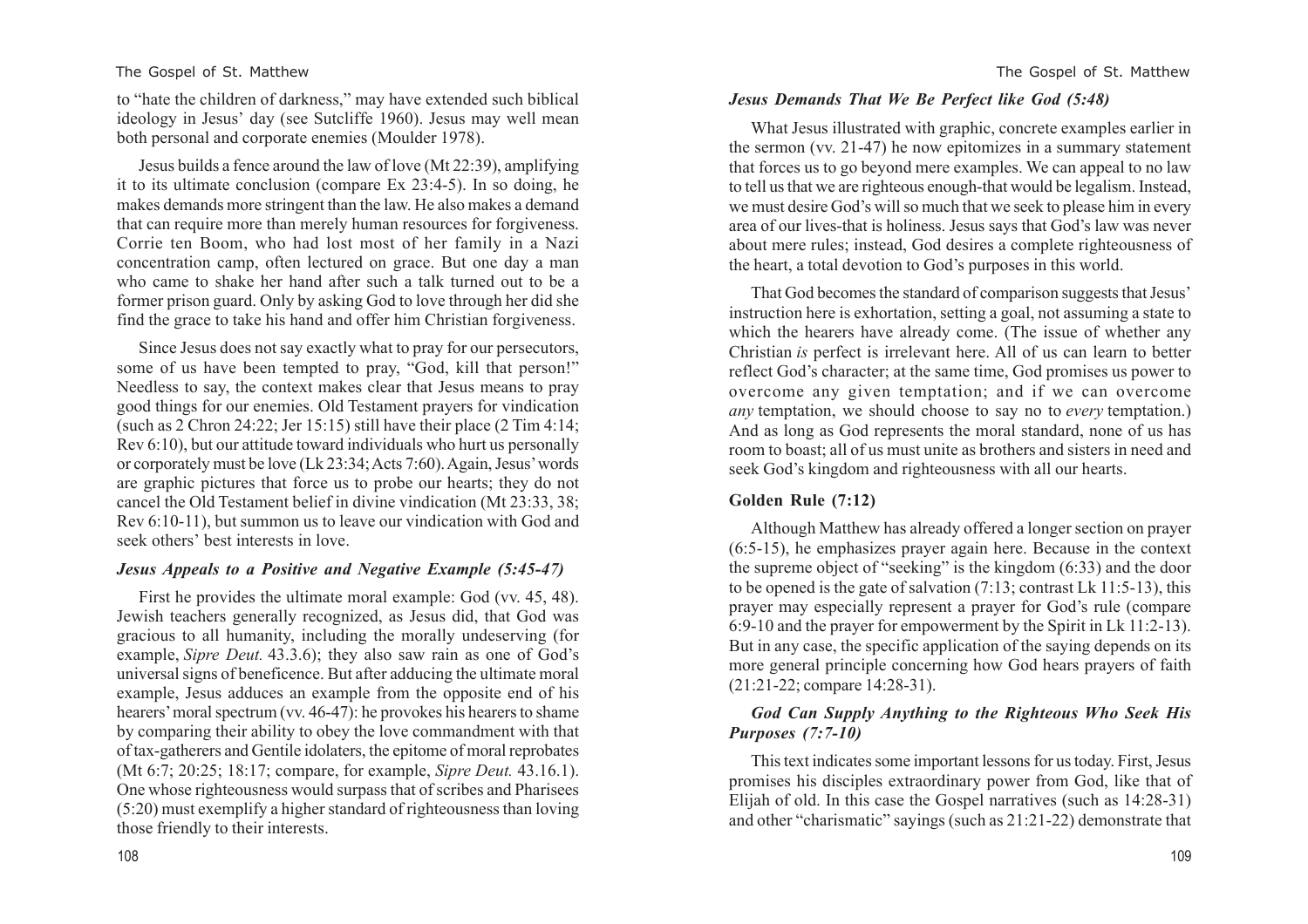Jesus was not speaking figuratively, but training disciples to express bold faith. Early Jewish teaching did celebrate God's kindness in answering prayer (Hagner 1993:174), but rarely promised such universal answers to prayer to all of God's people as the language here suggests; only a small number of sages were considered pious enough to have such power with God. But both the Hebrew Bible (for example, Gen 32:26-30; Ex 33:12-34:9; 1 Kings 18:36-37, 41-46; 2 Kings 2:2, 4, 6, 9; 4:14-28) and the Gospel tradition (Mk 5:27-34; 7:24-30; 10:46-52; Mt 8:7-13; Jn 2:3-5) provide examples of such bold faith. The most crucial model for bold holy persons in Jewish tradition is probably Elijah, who despite his human frailty (1 Kings 19:4) could summon fire from heaven against those potentially threatening his life simply by declaring, "If I am a man of God, may fire come down from heaven" (2 Kings 1:10, 12-15).

James likewise tells us that Elijah was a person of flesh and blood just like us; if we begin to see ourselves as an act as men and women of God, we will have access to the kind of miracles that Elijah had (Jas 5:16-18). Scripture shows us Elijah's frailties as well as his faith. We are likewise men and women of God by God's grace, and as we dare to believe that and to live according to the relationship our Father has given us with himself in Christ, that confidence will transform our prayer lives.

Second, this empowerment presupposes that we are ready to be as committed to God's purposes as Elijah and like-minded servants of God were. Such a call to believing prayer supposes a heart of piety submitted to God's will; it would not apply to a man praying to obtain another man's wife or to a woman praying for a nicer car as a status symbol of conspicuous consumption. Although Jesus states the promise graphically, he implicitly addresses only men and women of God who will seek the things God would have them to seek for the good of his kingdom and their basic needs (Mt 6:11, 19-34). Jesus' promise is for the righteous-people who share kingdom values-asking basic needs and requests concerning the kingdom. Jesus' disciples were to be prophets (5:12) and holy persons, like Elijah, whose requests God would hear.

Third, this passage's context suggests the kinds of prayers such righteous people offer. They seek first in prayer the purposes of God's kingdom (6:9-10, 31-33; compare Ps 9:10; 24:6; 27:4, 8; 34:14; 63:1; 69:6, 32; 70:4; 119:45; 122:6-9; and especially Prov 2:4-5; 8:17; Is 55:6; Jer 29:13), and also request that God meet their own basic needs (Mt 6:11). The specific examples Jesus gives that children would request are basic staples in the Palestinian diet-bread and fish; and Jesus has already promised his hearers the basics (6:25-34). Jesus later provided bread and fish for his followers (14:19-20; 15:36- 37), encouraging us that he will also hear our requests for provision today. While such basics do not include mere status symbols or other objects of fleshly appetites, they do include whatever is ultimately for God's kingdom-anything necessary for us to fulfill our life and call.

## *God's Fatherly Care Is Our Assurance That He Will Answer (7:11)*

Jesus uses the familiar Jewish method of arguing by a "how much more" analogy. God who gives *good gifts* to children may not give everything every child asks, but he will not withhold his gifts from those who desire and seek what is right (Ps 37:4; 84:11). Our Father will give appropriate consideration to each request his children make, watching out for their true needs (compare Mt 6:8).

## *Reciprocate Good Deeds in Faith (7:12)*

If those who condemn others are condemned (7:1-5), God clearly operates on a principle of reciprocity; we must do good to people in advance of their doing good to us, trusting God to reward us later. The principle in this context is that as we give, it will be given to us by God in the Day of Judgment. If God is the example of giving (vv. 7- 11), we should give whatever people need (5:42). How we treat others (7:12) reveals our character (vv. 16-20) and hence reveals our eternal destiny (vv. 13-14, 21-23). At least since a sermon of John Wesley in 1750 this has been called the "Golden Rule" (Guy 1959); over a millennium earlier, a Christian Roman emperor allegedly engraved the saying on his wall in gold (France 1985:145).

This rule was a widespread principle of ancient ethics. The positive form of the rule appears as early as Homer and recurs in Herodotus, Isocrates and Seneca. The negative form ("And what you hate, do not do to anyone") appears in Tobit 4:15, Philo (*Hypothetica* 7.6) and elsewhere; one Jewish work straddles both forms (*Ep. Arist.* 207).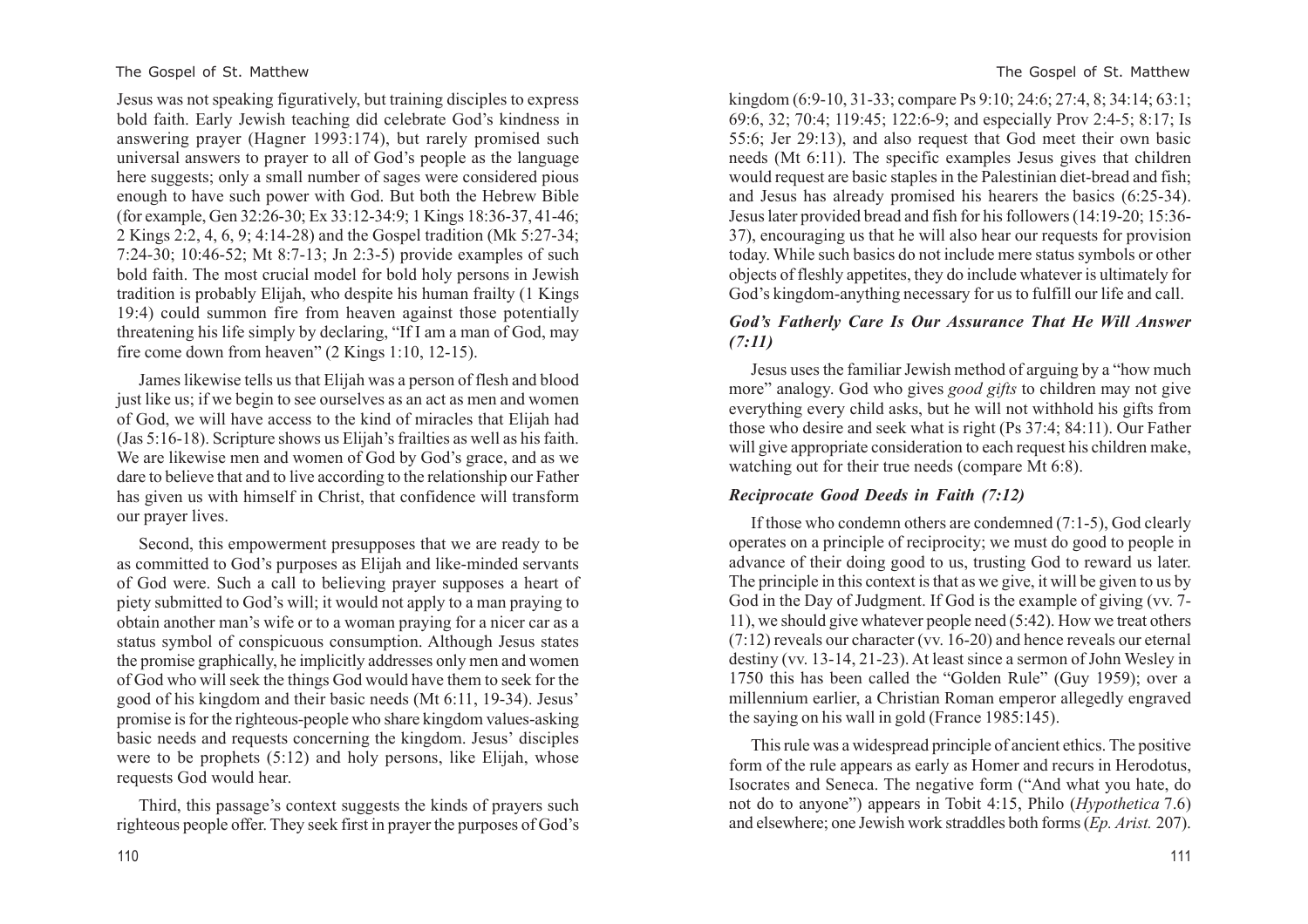Although some commentators have tried to disparage the negative form by contrast with the positive, both forms mean essentially the same thing; both biblical law (Lev 19:18) and Paul (Rom 13:10) define the positive commandment of love by means of negative commandments (E. Sanders 1992:258-59).

The principle appears in cultures totally isolated from the ancient Mediterranean; it appears, for example, in Confucian teaching from sixth-century B.C. China (see Jochim 1986:125). That others would discover this same principle should not surprise us, because one of the most natural foundations for ethics is for a person to extrapolate from one's own worth to that of others, hence to value others as oneself (compare, for example, Sirach 31:15). Thus every person is morally responsible to recognize how one ought to treat every other person. When we treat others (such as waitresses, store clerks or children) the way people of higher status treated people of lower status in Jesus' day, we invite God's judgment against us. No one so insensitive as to demean another human being on account of social station warrants God's mercy (Mt 5:7; 6:14-15; 7:1-5).

One who observes this basic principle will fulfill all the basic principles of the law the way God intended them (compare 5:21-48; 22:37-39). Later Jewish tradition declares that the sage Hillel, who taught before Jesus did, had already seen this rule as a good summary of the law. As the story goes, a Gentile approached both Hillel and his rival sage, promising each that he would convert to Judaism if the sage could teach him the law concisely. Hillel declared, "Whatever you do not want someone to do to you, do not do to your neighbor. This is the whole Law; the rest of it is just explanation" (*b.Sabbat* 31a; compare *ARN* 25, 53B).

This is the law of love, the principle by which Jesus epitomizes the entire human ward aspect of God's law (22:39-40; compare Jn 13:34- 35), a principle Jesus' earliest followers never forgot (Rom 13:8-10; Gal 5:14; 6:2; Jas 2:8). What is distinctive about the principle as it appears in Matthew is its relation to the Day of Judgment (Mt 7:1-2, 13-14).

## **Chapter 8**

## **Messianic Miracles**

**J**esus performs many miracles, demonstrating his power over nature and spirits, and thus confirming that the Kingdom of God is at hand. In a physical miracle, such as making the blind see, or walking on water, or calming a storm, the laws of the universe are suspended through divine intervention. In a moral miracle, such as forgiveness of sins or driving out demons, the blessing of Jesus purifies the soul. In Mark 2:1-12, Jesus performed a physical miracle, healing the paralytic, to demonstrate a moral miracle, the forgiveness of sins.

Only three miracles appear in all four Gospels - his own Resurrection (Matthew 28, Mark 16, Luke 24, and John 20), the greatest miracle of them all; the feeding of the 5000 through the multiplication of the loaves, found in Matthew 14:13-21, Mark 6:30-44, Luke 9:10-17, and John 6:1-14; and, while different individuals are involved (see chart), Jesus heals the blind (Matthew 9:27-31, Mark 8:22-26, Luke 18:35-43, and John 9).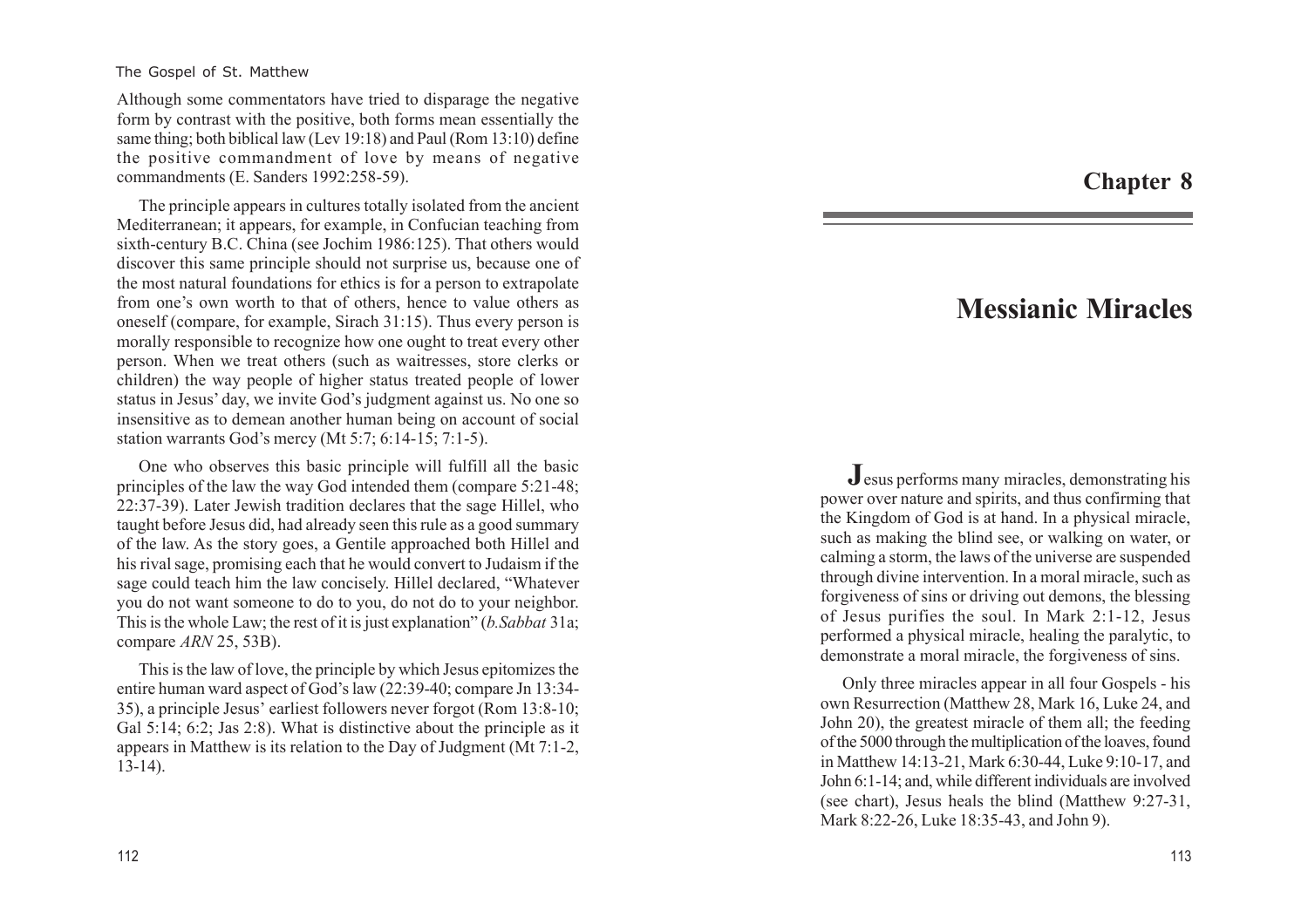The miracle stories are an integral part of the Gospel narrative, as in Mark, where nearly half of Mark's account of the public ministry (Chapters 1-10) describes miracles. The ministry of Jesus is centered on the establishment of God's imminent Kingdom, which ended the dominion of the evil one over the world, present ever since sin and death entered mankind. The miracles were Jesus' chief weapon in the struggle with evil (Mark 3:22-27), the most direct being the exorcism of demons, which defeated the power of evil and liberated humanity. That is why a miracle is an act of power in the Synoptic Gospels, the Greek word being *äýíáìéò* (act of power), the origin of our English words dynamic and dynamite. John in his Gospel utilizes the word *óçìåÖïí* (sign). The word *ôÝñáò* (wonder) is found in the Acts of the Apostles.

What is striking is that Jesus performs those miracles that, referring to Isaiah 35:3-6 and 42:5-9, were signs of the Messiah - *îÈùÆÑéçÇ*. John the Baptist sent his disciples to ask Jesus or *Yeshua - éÅùÑåÌàÇ* - "Are you the one who is to come, or should we expect another?" Jesus reassures John and his disciples by naming the miracles of the Messiah: "the blind receive their sight, the lame walk, the lepers are cleansed, the deaf hear the dead are raised, and the poor have good news preached to them" (Matthew 11:3-5). Jesus not only heals the leper (Matthew 8:1-4, Luke 5:12-16), but also instructs the leper to show himself to the priest, in observance of Leviticus 13-14 in the Torah - *úåÉøÈä*. He heals a man born blind (John 9) and raises Lazarus on the fourth day (John 11).

The symbolic element of the miracle becomes primary in John. For example, in John 9, the interest in giving sight to the man born blind is not just the gift of sight, but in his coming to the spiritual insight of faith, an insight made possible by Jesus, the Light of the world. The Gospel of John enumerates seven signs of Jesus: he turns water into wine at the wedding feast of Cana (2:1-12); the healing of an official's son in Capernaum (4:43-54); the healing of a paralytic on the sabbath by the pool in Bethesda (5:1-47); the feeding of the five thousand  $(6:1-14)$ ; walking on water  $(6:16-21)$ ; the healing of a man born blind (9:1-41); and the resurrection of Lazarus (11:1-57). John also records three appearances of Christ to his disciples following his Resurrection. The Gospels record twelve miracles in Capernaum, more than anywhere else in the Holy Land.

The third millennium is more receptive to miracles as compared to the skepticism of the post-Enlightenment. Case records of inexplicable cures from cancer, the healings at Tepeyac, Mexico, Lourdes, France, and Fatima, Portugal, and reports of near-death experiences have produced openness to the miraculous.

While Christ Jesus performed innumerable healings and exorcisms (Matthew 8:16-17, Mark 1:32-34, Luke 6:17-19), the following chart lists specific miracles of Jesus Christ during his public ministry, before his Resurrection:

## **The Miracles of Jesus Christ**

| <b>Miracle</b>                            | <b>Mathew Mark Luke</b> |           |             | John      |
|-------------------------------------------|-------------------------|-----------|-------------|-----------|
| Healing the possessed man in<br>Capernaum |                         | $1:23-28$ | $4:33-37$   |           |
| Healing of Peter's Mother-in-law          | $8:14-15$               | $1:29-31$ | 4:38-39     |           |
| Cleansing of a Leper                      | $8:1-4$                 | 1:40-45   | $5:12-16$   |           |
| Turning Water to Wine at Cana             |                         |           |             | $2:1-12$  |
| The Miraculous Catch of Fish              |                         |           | $5:2 - 11$  |           |
| Healing of a Paralytic                    | $9:1-8$                 | $2:1-12$  | $5:18-26$   |           |
| Cure of the Man with a Withered Hand      | 12:9-14                 | $3:1-6$   | $6:6 - 10$  |           |
| Healing of Official's Son in Capernaum    |                         |           | 4:43-54     |           |
| Healing of Centurion's Servant            | $8:5-13$                |           | $7:2 - 10$  |           |
| Raising of Widow's Son at Nain            |                         |           | $7:11-17$   |           |
| Calming of the Storm at Sea               | $8:23-27$               | $4:35-41$ | $8:22 - 25$ |           |
| Cure of the Gerasene Demoniac             | $8:28-34$               | $5:1-20$  | 8:26-39     |           |
| Healing of a Paralytic in Bethesda        |                         |           |             | $5:1-17$  |
| Cure of Woman afflicted with Hemorrhage   | $9:20 - 22$             | 5:25-34   | 8:43-48     |           |
| Raising of Jairus' daughter               | $9:23-26$               | 5:35-43   | 8:49-56     |           |
| Healing Two Blind Men in Nazareth         | $9:27-31$               |           |             |           |
| Healing A Possessed Mute                  | $9:32-34$               |           |             |           |
| Feeding the 5000                          | 14:13-21                | 6:34-44   | $9:10-17$   | $6:1-14$  |
| Walking on Water                          | 14:22-33                | $6:44-52$ |             | $6:16-21$ |
| Healings at Gennesaret                    | 14:34-36                | $6:53-56$ |             |           |
| Cure of Syro-Phoenician's Daughter        | 15:21-28                | $7:24-30$ |             |           |
| Healing of Deaf-Mute                      |                         | 7:31-37   |             |           |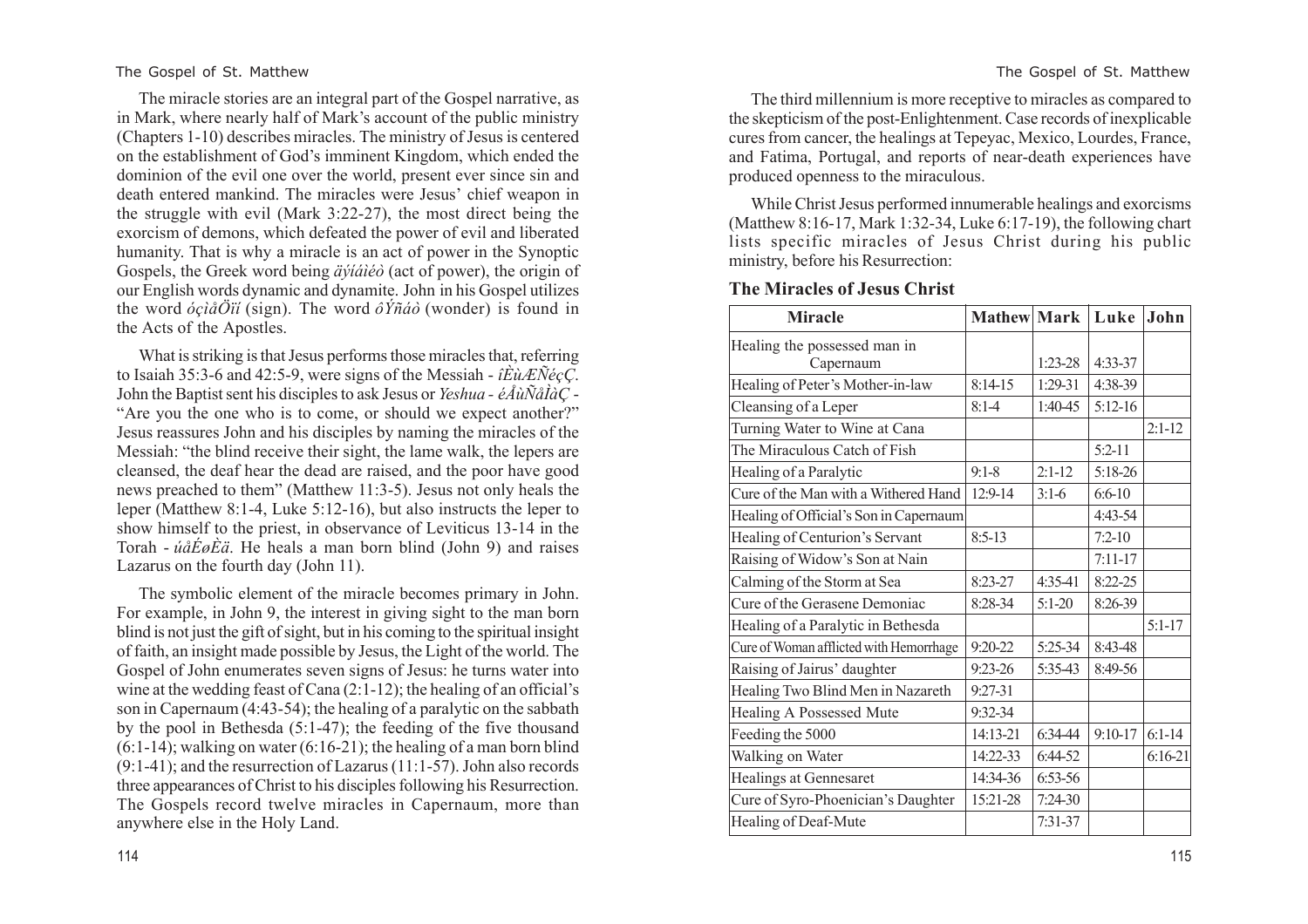|  |  |  |  | The Gospel of St. Matthew |
|--|--|--|--|---------------------------|
|--|--|--|--|---------------------------|

| 15:32-39 | $8:1-9$     |          |                                               |
|----------|-------------|----------|-----------------------------------------------|
|          | $8:22 - 26$ |          |                                               |
|          |             |          | $9:1-41$                                      |
| 17:14-21 | 9:14-29     | 9:37-43  |                                               |
|          |             |          |                                               |
|          |             | $14:1-6$ |                                               |
|          |             |          |                                               |
| 20:29-34 |             |          |                                               |
|          |             | 22:50-51 |                                               |
|          |             |          | $11 \cdot 1 - 44$                             |
|          |             |          | $13:11-17$<br>$17:11-19$<br>10:46-52 18:35-43 |

## **The Healing of the Leper (8:1-4)**

"And when He had come down from the mountain, great multitudes followed Him. 2 And behold, a leper came to Him, and bowed down to Him, saying, "Lord, if you are willing, you can make me clean."

Jesus has come down from the mountain on which He had given the Sermon on the Mount and the people are still following Him. He would be by the shore of the Sea of Galilee near Capernaum and from somewhere a leper comes up to Jesus. The Mosaic Law had many regulations concerning those that had leprosy including that a leper had to live away from everyone else (Numbers 5:2, 3). When they did venture out, they had to wear clothes that were torn, cover their heads and mouths and cry, "Unclean, unclean" (Leviticus 13:45). This both prevented the spread of an infectious disease and prevented people from being contaminated by a person who was ceremonially unclean. Leprosy, now known as Hansen's disease, would often result in gross deformities so that a person with it would look hideous. These things produced a great fear in people so that they would often throw rocks at lepers who came too close. For those reasons, most lepers stayed at a distance (i.e. Luke 17:12). It was a bold move on the part of this leper to approach Jesus. This leper comes to Jesus and humbly bows down to Him and then makes his request, "Lord, if you are willing, you can make me clean." The Greek grammar indicates that the man had no doubt that Jesus could cure him from his leprosy. This is quite a statement of faith on his part since the only known case at that time of such a healing was that of Namaan the Aramean at the

time of Elisha. The leper's only uncertainty is if Jesus would be willing to heal him, and so he humbly makes his request.

That is a good example to all that would come to Jesus. We do not come demanding. We are to come with faith that He is able, and then request that He will do according to His will and not our own, even as this leper did. Jesus answers in verse 3. "And He stretched out His hand and touched him, saying, 'I am willing; be cleansed.' And immediately his leprosy was cleansed." Note carefully that Jesus' touched him. The word for touch here is not touch like a tap on the shoulder, but a touch as in a firm grip, and the word tense suggests that as Jesus reached out to this leper, the leper responded are reached out to Jesus. The man of righteousness reached out to touch a person who was the epitome of being unclean. Any other person that would do this would become unclean, but not Jesus, because His righteousness is internally generated. Jesus' touch cleanses the unclean. The point was proven in that the leper was immediately healed and made clean. Jesus then instructed the leper to fulfill the Mosaic Law, vs. 4, "See that you tell no one; but go, show yourself to the priest, and present the offering that Moses commanded, for a testimony to them." Jesus' instructions accomplish two things. First, they demonstrate that He came to fulfill the law, not break it. Second, this man became a living testimony to the religious leaders that something significant was beginning to happen. Jesus wanted positive testimony presented to the religious leaders before his growing public ministry would begin to raise their jealousy against Him.

## **The Centurions' Servant (8:5-13)**

The next person Matthew presents as coming to Jesus is also someone that would be looked down upon by the self righteous zealots of Judaism. In verse 5 we find that as Jesus enters Capernaum He is met by a Centurion who entreats him concerning his young slave boy. The lad is in such bad shape that he cannot come himself for he is paralyzed, in great pain and near death (Luke 7:2). Luke 7 gives additional detail about this story including the Centurion's good character and how some Jewish elders even spoke in favor of him and that Jesus should fulfill the Centurion's request. Jesus' response in verse 7 is that He would come and heal the lad. However, the Centurion is an extremely humble man. Though as an official in the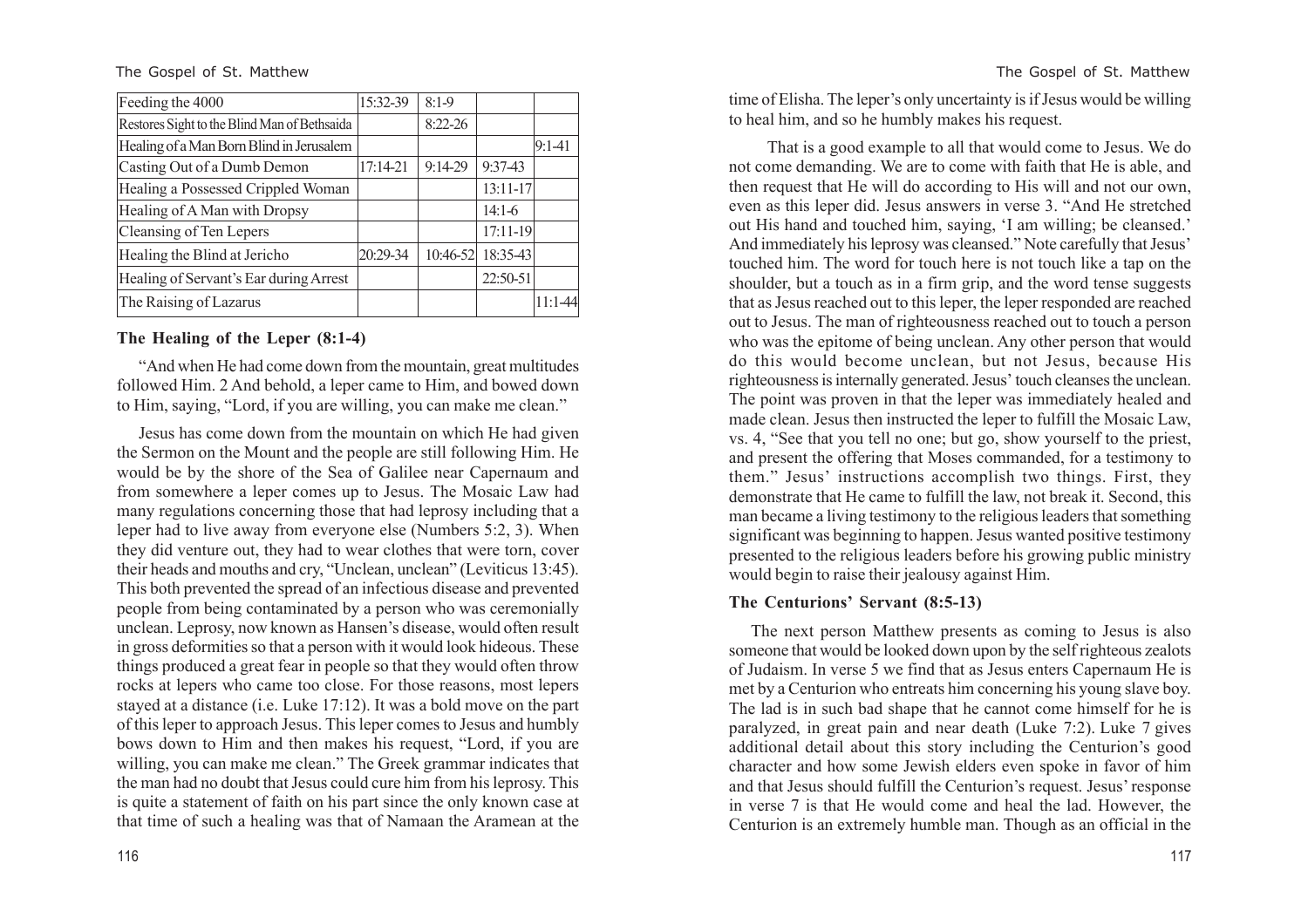Roman occupying force he could have considered himself superior to any of the Jews, he clearly saw his unworthiness before Jesus. His response to Jesus in verses 8 & 9 is truly remarkable for reveals his belief about Jesus. Verse 8: "But the centurion answered and said, "Lord, I am not worthy for you to come under my roof, but just say the word, and my servant will be healed. Verse 9: "For I, too, am a man under authority, with soldiers under me; and I say to this one, 'Go!' and he goes, and to another, 'Come!' and he comes, and to my slave, 'Do this!' and he does [it]." This Centurion has both great humility and great faith. He understood the nature of authority and recognized Jesus' authority to heal without even having to be present. Verse 10: "Now when Jesus heard [this,] He marveled, and said to those who were following, "Truly I say to you, I have not found such great faith with anyone in Israel. Verse 11: "And I say to you, that many shall come from east and west, and recline [at the table] with Abraham, and Isaac, and Jacob, in the kingdom of heaven; Verse 12: but the sons of the kingdom shall be cast out into the outer darkness; in that place there shall be weeping and gnashing of teeth. Verse 13: "And Jesus said to the centurion, "Go your way; let it be done to you as you have believed." And the servant was healed that [very] hour." Jesus commented about the Centurion's great faith and that there would be Gentiles in the Kingdom of Heaven while there would be Jews who would be cast out. He then healed the servant from a distance as the Centurion had requested. Only God could heal in such a manner. Hucksters, false prophets and those who are empowered by Satan must be present in order to work their trickery, false miracles and supernatural phenomena. The Centurion understood that God was working through Jesus.

## **Peter's Mother-in-Law** (Matthew 8:14-17; Mark 1:29-31; Luke 4:38-39)

The next person that Jesus healed was a woman. Women were generally held in low esteem in Jewish culture at that time. Verse 14: "And when Jesus had come to Peter's home, He saw his mother-inlaw lying sick in bed with a fever." Verse 15: And He touched her hand, and the fever left her; and she arose, and waited on Him." Two important things from this passage I want to point out are: First, Jesus does not heal partially. There is no recovery time. She went from being so sick that she was in bed to getting up and serving them as she would have desired to do because she was the hostess of the house. Second, notice that Peter has a mother-in-law. Contrary to the teaching of Roman Catholicism, Peter was married. Paul comments in 1 Corinthians 9:5 that Peter was traveling with his believing wife. Matthew 18:16, 17 points out that Jesus "healed all who were ill" Verse 17: in order that what was spoken through Isaiah the prophet might be fulfilled, saying, "He Himself took our infirmities, and carried away our diseases." Jesus proved he had authority over disease just as had been prophesied. He healed fully. He could heal from a distance, and if He did touch someone who was unclean from disease, He was not made unclean, but instead he healed and cleansed the unclean person who had a disease.

## **Calming the Sea (8:18-27)**

 The next miracle in Matthew 8 demonstrates Jesus' authority over nature. Man has always wanted to control nature, but all he can still do is report what happens and hazard a guess at what might happen. He can only try to be prepared and then react to nature whether it is a solar flare, earthquake, volcano, tsunami or the weather. Man has attempted to cause it to rain by "seeding" clouds, but even with debatable and minimal results, he can do nothing about stopping the rain or the wind. Jesus can.

Look at Matthew 8:23. "And when He got into the boat, His disciples followed Him. (Verse 24) And behold, there arose a great storm in the sea, so that the boat was covered with the waves; but He Himself was asleep. (Verse 25) And they came to [Him,] and awoke Him, saying, "Save [us,] Lord; we are perishing!"

 The particular words and grammar used in this story here and in the parallel passages in Mark 4 and Luke 8 indicate that this was a very violent storm, and they were in grave danger of being swamped. In the midst of this Jesus was tired and calmly sleeping in the stern of the boat. The disciples, though several of them were fisherman with great experience in sailing on the Sea of Galilee, had come to the end of their abilities to cope with the storm. They woke Jesus up and cried out to Him to save them for the impending disaster. They show faith in that they believed He could save them, but they were not prepared for how He would do it. (Verse 26) "And He said to them, "Why are you timid, you men of little faith? "Then He arose, and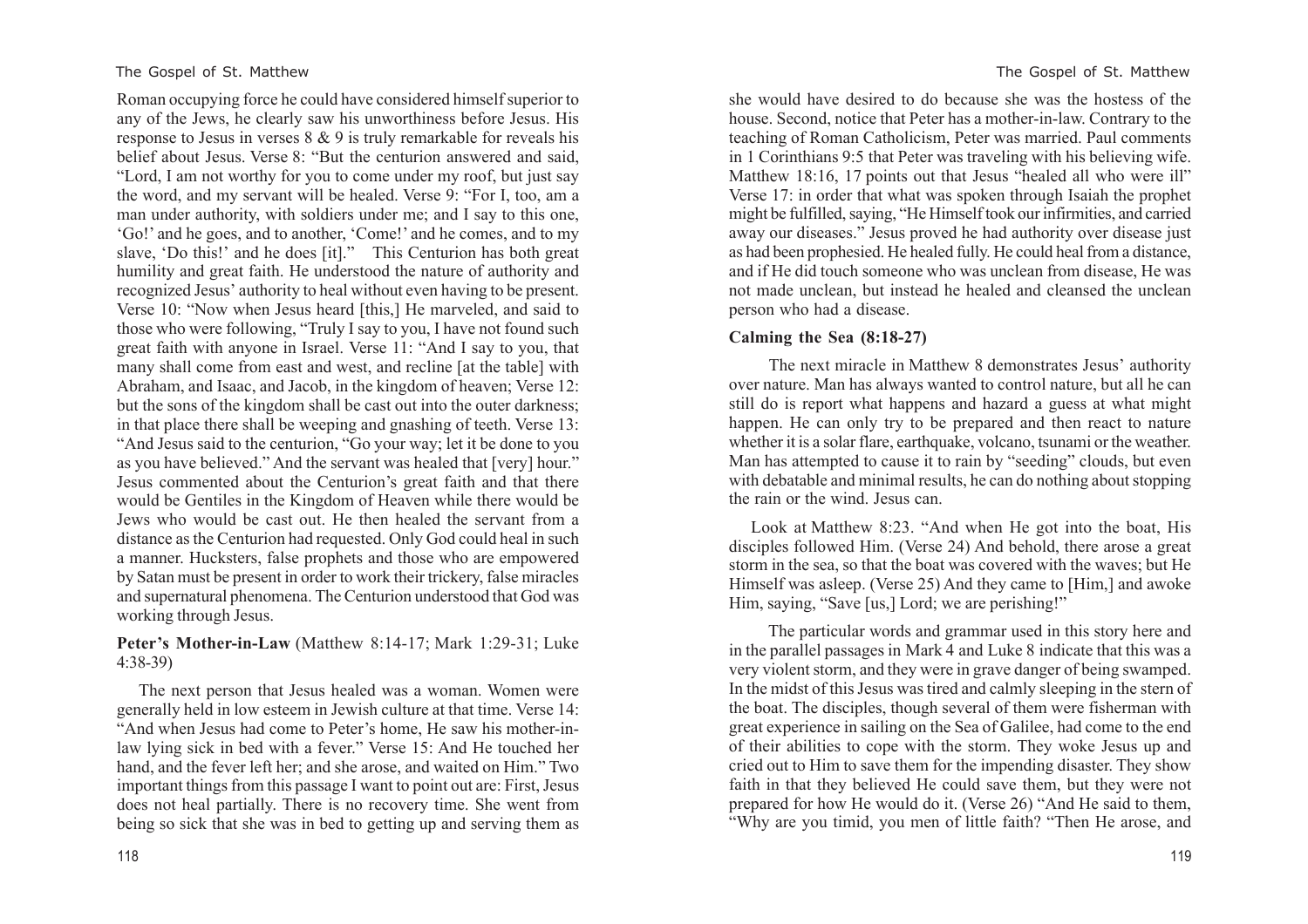rebuked the winds and the sea; and it became perfectly calm." The disciples were frightened because they could no longer handle the situation and their faith was not yet great enough to calmly trust God in the midst of such a storm. They had already seen Jesus perform many miracles, but they were not prepared for Him to exercise His authority over the winds and waves by commanding them to stop. Please note that Jesus rebukes the winds and the sea and not any demonic force. The result is that they immediately stopped. This does not mean the storm passed over or that the winds and waved died down. They stopped immediately which could not happen except by God's direct intervention for the laws of physics which demand that once the waves have been generated the force in them must be dissipated. No wonder the disciples were amazed and responded in verse 27, saying, "What kind of a man is this, that even the winds and the sea obey Him?" Only a man who is in fact God could do this, and Jesus is God in human flesh. We should not marvel at Jesus' authority over nature since He is the one that created it. Colossians 1:16 tells us, For by Him (Jesus) all things were created, both in the heavens and on earth, visible and invisible, whether thrones or dominions or rulers or authorities – all things have been created by Him and for Him. And He is before all things, and in Him all things hold together."

## **The Gadarene Demoniacs** (8:28-34)

 The next miracle Matthew records demonstrates Jesus' authority over supernatural beings. (Verse 28) And when He had come to the other side into the country of the Gadarenes, two men who were demon-possessed met Him as they were coming out of the tombs; [they were] so exceedingly violent that no one could pass by that road. The country of the Gadarenes (also called "Gerasenes" or "Gergesenes)" is on the North-east shore of the Sea of Galilee, about 6 miles southeast across the sea from Capernaum. Jesus and His disciples travel there and as they come out of the boat and start up the hill they pass by a graveyard where they are met by two demonized men. These men were influenced by demons so that they were mentally deranged and actually living in a graveyard. Their place of residence matched their condition of being defiled and unclean. Mark 5 and Luke 8 describe one of the men in greater detail showing he was deranged, masochistic and had superhuman strength. Previous efforts to capture

them had failed. The people in the area were afraid of using the road that passed by the cemetery where they were living.

 These demonized men come out of the tombs and come before Jesus crying out (Verse 29) "What do we have to do with You, Son of God? Have you come here to torment us before the time?" It was the demons dwelling within the men that were saying this. The men did not know that Jesus was the Son of God, but the demons did know. Demons are fallen angels and so they recognized Jesus' spirit thought they had not previously encountered Him in human flesh. Demons know that they will be judged by Jesus, and these demons are wondering what Jesus was going to do with them. Luke 8:31 tells us specifically that they were afraid that Jesus was going to cast them into the abyss as other demons had been (1 Peter 3:19). Did Jesus come to torment them before the time when Satan and his entire host will be cast into the lake of fire after the millennium (Rev. 20:2f)? The demons begin to entreat Jesus not to cast them into the abyss (Luke 8:31) or to send them to another country (Mark 5:10). Matthew 8:30 remarks that "there was at a distance from them a herd of many swine feeding. (Verse 31) And the demons [began] to entreat Him, saying, "If you are [going to] cast us out, send us into the herd of swine."

There is no indication why the demons wanted to go into the herd of pigs except that they saw this as a better option than being cast into the abyss. It is safe to assume that they knew Jesus would not grant them going into some other person, so possibly they thought Jesus would accept this option since they were unclean and the swine were also considered unclean by Jewish law. We know from both Mark and Luke that there were many demons, even calling themselves by the name, "Legion, for we are many." We also know from Mark there was about 2,000 pigs in that herd. These men had many demons in them, and now that they were about to be cast out of the men, they request Jesus to let them go into the swine.

In Matthew 8:32 we find that Jesus grants their request simply commanding them, "Begone!" And they came out, and went into the swine, and behold, the whole herd rushed down the steep bank into the sea and perished in the waters." (The first case of deviled ham). The demons were in rebellion against God, but like captured enemy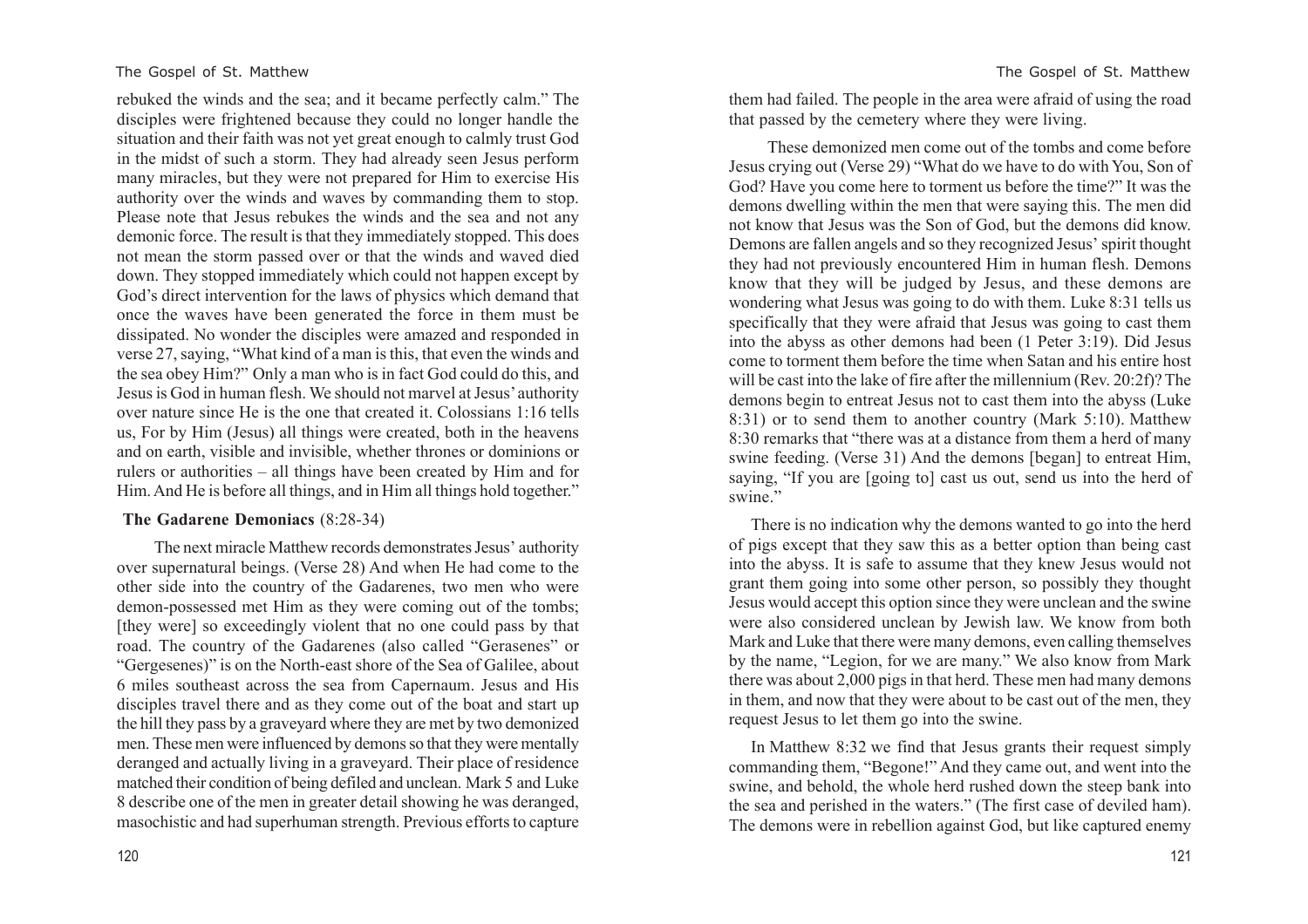soldiers, they had no choice but to obey Jesus when in His presence because He is God. Apparently this was all too much for those keeping the pigs and those in the nearby city. Matthew 8:33-34 records their reaction. (Verse 33) "And the herdsmen ran away, and went to the city, and reported everything, including the [incident] of the demoniacs. (Verse 34) And behold, the whole city came out to meet Jesus; and when they saw Him, they entreated [Him] to depart from their region." Mark and Luke both tell us that when the people from the city arrived to meet Jesus, they also saw the formerly naked demoniac sitting down, clothed and in his right mind. They already knew about the report concerning the swine and they realized what Jesus had done in casting the multitudes of demons from the man. They understood that Jesus was no ordinary man resulting in them being "gripped with a great fear" (Luke 8:37).

 They had the Son of God in their presence, but instead of welcoming Him and seeking to learn from Him, they let their fears control them and they sent Him away. Mark 5 tells us that Jesus instructed the formerly demonized man to "Go home to your people and report to them what great things the Lord has done for you, and how He had mercy on you." And the man did just that throughout the region of Decapolis.

## **The Paralytic's Sins** (9:1-18)

Jesus returns to Capernum and once again people are flocking to Him. Mark 2 gives us more detail than Matthew's condensed story here in Matthew 9about what occurs next. Mark tells us that so many were gathered there that there was no longer room even near the door. To this crowded place come four men carrying a paralytic man lying on a bed. They could not get into the house through the door, so they went up the outside stairs to the roof where they dug an opening in the roof and then lowered their friend into the house. That they would go to all this trouble to bring their paralyzed friend to Jesus demonstrated they believed Jesus could help. We pick up the story in Matthew 9:2. And Jesus seeing their faith said to the paralytic, "Take courage, my son, your sins are forgiven." Jesus' words were carefully spoken for He was well aware that there were some Scribes present and that they believed that physical afflictions were caused by either the individual's sin, or perhaps the sins of the parents if they

had been born in that condition (See John 9). That premise is not always true, such as in the case of Job, but it may have well been true for this man, for Jesus addressed his problem by telling him, "Take courage, my son, your sins are forgiven."

That caught the attention of the scribes and they said among themselves, "This [fellow] blasphemes." They did not believe Jesus could do this because they correctly understood that only God could forgive sins (Isaiah 43:25;Micah 7:18,19) and they did not believe that Jesus was God.

Matthew 9:4-8 records Jesus' response. (Verse 4) "And Jesus knowing their thoughts said, "Why are you thinking evil in your hearts? (Verse 5) "For which is easier, to say, 'Your sins are forgiven,' or to say, 'Rise, and walk'? (Verse 6) "But in order that you may know that the Son of Man has authority on earth to forgive sins"– then He said to the paralytic – "Rise, take up your bed, and go home." (Verse 7) And he rose, and went home. (Verse 8) But when the multitudes saw [this,] they were filled with awe, and glorified God, who had given such authority to men." Jesus does have the authority to forgive sins and He proved the point by healing the paralyzed man immediately and completely so that the man even had the strength to pick up his bed and take it home with him. The multitudes understood the significance of this and gave praise to God.

We do not find the religious leaders joining in the celebration. As time progressed they would become increasingly hard hearted toward Jesus so that they would deny the miracles or claim they were done by the power of Beelzebul (Satan – Matthew 9:34; 12:14). Their blasphemy against the obvious work of the Holy Spirit was the only sin Jesus would not forgive.

## **The Synagogue Official's Daughter** (Matthew 9:18-31: Mark 5:22- 43;Luke 8:41-56)

The final miracle Matthew recounts in this section demonstrates Jesus' power over man's great enemy, death. This story is told in Matthew 9:18-31;Mark 5:22-43 and Luke 8:41-56. The story begins with Jairus, the chief official of the synagogue in Capernaum, coming to Jesus and falling down at His feet to entreat him concerning his 12 year old daughter saying, "My little daughter is at the point of death;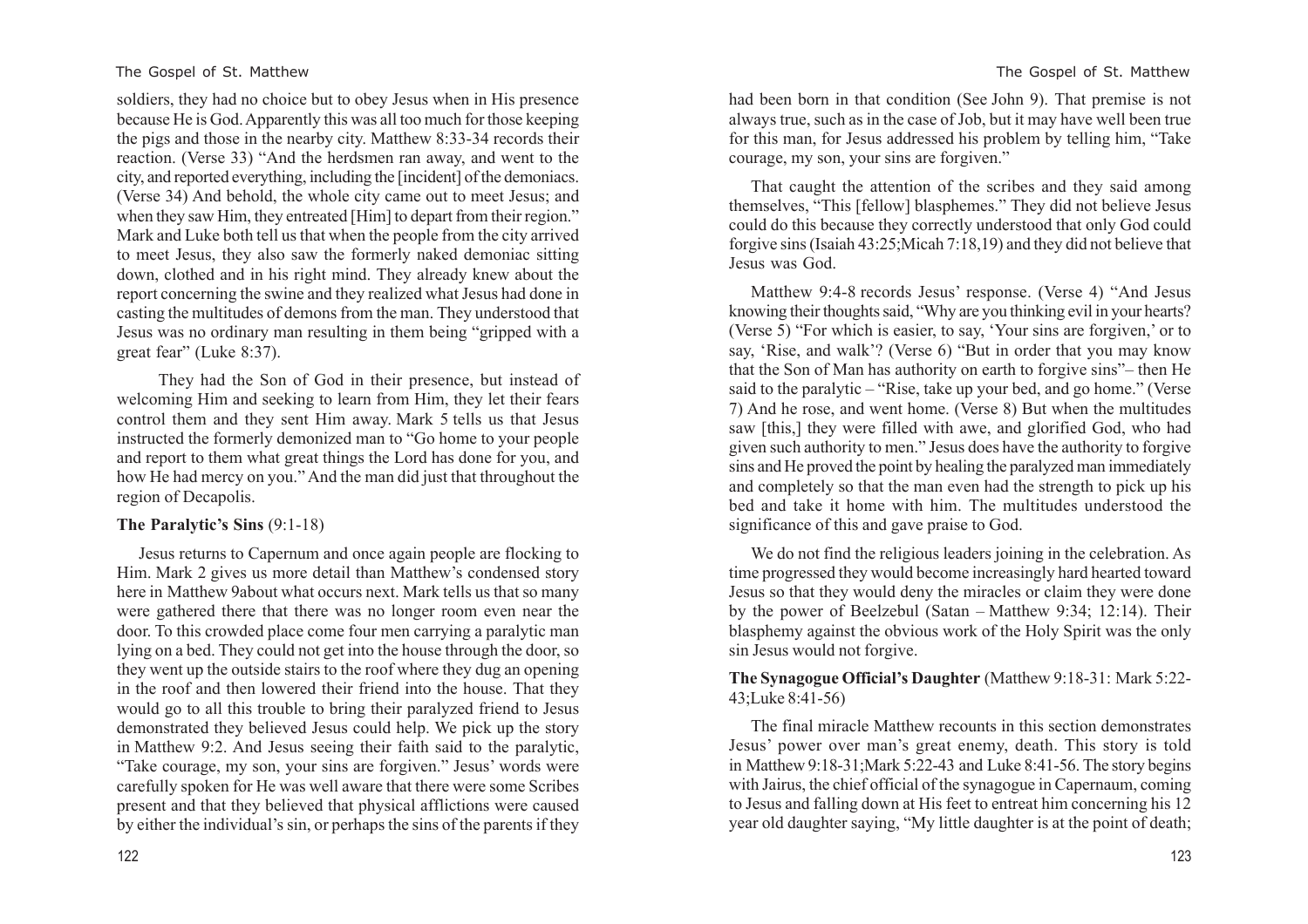[please] come and lay Your hands on her, that she may get well and live" (Mark 5:23). Jesus then started toward Jairus' house, but the multitudes were pressing against Him and it was difficult to travel.

In the midst of this crowd a woman that had lived with a hemorrhage for 12 years came up and touched the fringe of Jesus' cloak. Though she had not been able to find a physician that could heal her in all those years, she was healed instantly when she touched the edge of Jesus' coat. Jesus was immediately aware that someone had done this and asked "Who is the one who touched Me?" When the woman realized that she had not escaped unnoticed, she came and fell down before Jesus and confessed what she had done and why. Jesus then responded "Daughter, your faith has made you well; go in peace" (Luke 8:48).

Once again we find that Jesus does not become unclean when someone unclean touches Him. Instead, they become clean and are healed. While Jesus was still speaking to the woman, someone came from Jairus' house and told him that his daughter had died and not to trouble the Teacher anymore. Jesus heard this and told him, "Do not be afraid [any longer;] only believe, and she shall be made well" (Luke 8:50).

When they arrived at Jairus' home the professional mourners were already present, and, as according to Jewish custom of the time, there were flute payers and a crowd in noisy disorder with loud weeping, wailing and lamenting. Their purpose was not to comfort, but to proclaim the agony of the loss. Jesus told them, "Depart; for the girl has not died, but is asleep." And they [began] laughing at Him" (Matthew 9:24). These professional mourners were shallow people who could wail and lament one moment and turn to laughter the next at a statement they thought to be ludicrous. However, Jesus prevailed and He entered the house with only Peter and John and James, and the girl's father and mother. Jesus "took her by the hand and called, saying, 'Child, arise!' And her spirit returned, and she rose immediately; and He gave orders for [something] to be given her to eat" (Luke 8:54, 55). The parents were amazed, and though Jesus told the parents not to tell anyone what had happened, the news of it spread throughout the land.

Jesus could raise people from the dead. This was not an isolated incident either. Luke 17:12-17 record that Jesus had stopped a funeral and raised the young man that had died and given him back to his mother. John 11 records the resurrection of Lazarus after he had already been dead three days. Jesus' power to raise the dead is one more proof that He is indeed God in human flesh.

What do you believe about Jesus? His authority over disease, demons, nature, sin and death all prove His deity. Sometime later when John the Baptist was in jail and beginning to wonder if Jesus was the Expected One, Jesus sent word to him saying, "Go and report to John what you hear and see: [the] blind receive sight and [the] lame walk, [the] lepers are cleansed and [the] deaf hear, and [the] dead are raised up, and [the] poor have the gospel preached to them" (Matthew 11:3, 4). Jesus' miracles and preaching proved His identity. Some people believed the obvious while others rejected it for all sorts of reasons including not being able to face the ridicule of those that did not believe. The same is still true today. There are many that come to the very logical conclusion that Jesus demonstrated that He was God, but even so, they refuse to place their faith in Him and become a true Christian because they do not want to face the ridicule of co-workers, friends or family. I guess it then boils down to whether you want live for the present or eternity. How sad that so many still exclude themselves from heaven because they are more concerned about the suffering that may occur in this life at the hands of unbelievers. They will have all of eternity to regret it. Don't let yourself be one of them.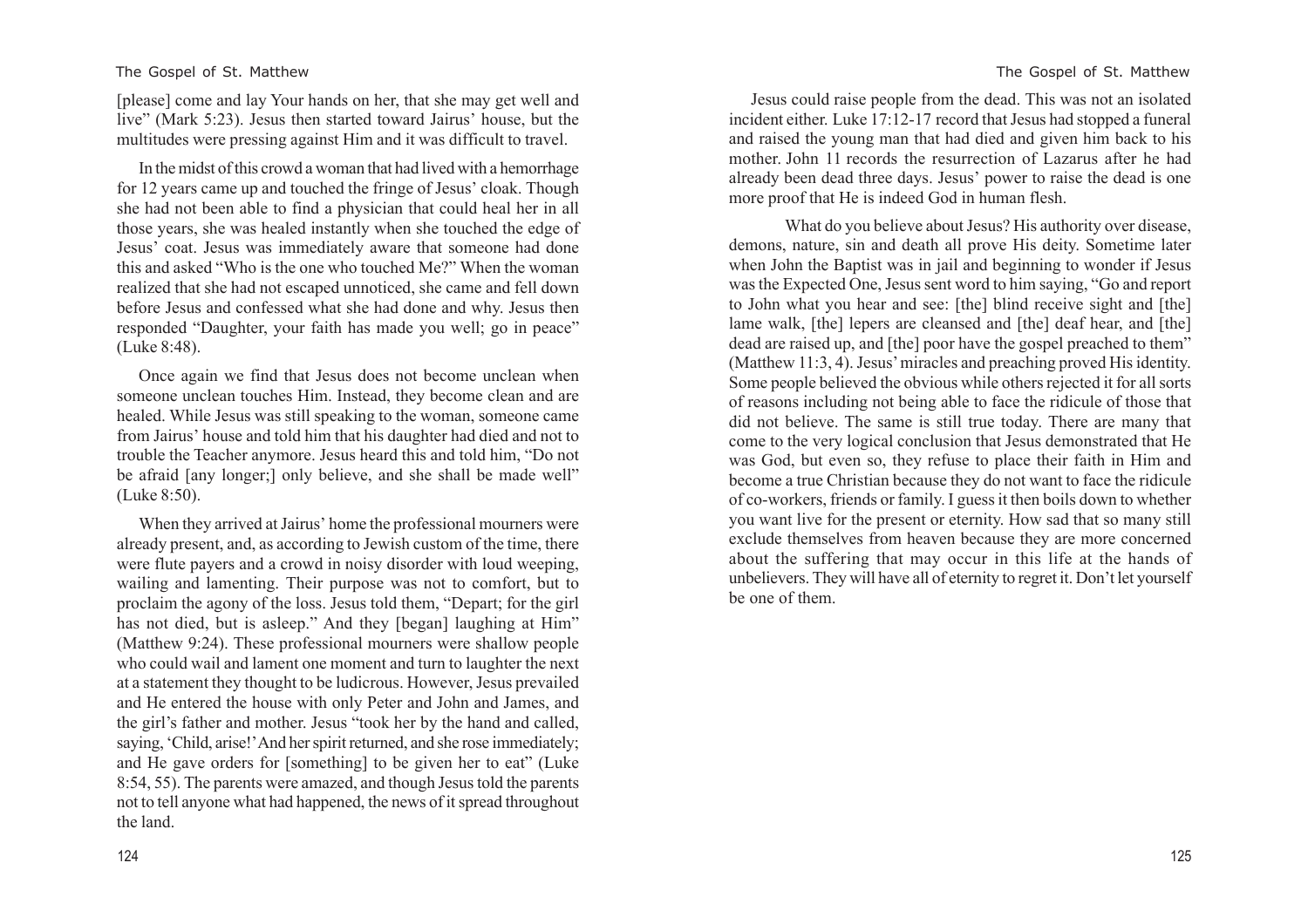**Chapter 9**

# **Messianic Parables**

**T**he parables of Jesus are found in the three synoptic gospels (Matthew, Mark, and Luke) and the Gospel of Thomas. We will be studying 27 of the parables found in these texts. In our examination of these stories, we'll consider their literary form and placement within each gospel and the ways scholars of the New Testament and early Christianity have analyzed these texts.

New Testament scholars believe that Mark's gospel was used as a source by both Matthew and Luke, so their versions of each parable can be usefully compared to the Markan version to see their editing [or redaction] of the Markan source (though it also possible that they had access to another source in addition to Mark). But New Testament scholars also recognize that all of the parables were shaped prior to Mark by years of oral transmission among followers of Jesus and communities of the earliest church from Aramaic-speaking communities of Galilee into the Greek-speaking world/s of the Mediterranean, where early Christian apostles preached the gospel message they had heard.

Their activities of preaching, studying, worshipping, and learning together radically shaped the ways the parables were heard and told. In turn, the gospel writers we refer to as Mark, Matthew, Luke, and Thomas also reshaped the ways the parables were told and interpreted. In this course, we'll examine the parables as parts of these gospel texts, but we will also consider their life as parabolic stories both before and after the writing of the gospels through which we encounter them. Most important, we shall consider our own contexts as scholars and interpreters of the parables. The parables are listed below in four groups: first, those that are found in the Gospel of Mark and other gospels; second, those that are found in Matthew (and sometimes in Luke and Thomas), but not in Mark; third, those that are found in Luke (and sometimes in Thomas), but not in Mark or Matthew; fourth, those that are found only in Thomas. See also the Table of Parables and their parallels.

## **Parables of the Gospel of Mark and Their Parallels**

- 1. The Parable of the Sower (Mark 4:1–20, Matthew 13:3–23, Luke 8:5–15, Thomas 9)
- 2. The Parable of the Seed Growing Secretly (Mark 4:26-29 [Unique To Mark])
- 3. The Parable of the Mustard Seed (Mark 4:30-32, Matthew 13:31- 32, Luke 13:18-19, Thomas 20)
- 4. The Parable of the Tenants (Mark 12:1-11, Matthew 21:33-46, Luke 20:9-18, Thomas 65)
- 5. The Parable of the Budding Fig Tree (Mark 13:28-32, Matthew 24:32-36, Luke 21:29-33)
- 6. The Parable of the Faithful Servant (Mark 13:33-37, Matthew 24:42, Luke 12:35-48, Thomas 21, 103)
- 7. The Parable of the Wheat and Tares (Matthew 13:24-30, Thomas 57)
- 8. The Parable of the Leaven (Matthew 13:33, Luke 13:20-21, Thomas 96)
- 9. The Parable of the Hidden Treasure (Matthew 13:44, Thomas 109)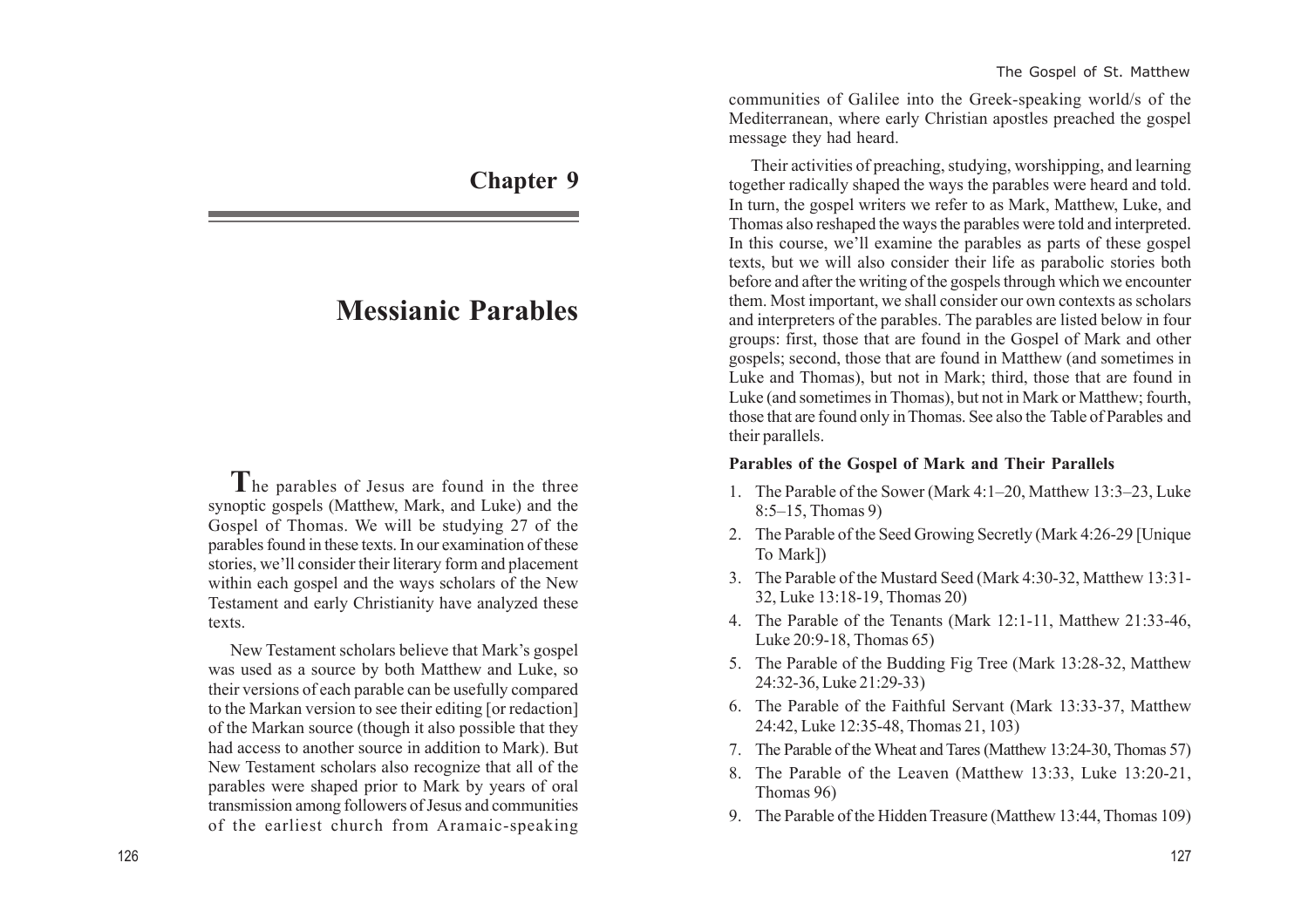- 10. The Parable of the Pearl (Matthew 13:45-46, Thomas 76)
- 11. The Parable of the Net (Matthew 13:47-50, Thomas 8)
- 12 The Parable of the Lost Sheep (Matthew 18:12-14, Luke 15:3-7, Thomas 107)
- 13. The Parable of the Unmerciful Servant (Matthew 18:23-35 [Unique To Matthew])
- 14. The Parable of the Laborers in the Vineyard (Matthew 20:1-16 [Unique To Matthew])
- 15. The Parable of the Two Sons (Matthew 21:28-31 [Unique To Matthew])
- 16. The Parable of the Wedding Feast/Banquet (Matthew 22:1-14, Luke 14:15-24, Thomas 64)
- 17. The Parable of the Ten Virgins (Matthew 25:1-12 [Unique To Matthew])
- 17b. The Parable of the Talents (Matthew 25:14-25:30) -Parables of Luke Not Found In Mark Or Matthew
- 18. The Parable of the Two Debtors (Luke 10:30-37 [Unique To Luke])
- 19. The Parable of the Good Samaritan (Luke 10:30-37 [Unique To Luke])
- 20. The Parable of the Rich Fool (Luke 12:16-21, Thomas 63)
- 21. The Parable of the Lost Coin (Luke 15:8-10 [Unique To Luke])
- 22. The Parable of the Prodigal Son (Luke 15:11-32 [Unique To Luke])
- 23. The Parable of the Unjust Steward (Luke 16:1-8 [Unique To Luke])
- 24. The Parable of the Rich Man and the Beggar Lazarus (Luke 16:19-31 [Unique To Luke])

## **Parables of the Secret Kingdom**

Matthew's central discourse section (13:1-52) contains seven or eight parables depicting the present character of the kingdom until the end; his final discourse section contains a roughly equal number of end-time kingdom parables (24:32-25:46). As in Mark, Jesus' parables of the kingdom's present state explain why his kingdom comes first in a hidden way and why Israel's leaders reject him (compare F. Bruce 1972a:69; Ladd 1963). These parables dramatically reinforce that Jesus' first coming was coercive neither militarily nor intellectually

 $(11:25-27)$ ; he came as the meek burden bearer  $(11:28-30)$ , and only the meek could recognize and follow him (11:25, 28).

That the parables address his people's acceptance or rejection of the kingdom message follows from the context: Jesus speaks parables *that same day* that he has confronted Pharisaic opposition (12:24-45) and offered a culturally offensive statement about his family (12:46-50). The parables section closes immediately with an account of Jesus' rejection by his hometown (13:53-58), so that rejection by his own frames his kingdom parables (compare 10:21, 34-37). This likewise implies that true disciples-those who follow the kingdom message-must be prepared to pay the ultimate price for doing so (13:20-22, 44-46).

Because modern readers often misunderstand parables, it is important to provide some brief comments about their character. Most of Jesus' parables were stories designed to illustrate a particular point or points, something like sermon illustrations today (except sometimes without the accompanying sermon that would clarify the illustration!). We should not read too much into parables; often some details of the parables merely are necessary to make a good story. Nevertheless, parables provide one creative way to explain Jesus' central point or points.

## **The Sower and the Soils**

Jesus tells the "parable of the sower" (v. 18) in verses 3-9; in verses 18-23 he provides the interpretation, in which only one who "hears the word and understands it"! perseveres to eternal life (v. 23). In the intervening section (vv. 10-17) Jesus emphasizes that only his inner circle will understand, because the parables make sense only in the context of Jesus' ministry. Thus prospective disciples have a measure of choice: only those who press into his inner circle, those who persevere to mature discipleship, will prove to be good soil.

Jesus draws from commonplace agricultural conventions to illustrate his kingdom principles, as one might expect from a teacher sensitive to rural Galilean hearers. Whereas the later rabbinic parables often focus on such settings as royal courts (compare 22:2; see comment on Mt 18:23), Jesus most often told stories about agriculture and the daily life of his common hearers (as in 20:1).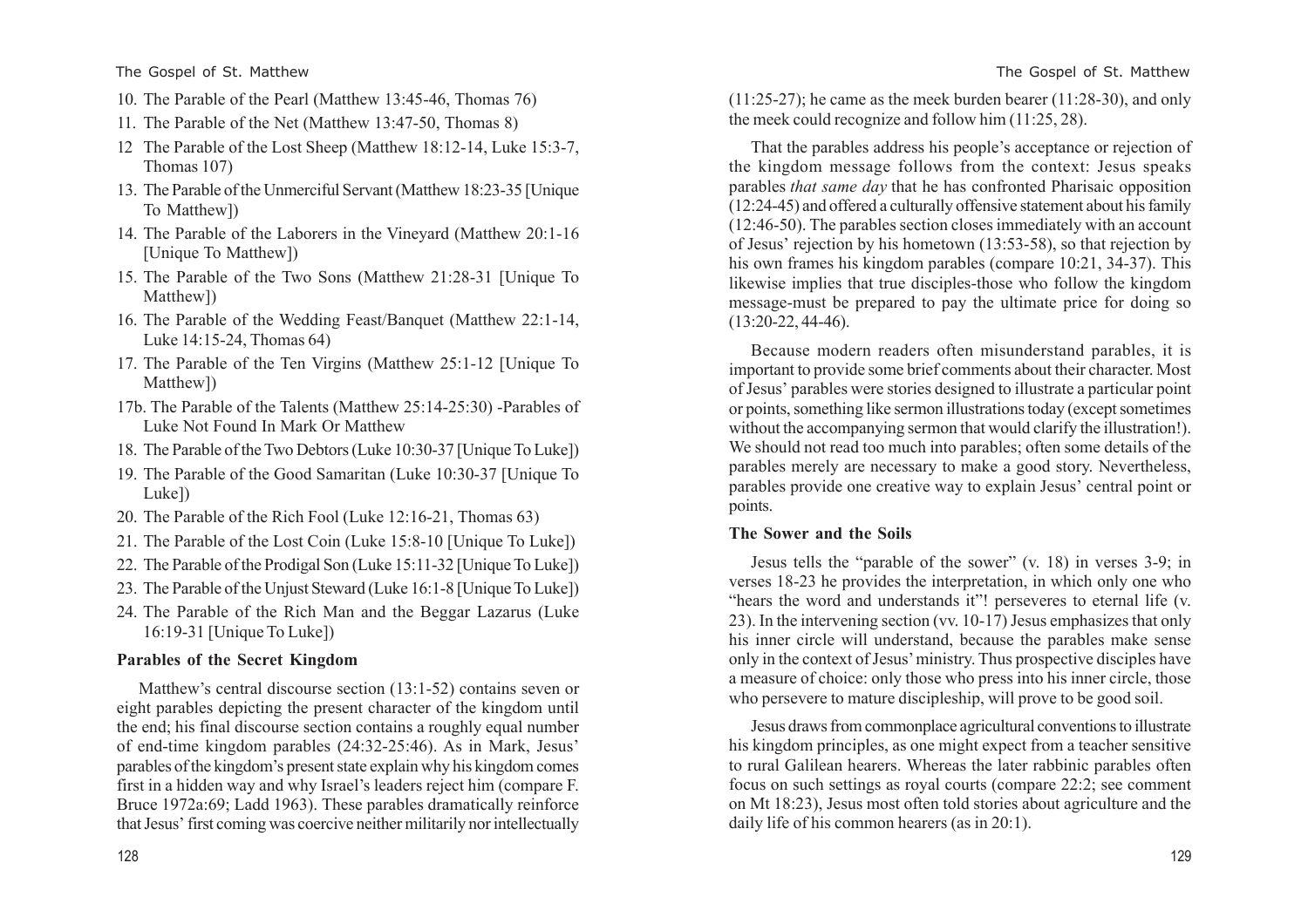Other ancient writers employed the seed image; perhaps most significantly, 4 Ezra declares that just as not all the seeds a farmer sows survive or put down roots, so not all people will persevere to eternal life (4 Ezra 8:41). But whereas the harvest would be completed in the end time (Mt 13:39; 3:12; 21:34; compare 9:37-38), Jesus portrays the present as a time of sowing to prepare for that harvest.

*The sower must so widely to ensure a good harvest.* It made more sense, in a field like the one in Jesus' parable, to plow up the ground before sowing; this was a frequent practice in ancient Israel (Is 28:24-25; Jer 4:3; compare Hos 10:11-12; K. White 1964). Later literature, however, repeatedly speaks of plowing after sowing (although some plowed both before and after sowing); farmers who knew their fields apparently felt comfortable sowing first, then plowing the seed into the ground (*Jub.* 11:11; Jeremias 1972:11 and 1966b; see especially P. Payne 1978:128-29, contending that both practices occurred). Because we cannot know the conditions of given hearers' hearts before we preach, Jesus uses the second analogy of sowing before plowing; we must sow as widely as possible and let God bring forth the appropriate fruit (compare the agricultural counsel in Eccl 11:6).

*Not all ground will yield good fruit. The path* probably represents one of the footpaths running through or around the field (A. Bruce 1979:195). Some of the grain accidentally fell on or beside it, exposing the seed there to hungry birds (compare *Jub.* 11:11). The sower's field in this parable also includes some land where the soil is shallow over rock. Palestine includes much land like this; though seed springs up quickly on such soil, which holds its warmth, the seed readily dies because it cannot put down roots (Argyle 1963:101).

*The fruitful soil yields enough to make up for the useless soil.* Italy and Sicily averaged fivefold or sixfold return on grain sown; irrigated fields in Egypt averaged around a sevenfold yield for wheat (N. Lewis 1983:121-22). The average Palestinian harvest may have yielded seven and a half to ten times the seed sown. Thus harvests yielding thirty to a hundred times the seed invested are extraordinarily abundant (Gen 26:12; *Jub.* 24:15; *Sib. Or.* 3.264- 65), and one rarely exceeded one hundredfold (P. Payne 1980:183- 84). The fruit from the good soil more than makes up for any seed wasted on the bad soil.

## **Secrets for Disciples Only (13:10-17)**

Jesus reveals special truth to his disciples through parables. Jewish teachers used parables as sermon illustrations to explain a point they were teaching (for examples, see Johnston 1977:507). To offer an illustration without stating the point, however, was like presenting a riddle instead (compare *Test. Ab.* 12-13A). By articulating his principles only in parables, Jesus offers riddles whose answer can be fathomed only by those who understand them in the context of his own ministry (for example, events like the Pharisees' rejection-12:24- 45) or who patiently press into his inner circle to wait for the interpretation (13:12; compare Irenaeus *Adversus haereses* 2.27.3).

Jesus spoke in parables because the kingdom involved end-time "mysteries" (NIV *secrets*, v. 11) now being revealed to those with ears to hear. The disciples were more special than the prophets of old only because they lived in a time when they could receive a greater revelation than the prophets, as Jesus' blessing on them makes clear. The disciples' eyes and ears were blessed (v. 16) because of the greater one among them (v. 17). The rest of the hearers, unable to fathom his message, fulfilled the prophecy of Isaiah about penal blindness: because of Israel's sin, they would be unable to truly *see, hear* and *understand* God's message (vv. 13-15; 15:14; Is 6:9-10; compare Is 29:9-10; Evans 1981). Yet those who did turn to the truth would be "healed" (Mt 13:15); Jesus' physical healings were concrete signs of the spiritual healing of which Isaiah spoke (Mt 8:17; compare Is 6:10; 53:5; Hos 11:3; 14:4).

## **The Enemy's Weeds (13:24-30)**

As in verses 3-9, Jesus tells an agricultural story that is relatively realistic. Although the color is local, the central character of the story is not a peasant like many of Jesus' hearers; he is a wealthy landowner (v. 27), whereas the farmer in the parable of the sower could easily have been a tenant farmer, a peasant like many of Jesus' hearers. The main character's authority makes him a clearer analogy for God, as in other Jewish parables (such as *Sipra Behuq.* pq. 3.263.1.8).

"Tares" (KJV) or *weeds* (NIV) here are darnel *(Lolium temulentum),* a poisonous weed organically related to wheat and difficult to distinguish from wheat in the early stages of its growth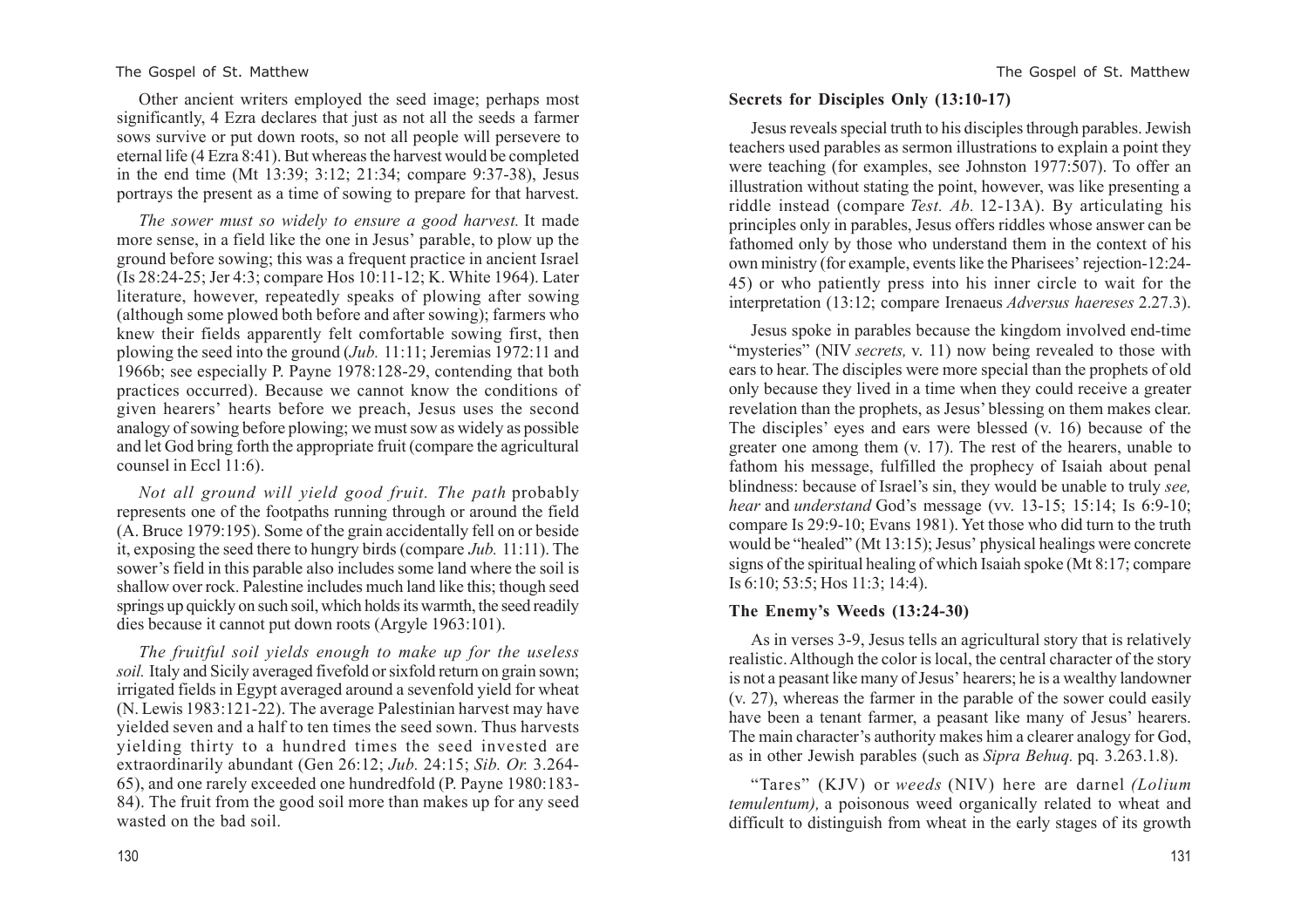(Jeremias 1972:224). (Calling them "tares" may tempt a preacher given to puns to title a sermon on this passage a "tare-ible parable.") Given the occasional feuding of rival farmers (Derrett 1973:43), it is not surprising that Roman law would specifically forbid sowing such poisonous plants in another's field (Hepper et al. 1982:948) or that one who found an abundance of such weeds would suspect an enemy's hand (v. 28).

Despite the workers' willingness to try (v. 28)-workers regularly uprooted weeds before their roots were entangled with those of the wheat (Jeremias 1972:225; KGmmel 1957:134-35)-it would be difficult for them to root out the many tares at this stage (Manson 1979:193; Meier 1980:147). The weeds had grown enough that their roots were already intertwined with those of the wheat but not far enough that it would be easy to distinguish them from the wheat; uprooting thus might endanger the wheat (v. 29).

After the wheat and darnel were grown, they were easily distinguished, and reapers could gather the darnel, which did have one use: given the scarcity of fuel, it would be burned (v. 30; Jeremias 1972:225; A. Bruce 1979:200). Wheat was normally gathered and bound in sheaves, then transported, probably on donkeys, to the village (or in this cases the large estate's own) threshing floor (N. Lewis 1983:123), then stored.

## **The Hidden Kingdom of the Present**

Jesus insists that the glorious anticipated kingdom of God is also present in a hidden way in his ministry and that of his followers. These parables most clearly declare that God's kingdom has arrived in some sense in Jesus' ministry, in a hidden and anticipatory way. Far from baptizing the wicked in fire and overthrowing the nations at his first coming, Jesus came as a meek servant (12:18-20), wandering around Galilee with a group of obscure disciples and healing some sick people.

In a world characterized by political turmoil and filled with wandering teachers and magicians, Jesus' initial arrival as a politically inconspicuous servant had rendered his mission as opaque as his parables, except to people of faith. We Christians sound foolish to those outside Jesus' circle when we speak of a final judgment and living for a future kingdom; what does that have to do with the troubles

of daily life in the present? But those who have pressed into Jesus' circle today, like those who did so two thousand years ago, know who Jesus really is. Despite the magnitude of the task before us, we dare not despise the "smallness" of our own works, for God's entire program long ago came hidden in a small package.

## *The Kingdom Is like a Mustard Seed (13:31-32)*

Despite some dispute today over which plant Jesus intended, the mustard seed had become proverbial for small size (17:20; *m. Niddah* 5:2; *Toharot* 8:8). Although not literally the smallest of seeds, and yielding a shrub rather than a *tree* in the technical botanical sense in English, the mustard plant hyperbolically conveyed Jesus' point (the inconspicuous becomes mighty) better than any other. (It commonly reaches eight to ten feet around the Lake of Galilee.)

## *The Power of a Little Bit of Leaven (13:33)*

Jewish writers used *yeas<sup>t</sup>* in a variety of symbolic ways, but Jesus stresses here the factor all had in common: its ultimately pervasive character. One leavens unleavened meal until the finished product is thoroughly leavened. The amount of flour involved here represents roughly fifty pounds, providing enough bread for over one hundred people. A housewife would not normally fix so much meal and could not need more than this; the unnatural magnitude of the illustration probably suggests that the kingdom far exceeds daily examples to which it may be compared (so Jeremias 1972:147). That she "hid" (NIV *mixed* obscures this point) the yeast in the dough also exceeds the comparison and reinforces the image of the hiddenness of the kingdom in this age.

## *Jesus Tells Parables to Reveal God's Long-Hidden Mysteries (13:34-35)*

Although the parables were riddles to outsiders, they conveyed God's hidden revelation to his followers (compare 13:10-17; 1 Cor 2:7-10; Col 2:2-3). As in the central section of the parable of the sower (Mt 13:10-17), Jesus justifies this principle from Scripture.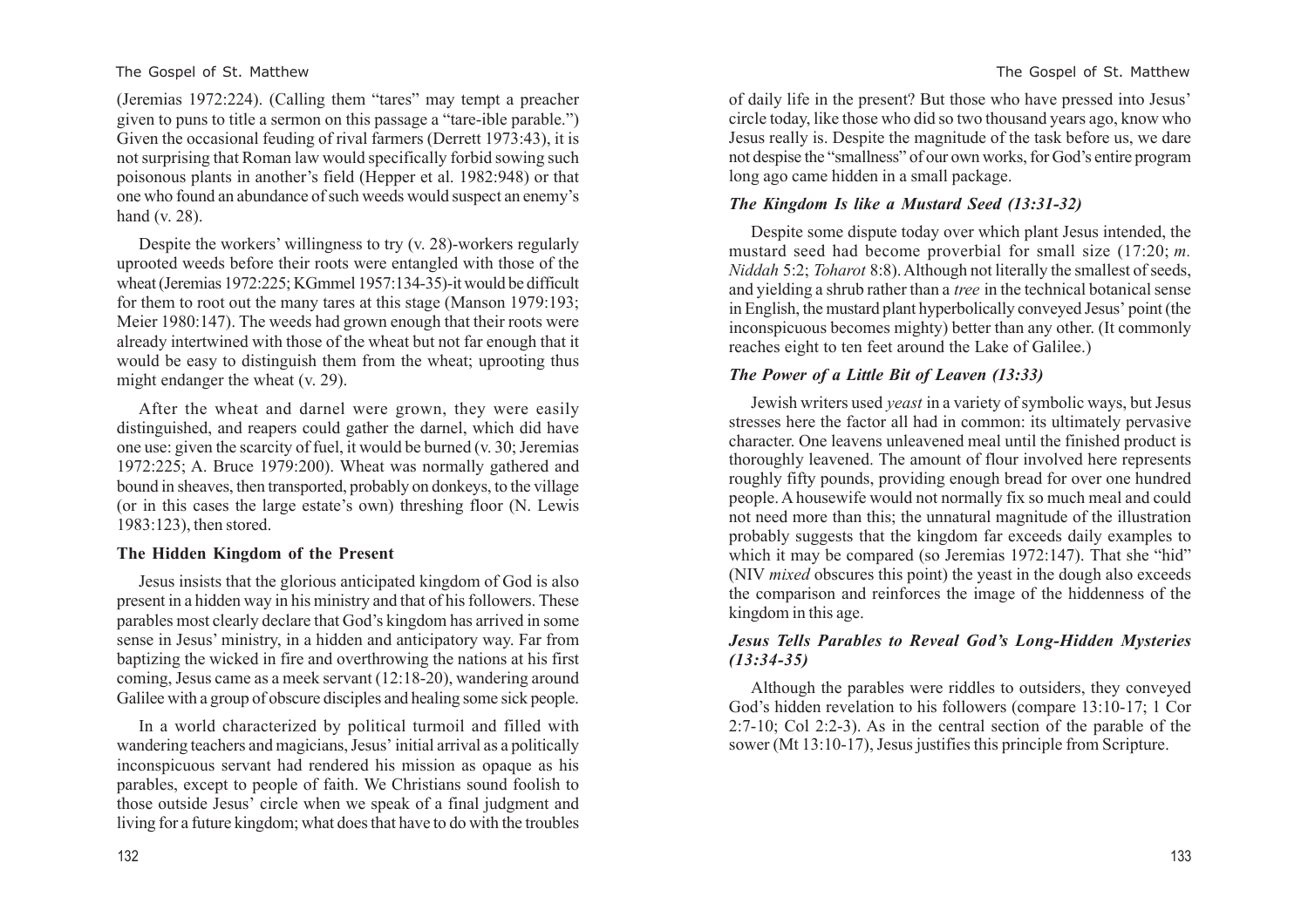(Jn 12:24-36) and with God the Father's voice from heaven affirming the glorification of His name in Jesus' coming "hour" (Jn 12:28), Jesus left the Temple precincts and crossed the Kidron Valley with His Apostles to the Mt. of Olives.

## **Structure of Jesus' Eschatological Sermon (24:1-25:46)**

1. Introduction ( 24:1-2)

- · Destruction of the Temple
- 2. Signs of the Coming Disaster ( 24:3-14)
	- · False messiahs
	- Wars, famines, earthquakes
	- Persecution of the elect, false prophets and growth of sin
	- Gospel of the Kingdom proclaimed throughout the world
- 3. The Great Tribulation of Jerusalem ( 24:15-27)
	- · Desecration of the Temple
	- · False prophets and false messiahs
- 4. The Parousia of the Son of Man ( 24:29-25:30)
	- · Signs of His coming
	- Parable of the Fig Tree
	- Parable of the Two Stewards
	- Parable of the Ten Virgins
	- Parable of the Talents
	- The Last Judgment  $(25:31-46)$

## **The Temple's Destruction (24:1-3)**

In much of Matthew 24, Jesus is warning followers who, like Peter, want an optimistic promise of the future (16:21-23) that realism is more important. His followers must prepare themselves to die for his honor before the coming of the end (compare 16:24-28). The introduction to this part of the discourse makes some crucial points. Jesus Is Not Impressed with Splendid Monuments (24:1-2) The temple was renowned for its beauty (*ARN* 28A; 48, Section 132B), even throughout the Roman world (2 Macc 2:22; *Ep. Arist.* 84- 91; *CIJ* 1:378, Section 515); Israel had traditionally viewed the temple as invincible (Jer 7:4; *Ep. Arist.* 100-101; Philo *Spec. Leg.* 1.76). Jesus, however, is not impressed. Swift Judgment to Come Against the

# **Chapter 10**

# **Eschatological Discourse**

**W**ednesday was Jesus' last teaching day in Jerusalem. The Pharisees had been continually frustrated in their attempts to discredit Jesus with the crowds and unknowingly spoke prophetically when they complained to one another, *"You see that you are gaining nothing. Look, the whole world has gone after him"* (Jn 12:19). Their words were ironically fulfilled when some Gentiles came to Philip and asked to meet with Jesus (Jn 12:20- 22; in verse 21 "to see" has the implication of "meet with"). When Philip and Andrew, the two Jewish disciples who had Greek names, told Jesus some Greeks wanted to speak with Him, Jesus declares: *"The hour has come for the Son of Man to be glorified ..."* (Jn 12:23. In making this declaration, Jesus links His coming crucifixion to the extending of His Gospel message of salvation to the Gentile nations. It is also Jesus' announcement that the time for Him to personally gather in the "lost sheep" of Israel has come to an end. After a final homily, speaking of His Passion and glorification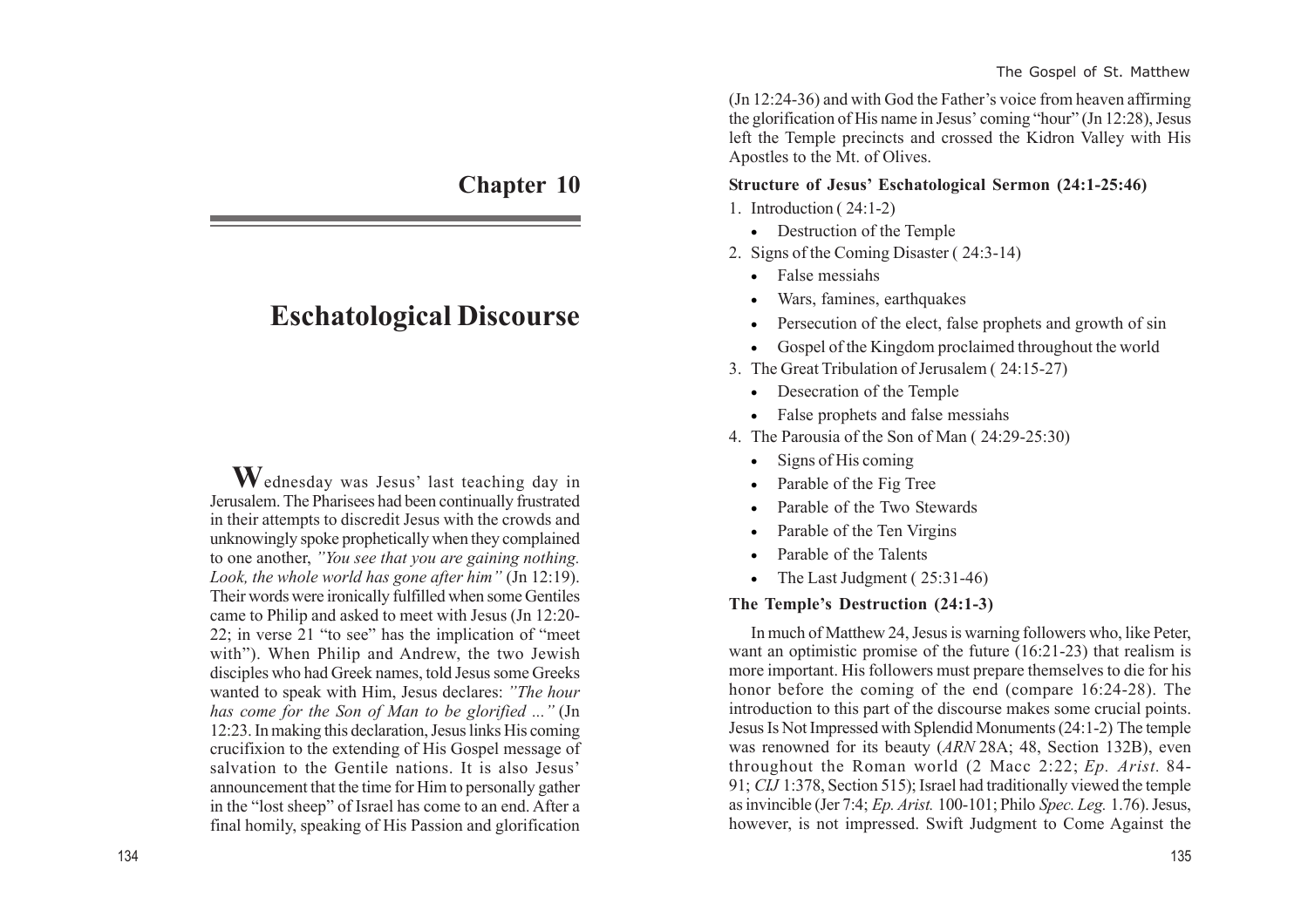Temple Establishment (24:2) The temple, as the ultimate symbol of the Judean religious establishment, which the people took to be the symbol of God's glory (compare Jer 7:4), would be utterly destroyed.

It is difficult to deny that Jesus accurately predicted the temple's destruction. Even on minimal historical grounds, we have good reason to agree with Matthew that Jesus did so (see, for example, Hill 1979:62- 63; Aune 1983:174-75; E. Sanders 1993:257). First, although the later church may have forgotten the significance of some of Jesus' words and deeds against the temple, they preserved them. Thus we learn of a symbolic act of judgment there (Mt 21:12), testimony of witnesses the Christians believed to be false (26:61; compare Mk 15:29; Jn 2:19; Acts 6:14), and a tradition about its destruction that must come from before it was destroyed (Q tradition in Mt 23:38 par. Lk 13:35). Jewish Christians who continued to worship in the temple (Acts 2:46; 21:26- 27) nevertheless remained faithful to a saying of Jesus which they would surely not have created (compare Hare 1967:6). Finally, someone making up Jesus' prediction after the event would have fitted it more literally to its fulfillment, whereas Jesus' saying retains its prophetic hyperbole (such as *not one stone... on another*).The End of Both the Temple and the Age (24:3) This chapter will address two issues: (1) the time of the temple's destruction and (2) the *sign* indicating his coming and the close of this *age.* Although biblical prophecy often linked events according to the kind of event rather than their sequence (for example, a near plague of locusts coalesces with eschatological armies in Joel), clarity was essential for Matthew (probably writing after 70) in a way that it was not for Mark (Mk 13:2, probably before 70; compare F. Bruce 1972a:71; S. Brown 1979). Modern prophecy teachers who require a restored temple and another abomination of desolation to precede Christ's return may be missing the point of Matthew's careful division of questions in 24:3. The final prerequisite for Jesus' coming is the evangelization of all nations (v. 14); the most specific prerequisite is the temple's desecration (v. 15), but the only *sign* of his immediate coming mentioned in the passage appears in the heavens when or just before Jesus appears (v. 30; compare J. Wenham 1977:72; pace Walvoord 1971b).

Jesus pronounces woes against religious leaders of his day (23:13- 32) and then hints about judgment against the temple, the ultimate symbol of the religious establishment's power (23:38; compare 21:13).

As in many Old Testament prophets, nearer judgments foreshadow the final judgment; Matthew recognizes in the temple's destruction in A.D. 70 a vindication of Jesus' prophecy and an assurance that his other prophecies will also come to pass.

## **Not yet the End (24:4-14)**

Many modern readers have felt uncomfortable with the picture of Jesus as an end-time prophet. Nevertheless, even if one starts with historical skepticism, Jesus clearly taught on the end time. Much of Jesus' final discourse in Matthew comes from Mark and Q, but even where Matthew adds elements (such as the trumpet in 24:31), we often have other evidence that Jesus spoke these words. Our earliest extant Christian document, 1 Thessalonians, alludes to some of the same words of Jesus ("according to the Lord's own word," 1 Thess 4:15): clouds, gathering of the elect, angel(s), lawlessness, apostasy, defilement of God's temple, the parousia, coming as a thief, sudden destruction on the wicked, and so on (4:13 - 5:11; compare 2 Thess 2:1-12; Waterman 1975; D. Wenham 1984). Some of Jesus' other words, for instance about unknown times and seasons (Acts 1:7), also appear there. But this common ground not only helps us defend the reliability of the Gospels; it also reminds us that Paul, unlike some Bible teachers today, saw no difference between Jesus' coming for the saints and his coming at the end of the age to judge the world.

Modern prophecy teachers have traditionally looked to current events for signs of the end, to stir end-time enthusiasm among Christians. While the goal may be worthy, the methodology runs counter to Jesus' own teaching. After listing many of the signs (usually hardships) that characterized the end among contemporary Jewish thinkers and visionaries, Jesus declares that *the end is still to come* (v. 6; compare Rev 6:1-8). Jewish people called such events the "birthpangs of the Messiah" (Morris 1972:23), but Jesus declares that these are merely *the beginning of birth pains* (Mt 24:8). Besides missing Jesus' point, modern prophecy teachers are also almost always wrong; for one survey of missed prophecies - often reinterpreting the same biblical texts differently from decade to decade, as headlines change - see Wilson 1977.

While catastrophic events do not allow us to predict how soon the Lord is coming - such events have happened throughout history (Ladd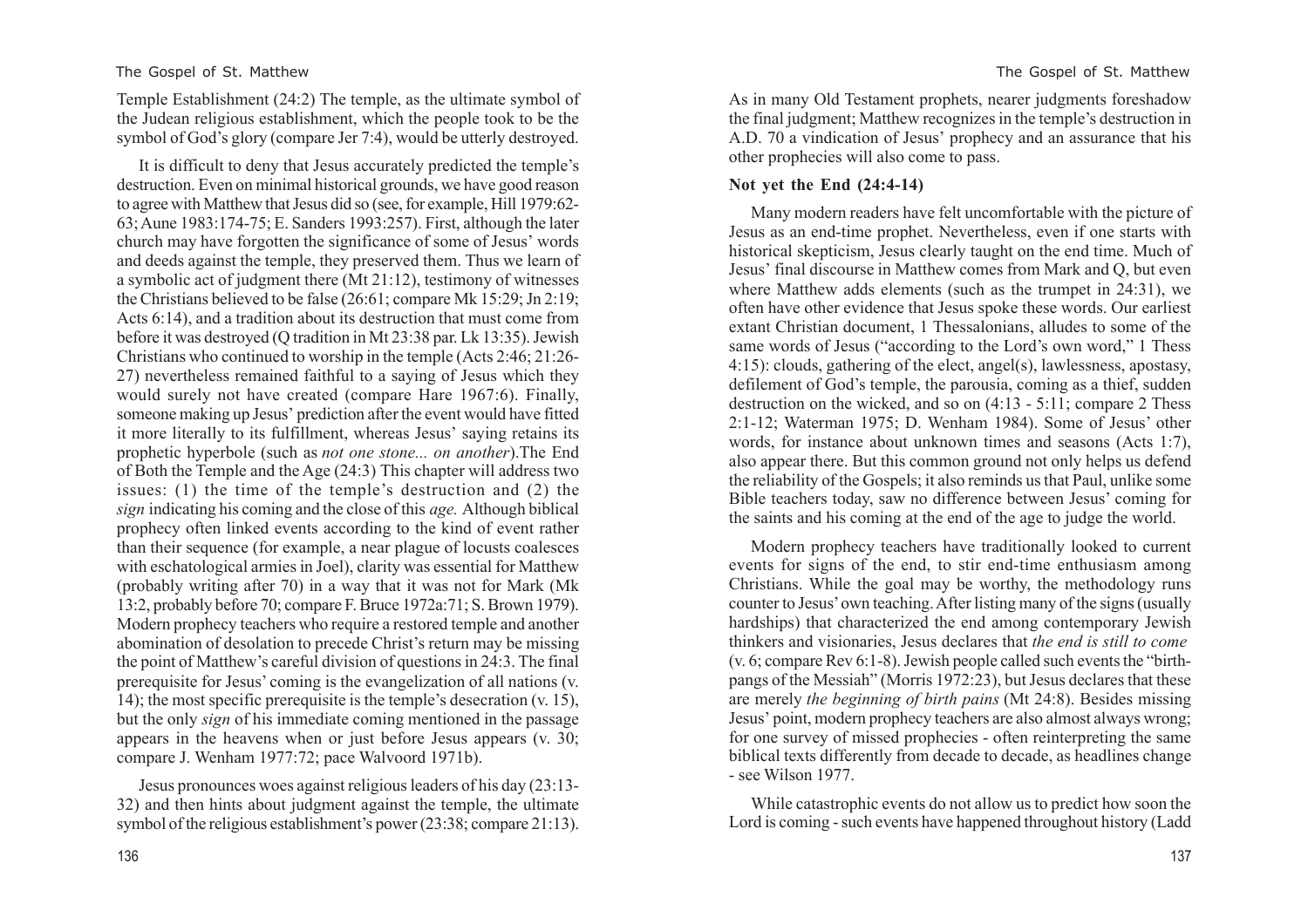1956:72 n. 1; pace Frost 1924:18-19) - they do remind us that such problems characterize this age, summoning us to long for our Lord's coming all the more fervently. Jesus warns us what kind of sufferings we must face. His teaching presupposes important knowledge about the end time, but its repeated exhortations show that its emphasis is on how to live in light of that reality (see Lane 1974:446; Hill 1979:63). Thus it makes good sermon material if we catch Jesus' point!Christians Must Be Ready for False Messiahs (24:4-5) The danger of being misled is mentioned frequently (vv. 4, 11, 24), and Matthew elsewhere has cause to report Jesus' warnings against signs-working prophets (7:15, 22; on signs prophets, see the introduction), a warning that is clearly part of the Jesus tradition (2 Thess 2:9). Today we might think of Jim Jones, David Koresh and New Age Christ figures (see Groothuis 1990). The death toll under Jones and Koresh, incidentally, serves as a helpful rebuttal to those who claim that all religions are the same and it matters not what one believes. But false messianic figures abounded in the first century as well (for example, Jos. *War* 2.259- 63; 6.285-88; *Ant.* 20.97-98).Be Ready for Both Human and Natural Disasters (24:6-8) Jesus borrows traditional biblical language here (compare 2 Chron 15:6; Is 19:2; Jer 51:46; for rumors of wars, compare Dan 11:44). Most of the events of Matthew 24:5-14 occurred between A.D. 30 and 70 (Blomberg 1992:356, following W. G. Thompson 1974). Some even believe *the gospel of the kingdom* was proclaimed among the nations in a representative sense (Rom 10:18; Col 1:6; Blomberg 1992:356-57). The general character of the language prohibits us from limiting it to any such events, however (Beasley-Murray 1957:35, 39). Such events occurred throughout the period of 30-70 and have been occurring ever since.Be Ready for Persecution; Some Professing Christians Will Fall Away (24:9-13) So heart wrenching is this reality that the New Testament writers had to warn Christians about it repeatedly (2 Thess 2:3; 1 Tim 4:1-3; 2 Tim 3:1-9; 2 Pet 3:3; 1 Jn 2:18- 19; Rev 13:12-17). Early Christian exhortation regularly portrayed perseverance and apostasy as the alternatives in times of serious testing (S. Brown 1969:146). Like Mark, Matthew connects the suffering of believers with that of Christ, even prefacing his passion narrative with the promise of believers' suffering (compare Feuillet 1980b; Graham 1986).

*Wickedness,* or more literally and specifically "lawlessness," could characterize especially the outwardly religious (Mt 23:28; compare

Jude 4) but probably applies to the society as a whole, including wicked rulers (2 Thess 2:3, 7-8). Nevertheless, as a consequence even the hearts of *most* (literally, "the many," perhaps denoting disciples compare Mt 20:28) will become loveless (compare 22:37-39), hence capable of betrayal. Although the promise that one who *stands firm to the end will be saved* (24:13; compare v. 22) could refer to survival (as in 4 Ezra 6:25), the context of apostasy suggests that enduring to salvation here may refer to the same demand that phrase implies in most New Testament passages: that only those who continue in the faith will receive salvation at the final day (compare 7:13-14; Marshall 1974:73).True Christians Will Spread the Gospel Among All Nations (24:14) Whereas Jesus says that other phenomena do not mark the end (v. 6), here he explicitly declares that the spread of the gospel does mark *the end.* The world controls many other factors, but this is the one factor the church itself determines: we must complete the commission of discipling all nations before this age will come to a close (28:19-20; compare Acts 1:6-11; Rom 11:25-26; 2 Pet 3:9-15). This prerequisite for the end does not imply that all peoples will be converted, but that the kingdom will not come in its fullness until all peoples have had the opportunity to embrace or reject the King who will be their judge (Mt 25:31-32). Jesus' early followers recognized that he would rule a remnant with representatives from all peoples (Rev 5:9; 7:9); just as the world system would (Rev 13:7).

Perhaps just as Israel, because of disobedience, ruled the land promised to Abraham only twice in its history (Gen 15:18; 1 Kings 4:21; 2 Chron 34:5-7), so the Lord's return has been delayed and the world's suffering prolonged by the church's disobedience to the Great Commission (see 2 Pet 3:9-15; Ford 1979:76). While some generations have come much closer than others, the Lord will not return until he has found a generation of servants devoted enough to fulfill the worldwide mission's task he has commanded.

Whereas Matthew 28:18-20 is a commission, 24:14 is also a promise that some generation will succeed in finishing the task others have begun. African, Asian and Latin American Christians are in the forefront of world evangelism today; Christ's followers among many people must labor together for the harvest. But this mission cannot be done in human strength. The first generation of the church experienced the most rapid exponential growth while lacking the entire resources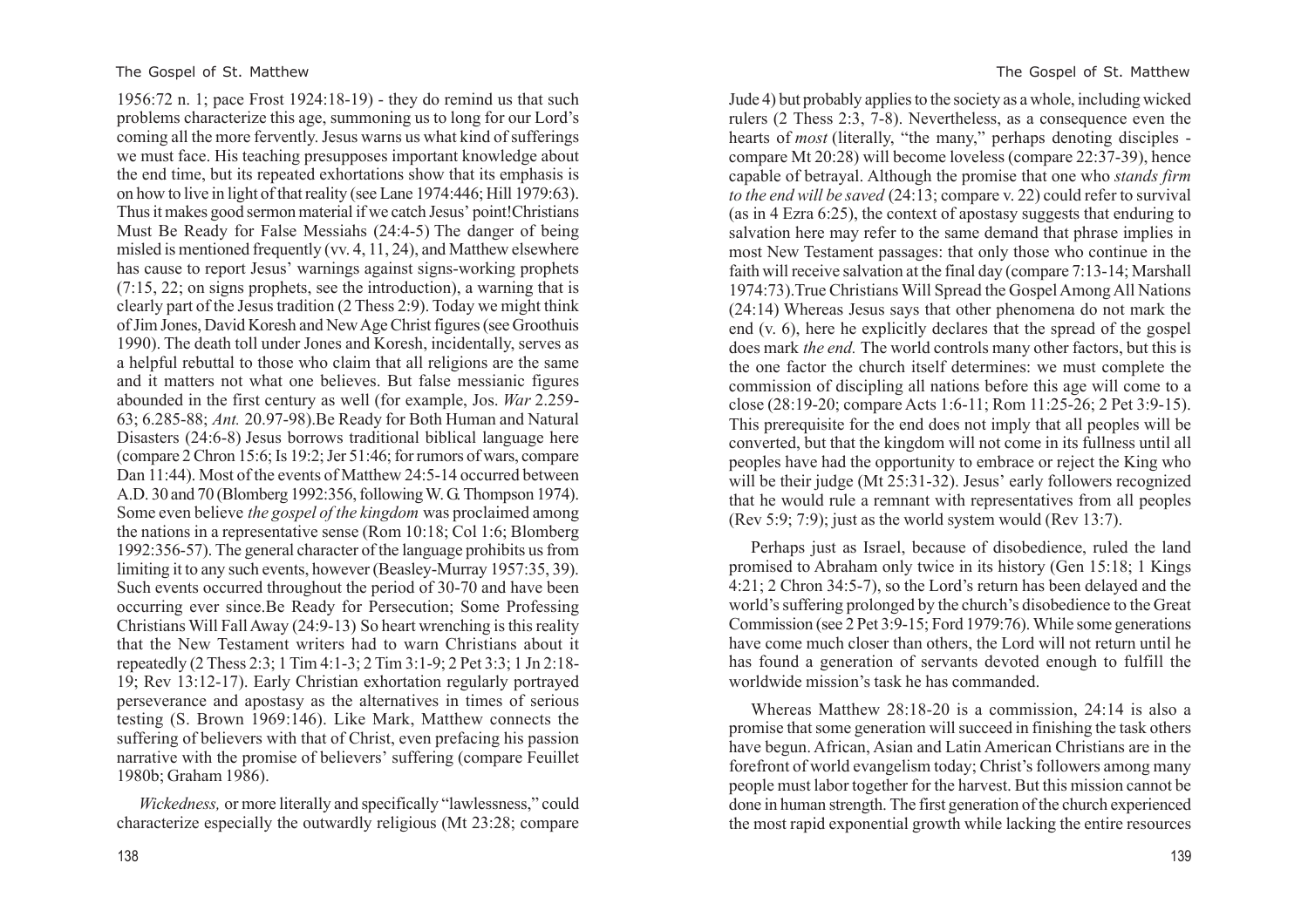Western Christians think necessary to accomplish the task today, such as money, literature, mass transportation and communication. But they had what much of the Western church today lacks: a faithful dependence on the Holy Spirit (compare 10:20; Mk 13:11; Acts 1:8). With a world population five times what it was a mere century and a half ago, the stakes have never been as high as they are now. Let us pray for laborers for the Lord's harvest (Mt 9:38), that we may become that promised generation.

We should note the context in which this worldwide evangelism occurs: suffering (24:9-13; more explicitly in Mk 13:9-11 earlier applied by Matthew to his fuller discourse on evangelism). Many early Christians recognized suffering as a prerequisite for the end (Col 1:24; Rev 6:10-11; compare 4 Ezra 4:3-37), because Christians' suffering is inseparable from our witness. It is when we are least comfortable with the world that we most dramatically proclaim the kingdom of our Lord. Further, just as most mission fields in history were opened through the blood of martyrs, many people's will not be reached today without Christians who are prepared to lay down their lives for the gospel Jesus has called us to proclaim.

## **The Division of the Sheep and the Goats (25:31-46)**

This final parable in Jesus' final sermon in Matthew brings home the reality of judgment. As the missionaries from Matthew's churches spread the good news of the kingdom both among fellow Jews and among Gentiles, they faced hostility as well as welcome. This parable brings together some themes from the rest of the Gospel: Christ, like the kingdom, had been present in a hidden way (compare chap. 13), and one's response to his agents represented one's response to him (chap. 10).

*Jesus is the judge on the Day of Judgment.* The parable assumes Jesus' deity. Whereas others sometimes fill the role of final judge in Jewish tradition (as in *Test. Ab.* 13A; 11B), the central biblical and Jewish role of final judge that Jesus here assumes normally belongs to God himself (see, for example, *1 Enoch* 9:4; 60:2). As noted earlier, the king in rabbinic parables is nearly always God. Likewise, coming with *all the angels* (Mt 25:31; compare 13:41; 16:27; 24:31; 2 Thess 1:7) alludes to various versions of Zechariah 14:5 (see Gundry 1982:511), where God is in view. Further, Jesus' claim that whatever others have done to his servants they have done to him fits a rabbinic perspective about God (Smith 1951:154). Finally, although shepherds could represent Moses, David and others in biblical and Jewish tradition, the chief *shepherd* remained God himself (as in Ps 23:1-4; 74:1-2; Is 40:11; Ezek 34:11-17; Zech 10:3; Sirach 18:13; *1 Enoch* 89:18; Ps-Philo 28.5; 30.5). Jesus is both judge and the focus of the final judgment, spelling disaster to those who ignored him on this side of that day.

*The nations will be judged according to how they respond to the gospel and its messengers.* The *nations* or "Gentiles" in Jewish literature would be judged according to how they treated Israel (4 Ezra 7:37; Klausner 1979:200). As in other parables, here they are *gathered* (compare 13:40; Is 2:4; Rev 16:16) and separated (Mt 13:30, 49), in this instance the way a shepherd would separate *sheep* from *goats* (compare Ezek 34:17), to keep the goats warm at night while keeping the sheep in open air as they preferred (Jeremias 1972:206). Sheep cost more than goats (Jeremias 1972:206) and because of their greater utility and value were nearly always more numerous on a farm (N. Lewis 1983:131-32).

The older dispensational scheme viewed this passage as the judgment of the nations based on their treatment of Israel. This suggestion could fit Jewish perceptions of the judgment, as noted above (compare Manson 1979:249-50). But this suggestion does not fit well Jesus' own designation of his *brothers* in the Gospels elsewhere (Mt 12:50; 28:10; see below). Because the passage explicitly declares that this judgment determines people's *eternal* destinies (25:46), it cannot refer to a judgment concerning who will enter the millennium, as in some older dispensational schemes (Ladd 1977:38; compare Ladd 1978b:98-102).

Nor is the popular view that this text refers to treatment of the poor or those in need (as in Gross 1964; Hare 1967:124; Catchpole 1979; Feuillet 1980a) exegetically compelling, although on other grounds it would be entirely consonant with the Jesus tradition (such as Mk 10:21; Lk 16:19-25) and biblical ethics as a whole (for example, Ex 22:22-27; Prov 19:17; 21:13). Jewish lists of loving works include showing hospitality and visiting the sick, though not visiting prisoners; such acts were found praiseworthy in the Day of Judgment (*2 Enoch* 63:1-2; Jeremias 1972:207-8; compare Bonsirven 1964:151-52).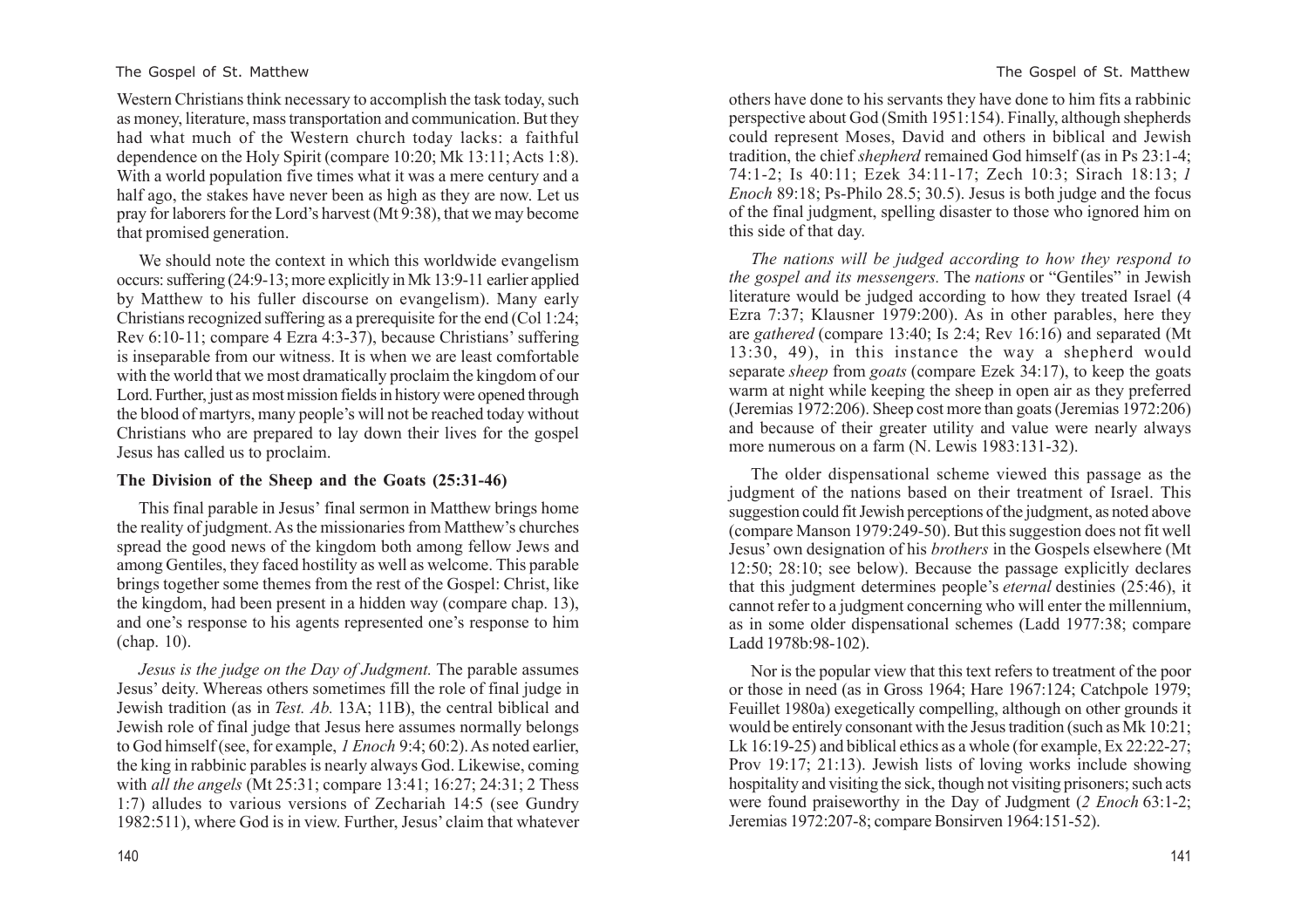In the context of Jesus' teachings, especially in the context of Matthew (as opposed to Luke), this parable addresses not serving all the poor but receiving the gospel's messengers. Elsewhere in Matthew, disciples are Jesus' *brothers* (12:50; 28:10; compare also *the least* - 5:19; 11:11; 18:3-6, 10-14). Likewise, one treats Jesus as one treats his representatives (10:40-42), who should be received with hospitality, food and drink (10:8-13, 42). Imprisonment could refer to detention until trial before magistrates (10:18-19), and sickness to physical conditions brought on by the hardship of the mission (compare Phil 2:27-30; perhaps Gal 4:13-14; 2 Tim 4:20). Being poorly clothed appears in Pauline lists of sufferings (Rom 8:35), including specifically apostolic sufferings (1 Cor 4:11). The King thus judges the nations based on how they have responded to the gospel of the kingdom already preached to them before the time of his kingdom (Mt 24:14; 28:19- 20). The passage thus also implies that true messengers of the gospel will successfully evangelize the world only if they can also embrace poverty and suffering for Christ's name (compare Matthey 1980).

*The stakes involved in our witness are eternal.* The horrifying conclusion (25:46) is the damnation of people who did not actively embrace messengers of the gospel but nevertheless were oblivious to how they had offended God. The goats thus depart (7:23) into eternal fire (the worst possible conception of hell; see comment on 3:8, 10, 12), but tragically, God had not originally created them for the fire or the fire for them (compare 4 Ezra 8:59-60). Rather, it had been *prepared* (compare Mt 25:34) by God for the devil and his angels (compare 2 Pet 2:4; 1QM 13.11-12).

*We too must "receive" one another with grace.* In the context of the surrounding parables, welcoming Christ's messengers probably involves more than only initially embracing the message of the kingdom: it means treating one's fellow servants properly (24:45-49). Unless we "receive" one another in God's household, we in some way reject Christ whose representatives our fellow disciples are (18:5-6, 28-29). Paul likewise reminds the Corinthians that to be reconciled to him is to be reconciled to God himself (2 Cor 5:11 - 7:1).

## **Chapter 1 1**

# **The Passion Narrative**

**I**n Jerusalem Jesus celebrates the Passover with his disciples. He then goes to a garden on the Mount of Olives to pray, where he is betrayed by Judas. After trials before the High Priest Caiaphas and Pilate the Roman Governor, he is condemned to death and handed over to be crucified by the Roman soldiers while many women look on. At evening Joseph of Arimathea receives and buries the body and a guard is set to secure the tomb.

Matthew's Passion Narrative follows his model Mark in basic outline and content. But Matthew's narrative more carefully binds the passion and death of Jesus the Messiah to his role as teacher and Son of Man who comes at the end of the age. In a uniquely Matthean addition, the formulaic conclusion of Jesus' words in his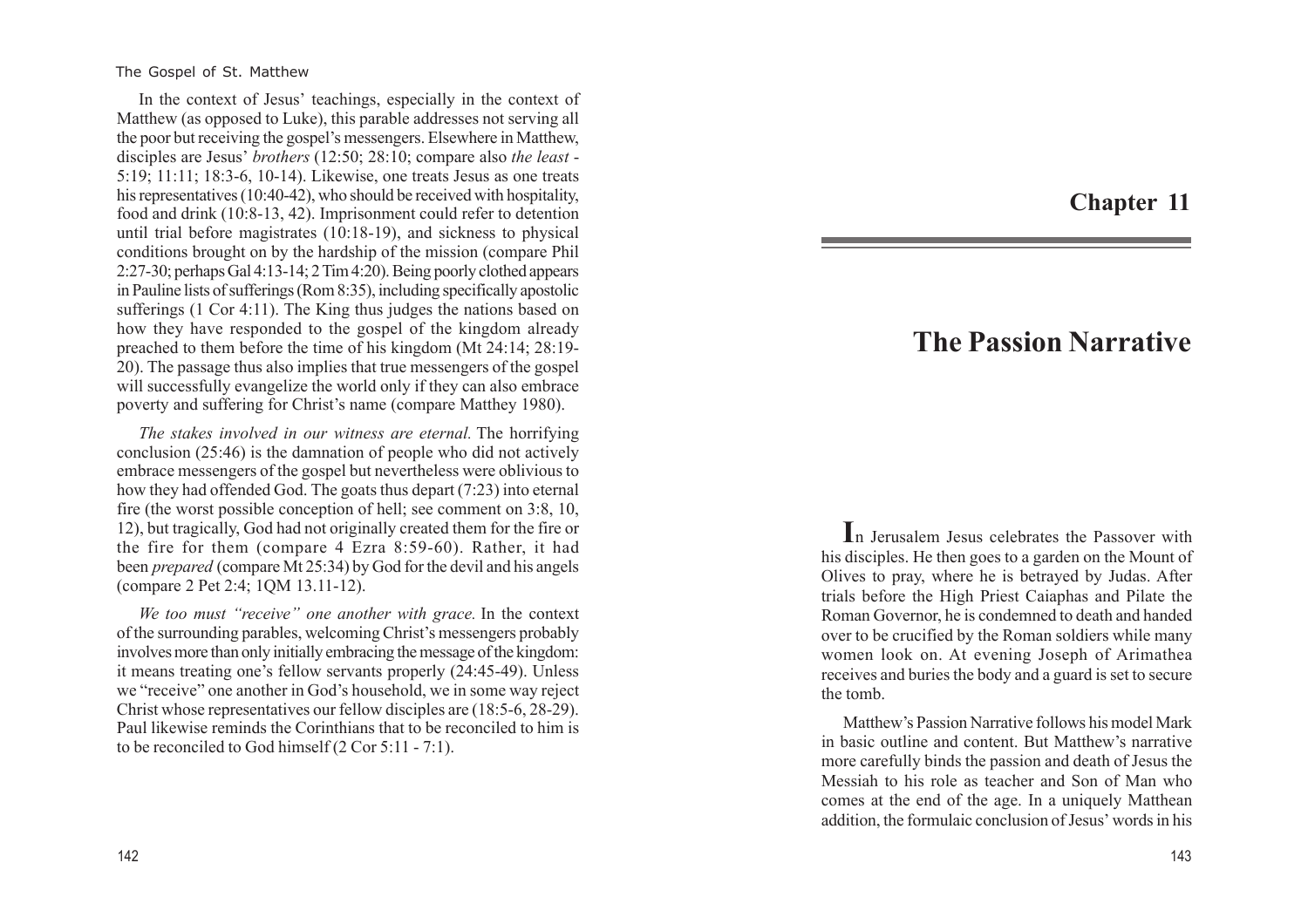last teaching discourse is immediately joined to one more prediction of the coming betrayal and crucifixion of the Son of Man (26:1-2). With other added details Matthew heightens the crime and death of Jesus' betrayer (26:14-16; 27:3-10), notes a dream revelation to the wife of Pilate that Jesus is a "righteous man" (*dikaios*; NRSV reads "innocent"), has Pilate "wash his hands" of any responsibility for Jesus' death, accompanies Jesus' death with an earthquake and a resurrection of the saints, and reports a posting of a guard at the tomb by the Jewish leaders to prevent the theft of Jesus' body. Matthew's narrative of Jesus' passion and death is composed of the following sections and themes:

## **Major Themes and Sections of Passion Narrative**

- $\div$  Matthew 26:1-5 opens the narrative with the plot to kill Jesus. Jesus announces that the Son of Man will be handed over to be crucified. In ironic fulfillment, the leaders of the people conspire to arrest Jesus and put him to death.
- $\div$  In Matthew 26:6-13, Jesus' anointing with costly perfume by a nameless woman at Bethany is described by him as a preparation for his burial and as a key part of the preaching of the good news.
- $\cdot$  In Matthew 26:14 16, Matthew alters Mark's narrative by making Judas appear greedy, asking how much the leaders are willing to pay him in order to betray Jesus. They agree to pay him thirty pieces of silver.
- $\triangle$  After sending his disciples to prepare, Jesus gathers with them to eat the Passover meal, (Matthew 26:17-35). Jesus first foretells that one of them will betray him, and then takes a loaf of bread and a cup of wine and, after blessing them, shares them with the disciples as his body and blood of the covenant of the Father's kingdom. Framing the meal and parallel to the announcement of the betrayal, Jesus predicts that Peter along with all of the disciples will deny and desert him.
- <sup>v</sup> After the meal, Jesus goes to the Garden of Gethsemane to pray (Matthew 26:36-46). While the disciples sleep, three times Jesus prays earnestly to the Father that he might be spared the drinking of the "cup" of his death. Obediently he submits to the Father's

will and the betrayal is at hand. The arrest of Jesus takes place as Judas arrives with a crowd and betrays Jesus with the agreed upon signal, a kiss (Matthew 26:47-56). Twice Jesus emphasizes that all of this is happening in fulfillment of the scriptures. The truth of his assertion is confirmed by the note that, as he has predicted, all the disciples desert him and flee.

- $\cdot$  In Matthew 26:57-68; 27:1-2, Jesus is put on trial before the High Priest. Various charges are brought against Jesus, but he remains silent. To the high priest's question whether he is the Messiah Jesus responds with a somewhat ambiguous, "You have said so," and a scriptural quotation about the Son of Man. Jesus' remarks are seen as blasphemy and worthy of death. Jesus is bound and handed over to Pilate.
- $\cdot$  Ironically, in the midst of Jesus' trial, Peter, too, is interrogated regarding his relationship to Jesus (Matthew 26:69-75). As Jesus has predicted, three times Peter denies that he knows Jesus. The cock crows and Peter repents.
- In a unique motif, Matthew narrates the death of Judas, Matthew 27:3-10. When Judas sees what his betrayal has occasioned, he repents of his sin of having betrayed "innocent blood" and attempts to return the thirty pieces of silver to the leaders. Upon their refusal, in despair he hangs himself, and in fulfillment of scripture the leaders use the money to buy a burial field.
- $\div$  Jesus now goes on trial before Pilate (Matthew 27:11-31). To Pilate's question whether he is "King of the Jews," Jesus responds as to the chief priest, "You say so," but otherwise remains silent amid the accusations. Matthew adds unique features to the trial scene before Pilate. Pilate's wife notes that she has been warned in a dream (see Matthew, chapters 1 and 2) to have nothing to do with this "righteous man" (27:19; see 1:19 and throughout). After agreeing to release a prisoner, Barabbas, instead of Jesus, Pilate washes his hands of this "innocent" man's blood, while the people answer "His blood be on us and upon our children!" (27:24-25). Pilate then hands Jesus over to be crucified. The soldiers dress Jesus up in a robe, a crown of thorns, and a reed and mock him as "King of the Jews" and then lead him away to be crucified.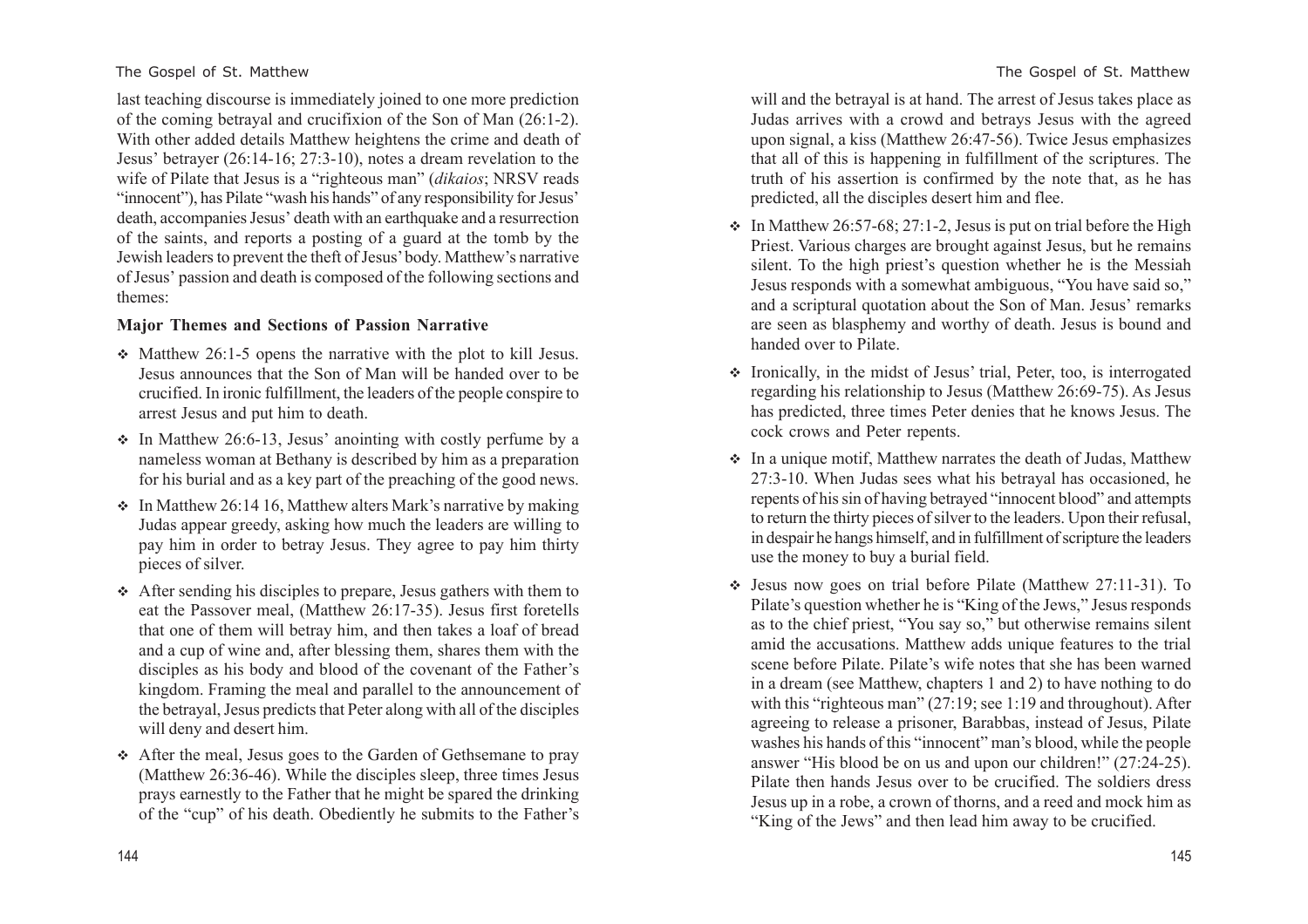- $\div$  On the way to Jesus' crucifixion and death (Matthew 27:32-56), a passerby, Simon of Cyrene, is compelled to carry the cross to Golgotha, where Jesus is placed on the cross with two bandits on either side. Those who pass by mock him as "Son of God" and "King of Israel." Darkness comes over the land from noon until three o'clock, when Jesus cries out "My God, my God, why have you forsaken me?" and then breathes his last. To Mark's note regarding the rending of the temple curtain at Jesus' death, Matthew adds that there is a great earthquake and that many of the dead come out of their tombs (27:51-53). Many women who have followed Jesus from Galilee stand watching from a distance.
- <sup>v</sup> After Jesus' death, Joseph of Arimathea, described as a "disciple" of Jesus, goes to Pilate and asks for the body. Joseph receives the body and lays it in his own new tomb and rolls a large stone in front of the door, while Mary Magdalene and the other Mary sit opposite the tomb, watching (Matthew 27:57 61).
- $\div$  The passion narrative concludes with the setting of a guard at the tomb (Matthew 27:62-66). In this unique addition to the narrative, Matthew notes the concern of the leaders that Jesus' disciples will come and steal the body and then claim he has been raised from the dead. Pilate orders them to make the tomb secure by setting a guard.

# **Emphases in Matthew's Passion:**

- · **Portrayal of Jesus:**
	- <sup>v</sup> *Cruelly Mistreated:* suffering, scouring & crucifixion
	- <sup>v</sup> *Royal Son of David:* the only legitimate "King of the Jews"
	- <sup>v</sup> *Great Teacher (like Moses):* faithful to God & to his disciples
	- <sup>v</sup> *Beloved Son of God:* as attested by divine signs
- · **Roles of Characters in the Narrative :**
	- <sup>v</sup> *Caiaphas & Pilate* political schemers, avoiding responsibility
	- <sup>v</sup> *Judas & Peter* betrayer & denier; but both repentant
	- Other male disciples play fairly minor roles; flee
- · *Mary Magdalene & other women* faithful witnesses
	- <sup>v</sup> *Joseph of Arimathea* courageous, charitable disciple
- · **Familiar Episodes NOT in Matthew's Passion?**
- · **In Luke and John, but** *not* **Mark or Matthew :**
	- $\div$  Much longer dialogues at the Last Supper (Luke 22:24-38; John  $13-16$
	- $\div$  Pilate stresses Jesus' innocence (Luke 23:4, 13-16, 22; John 18:38b; 19:4, 6, 12)
- · **Only in Luke:**
	- $\div$  Jesus is tried before the Sanhedrin at dawn (Luke 22:66-71)
	- $\div$  Jesus is taken and questioned before Herod (Luke 23:6-12)
	- $\cdot$  Jesus speaks with women on the Way to Calvary (Luke 23:26-33a)
	- $\div$  Jesus forgives those who are crucifying him (Luke 23:34a)
	- $\div$  Jesus speaks with the "repentant thief" (Luke 23:39-43)
- · **Only in John:**
	- $\div$  Jesus washes his disciples' feet (John 13:1-20)
	- $\div$  Jesus' long prayer to the Father (John 17:1-26)
	- $\div$  Jesus has a much longer trial before Pilate (John 18:29–19:16)
	- $\div$  Jesus' last words on the cross (see above; John 19:26-27, 28, 30)
	- <sup>v</sup> After Jesus' death, his side is pierced, but his bones not broken (John 19:31-37)

The passion story of Matthew's account absorbs virtually all of Mark's story; yet here, too, Matthew recasts the narrative to highlight his own distinctive themes. In meeting death Jesus fulfills his Godgiven destiny foreshadowed in the Scriptures and inaugurates a new age of history charged with resurrection life. Jesus is the obedient Son of God, tenaciously faithful even in the midst of abject suffering. Jesus' trust in God, tested in the savage fury of death itself, is not in vain.

# **The** *Kairos* **(= time) of Jesus (26:17-35)**

The next set of scenes focus on Jesus' last meal with his disciples. It is the eve of Passover, the beginning of the great pilgrimage feast when Jews from all over Israel and across the Roman world celebrated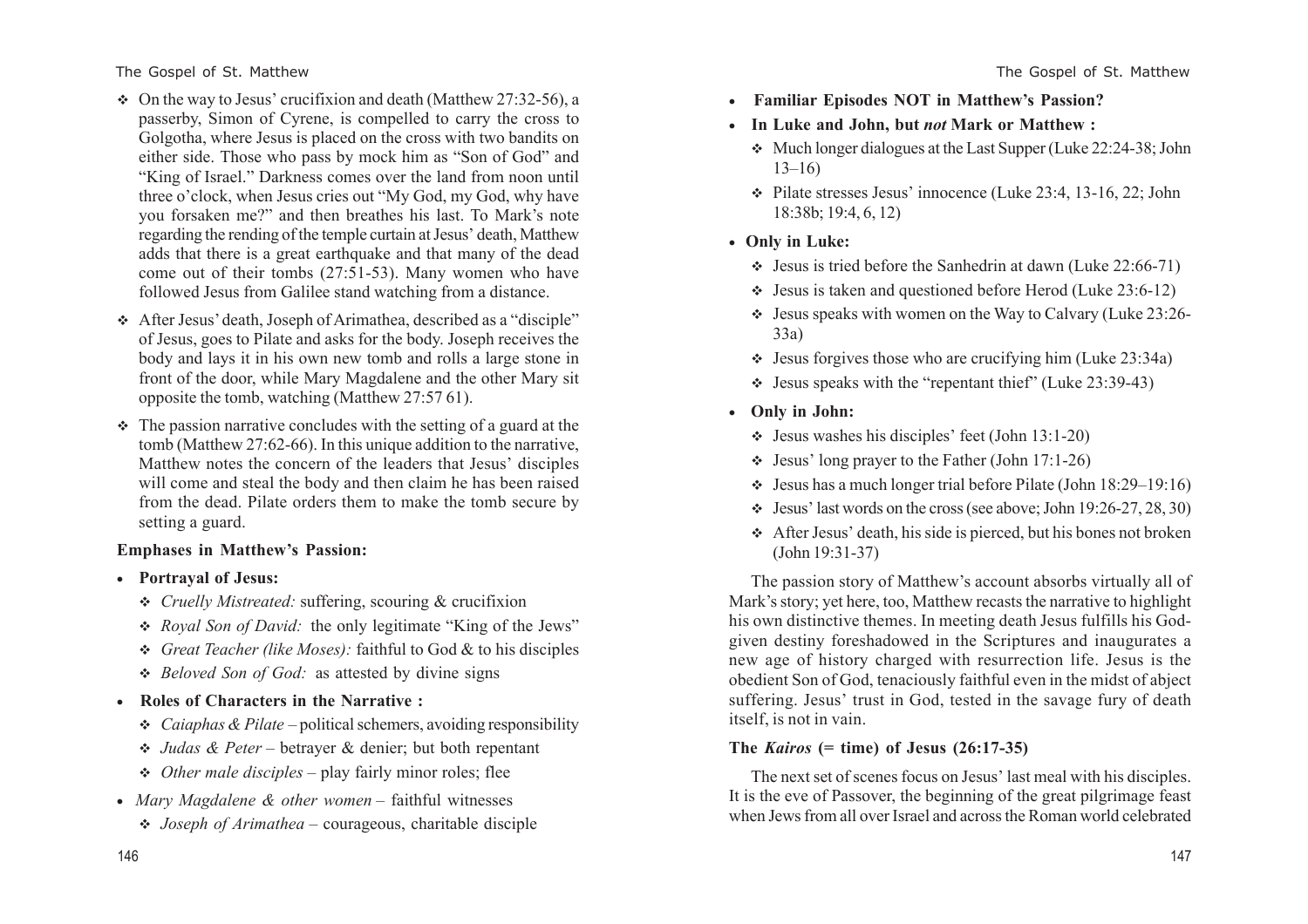the Exodus, God's liberation of the people from slavery and death. With majestic solemnity Jesus begins the preparation for his last Passover. He sends disciples into Jerusalem giving them precise instructions on preparing for the supper. The words of Jesus, unique to Matthew, are filled with meaning: "My appointed time draws near" (26:18). The Greek word *kairos* is used again, signifying the decisive moment of history when an old world would die and a new age would be born. For Matthew the death and resurrection of Jesus are in fact the turning point in all of human destiny.

The disciples obediently follow Jesus' commands and all is ready for the Passover celebration. The mood of this farewell supper is laced with both sadness and exultation. In Semitic culture as in so many others, the meal was a sacred moment, a time in which the common bonds of life and friendship were to be celebrated. Against that backdrop, Jesus predicts that one of the twelve would violate the bond between disciple and master. The other disciples are distressed and ask the question that is to echo in the heart of every Christian who has to face his or her infidelity: "Is it I, Lord?" (26:22).

Judas becomes the antitype of the disciple, a figure that seems to fascinate the evangelist. All of human history is entwined mysteriously with God's providence, even the terrible failure of apostasy and betrayal. But the reality of God's providential love does not rob us of our responsibility. Throughout his gospel Matthew lingers over this theme: we are accountable to God for our choices and our actions. If Judas chooses death, death he will experience. As if sealing his fate, Judas echoes the question of the other disciples: "Surely it is not I, Rabbi?" (26:25), an ironic touch found only in Matthew's account. At the conclusion of the meal Jesus would return to the tragic theme of betrayal and failure (26:31-34). Not only Judas but all of the disciples, including Peter whom Jesus had blessed as their leader (16:16) and sustained upon the chaotic sea (14:28-31), would find their loyalty to Jesus break upon the shoals of intense suffering and fear. Even these bleakest of moments do not escape the embrace of God's Word; the failure of the disciples fulfills the prophecy of Zechariah 13:7, "I will strike the shepherd, and the sheep of the flock will be dispersed".

These predictions of betrayal and failure form a poignant frame around the key moment of the Passover meal. Using vivid, indelible symbols, Jesus tells the disciples the meaning of his death. The bread broken is his body given for them; the cup poured out is his blood, the "blood of the covenant" offering God's forgiveness and unquenchable love to all. All of Jesus' ministry - every word of liberating truth, every healing touch, every confrontation with injustice - is distilled here in the bread and the cup, in the body and blood of Jesus given totally for the sake of the world. This last supper is not really the final Passover for Jesus and his disciples. He would celebrate it again "new" in the Kingdom of God. Despite their weakness Jesus' fiercely loyal love for the disciples would gather them once again beyond the boundaries of death.

## **Gethsemane of Jesus (**26:36-56)

The pace of the passion story begins to quicken. Jesus and his disciples leave the supper room and go to a secluded grove of olive trees (Luke locates Gethsemane on the Mount of Olives). There Jesus takes three of his disciples and begins a vigil of intense and anguished prayer. His words evoke Psalm 42–"My soul is sorrowful even to death" (26:38). The master who had taught his disciples the importance of direct, honest and trusting prayer (6:5-15) now prays with all his heart as he looks into the face of death. Jesus falls prostrate on the ground and opens his spirit to God: "My Father, if it is possible, let this cup pass from me; yet, not as I will, but as you will." (26:39). All of the mystery of Jesus is expressed in this prayer: a human being clinging to life and fearing death; a faithful child of God who places all of his future in the hands of a loving Father.

Three times Jesus' repeats his intense prayer. He had asked his disciples to keep vigil with him but they are overwhelmed with sleep and once more fail their master. Their sleep is symbolic of their spiritual torpor–they are not prepared for the fury of death that is about to sweep through Gethsamene and threaten the life of Jesus. The storm of death arrives when Judas leads a large crowd armed with swords and clubs into the garden to arrest Jesus (26:47). Once again Matthew's Gospel gives special attention to this doomed disciple. With scorching irony a kiss becomes the sign of treachery. As he had at the supper,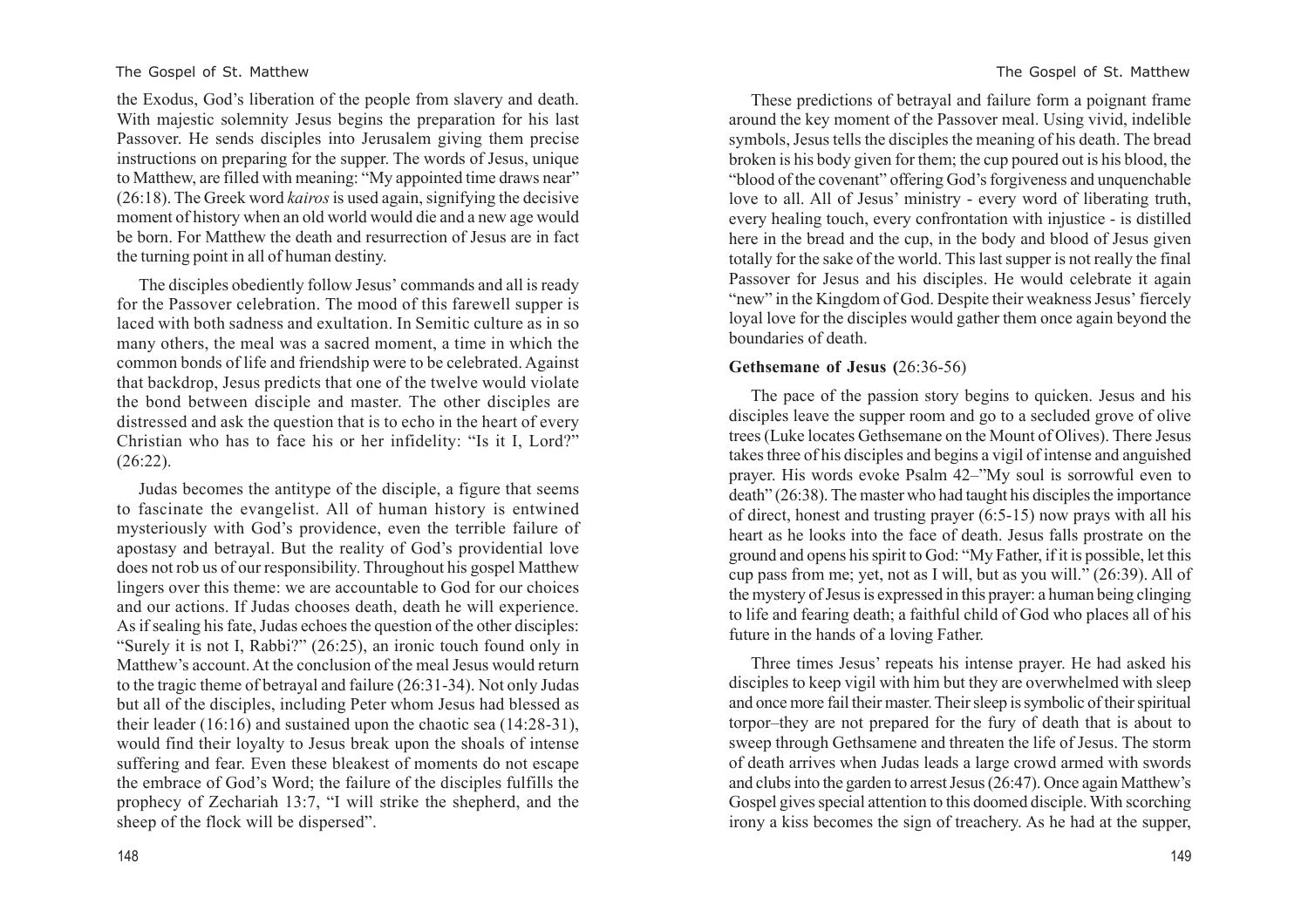## The Gospel of St. Matthew

Judas masks his betrayal with seemingly innocent words: "Hail, Rabbi!" But Jesus sees deeply into the soul of Judas and even in the very instant of betrayal addresses him as "friend".

The armed mob takes Jesus captive but in a futile gesture one of the disciples draws a sword and severs the ear of the high priest's servant. In Matthew's account this becomes an opportunity for Jesus to teach. He warns the disciple not to return violence for violencethose who live by the sword die by the sword. In the Sermon on the Mount, Jesus had urged his disciples not to turn to violence (5:21-26, 38-42); a child of God must love even the enemy (5:43-48). If it were a simple matter of displays of power, God could overwhelm Jesus' attackers with legions of angels. But God's reign revealed in the scriptures would not be imposed by violence. Jesus' fidelity would take him into the valley of death but, ultimately, the scriptures would be fulfilled and love would defeat violence and death. But for now the forces of evil seem to have the upper hand. Faced with that prospect the disciples succumb to fear and desert Jesus to his captors.

#### **Trial of Jesus (**26:57-27:10)

The mob leads its prisoner to Caiaphas the high priest and the assembled scribes and elders. Matthew portrays this as a formal hearing in which the leaders listen to testimony against Jesus, interrogate him and finally condemn him. The gospel's dramatic sense is evident. The whole scene of Jesus on trial, fearlessly facing his captors, is framed by the story of Peter's denial. While the other disciples had fled in headlong panic, Peter had trailed the mob at a distance and followed his captive master into the courtyard of the high priest. But here his ebbing courage would fail him. Some of the maidservants recognize him as a companion of Jesus the Galilean; under this scrutiny Peter denies his discipleship, swearing with an oath that "I do not know the man!". Jesus had warned his disciples to avoid oaths and to tell the plain truth (5:33-37); now Peter compounds his failures. At that moment the cock crows and the broken disciple remembers Jesus' warning at the supper. The enormity of his failure crashing in on him, Peter leaves the courtyard and weeps bitterly.

Jesus meanwhile stands before the high priest and the Sanhedrin. The parade of witnesses against Jesus is not impressive so finally the high priest must confront his silent captive: "Are you the Messiah, the Son of God?" (26:63). The reader who has followed Jesus through the gospel knows the answer to this question: Jesus, born in the Spirit; Jesus the revealer of God's truth and bearer of God's healing power– this man is, indeed, the longed for messiah and God's unique Son. The high priest's own question states the truth he cannot recognize. Jesus goes on to prophesy that he will be exalted as the triumphant Son of Man enthroned at God's right hand and coming at the end of time on the clouds of heaven (26:64). But for now such triumph is apparent only to the eye of faith; for the leaders this man is no messiah but an impostor and blasphemer worthy of death. Their hostility spills over into violence and mockery as they spit on Jesus and strike him, taunting his claims to messianic power (26:67). At dawn the assembly reconvenes and they formally condemn Jesus to death and lead him away to the Pilate, the Roman governor.

Before Matthew concludes this scene he picks up the thread of Judas' story (27:3-10). The betrayer is overwhelmed with regret and attempts to return the thirty pieces of silver to the religious leaders, confessing that he had betrayed innocent blood. But they rebuff him and in despair he casts the coins into the temple and takes his own life. Even though the leaders had refused the blood money it still comes back to haunt them. They collect the coins and use them to purchase a burial plot for strangers. This tragic story strangely echoes for Matthew the foreboding story of Jeremiah 19, where the prophet breaks a potter's flask in a field as a sign of judgment on Jerusalem, a field that would be used to bury strangers. Once again for Matthew's Gospel even the most abject moments of human existence do not fall outside of God's encompassing purpose.

#### **The Messiah Condemned** (27:11-31)

The passion story shifts to a new scene as Jesus is brought to trial before Pilate, the Roman procurator. Now themes of kingship and allegiance come to the fore. Pilate questions Jesus on his identity as a king but the mysterious prisoner offers no response to the accusations hurled at him by the leaders. The Christian reader knows that Jesus is truly a king but a king unlike any that Pilate could understand. It was apparently a custom to release to the crowd a prisoner of their choice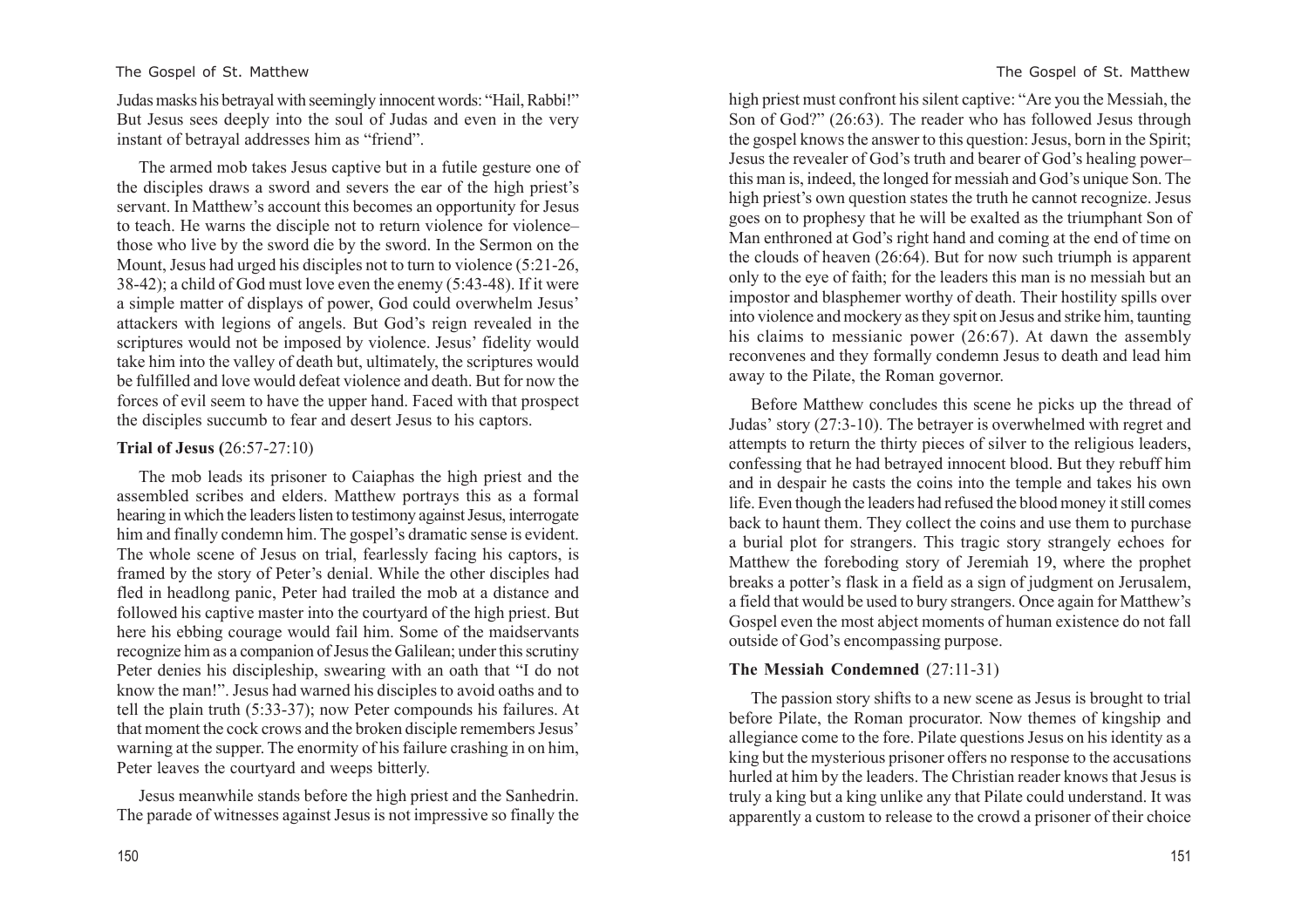on the occasion of the Passover. Pilate offers the assembled people a choice of either Barabbas, a "notorious prisoner" (27:16) or Jesus. Ancient manuscripts suggest that Matthew may have dramatically heightened the focus of the choice by having Barabbas actually named "Jesus the one called Barabbas" paralleling "Jesus, the one called the Christ".

Each time Pilate offers that choice the leaders and the crowds choose to free Barabbas and demand to have Jesus crucified. Matthew builds the drama to the final moment. In a gesture reminiscent of the ritual for declaring innocence in Deuteronomy 21, Pilate washes his hands and tells the crowd: "I am innocent of this man's blood. Look to it yourselves." In reply, the "entire people" declares: "His blood be upon us and upon our children." (27:24-25).

For nearly two thousand years this passage has been tragically misinterpreted as an excuse to punish Jews for their supposed guilt for the death of Jesus. There is no question that Matthew intends this as a dramatic and decisive moment. Jesus, Son of Abraham, Son of David, had come to his people and like the prophets before him had experienced rejection. All of the opposition led by the errant leaders now culminates here in the passion story. While the Gentile Pilate declares his innocence, Jesus' own people accept responsibility for his innocent blood. Matthew sees here a turning point in history which would ultimately lead to the mission to the Gentiles. But did the evangelist intend this text as a perpetual condemnation of his own Jewish people? Certainly not! Matthew surely faulted Jesus' contemporaries for not being open to the gospel and may even have interpreted the destruction of the Temple and Jerusalem during the Jewish revolt of 66-70 A.D. as a sign of God's punishment on that generation (that is, "us and our children"). But there is no evidence he intended this text to be an excuse for anti-Semitism or believed that Jesus' own Jewish people should be exempt from being treated with the same compassion, forgiveness and justice the disciples of Jesus should show to every human being and how much more the very flesh and blood to which Jesus belongs.

Jesus the king was now condemned by his own people and by the Roman authorities. The soldiers mock his seeming powerlessness,

using the symbols of imperial power - the crown, the scepter, and the rituals of homage-to deride Jesus. But the reader knows another truth: Jesus is invested with God's power - not the oppressive power of brute force or domination but the liberating power of love and justice.

## **The Dawn of a New Age** (27:32-66)

The climax of Matthew's passion narrative is filled with drama. His cross carried by Simon the Cyrenian, Jesus is led to Golgotha for crucifixion. The executioners fix a placard to the cross: "This is Jesus: the King of the Jews". They obviously intend the words to ridicule this messianic pretender as he is defeated in death. Similarly, a stream of passersby mock Jesus' claims to authority over the temple and to taunt him by reminding him that he could apparently save others but not save himself. Even the two rebels crucified with him join in the chorus of revulsion.

In describing this terrible moment, Matthew once again reaches back to the Hebrew Scriptures for his inspiration. As in Mark's gospel, Jesus' final prayer will be taken from Psalm 22, the great prayer of lament. In that powerful text, a faithful Jew prays in the midst of abject suffering and isolation. He is surrounded by people who ridicule his trust in God. Feeling abandoned even by God, the psalmist utters a prayer of raw faith: "My God, my God, why have you abandoned me?" It is that honest, unadorned prayer that Matthew places on the lips of Jesus as the sky darkens, God's faithful son encounter death.

But just as the lament psalm turns unexpectedly to a hymn of triumph and praise (see Psalm 22:23-32), the crucifixion scene transforms into an explosion of triumph. It is as if God responds to the lingering sound of Jesus' death prayer: the veil of the Temple is torn in half, the earth shakes, the rocks split and the tombs are opened. In a triumphant procession the saints who had been trapped in death enter the holy city of Jerusalem. The Roman soldiers who had kept the death watch over Jesus are astounded and acclaim Jesus as the true Son of God.

Matthew's Gospel anticipates in this triumphant scene the glory of the resurrection. Evoking Ezekiel's great vision of the dry bones (see Ezekiel 37:1-14), the evangelist proclaims that God has responded to the obedient death of Jesus by raising him and all the saints of Israel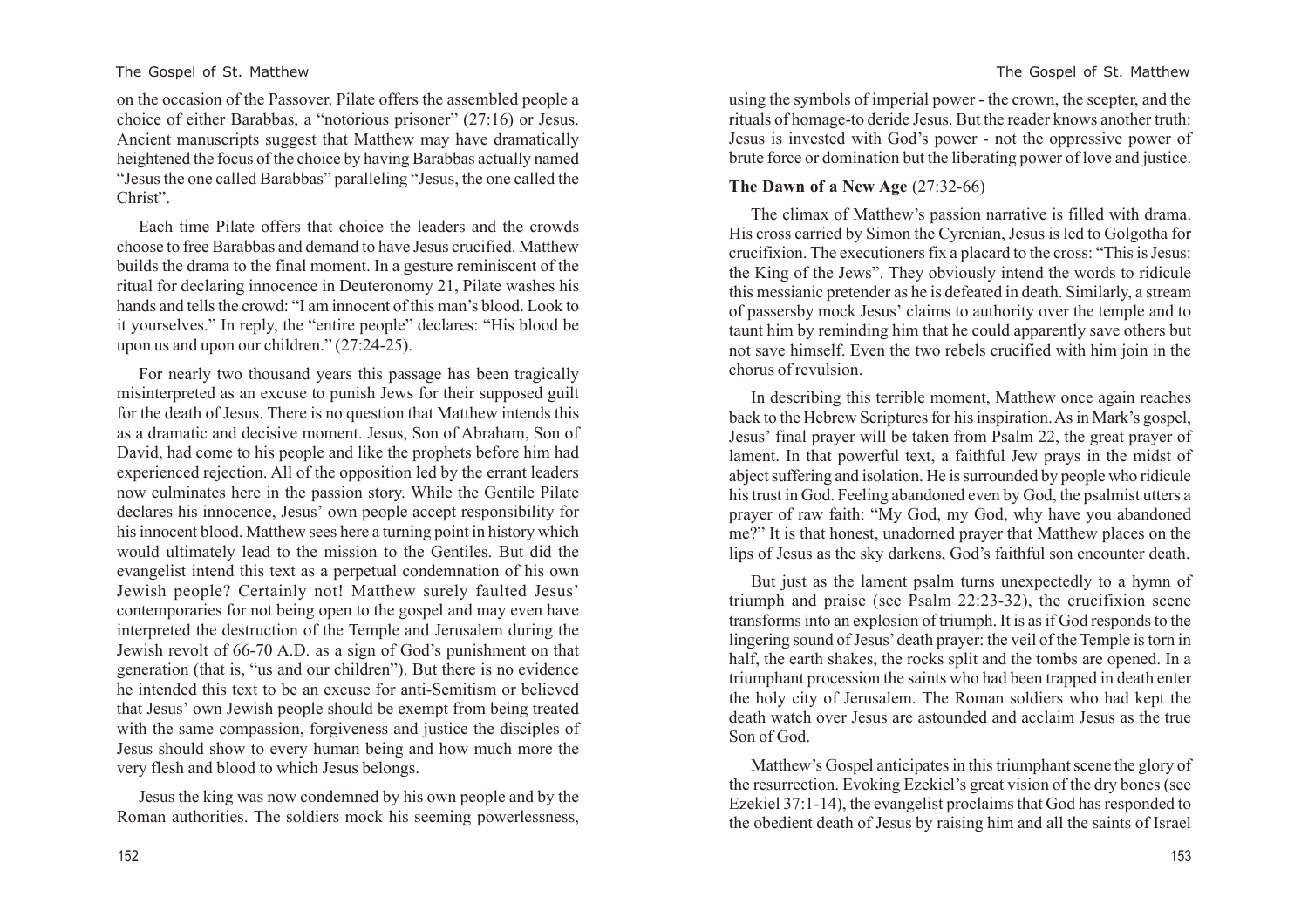from death to new life. Earthquakes, the raising of the dead–these were all biblical signs of the end of the world and in a very true sense Jesus' death marked the end of a world without hope and the beginning of a new age of God's Spirit.

Still to come in the gospel story was the reverent burial by Joseph, the futile attempts of Jesus' opponents to contain him even in death, and the visit of the faithful women disciples to the tomb to anoint Jesus' body. But in Matthew's Gospel these are almost anti-climactic because resurrection breaks out on Golgotha itself; at the very moment death seems to have the upper hand. The trust of Jesus even in the face of mockery and abandonment is met immediately by God's abundant life and immortal embrace.

**Chapter 12**

# **Resurrection of Jesus**

**F**amously (or notoriously!), none of the gospels gives an account of what actually happens at the Resurrection, of how it is that Jesus is raised. Mark (at least in what most scholars now think is the original ending) provides no 'resurrection appearance' at all, while John and Luke both delay Jesus' first appearance to disciples, and even then the Jesus who appears is not initially recognized. That is clearly vexing for some – hence, perhaps, the need for the apocryphal Gospel of Peter (a much later account) to provide a description of 'what happened' [Sic.!].

Matthew gives us what we might call chronologically the closest glimpse of the Resurrection. In Matthew, the women who come to the tomb meet the risen Jesus almost immediately, as soon as they leave the tomb and head to bring the news to the other disciples. Nevertheless, Matthew makes clear that when the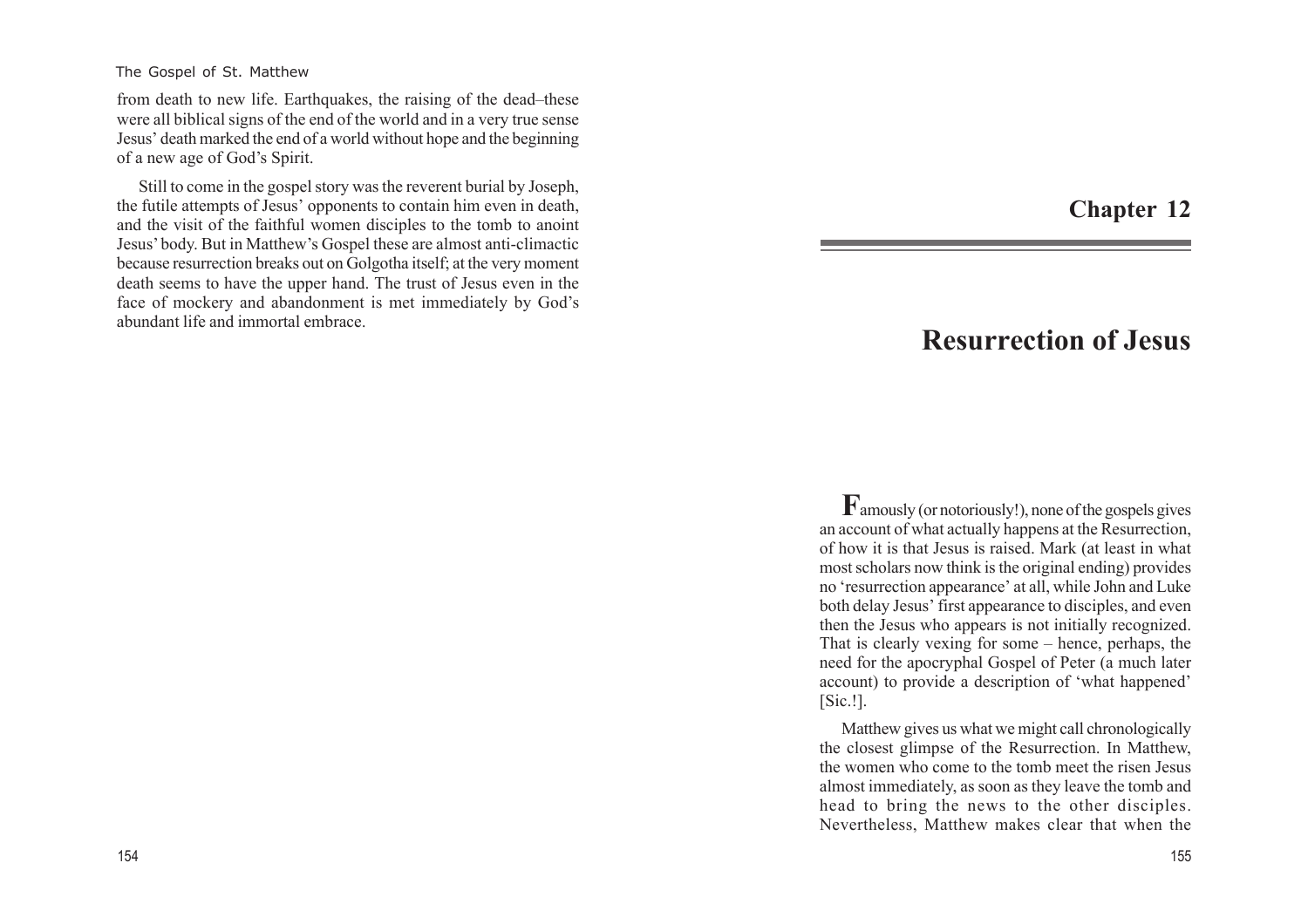earthquake occurs and the angel appears (Mtt 28:2), it is simply to 'roll the stone away', to reveal a tomb that is already empty: 'how it happened' remains a mystery, neither visible nor describable.

For visual artists this lack of description is, probably, equally frustrating. Yet it is Matthew's Resurrection that is depicted in perhaps the most famous of all visual representations of the risen Jesus outside his tomb – that of Piero della Francesca from the Town Hall in Sansepolcro. In that remarkable work, the triumphant Jesus is shown emerging from the tomb, one foot on the edge as he climbs out, the soldiers asleep or 'like dead men' (Mtt 28:4).

At issue here is an aspect central to the whole of Matthew's gospel, a gospel which, as a whole, Rowan Williams writes, is "an appeal to the reader to learn how to look, how to 'scan' the ambiguous world so as to read what it is truly saying."1 The women look at what goes on – earthquake, angel, and empty tomb – and see the action of God. Convinced of this 'good news', they rush to tell others. The soldiers close their eyes, become 'dead', and become involved (the narrative makes clear) in a conspiracy of lies, of continual, willful blindness to the work of God.

The artist always allows us to 'see' differently, encourages us to look on the familiar or the customary with a renewed sense of interest, concern, fascination. In responding to Matthew's account of the resurrection, artists may find themselves doing what the writer did all those centuries ago: appealing to us to read anew, to learn, like the women, how to see. Table Comparing the Contents of the Resurrection Narratives in each of the Four Gospels

| <b>Matthew</b>                                                                                                 | <b>Mark</b>                                                                                                                                 | Luke | John                                                                           |
|----------------------------------------------------------------------------------------------------------------|---------------------------------------------------------------------------------------------------------------------------------------------|------|--------------------------------------------------------------------------------|
| The Guard on the<br>Tomb is placed by<br>Pilate at the request of<br>the Chief Priests and<br>Scribes 27:62-66 |                                                                                                                                             |      |                                                                                |
| Mary Magdalene +<br>other Mary come to<br>the tomb towards<br>dawn. 28:1                                       | Mary Magdalene,   'They' come  Mary Magdalene<br>Mary the mother of<br>James & Salome<br>come early, when<br>the sun had risen.<br>$16:1-3$ | 24:1 | to the tomb at comes to the<br>early dawn tomb when it is<br>still dark. 20:1a |

| earthquake<br>An<br>happens. The stone<br>at the entrance of<br>the tomb is rolled<br>away by an angel<br>who sits on it. The<br>angel is glittering.<br>The guards pass<br>out with fear.<br>vs 2-4 | The women<br>are<br>1ust<br>mithering<br>about moving<br>the<br>stone,<br>when<br>they<br>see that it has<br>been rolled<br>away. vs 3-4                | They find the<br>stone rolled<br>away. ys 2                                                                                                                                                                                  | She sees that the<br>stone has been rolled<br>away. Mary runs and<br>tells Simon Peter and<br>the beloved disciple<br>that Jesus' body has<br>gone and she doesn't<br>know where it is. They<br>run back with her,<br>and Peter enters the<br>tomb, confirming<br>that the body has<br>gone. We are told<br>that the other disciple<br>'saw and believed'.<br>The men go home. |
|------------------------------------------------------------------------------------------------------------------------------------------------------------------------------------------------------|---------------------------------------------------------------------------------------------------------------------------------------------------------|------------------------------------------------------------------------------------------------------------------------------------------------------------------------------------------------------------------------------|--------------------------------------------------------------------------------------------------------------------------------------------------------------------------------------------------------------------------------------------------------------------------------------------------------------------------------------------------------------------------------|
| The angel reassures<br>the women<br>by<br>explaining that<br>Jesus has risen<br>from the dead. He<br>invites them to<br>look into the tomb.<br>$vs$ 5-6                                              | They go into<br>the tomb and<br>find a young<br>who<br>man,<br>reassures<br>that<br>them<br>Jesus is risen<br>the<br>from<br>dead. vs 5-6               | They enter the<br>tomb and meet<br>two<br>men<br>1n<br>dazzling clothes,<br>who<br>remind<br>them of Jesus;<br>words when He<br>was in Galilee,<br>that he would be<br>crucified and<br>would be raised<br>on the third day. | Mary stands out-<br>side<br>the<br>tomb<br>crying, and decides<br>to go an look in. She<br>sees two angels in<br>white, who ask her<br>why she is crying.                                                                                                                                                                                                                      |
| The angel tells<br>them to inform the<br>disciples of the<br>resurrection, and<br>instruct them to<br>proceed to Galilee,<br>where Jesus will<br>meet them. vs 7                                     | The<br>women<br>are told to tell<br>the disciples<br>and Peter that<br>Jesus has gone<br>before them to<br>Galilee, where<br>they will see<br>Him. vs 7 |                                                                                                                                                                                                                              |                                                                                                                                                                                                                                                                                                                                                                                |
| The women run to<br>tell the disciples.<br>vs 8                                                                                                                                                      | The women<br>off,<br>run<br>frightened,<br>and tell no<br>one. $v8$                                                                                     | They return and<br>tell the eleven<br>and 'all the rest'.<br>The women are<br>named as Mary<br>Magdalene,<br>Joanna, and Mary<br>the mother of<br>James and others.                                                          |                                                                                                                                                                                                                                                                                                                                                                                |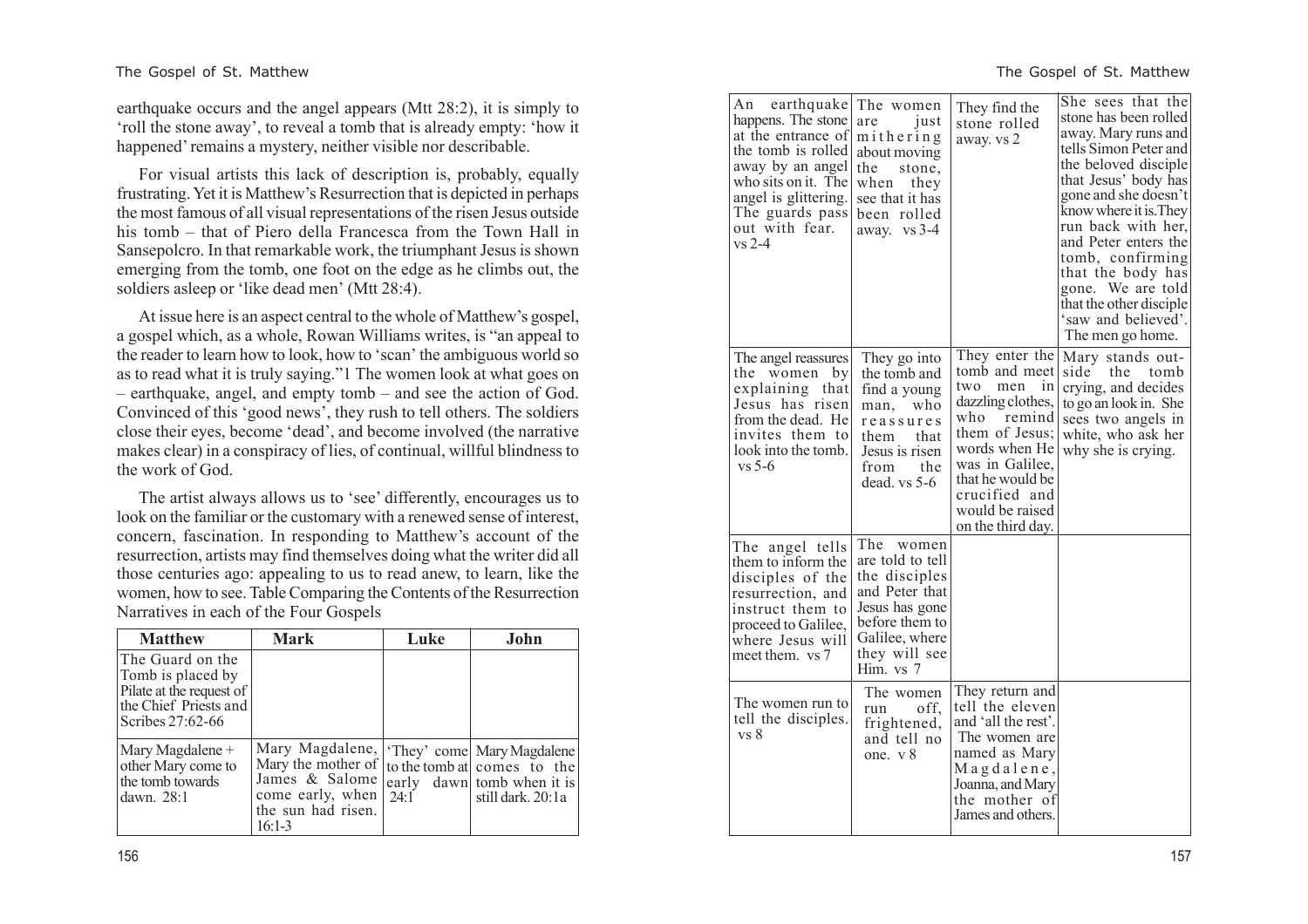The resurrection accounts in the four gospels have similarities and differences. They are similar in that in each case the event is on a Sunday morning (two days after the crucifixion), Mary Magdalene is present at the tomb, and the tomb was found to be empty.

But there are differences. (1) In the Synoptic Gospels the women arrive at the tomb early in the morning, either at dawn or after the sun had risen. In the Gospel of John it is still dark. (2) There is a difference in the number and names of women present (except that Mary Magdalene is present in all four accounts). In Matthew's account there are only two women (Mary Magdalene and the other Mary); Mark names three; Luke names three and adds that others had accompanied them to the tomb as well; John has Mary Magdalene alone. (3) Finally, there is a difference concerning the placement of the stone at the doorway of the tomb. In three of the gospels the stone had been rolled away prior to the approach of the women. Matthew's account is the exception. There an earthquake takes place, and an angel descends from heaven and rolls the stone away after the women arrive. Clearly, it is impossible to harmonize the details to everyone's satisfaction.

Various proposals have been made to account for the differences. Perhaps the most satisfying one is that each of the four evangelists had a tradition from early times that had developed in different geographical and church contexts. In other words, while Matthew and Luke depended on the Gospel of Mark for the writing of their gospels in general, when they arrived at the Easter narrative they used the stories that they had known from their respective communities. They laid the Gospel of Mark to the side and used their own versions. To be sure, one can notice some identical wording between Matthew 28:5-8 and Mark 16:6-8, and there it is likely that Matthew took some material from Mark (including the speech of the angel and the flight of the women from the tomb), but otherwise Matthew used his own material.

Matthew's account is the most dramatic of the four resurrection narratives. Mary Magdalene goes to the tomb; no reason is given. The earthquake takes place, and the angel rolls back the stone. As a story, the stage is now set for a marvelous event. We might expect

Jesus to rise and come out of the tomb (as Lazarus does in John 11:41-44). Yet that does not happen. The resurrection has taken place already, while the tomb was sealed. The tomb is empty (28:6). In this gospel, as in the others, we do not actually have a "resurrection account" in the strict sense, but a "post-resurrection account." The transformation of the physical to spiritual body has taken place (cf. 1 Corinthians 15:42-57), an act of God that took place apart from human view.

The angel commissions the women to tell the disciples of Jesus' resurrection and to let them know that they shall see him in Galilee (28:7). This is anticipated by the promise of Jesus himself in 26:32, and it is fulfilled at 28:16-20.

Galilee has special meaning for Matthew. At Matthew 4:15-16 (quoting from Isaiah 9:1-2) it is called "Galilee of the Gentiles." Galilee is, we might say, the "doorway to the world." In both Isaiah and Matthew the light of divine revelation is to extend to the Gentiles. The gospel is for the nations, not just Israel.

At 28:8-10 the risen Jesus appears to the two women as they are on their way to tell the disciples. This is actually a strange turn of events. The angel has just commissioned them (28:7), and now Jesus blocks their path. They recognize and worship him. The reason that they take hold of his feet might simply be a gesture to assure them that he is not a detached spirit, but the actual Jesus. These women are the first witnesses to his resurrection. The words "Do not be afraid" (28:10) recall the words of the angel (28:5). Then Jesus himself commissions the women to inform the disciples that they will see him in Galilee. That is fulfilled at 28:16-20 where he commissions them to make disciples of all nations.

There are themes that run through this text that can be the basis for a sermon. First, that Christ is risen from the dead is central. It is at the core of our belief as Christians. We may have disagreements about many things, but this is at the heart of our common faith. It is the faith of Christians of every denomination around the globe, whether we are Roman Catholics, Eastern Orthodox, or Protestants. Although we cannot prove the resurrection of Jesus, it follows from the nature of who God is. The God we know in the story of Israel and in the